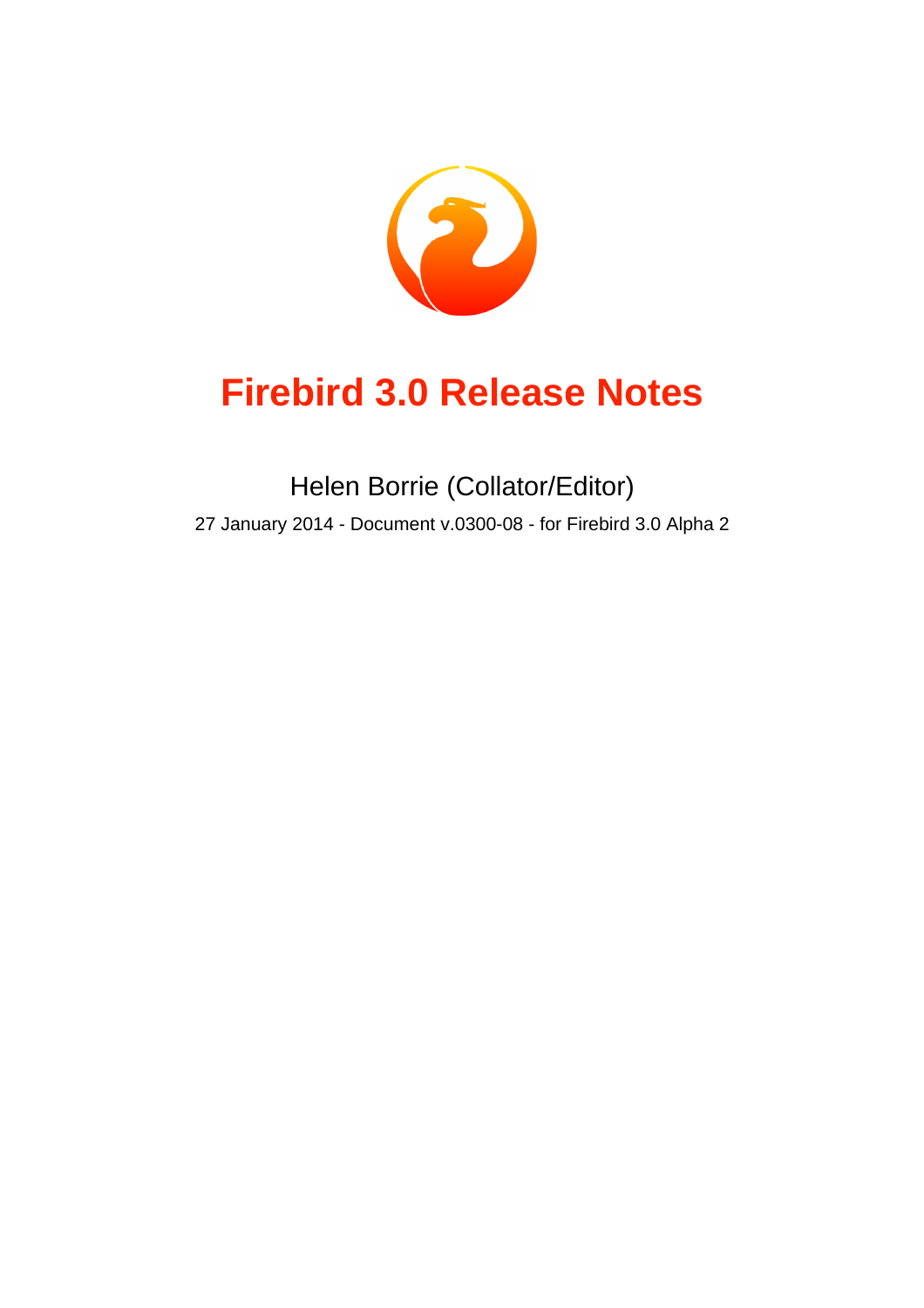## **Firebird 3.0 Release Notes**

27 January 2014 - Document v.0300-08 - for Firebird 3.0 Alpha 2 Helen Borrie (Collator/Editor)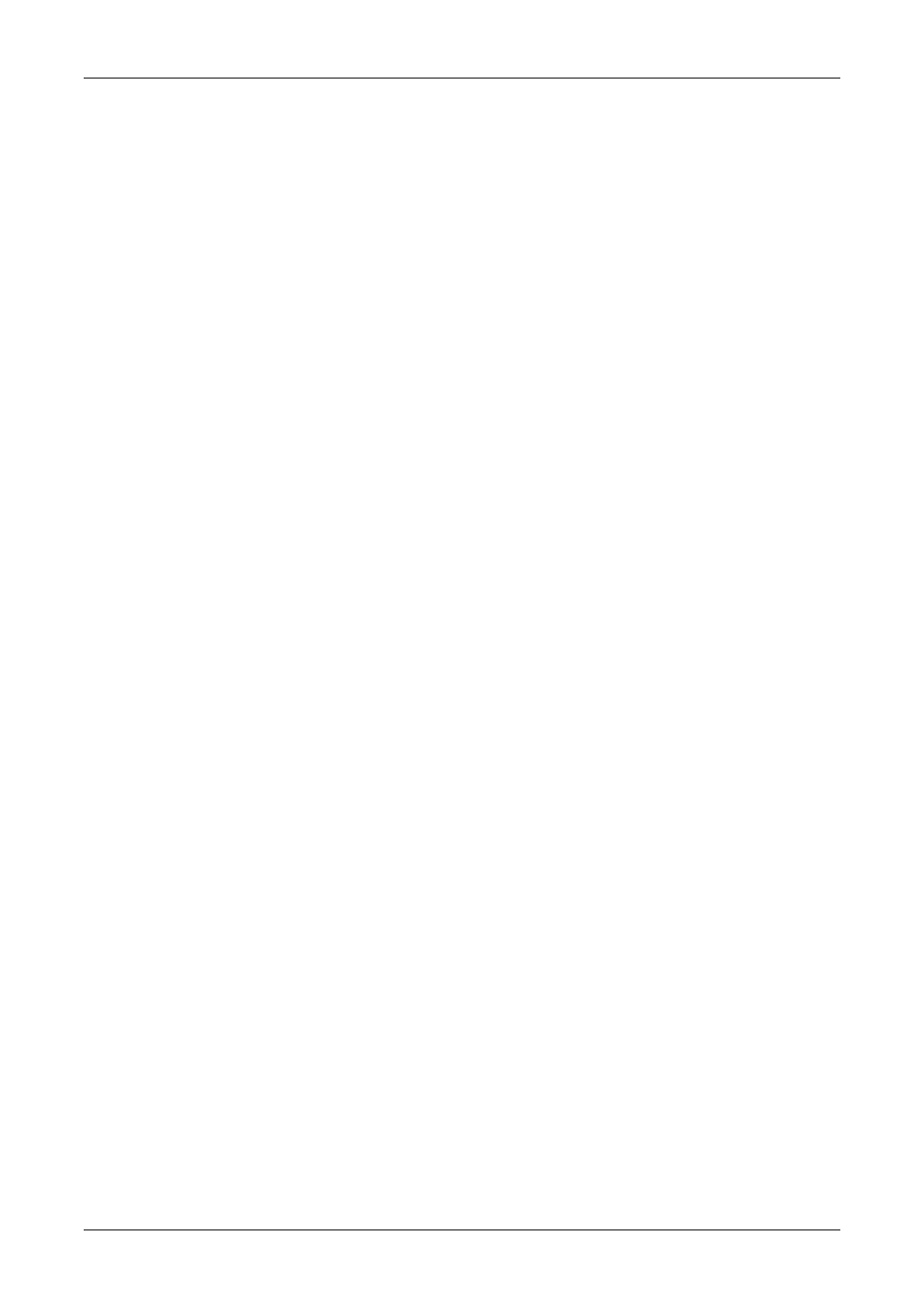## **Table of Contents**

| 26  |
|-----|
| 26  |
| -26 |
| 26  |
| -27 |
| 27  |
|     |
|     |
|     |
|     |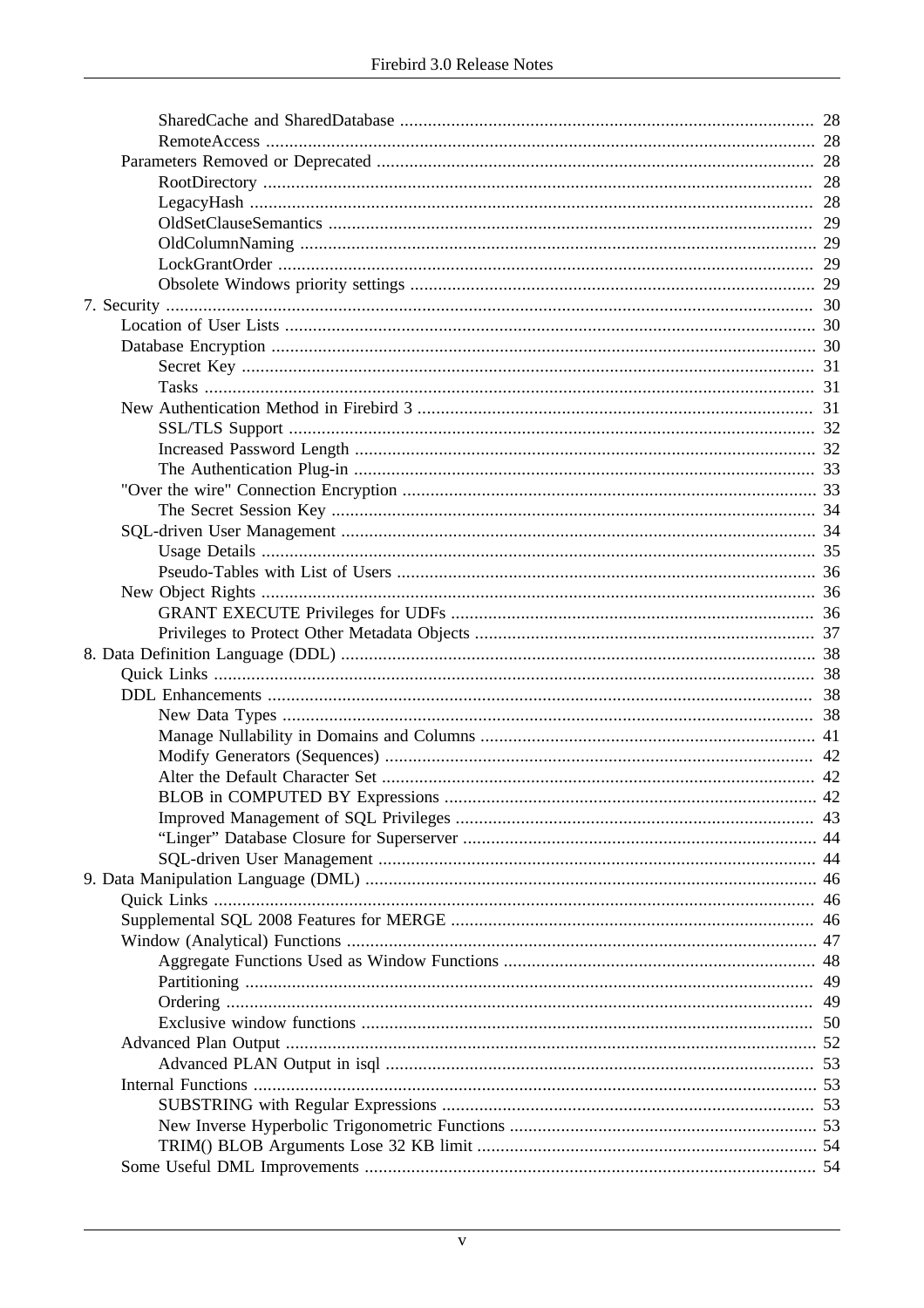| $gfix \dots$ |     |
|--------------|-----|
|              |     |
|              |     |
|              |     |
|              |     |
|              | 75  |
|              | -76 |
|              |     |
|              |     |
|              |     |
|              | 79  |
|              | 80  |
|              |     |
|              |     |
|              |     |
|              |     |
|              |     |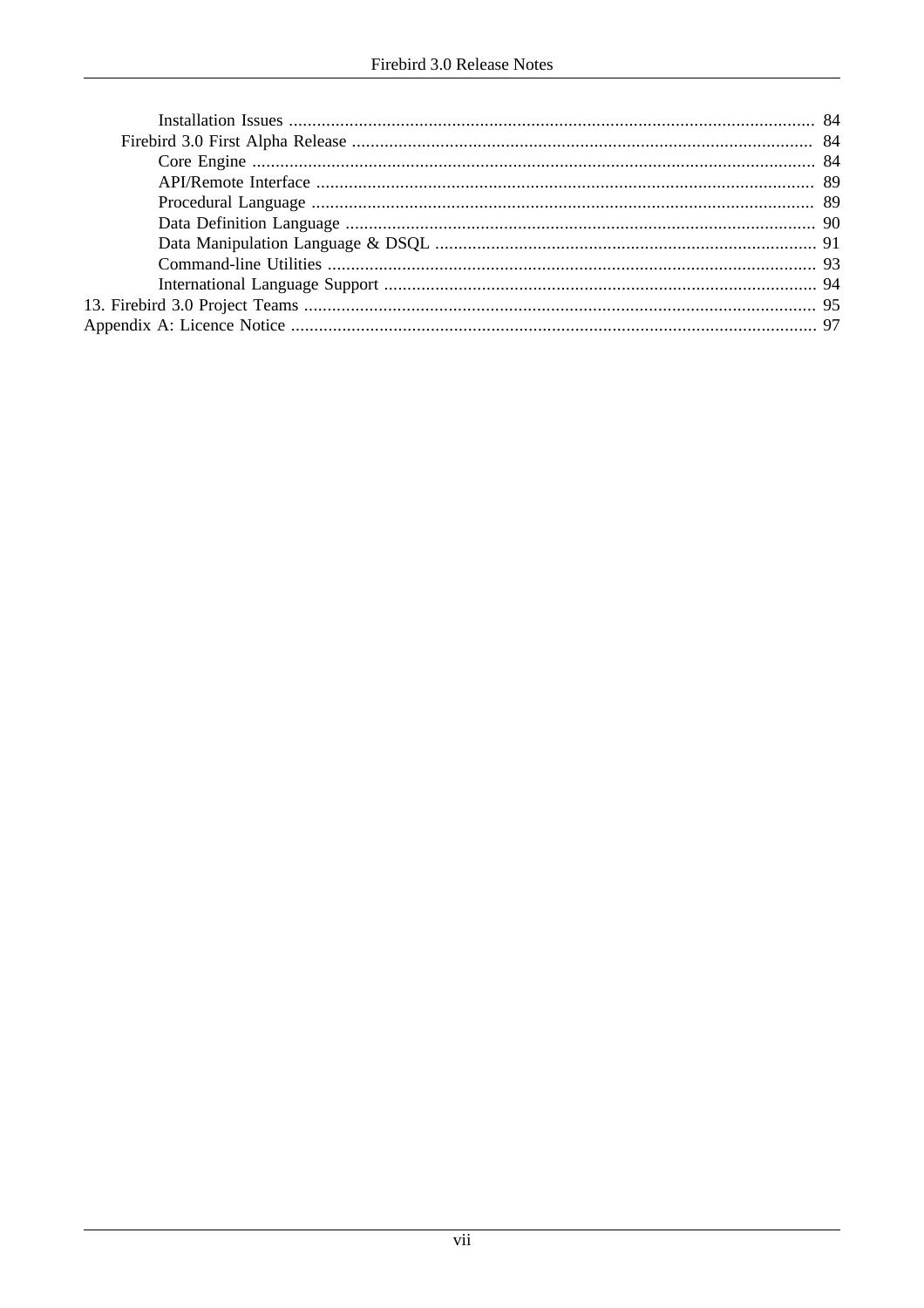## **List of Tables**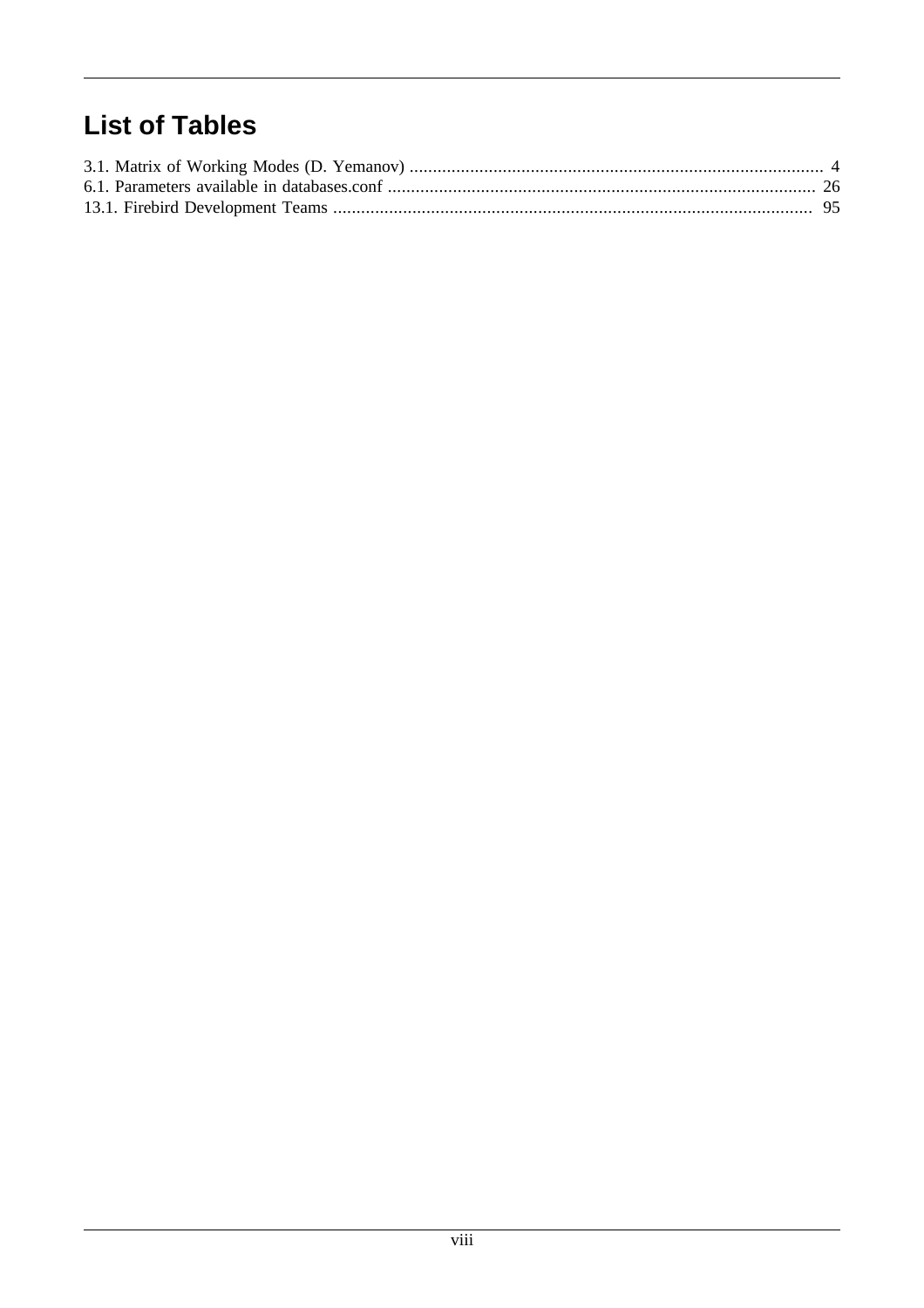## <span id="page-8-0"></span>**Chapter 1**

# **General Notes**

<span id="page-8-1"></span>Thank you for trying out this second Alpha release of the forthcoming Firebird 3.0. We cordially invite you to test it hard against your expectations and engage with us in identifying and fixing any bugs you might encounter.

## **Bug Reporting**

- If you think you have discovered a new bug in this release, please make a point of reading the instructions for bug reporting in the article [How to Report Bugs Effectively](http://www.firebirdsql.org/en/how-to-report-bugs/), at the Firebird Project website.
- If you think a bug fix hasn't worked, or has caused a regression, please locate the original bug report in the Tracker, reopen it if necessary, and follow the instructions below.

Follow these guidelines as you attempt to analyse your bug:

- 1. Write detailed bug reports, supplying the exact build number of your Firebird kit. Also provide details of the OS platform. Include reproducible test data in your report and post it to our [Tracker](http://tracker.firebirdsql.org).
- 2. You are warmly encouraged to make yourself known as a field-tester of this pre-release by subscribing to the [field-testers' list](mailto:firebird-test-request@lists.sourceforge.net?subject=subscribe) and posting the best possible bug description you can.
- <span id="page-8-2"></span>3. If you want to start a discussion thread about a bug or an implementation, please do so by subscribing to the [firebird-devel list](mailto:firebird-devel-request@lists.sourceforge.net?subject=subscribe). In that forum you might also see feedback about any tracker ticket you post regarding this alpha.

## **Documentation**

You will find all of the README documents referred to in these notes—as well as many others not referred to —in the doc sub-directory of your Firebird 3.0 installation.

An automated "Release Notes" page in the Tracker provides lists and links for all of the Tracker tickets associated with this and other pre-release versions. [Use this link](http://tracker.firebirdsql.org/secure/ReleaseNote.jspa?version=10333&styleName=Html&projectId=10000).

*--The Firebird Project*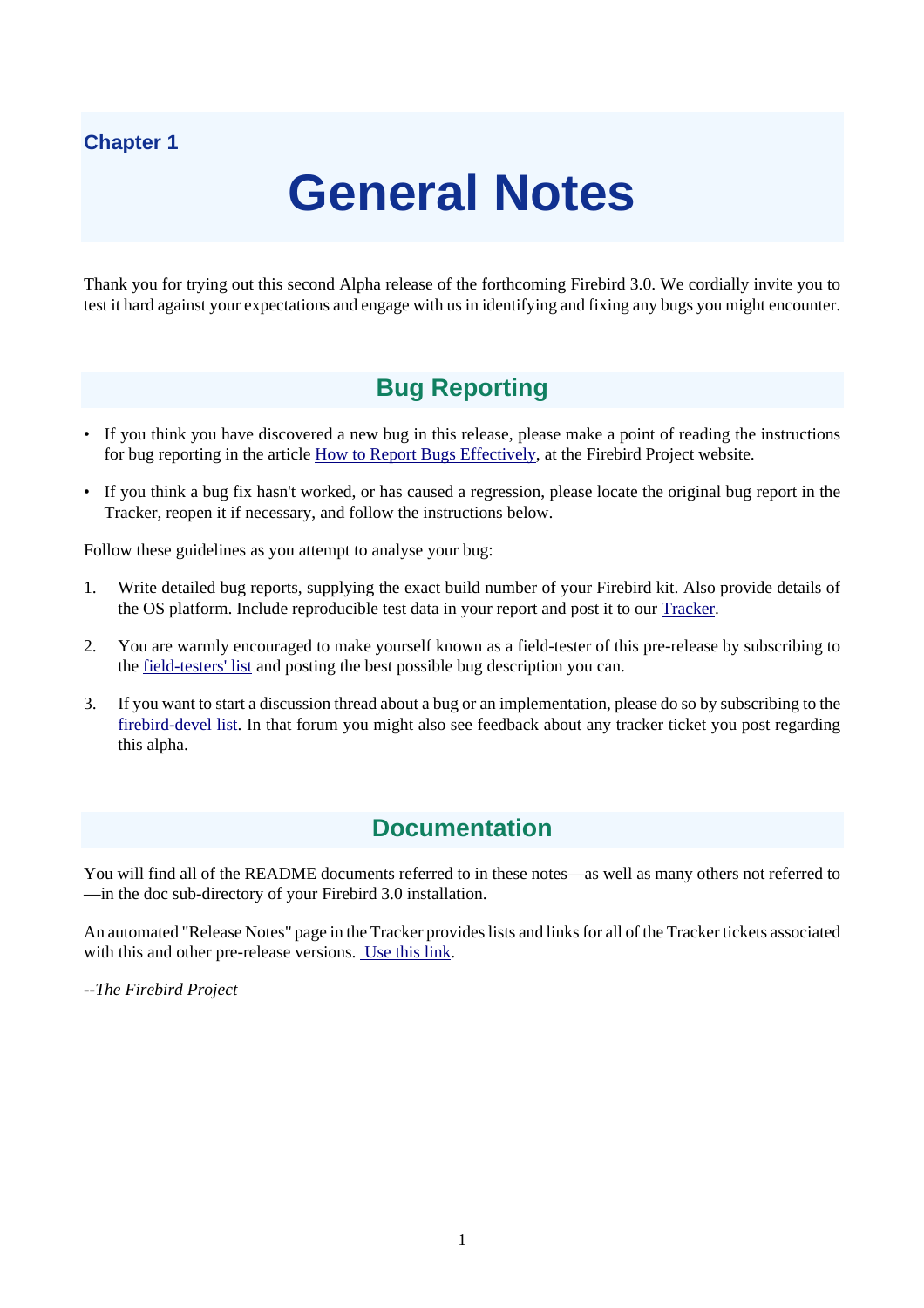## <span id="page-9-0"></span>**Chapter 2**

# **New About Firebird 3.0**

The primary goals for Firebird 3 were to unify the server architecture and to improve support for SMP and multiple-core hardware platforms. Parallel objectives were to improve threading of engine processes and the options for sharing page cache across thread and connection boundaries.

<span id="page-9-1"></span>Alongside these aims came new strategies to improve performance, query optimization, monitoring and scalability and to address the demand for more security options. A number of popular features were introduced into the SQL language, including the long-awaited support for the Boolean data type and the associated logical predications.

## **Summary of Features**

The following list summarises the features and changes, with links to the chapters and topics where more detailed information can be found.

*Unification of the Firebird executable is complete*

With the completion of true SMP support for Superserver, the Firebird core is now a unified library that supports a single ODS, loadable either as an embedded engine or by the "network listener" executable. Choice of server model is determined by settings for two new configuration parameters defining the locking and cache models, respectively: SharedDatabase and SharedCache. They can be specified at either global level (in firebird.conf) or "per database" (in databases.conf).

By default, SharedDatabase = false and SharedCache = true, thus meaning SuperServer.

#### **Note**

The previous aliases.conf is replaced by databases.conf, now including not just aliases for databases but also (optionally) configuration parameters to enable configuration of databases and/or alternative security databases individually.

The changes are described in more detail in the chapter [Changes in the Firebird Engine.](#page-11-0)

#### *True SMP support for SuperServer*

In Superserver mode, the engine now makes use of multiple CPUs and cores when spawning connections.

Tracker: [CORE-775](http://tracker.firebirdsql.org/browse/CORE-775)

Implemented by V. Khorsun

#### *New, object-oriented C++ APIs*

Object-oriented C++ APIs enable external code routines to plug in and run safely inside Firebird engine space, including (but not limited to):

- Stored procedures, triggers and functions written in Java, C++, ObjectPascal, etc.
- Encryption schemes for data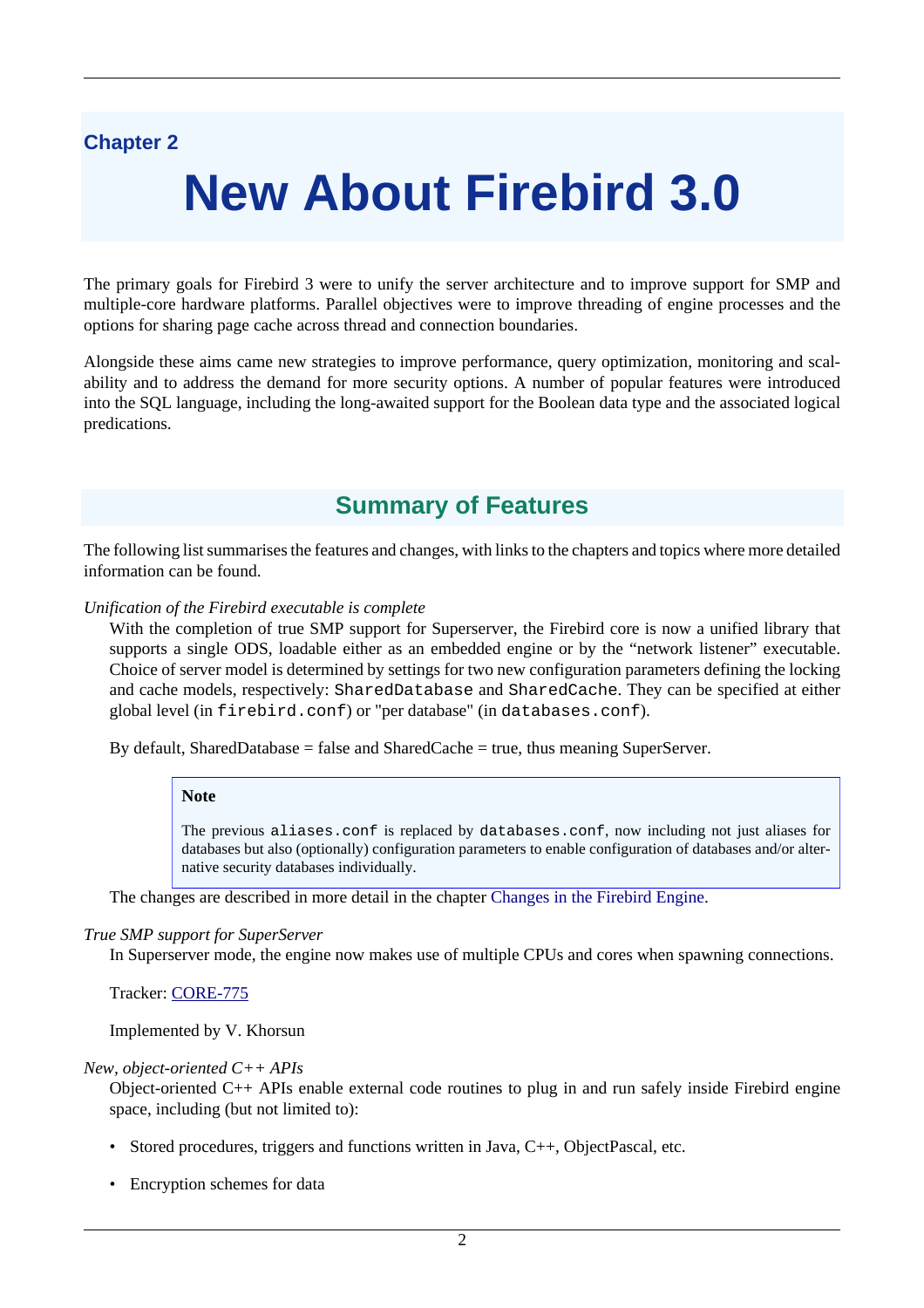• User authentication schemes, including secure key exchange

 $\bullet$  ...

#### *New Data Type Support*

A true BOOLEAN type (True/False/Unknown), complete with support for logical predicates, e.g.,

 UPDATE ATABLE SET MYBOOL = (COLUMN1 IS DISTINCT FROM COLUMN2)

#### See [BOOLEAN Type](#page-45-4).

IDENTITY type, spawning unique identifiers for the defined column from an internal generator. See [IDEN-](#page-47-0)[TITY-Style Column](#page-47-0).

#### *Support for SQL Packages*

For details, refer to [Packages](#page-68-0).

#### *DDL Triggers*

Now, triggers can be written to execute when database objects are modified or deleted. A typical use is to block unauthorised users from performing these tasks. For details, refer to [DDL Triggers](#page-71-0).

#### *'Window' functions in DML*

A whole new series of analytical functions to work with multiple subsets in DML. See [Window \(Analytical\)](#page-54-0) [Functions.](#page-54-0)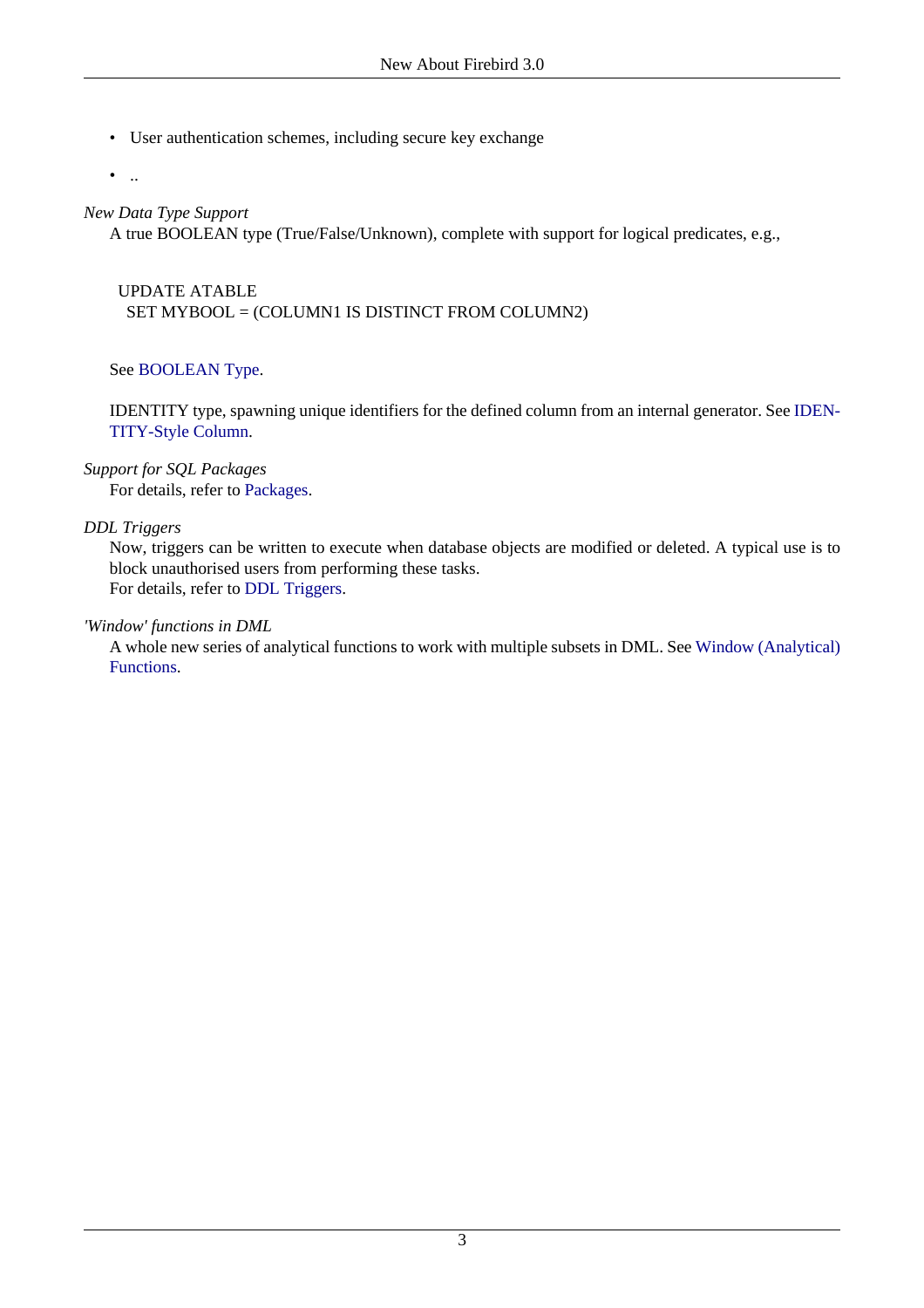### <span id="page-11-0"></span>**Chapter 3**

# **Changes in the Firebird Engine**

<span id="page-11-1"></span>In Firebird 3, the remodelling of the architecture that was begun in v.2.5 was completed with the implementation of full SMP support for the Superserver model. In the new scheme, it is possible to configure the execution model individually per database.

## **Remodelled Architecture**

#### Dmitry Yemanov

The remodelled architecture integrates the core engine for Classic/Superclassic, Superserver and embedded models in a common binary. The cache and lock behaviours that distinguish the execution models are now determined externally by the settings in two new configuration parameters: **SharedDatabase** and **SharedCache** and the connection method in the parameter **Providers**. The parameters for configuring the architecture are specified globally (in firebird.conf) and can be overridden specifically for a database (in databases. conf).

#### **Note**

databases.conf is the old aliases.conf with a new name. In Firebird 3, the role of this file involves (potentially) much more than being just a lookup for database file paths. For more details about this, refer to the chapter [Configuration Additions and Changes](#page-31-0).

## <span id="page-11-2"></span>**Working Modes ("Models")**

#### <span id="page-11-3"></span>**Table 3.1. Matrix of Working Modes (D. Yemanov)**

|                 | <b>SharedDatabase=0</b> | SharedDatabase=1      |
|-----------------|-------------------------|-----------------------|
| $SharedCache=0$ | Single user             | Classic, SuperClassic |
| $SharedCache=1$ | Superserver             | See Note              |

In firebird.conf the defaults make SharedDatabase false  $(=0)$  and SharedCache true  $(=1)$ , i.e., SuperServer.

#### **SharedDatabase=1, SharedCache=1**

This mode, although theoretically possible, is not supported currently.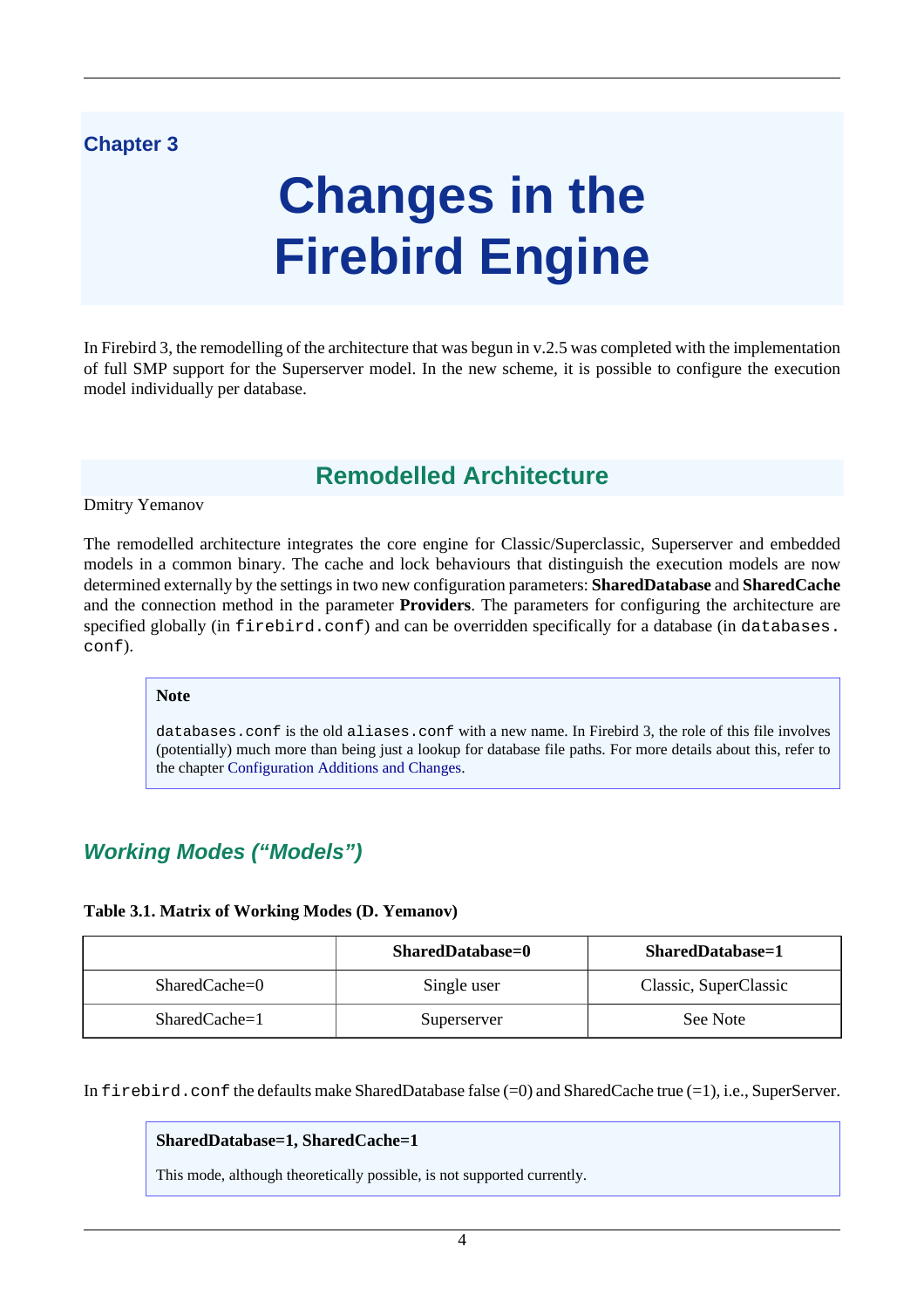### **Execution Modes**

#### *Classic and SuperClassic*

Classic and SuperClassic are set up using the same configuration: SharedDatabase = true and SharedCache  $=$  false.

- On Linux, the server startup method determines which will run, i.e., running *xinetd* means Classic, while running the *firebird* means SuperClassic.
- On Windows, the command line options for *firebird.exe* specify the mode, just as they did in v.2.5 for *fb\_inet\_server.exe, i.e., switch <i>-m* (for multi-threaded) means SuperClassic; otherwise Classic is implied.

#### *Single-user Mode*

SharedDatabase = false and SharedCache = false means that only one connection is possible, i.e., single user mode.

Whether a "hostless" connection is handled by the embedded engine or by the network listener (e.g. the XNET case), the settings SharedDatabase and SharedCache define the behaviour at the engine level. For an embedded connection, SharedDatabase = false and SharedCache = true would mean the pre-v.2.5 embedded behaviour on Windows (based on Superserver), while SharedDatabase = true and SharedCache = false would mean the v.2.5 embedded behaviour (based on SuperClassic).

How the connection string is processed depends on order specified in the Providers setting. The default setting is Remote, Engine12, Loopback. Connection strings to hosts are handled by the **Remote** provider, while "hostless" ones are handled, in turn, by **Engine12** or **Loopback**.

Thus, libEngine12.so or engine12.dll (as appropriate to platform) is available to the Dispatcher (**y-valve**), a "hostless" connection will be handled by the embedded engine; otherwise it will be handled by the loopback provider (XNET on Windows, TCP via localhost on POSIX).

#### **Note**

Of course, technically, XNET is not a local loopback provider (a local connection through a remote interface) and, in previous Firebird versions, it was treated as being in the "remote" space. On Firebird 3, it belongs with the local loopback providers.

## <span id="page-12-0"></span>**Providers**

The providers are more or less what we traditionally thought of as the methods used to connect a client to a server, viz., across a network, host-locally, via the local loopback ("localhost") or by a more direct local connection (the old libfbembed.so on POSIX, now implemented as the plug-in library libEngine12.so; on Windows, engine12.dll; on MacOSX, engine12.dylib).

In firebird.conf, all are available by default, viz.,

```
 #Providers = Remote,Engine12,Loopback
```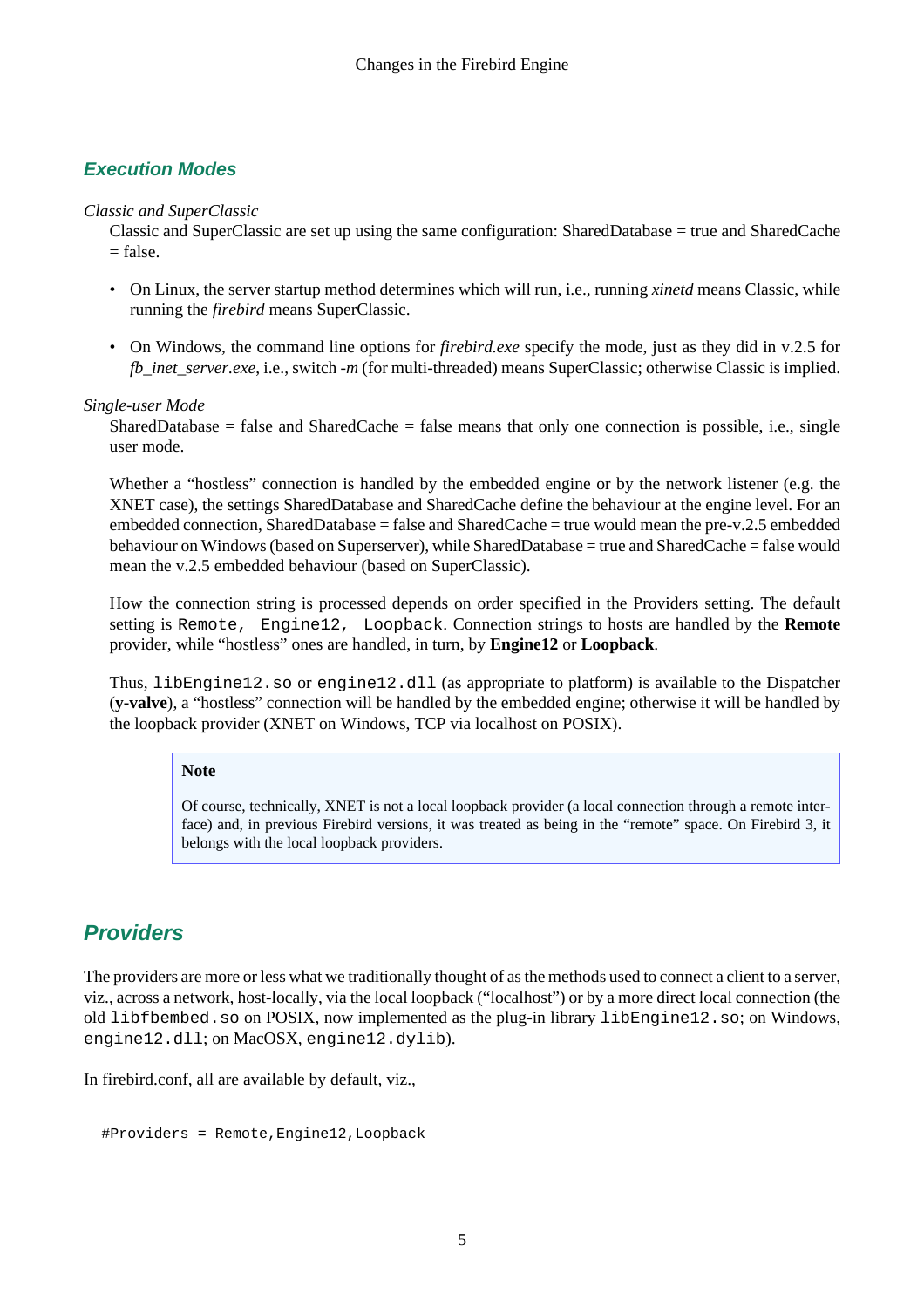#### **Note**

In databases.conf, one or more providers can be blocked by pasting the uncommented line and deleting the unwanted provider[s].

#### **The Providers Architecture**

Alex Peshkov

Although a key feature of Firebird 3, the Providers architecture is not new. Providers existed historically in Firebird's predecessors and, though well hidden, are present in all previous versions of Firebird. They were introduced originally to deal with a task that has been performed latterly by "interface layers" such as ODBC, ADO, BDE and the like, to enable access to different database engines using a single external interface.

Subsequently, this Providers architecture (known then as Open Systems Relational Interface, OSRI) also showed itself as very efficient for supporting a mix of old and new database formats—different major on-disk structure versions—on a single server having mixed connections to local and remote databases.

The providers implemented in Firebird 3 make it possible to support all these modes (remote connections, databases with differing ODS, foreign engines) as well as *chaining* providers. Chaining is a term for a situation where a provider is using a callback to the standard API when performing an operation on database.

#### **The Components**

The main element of the Providers architecture is the **y-valve**. On the initial attach or create database call **y-valve** scans the list of known providers and calls them one by one until one of them completes the requested operation successfully. For a connection that is already established, the appropriate provider is called at once with almost zero overhead.

Let's take a look at some samples of **y-valve** operation when it selects the appropriate provider at the attach stage. These use the default configuration, which contains three providers: **Remote** (establish network connection), **Engine12** (main database engine) and **Loopback** (force network connection to the local server for <database name> without an explicit network protocol being supplied).

The typical client configuration works this way: when one attaches to a database called RemoteHost:dbname (TCP syntax) or \\RemoteHost\dbname (NetBios) the **Remote** provider detects explicit network protocol syntax and, finding it first in the Provider list, redirects the call to RemoteHost.

When <database name> does not contain a network protocol but just the database name, the **Remote** provider rejects it and the **Engine12** provider comes to the fore and tries to open the named database file. If it succeeds, we get an embedded connection to the database.

#### **Note**

A special "embedded library" is no longer required. To make the embedded connection, the standard client loads the appropriate provider and becomes an embedded server.

#### **Failure Response**

But what happens if the engine returns an error on an attempt to attach to a database?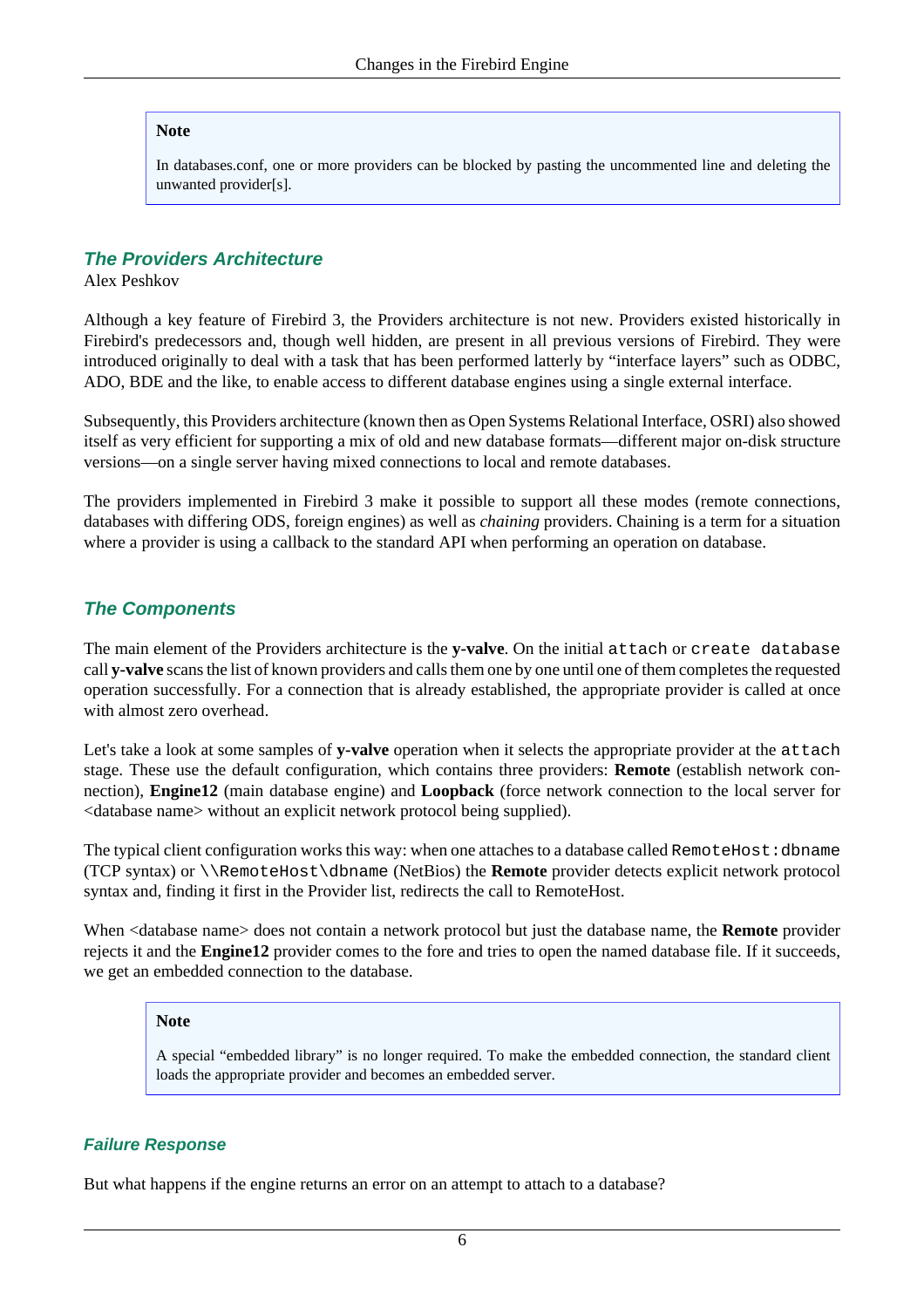- If the database file to be attached to does not exist there is no interest at all.
- An embedded connection may fail if the user attaching to it does not have enough rights to open the database file. That would be the normal case if the database was not created by that user in embedded mode or if he was not explicitly given OS rights for embedded access to databases on that box.

#### **Note**

Setting access rights in such a manner is a requirement for correct Superserver operation.

• After a failure of **Engine12** to access the database, the **Loopback** provider is attempted for an attach. It is not very different to **Remote** except that it tries to access the named database <dbname> on a server running a TCP/IP local loopback.

On Windows, the XNET protocol (also known as "Windows local connection") is used for it. POSIX systems prepend <dbname> with localhost: and use a TCP connection.

If the attachment succeeds, a remote-like connection is established with the database even though it is located on the local machine.

### **Other Providers**

Use of providers is not limited to the three standard ones. Firebird 3 does not support pre-ODS 12 databases but Firebird 3 will have an additional provider to access older databases (ODS 8 to 11.x). Removing support for old formats from the engine helps to simplify its code and gain a little speed. Taking into account that this speed gain sometimes takes place in performance-critical places, like searching a key in an index block, avoiding old code and related branches really does make Firebird fly faster.

Nevertheless, the Providers architecture does make it possible to access old databases when changing to a higher version of Firebird.

#### **Custom Providers**

A strong feature of the Providers architecture is ability for the deployer to add his own providers to the server, the client, or both.

So what else might be wanted on a client, other than a remote connection? Recall *Provider chaining* that was mentioned earlier. Imagine a case where a database is accessed via very slow network connection, say something like 3G or, worse, GPRS. What comes to mind as a way to speed it up is to cache on the client some big tables that rarely change. Such systems were actually implemented but, to do it, one had to rename fbclient to something arbitrary and load it into its own library called fbclient, thus making it possible to use standard tools to access the database at the same time as caching required tables. It works but, as a solution, it is clearly not ideal.

With the Providers architecture, instead of renaming libraries, one just adds a local caching provider which can use any method to detect connections to it (something like a cache@ prefix at the beginning of the database name, or whatever else you choose).

In this example, when the database name cache@RemoteHost:dbname is used, the caching provider accepts the connection and invokes the y-valve once more with the traditional database name RemoteHost:dbname. When the user later performs any call to his database, the caching provider gets control of it before **Remote** does and, for a locally cached table, can avoid making calls to the remote server.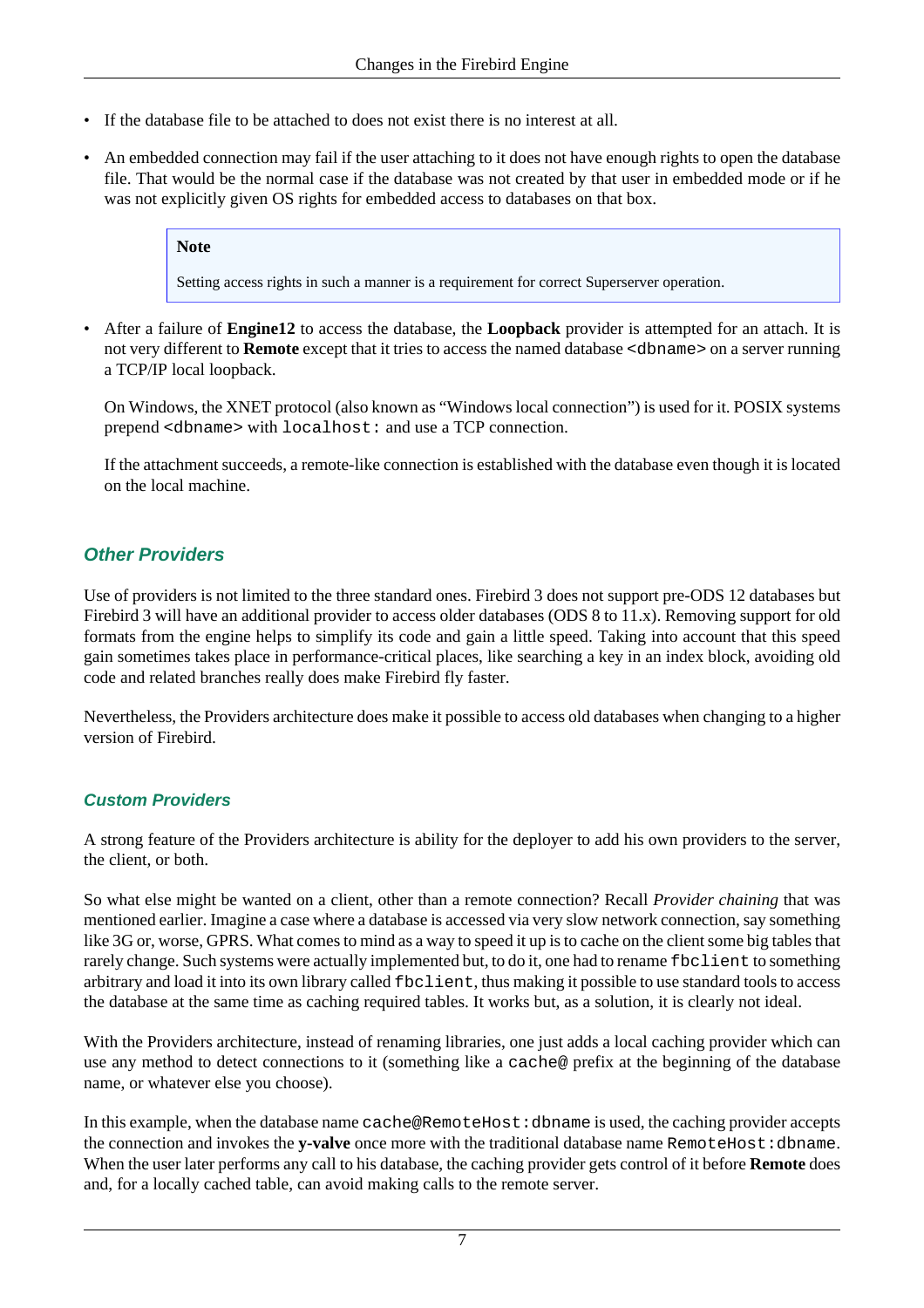Use of chaining allows a lot of other useful things to be implemented, such as database replication without the need for triggers: just repeat the same calls for the replication host when, for example, a transaction is committed. In this case, the chaining provider is installed on the server, not the client, and no modification of the command line is needed at all.

To avoid cycling when performing a callback to **y-valve** at attach time, such a provider can modify the list of providers using the isc\_dpb\_config parameter in the DPB. The same technique may be used at the client, too.

For details, see the [Configuration Additions and Changes](#page-31-0) chapter.

The ability to access foreign database engines using providers should not be overlooked, either. It might seem strange to consider this, given the number of tools available for this sort of task. Think about the ability to access other Firebird databases using EXECUTE STATEMENT, that became available in Firebird 2.5. With a provider to ODBC or other common tool to access various data sources it is within reach to use EXECUTE STATEMENT to get direct access from procedures and triggers, to data from any database having a driver for the chosen access tool. It is even possible to have a provider to access some particular type of foreign database engine if there is some reason to want to avoid the ODBC layer.

### **Providers Q & A**

Q. Interfaces and providers are probably very good, but I have an old task written using plain API functions and for a lot of reasons I can't rewrite it in the near future. Does it mean I will have problems migrating to Firebird 3?

• A. Definitely no problems. The old API is supported for backward compatibility in Firebird 3 and will be supported in future versions as long as people need it.

And what about performance when using the old API?

• A. The functional API is implemented as a very thin layer over interfaces. Code in most cases is trivial: convert passed handles to pointers to interfaces—a step was always present but referred to as "handle validation"—and invoke the appropriate function from the interface.

Functions that execute an SQL operator and fetch data from it are a place where it is a little more complex. The SQLDA and the data moves related to it have never been the fastest part of the functional API, anyway. It was one the reasons to have the new API and the logic between the new and old APIs does not add much to that old overhead.

## <span id="page-15-0"></span>**Plug-Ins**

Alex Peshkov

From version 3 onward, Firebird's architecture supports plug-ins. For a number of pre-defined points in the Firebird code, a developer can write his own fragment of code for execution when needed.

A plug-in is not necessarily one written by a third party: Firebird has a number of intrinsic plug-ins and, as will be seen, even some core parts of Firebird are implemented as plug-ins.

### **What is a Plug-In?**

The term "plug-in" is often used to name related but different things: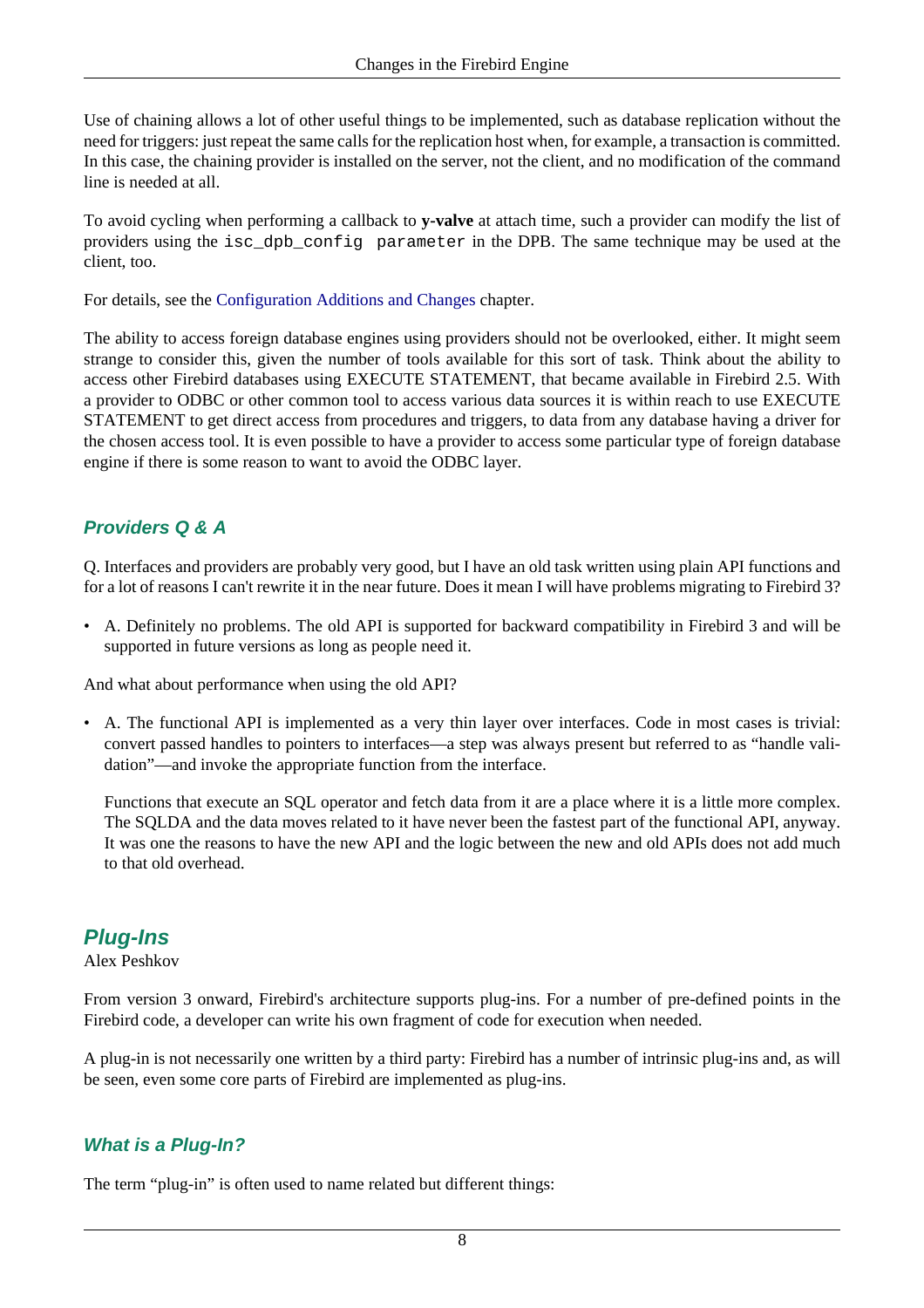- a dynamic library, containing code to be loaded as a plug-in (often called a *plug-in module*) and stored in the \$FIREBIRD/plugins directory;
- code *implementing* a plug-in. That is slightly different from the *library*, since a single dynamic library may contain code for more than one plug-in;
- a plug-in's *factory*: an object created by that code (pure virtual C++ class), creating instances of the plugin at Firebird's request;
- an *instance* of the plug-in, created by its factory.

## **Plug-In Types**

Firebird's plug-in architecture makes it possible to create plug-ins of predefined types. Each version has a fixed set of supported plug-in types. To add a further type, the first requirement is to modify the Firebird code. Our plug-in architecture facilitates both adding new types of plug-ins and simplifying the coding of the plug-in along generic lines.

To be able to implement a plug-in, say, for encrypting a database on the disk, the Firebird code has to be prepared for it: it must have a point from which the plug-in is called.

The set of plug-in types implemented in Firebird 3 comprises:

#### *user authentication related:*

- AuthServer (validates user's credentials on server when logins are used)
- AuthClient (prepares credentials to be passed over the wire)
- AuthUserManagement (maintains a list of users on a server in a form, known to AuthServer)

#### *ExternalEngine*

Controls the use of various engines, see [External Engines](#page-20-0).

#### *Trace*

The Trace plug-in was introduced in Firebird 2.5, but the way it interacts with the engine was changed in Firebird 3 to accord with the new generic rules.

#### *Encryption*

encrypting plug-ins are for

- network (WireCrypt)
- disk (DbCrypt)
- a helper plug-in (KeyHolder), used to help maintain the secret key(s) for DbCrypt

#### *Provider*

Firebird 3 supports providers as a plug-in type.

### **Technical Details**

Plug-ins use a set of special Firebird interfaces. All plug-in-specific interfaces are reference counted, thus putting their lifetime under specific control. Interfaces are declared in the include file plug-in.h. DbCrypt\_example provides a simple model for writing a plug-in module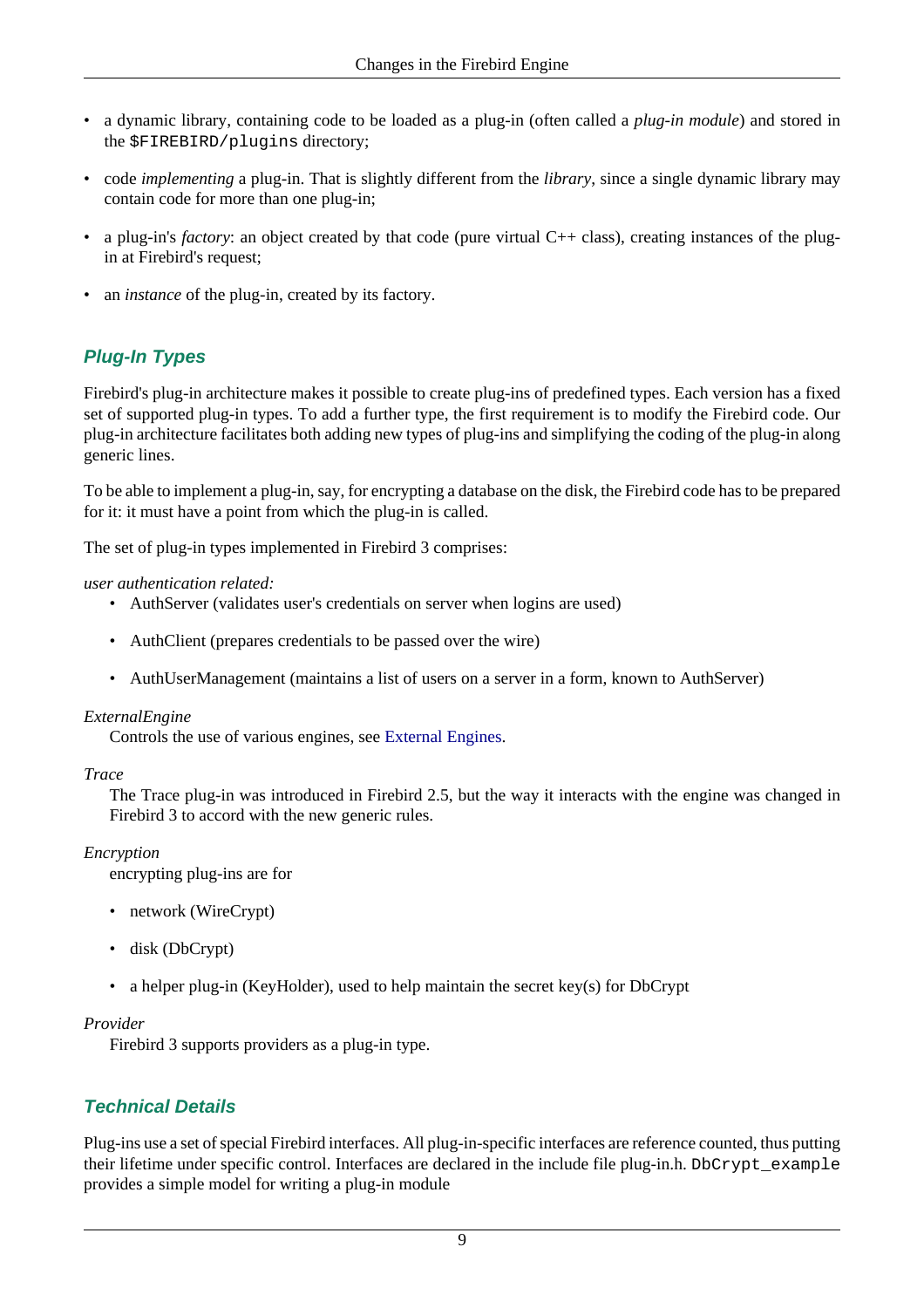#### **Note**

The example does not perform any actual encryption, it is just a sample of how to write a plug-in. Complete instructions for writing plug-ins are not in scope for this document.

#### **Features of a Plug-In**

A short list of plug-in features:

- You can write a plug-in in any language that supports pure virtual interfaces. Interface declarations will need to be written for your language if they are missing.
- As with UDFs, you are free to add any reasonable code to your plug-in#with emphasis on *reasonable*. For example, asking a question at the server's console from a plug-in is hardly "reasonable"!
- Calling the Firebird API from your plug-in is OK, if needed. For example, the default authentication server and user manager use a Firebird database to store accounts.
- Firebird provides a set of interfaces to help with configuring your plug-ins. It is not obligatory to use them, since the plug-in code is generic and can employ any useful method for capturing configuration information. However, using the standard tools provides commonality with the established configuration style and should save the additional effort of rolling your own and documenting it separately.

#### <span id="page-17-0"></span>**Configuring Plug-ins**

Configuration of plug-ins has two parts:

- 1. The engine has to be instructed what plug-ins it should load
- 2. The plug-ins themselves sometimes need some configuration.

The plug-ins to be loaded for each type of plug-in are defined in the main configuration file, firebird. conf, usually with defaults. The ones defined in Firebird 3 are discussed in the chapter entitled "[Configuration](#page-31-0) [Additions and Changes](#page-31-0)". In summary, the set that provides normal operation in the server, client and embedded cases consists of:

- AuthServer = Srp, Win\_Sspi
- $\text{Author} = \text{Srp}, \text{Win\_Sspi}, \text{Legacy\_Auth}$
- UserManager = Srp
- $TracePluein = fbtrace$
- Providers = Remote,Engine12,Loopback
- $WireCryptPlugin = Arc4$

#### **Note**

If you want to add other plug-ins, they must be cited in firebird.conf. Apart from other considerations, this requirement acts as a security measure to avoid loading unknown code.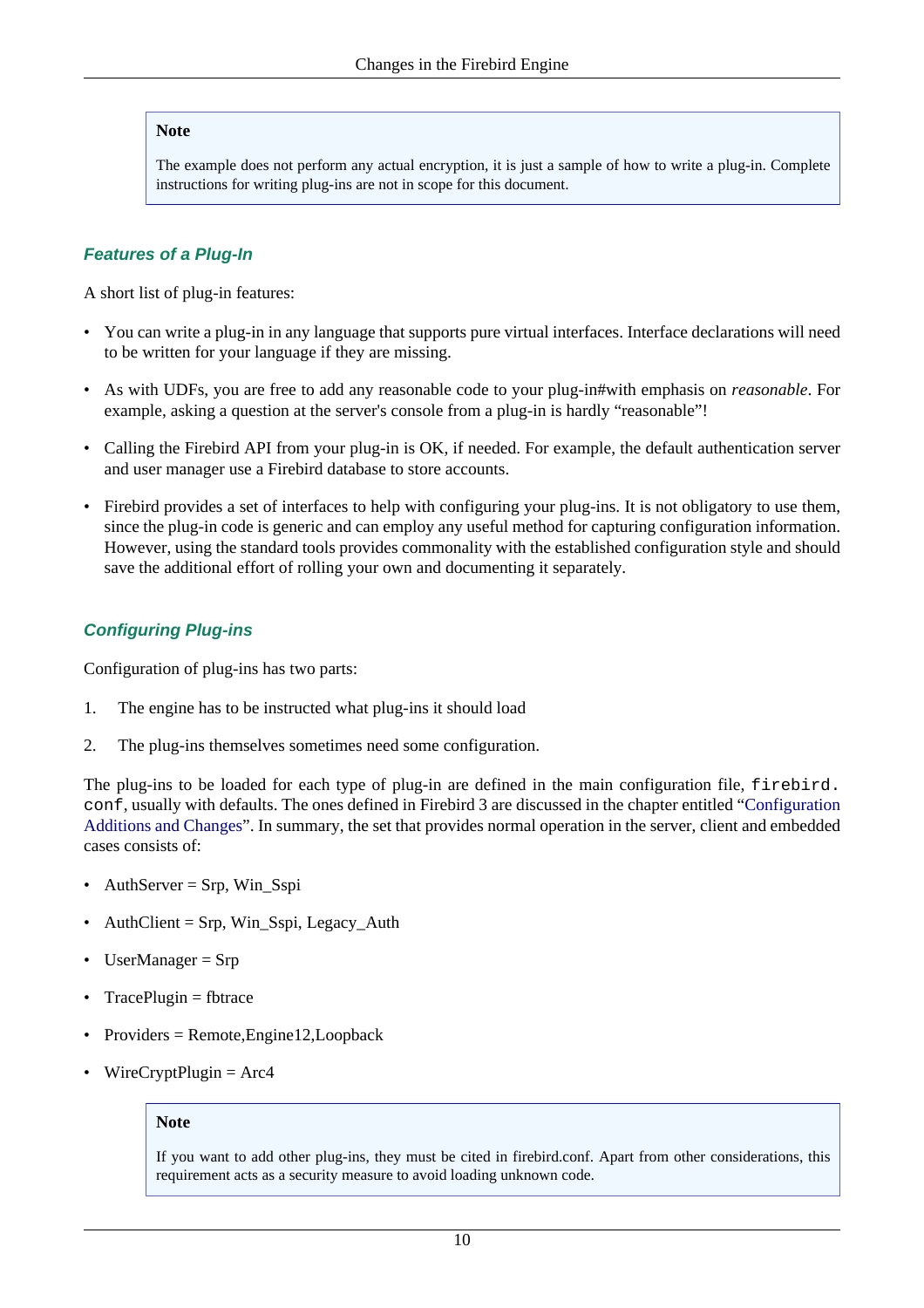Taking the entry **TracePlugin = fbtrace** as an example, what does the value **fbtrace** signify? In a trivial case, it can indicate the name of a dynamic library but the precise answer is more complicated.

As mentioned earlier, a single plug-in module may implement more than one plug-in. In addition, a single plugin may have more than one configuration at once, with a separate plug-in factory created for each configuration. Each of these three object contexts (module | implementation | factory) has its own name:

- The name of a module is the file name of a dynamic library
- The name of a plug-in implementation is the one given to it by the developer of the plug-in. It is hard-coded inside the module.
- The name of a factory is, by default, the same as the name of the plug-in implementation's name. It is the factory name which is actually used in firebird.conf.

In a typical trivial case, where a module contains one plug-in that works with just one configuration and all three names are equal, and no more configuration is needed. An example would be libEngine12.so | Engine12.dll | Engine12.dylib, that contains the implementation of the embedded provider Engine12. Nothing other than the record **Providers = Engine12** is needed to load it.

For something more complex a file will help you to set up the plug-in factories precisely.

### **plugins.conf**

The file \$(root)/plugins.conf has two types of records: **config** and **plugin**.

the **plugin** record is a set of rules for loading land activating the plug-in. Its format is:

```
Plugin = PlugName ## this is the name to be referenced in firebird.conf
   {
    Module = LibName ## name of dynamic library
    RegisterName = RegName ## name given to plug-in by its developer
    Config = ConfName ## name of config record to be used
     ConfigFile = ConfFile ## name of a file that contains plug-in's configuration
   }
```
When plug-in *PlugName* is needed, Firebird loads the library *LibName* and locates the plug-in registered with the name *RegName*. The configuration from the config record *ConfName* or the config file *ConfFile* are passed to the library.

#### **Note**

If both *ConfName* and *ConfFile* are given, then the config record will be used.

If both parameters are missing, the default *PlugName* is used; **except that** if the **ConfigFile** is present and its name is the same as the module's dynamic library but with a .conf extension, it will be used.

The **ConfigFile** is expected to use the format **Key=Value**, in line with other Firebird configuration files.

For the plug-in record the same format is used:

```
Config = ConfName
   {
     Key1 = Value1
```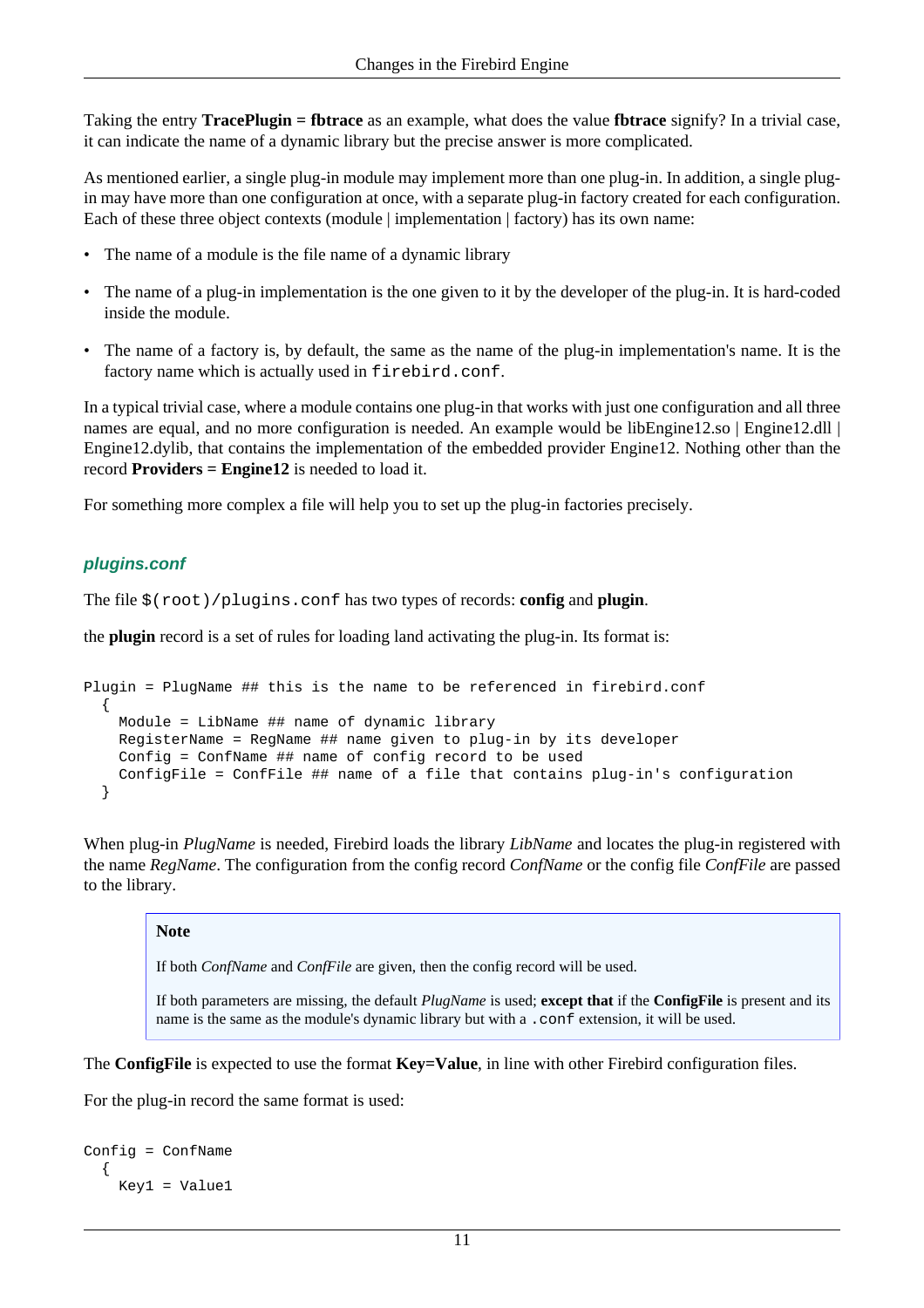```
 Key2 = Value2
    ...
 }
```
#### **A Sample Setup**

Suppose you have a server for which some clients trust the wire encryption from one vendor and others prefer a different one. They have different licences for the appropriate client components but both vendors use the name "BestCrypt" for their products.

The situation would require renaming the libraries to, say, WC1 and WC2, since there cannot be two files in the same directory with the same name. Now, the modules stop loading automatically because neither is called "BestCrypt" any longer.

To fix the problem, plug-ins.conf should contain something like this:

```
Plugin = WC1
   {
     RegisterName = BestCrypt
   }
Plugin = WC2
   {
     RegisterName = BestCrypt
   }
```
The module names will be automatically set to WC1 and WC2 and found. You can add any configuration info that the plug-ins need.

Remember to modify firebird.conf to enable both plug-ins for **WireCryptPlugin** parameter:

```
WireCryptPlugin = WC1, WC2
```
The server will now select appropriate plug-in automatically to talk to the client.

Another sample is distributed with Firebird, in  $\frac{1}{2}$  (root)/plugins.conf, configuring one of the standard plug-ins, UDR. Because it was written to a use non-default configuration, the module name and one configuration parameter are supplied explicitly.

### **Plug-Ins Q & A**

Q. There are plug-ins named Remote, Loopback, Arc4 in the default configuration, but no libraries with such names. How do they work?

• A. They are "built-in" plug-ins, built into fbclient library, and thus always present. Their existence is due to the old ability to distribute the Firebird client for Windows as a single dll. The feature is retained for cases where the standard set of plug-ins is used.

Q. What do the names of Srp and Arc4 plug-ins mean?

• A. Srp implements the Secure Remote Passwords protocol, the default way of authenticating users in Firebird 3. Its effective password length is 20 bytes, resistant to most attacks (including "man in the middle") and works without requiring any key exchange between client and server to work.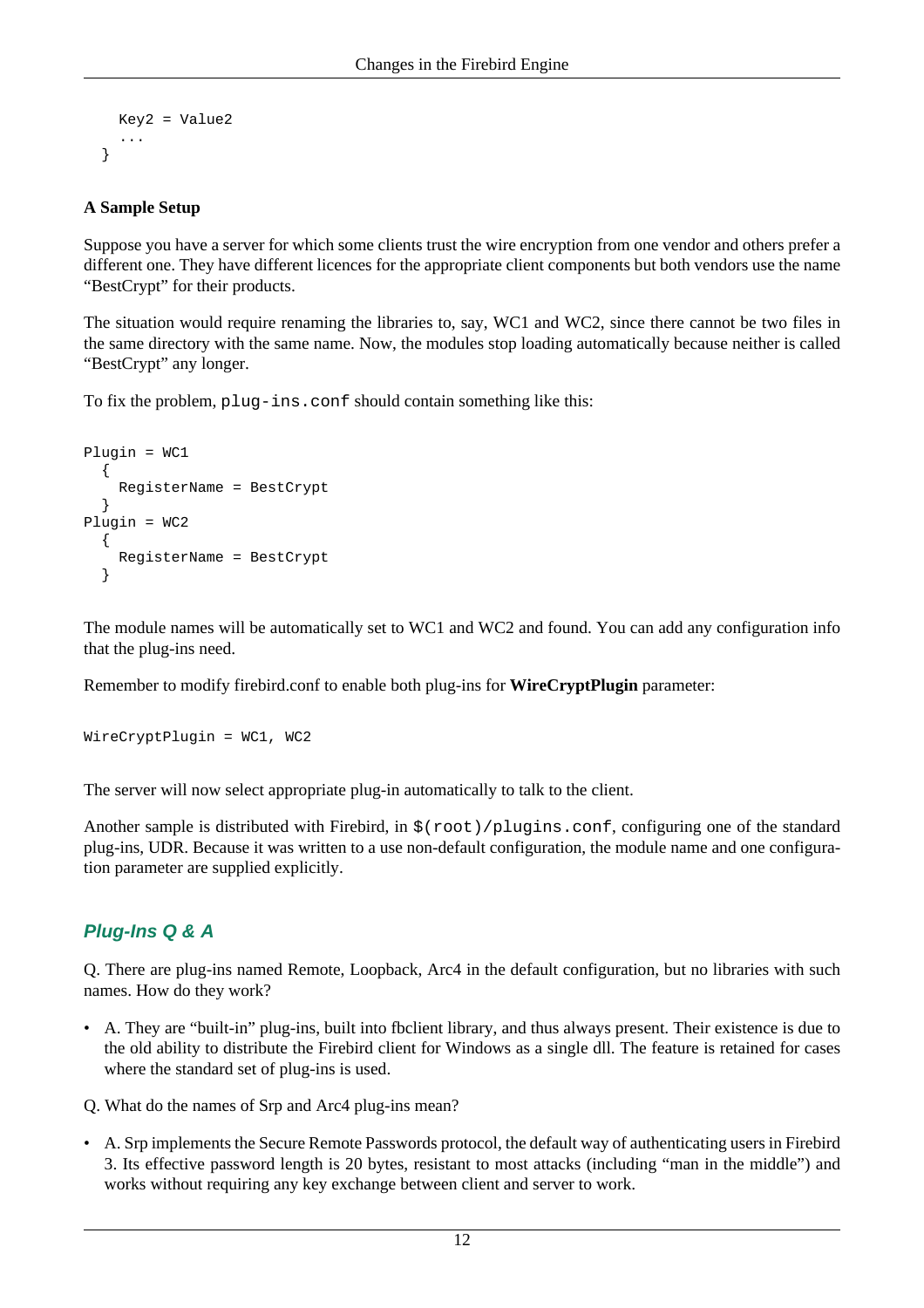Arc4 means Alleged RC4 - an implementation of RC4 cypher. Its advantage is that it can generate a unique, cryptographically strong key on both client and server that is impossible to guess by capturing data transferred over the wire during password validation by SRP.

The key is used after the SRP handshake by Arc4, which makes wire encryption secure without need to exchange any keys between client and server explicitly.

- Q. What do Win\_Sspi and Legacy\_Auth mean?
- A. Windows SSPI has been in use since Firebird 2.1 for Windows trusted user authentication. Legacy\_Auth is a compatibility plug-in to enable connection by the Firebird 3 client to older servers. It is enabled by default in the client.

And Yes, it still transfers almost plain passwords over the wire, for compatibility.

On the server it works with a security database from Firebird 2.5, and should be avoided except in situations where you understand well what are you doing.

To use Legacy\_Auth on the server you will need to disable network traffic encryption in firebird.conf:

WireCrypt = Disabled

- Q. How can I find out what the standard Authentication and User Manager plug-ins are?
- <span id="page-20-0"></span>• They are listed in firebird.conf.

### **External Engines**

Adriano dos Santos Fernandes

The UDR (User Defined Routines) engine adds a layer on top of the FirebirdExternal engine interface with the purpose of

- establishing a way to hook external modules into the server and make them available for use
- creating an API so that external modules can register their available routines
- making instances of routines "per attachment", rather than dependent on engine the internal implementation details of the engine

### **External Names**

An external name for the UDR engine is defined as

```
'<module name>!<routine name>!<misc info>'
```
The <module name> is used to locate the library, <routine name> is used to locate the routine registered by the given module, and  $\langle$ misc info $\rangle$  is an optional user-defined string that can be passed to the routine to be read by the user.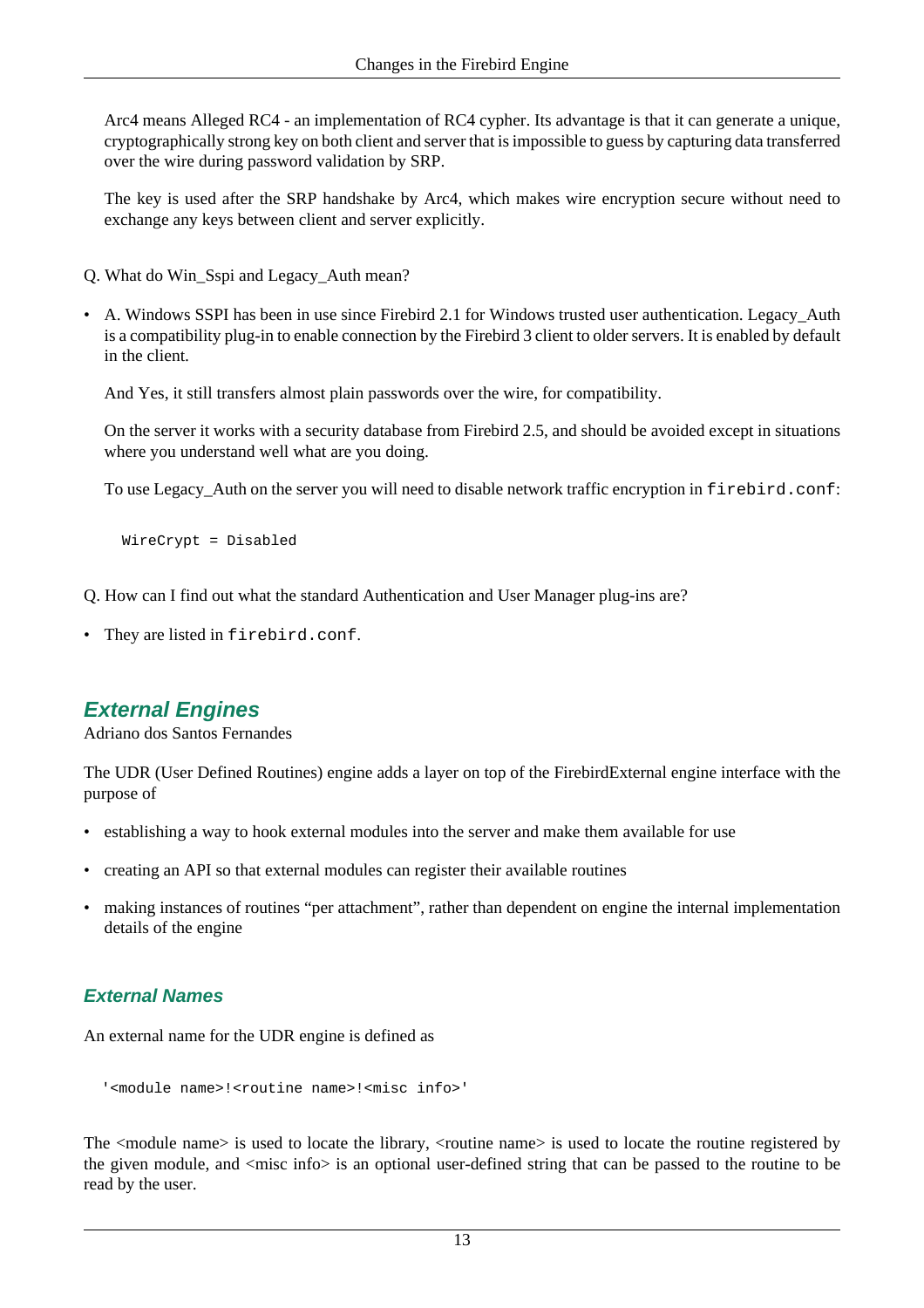#### **Module Availability**

Modules available to the UDR engine should be in a directory listed by way of the path attribute of the corresponding plugin\_config tag. By default, a UDR module should be on <fbroot>/plugins/udr, in accordance with its path attribute in <fbroot>/plugins/udr\_engine.conf.

The user library should include FirebirdUdr.h (or FirebirdUdrCpp.h) and link with the udr\_engine library. Routines are easily defined and registered, using some macros, but nothing prevents you from doing things manually.

#### **Note**

A sample routine library is implemented in examples/udr, showing how to write functions, selectable procedures and triggers. It also shows how to interact with the current attachment through the legacy API.

### **Scope**

The state of a UDR routine (i.e., its member variables) is shared among multiple invocations of the same routine until it is unloaded from the metadata cache. However, it should be noted that the instances are isolated "per session".

#### **Character Set**

By default, UDR routines use the character set that was specified by the client.

#### **Note**

In future, routines will be able to modify the character set by overriding the **getCharSet** method. The chosen character set will be valid for communication with the ISC library [ADRIANO: which library do you refer to here?] as well as the communications passed through the FirebirdExternal API.

#### **Enabling UDRs in the Database**

Enabling an external routine in the database involves a DDL command to "create" it. Of course, it was already created externally and (we hope) well tested.

#### **Syntax Pattern**

```
 { CREATE [ OR ALTER ] | RECREATE | ALTER } PROCEDURE <name>
  [ ( <parameter list> ) ]
  [ RETURNS ( <parameter list> ) ]
  EXTERNAL NAME '<external name>' ENGINE <engine>
\{ CREATE [ OR ALTER ] | RECREATE | ALTER \} FUNCTION <name>
  [ <parameter list> ]
  RETURNS <data type>
  EXTERNAL NAME '<external name>' ENGINE <engine>
```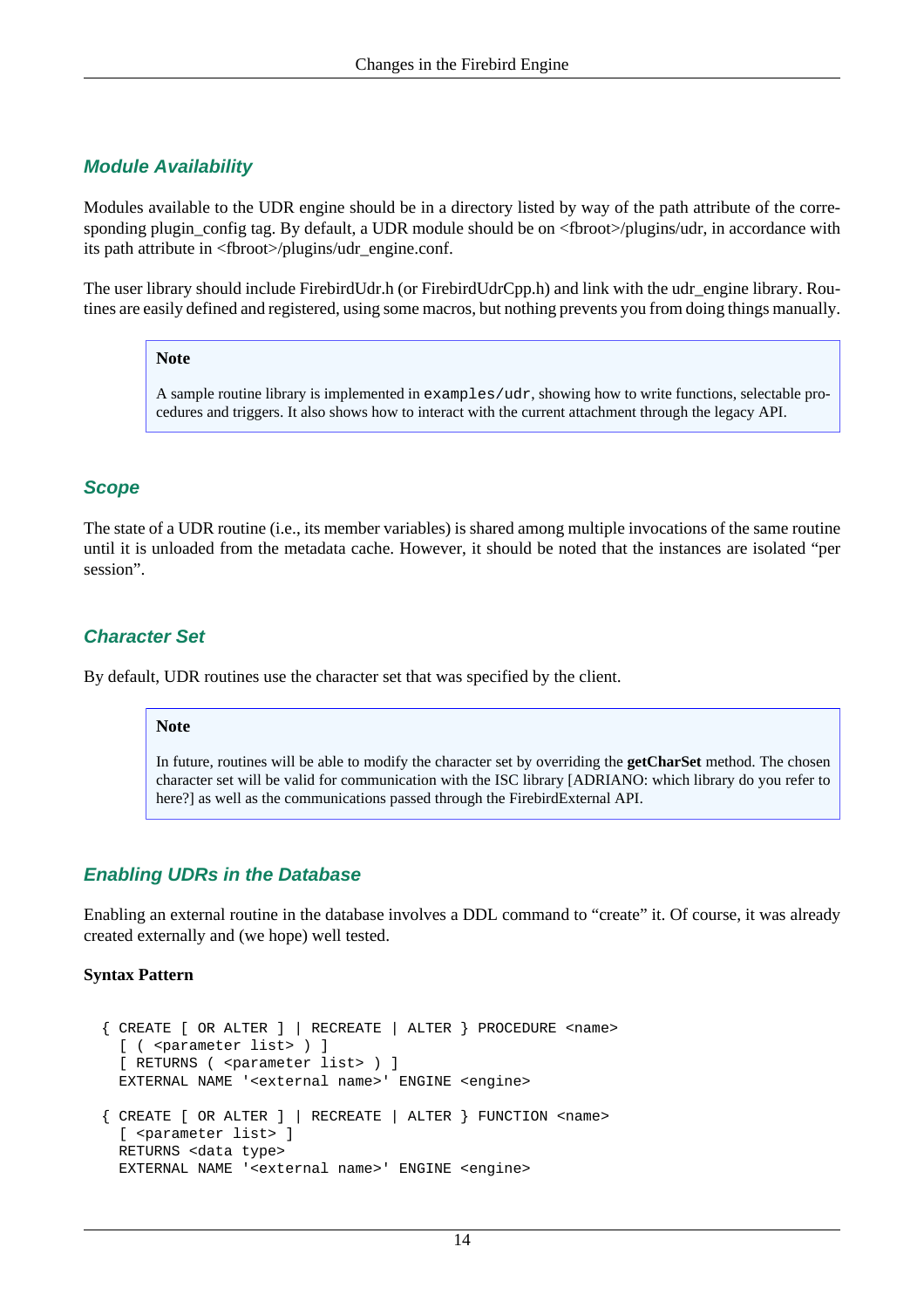```
 { CREATE [ OR ALTER ] | RECREATE | ALTER } TRIGGER <name>
 ...
    EXTERNAL NAME '<external name>' ENGINE <engine>
```
#### **Examples**

```
create procedure gen_rows (
   start_n integer not null,
  end_n integer not null
) returns (
  n integer not null
) external name 'udrcpp_example!gen_rows'
   engine udr;
create function wait_event (
   event_name varchar(31) character set ascii
) returns integer
   external name 'udrcpp_example!wait_event'
   engine udr;
create trigger persons_replicate
  after insert on persons
   external name 'udrcpp_example!replicate!ds1'
   engine udr;
```
#### **How it Works**

The external names are opaque strings to Firebird. They are recognized by specific external engines. External engines are declared in configuration files, possibly in the same file as a plug-in, as in the sample library is implemented in examples/plugins.

```
 <external_engine UDR>
     plugin_module UDR_engine
 </external_engine>
 <plugin_module UDR_engine>
     filename $(this)/udr_engine
     plugin_config UDR_config
 </plugin_module>
 <plugin_config UDR_config>
     path $(this)/udr
 </plugin_config>
```
When Firebird wants to load an external routine (function, procedure or trigger) into its metadata cache, it gets (see note below)the external engine through the plug-in external engine factory and asks it for the routine. The plug-in used is the one referenced by the attribute **plugin\_module** of the external engine.

#### **Note**

Depending on the server architecture (Superserver, Classic, etc) and implementation details, Firebird may get external engine instances "per database" or "per connection". Currently, it always gets instances "per database".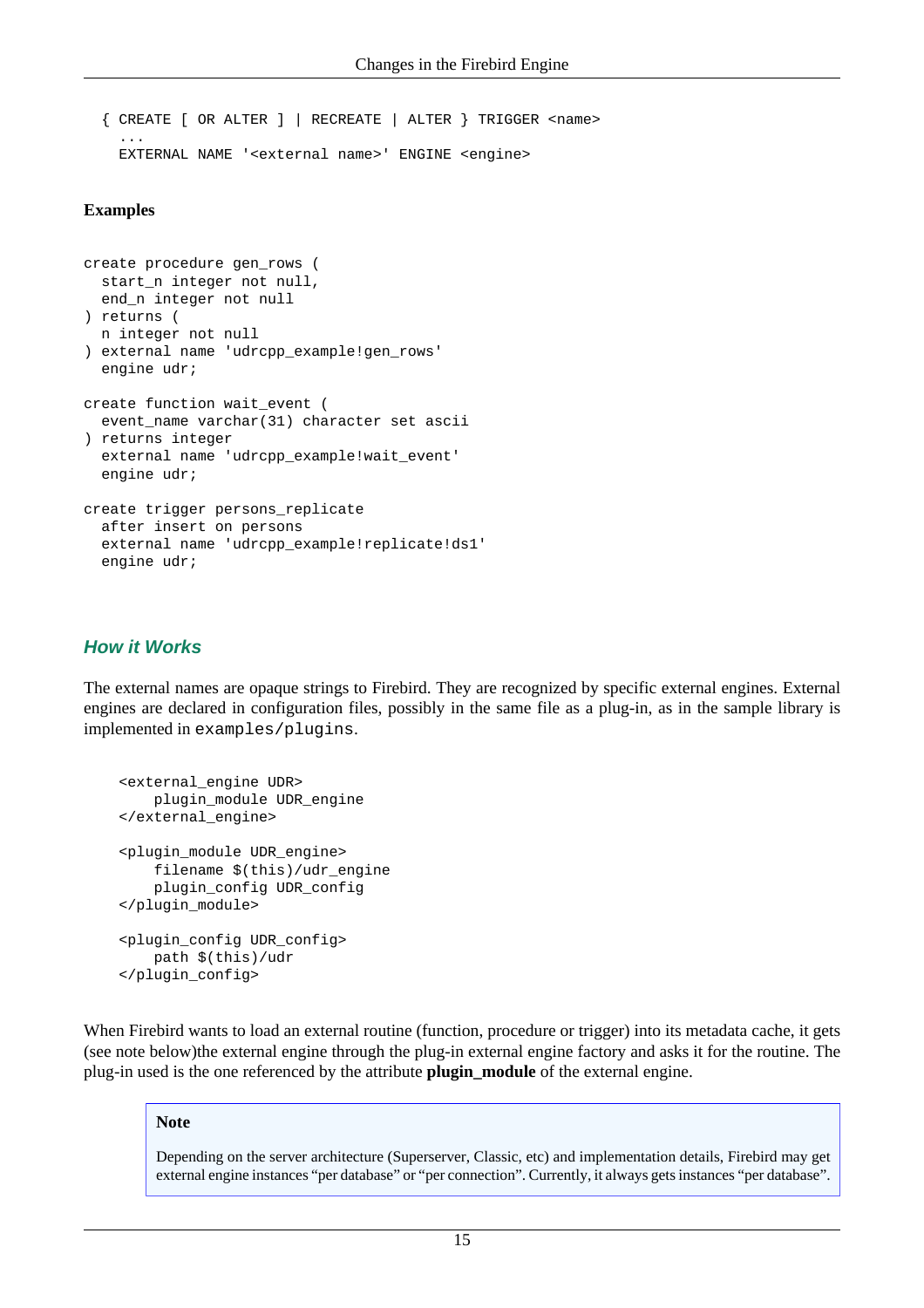## **Miscellaneous Improvements**

<span id="page-23-1"></span><span id="page-23-0"></span>Miscellaneous engine improvements include.-

## **Internal Debug Info Made Human-readable**

Vlad Khorsun

<span id="page-23-2"></span>A new BLOB filter translates internal debug information into text.

## **A Silly Message is Replaced**

Claudio Valderrama C.

<span id="page-23-3"></span>A silly message sent by the parser when a reference to an undefined object was encountered was replaced with one that tells it like it really is.

## **New Pseudocolumn RDB\$RECORD\_VERSION**

Adriano dos Santos Fernandes

A pseudocolumn named RDB\$RECORD\_VERSION returns the number of the transaction that created the current record version.

<span id="page-23-4"></span>It is retrieved the same way as RDB\$DB\_KEY, i.e., **select RDB\$RECORD\_VERSION from aTable where...**

## **systemd init Scripts**

Alex Peshkov

systemd init scripts are available in Firebird 3 POSIX installers. See Tracker ticket [CORE-4085.](http://tracker.firebirdsql.org/browse/CORE-4085)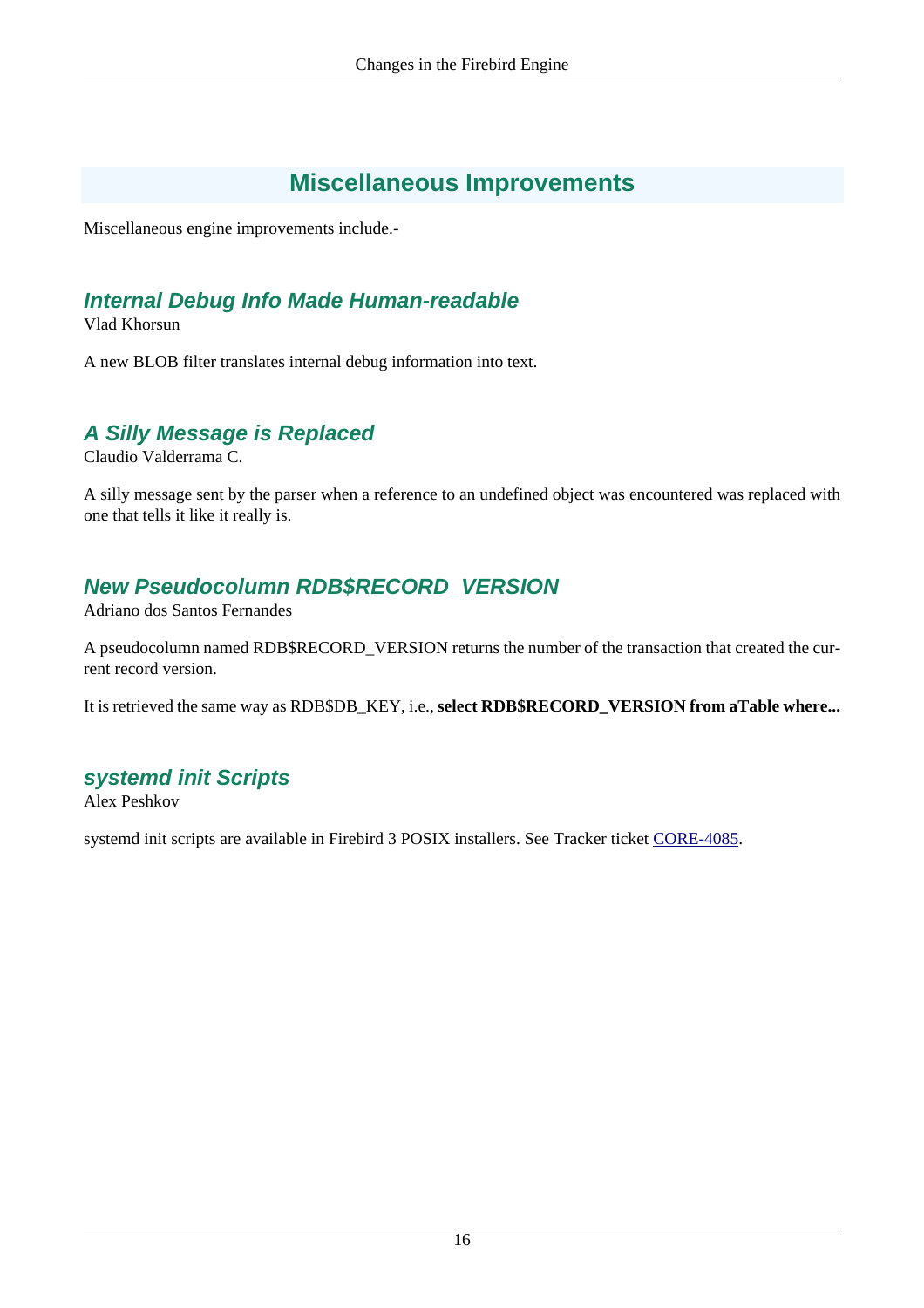### <span id="page-24-0"></span>**Chapter 4**

# **Changes to the Firebird API and ODS**

## **ODS (On-Disk Structure) Changes**

## <span id="page-24-2"></span><span id="page-24-1"></span>**New ODS Number**

<span id="page-24-3"></span>Firebird 3.0 creates databases with an ODS (On-Disk Structure) version of 12.

### **Implementation ID is Deprecated**

Alex Peshkov

The Implementation ID in the ODS of a database is deprecated in favour of a new field in database headers describing hardware details that need to match in order for the database to be assumed to have been created by a compatible implementation.

The old Implementation ID is replaced with a 4-byte structure consisting of hardware ID, operating system ID, compiler ID and compatibility flags. The three ID fields are just for information: the ODS does not depend upon them directly and they are not checked when opening the database.

The compatibility flags *are checked* for a match between the database and the engine opening it. Currently we have only one flag, for endianness. As previously, Firebird will not open a database on little-endian that was created on big-endian, nor vice versa.

#### **Sample gstat Output**

```
# ./gstat -h employee
Database "/usr/home/firebird/trunk/gen/Debug/firebird/examples/empbuild/employee.fdb"
Database header page information:
         ..............
        Implementation HW=AMD/Intel/x64 little-endian OS=Linux CC=gcc
         ..............
```
<span id="page-24-4"></span>The purpose is to make it easier to do ports of Firebird for new platforms.

## **Maximum Page Size**

The maximum page size remains 16 KB (16384 bytes).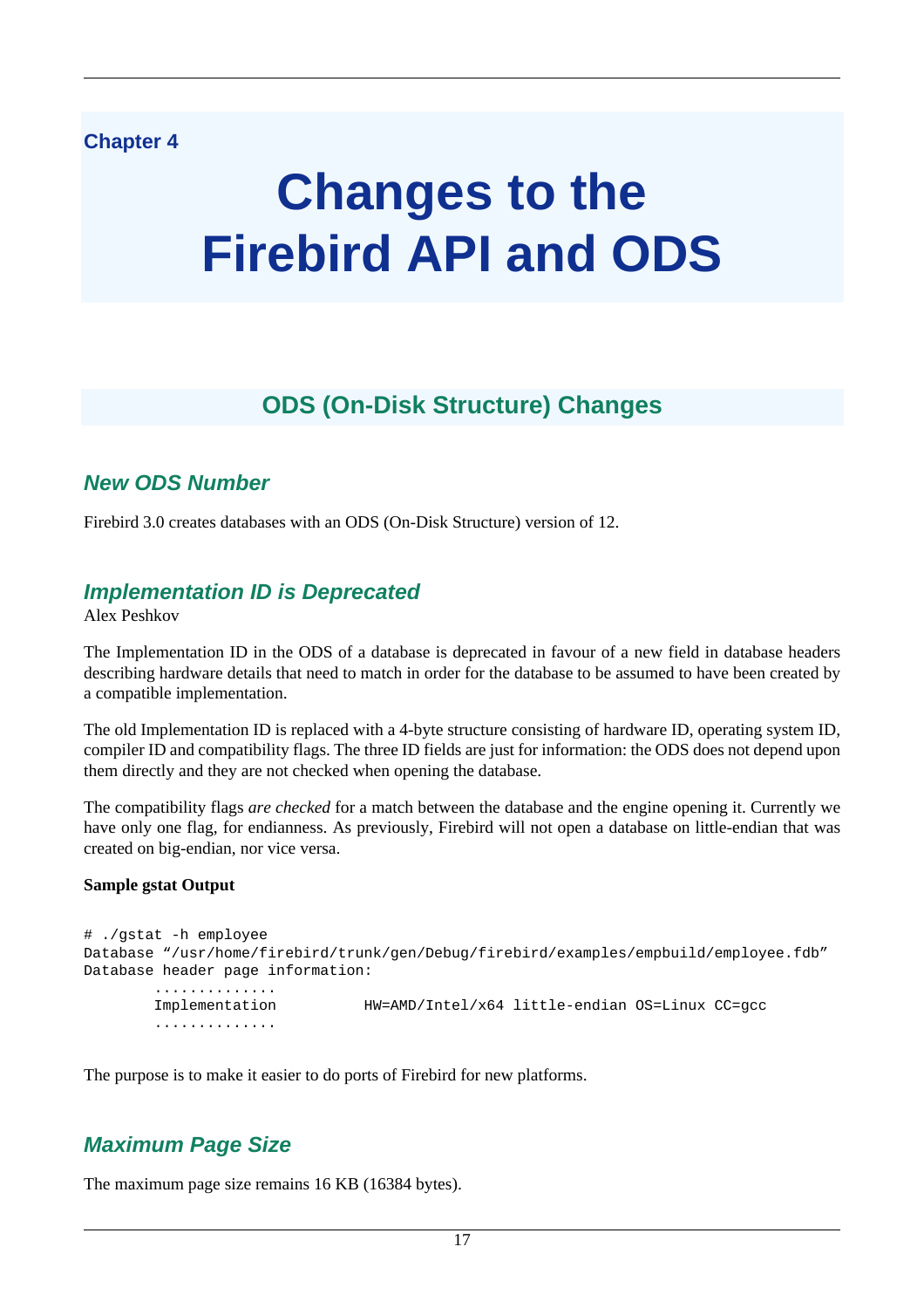## <span id="page-25-0"></span>**Maximum Number of Page Buffers in Cache**

The maximum number of pages that can be configured for the database cache depends on whether the database is running under 64-bit or 32-bit Firebird:

- 64-bit ::  $2^{31}$  -1 (2,147,483,647) pages
- <span id="page-25-1"></span>• 32-bit :: 128,000 pages, i.e., unchanged from V.2.5

## **Changes to System Tables**

#### **RDB\$SYSTEM\_FLAG**

Claudio Valderrama C.

RDB\$SYSTEM\_FLAG has been made NOT NULL in all tables.

[CORE-2787](http://tracker.firebirdsql.org/browse/CORE-2787).

#### **RDB\$TYPES**

Dmitry Yemanov

Missing entries were added to RDB\$TYPES. They describe the numeric values for these columns:

```
RDB$PARAMETER_TYPE (table RDB$PROCEDURE_PARAMETERS)
RDB$INDEX INACTIVE (table RDB$INDICES)
RDB$UNIQUE FLAG (table RDB$INDICES)
 RDB$TRIGGER_INACTIVE (table RDB$TRIGGERS)
RDB$GRANT_OPTION (table RDB$USER_PRIVILEGES)
RDB$PAGE_TYPE (table RDB$PAGES)
 RDB$PRIVATE_FLAG (tables RSB$PROCEDURES and RDB$FUNCTIONS)
 RDB$LEGACY_FLAG (table RDB$FUNCTIONS)
 RDB$DETERMINISTIC_FLAG (table RDB$FUNCTIONS)
```
## **Application Programming Interfaces**

<span id="page-25-2"></span>A new public API replaces the legacy one in new applications, especially object-oriented ones. The interface part can be found in the header file Provider.h in the directory /include/firebird beneath the installation root directory.

**Note**

POSIX installations have a symlink pointing to /usr/include/firebird/Provider.h

The new public API can be also used inside user-defined routines (UDR, q.v.) for callbacks inside the engine, allowing a UDR to select or modify something in the database, for example.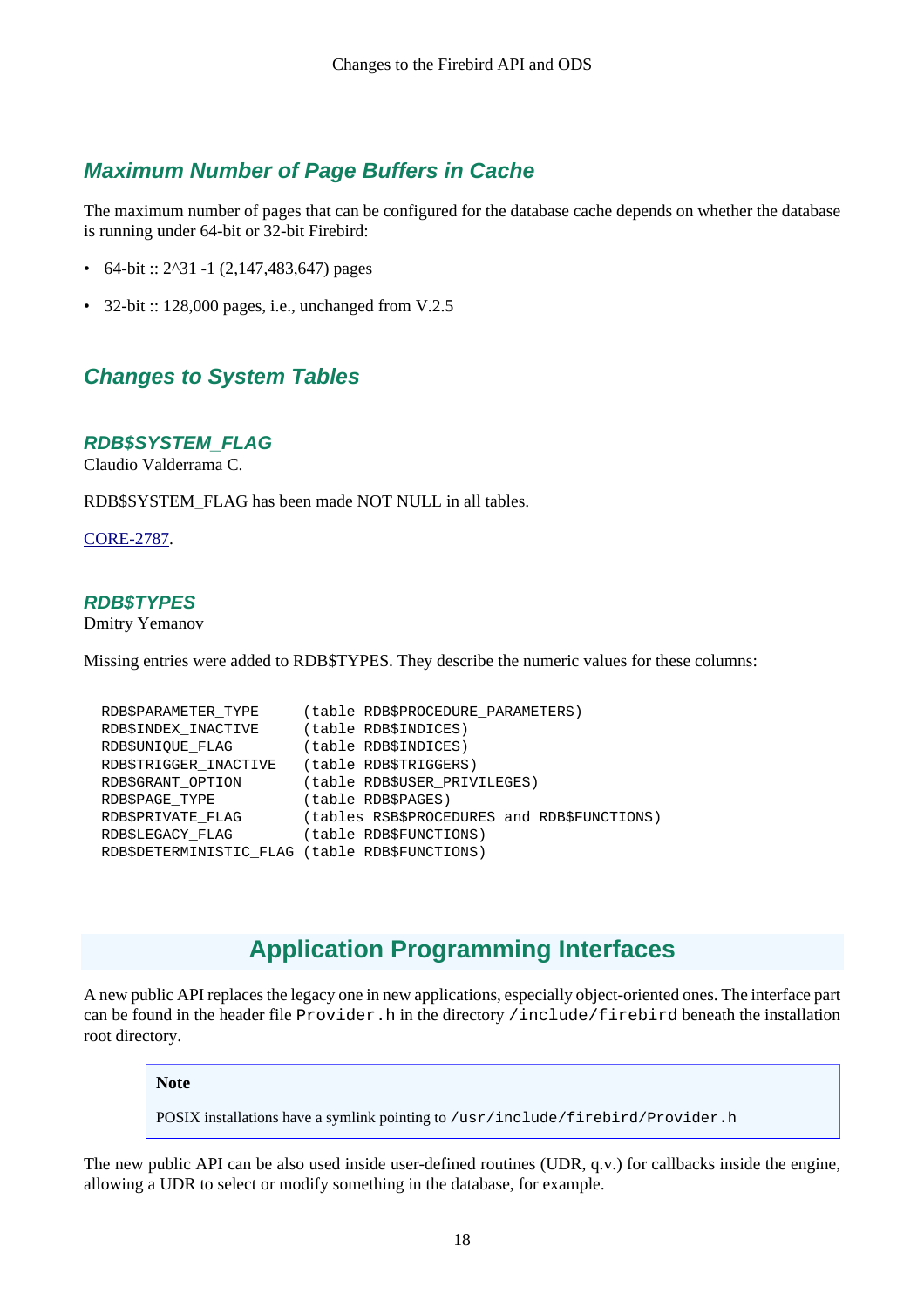The main difference between the new API and the legacy one is that UDRs can query and modify data in the same connection or transaction context as the user query that called that UDR. It is now possible to write external triggers and procedures, not just external functions (UDFs).

## <span id="page-26-0"></span>**Interfaces and the New Object-oriented API**

Alex Peshkov

Firebird needed a modernised API for a number of compelling reasons.

• High on the list was the limitation of the 16-bit integer pervading the legacy API, encompassing message size, SQL operator length, BLOB data portions, to name a few examples. While 16-bit was probably adequate when that old API came to life, in today's environments it is costly to work around.

A trivial solution might be to add new functions that support 32-bit variables. The big downside is the obvious need to retain support for the old API by having pairs of functions with the same functionality but differing integer sizes. In fact, we did something like this to support 64-bit performance counters, for no better reason than being pressed to provide for it without having a more elegant way to implement it.

• Another important reason, less obvious, derives from the era when Firebird's predecessor, InterBase, did not support SQL. It used a non-standard query language, GDML, to manage databases. Data requests were transported between client and server using messages whose formats were defined at request compilation time in BLR (binary language representation). In SQL, the operator does not contain the description of the message format so the decision was taken to surround each message with a short BLR sequence describing its format.

For some reason, that rule was followed so slavishly that every fetch of data from the server now required sending the BLR for it, not just the formatting BLR that was sent at SQL compile time.

The reason for such apparent strangeness was the SQLDA layer (XSQLDA) that rides on top of the message-based API, invented as an attempt to work around the inefficiency of sending the BLR at every turn.

The trap with the XSQLDA solution is that it encapsulates both the location of the data and their format, making it possible to change location or format (or both) between fetch calls. Hence, the need for the BLR wrapping in *every* fetch call—notwithstanding, this potential capability to change the data format between fetches was broken in the network layer before Firebird existed.

This system involving calls processing data through multiple layers is hard to extend and wastes performance; the SQLDA is not simple to use; the desire to fix it was strong.

• Other reasons—numerous but perhaps less demanding—for changing the API included enhancing the status vector and optimizing dynamic library loading. Interfaces also make it so much easier and more comfortable to use the messages API.

### **The Non-COM Choice**

The new interfaces are not compatible with COM, deliberately, and the reasons have to do with future performance enhancement.

At the centre of the Providers architecture in Firebird 3.0 is the **y-valve**, which is directed at dispatching API calls to the correct provider. Amongst the potential providers are older ones with potentially older interfaces. If we used COM, we would have to call the method **IUnknown** for each fetch call, just to ensure that the provider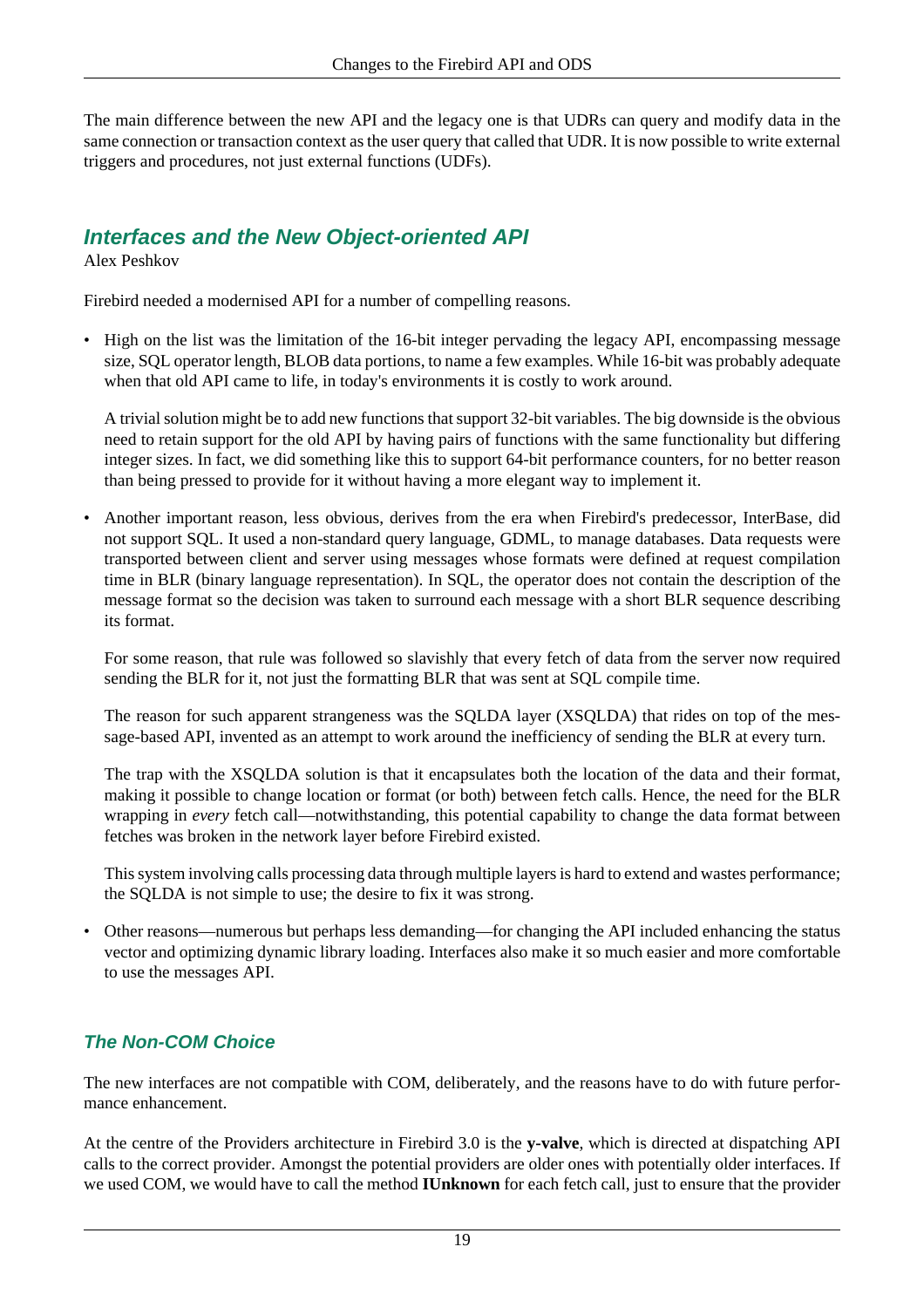really had some newer API method. Along with that comes the likelihood of future additions to the catalogue of API calls to optimize performance. A COM-based solution does not play well with that.

Firebird interfaces, unlike COM, support multiple versions. The interface version is determined by the total number of virtual functions it encompasses and it can be upgraded.

"Upgradable" does not imply that the older interface gets the full functionality of the new, though. After the upgrade, the virtual function table is expanded to include a function defined by the upgrade caller that will reasonably, if minimally, emulate the upgraded behaviour: return an error from a provider, for example, or "place-hold" a specific piece of content with an empty string.

Although the "poor man's upgrade" is no prettier than what would happen with IUnknown without it, the Firebird 3 solution provides the means to incorporate other methods that would be more appropriate.

### **The Hierarchy of Interfaces**

A detailed discussion of all the functions presented by all the interfaces is outside the scope of this overview. The general schematic looks like this:



The base of the structure is **IVersioned**. It is the interface that enables a version upgrade. A lot of interfaces not requiring additional lifetime control are based directly on **IVersioned**. **IMaster** is one example already mentioned. Others include a number of callback interfaces whose lifetimes must match the lifetimes of the objects from which they were to be used for callback.

Two interfaces deal with lifetime control: **IDisposable** and **IRefCounted**. The latter is especially active in the creation of other interfaces: **IPlugin** is reference counted, as are many other interfaces that are used by plug-ins. These include the interfaces that describe database attachment, transaction management and SQL statements.

Not everything needs the extra overhead of a reference-counted interface. For example, IMaster, the main interface that calls functions available to the rest of the API, has unlimited lifetime by definition. For others, the API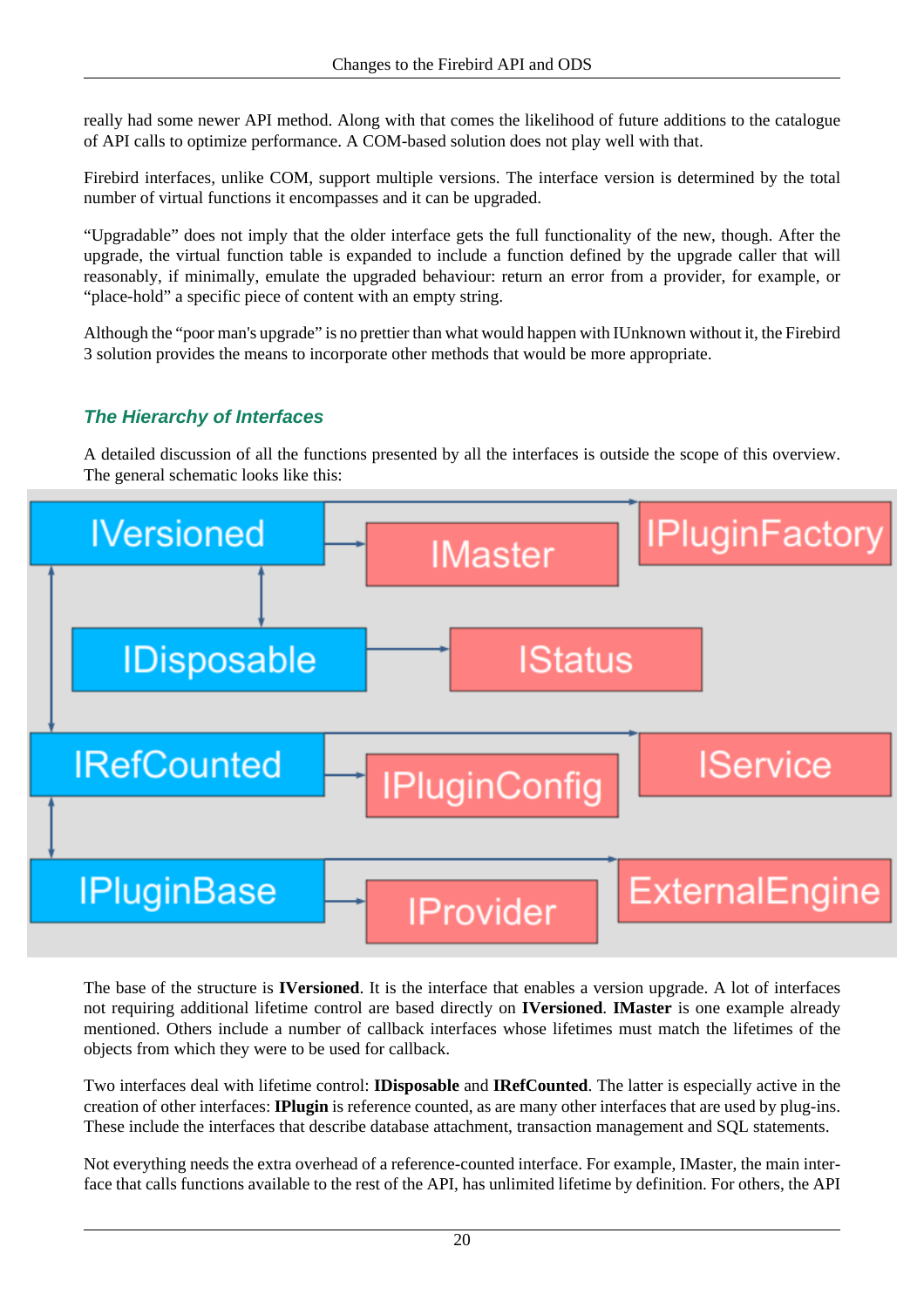is defined strictly by the lifetime of a parent interface; the IStatus interface is non-threaded. For interfaces with limited lifetimes it is of benefit to have a simple way to destroy them, that is, a dispose() function.

Each plug-in has one and only one main interface—**IPlugin**—which is responsible for basic plug-in functionality. In fact, a lot of plugins have only that interface, although that is not a requirement.

Finally, there is **IProvider**, a kind of "main" plug-in in the Firebird API. **IProvider** is derived from **IPlugin** and must be implemented by every provider. If you want to write your own provider you must implement **IProvider**. It is implemented also by the **y-valve**: it is the **y-valve** implementation that is returned to the user when the **getDispatcher()** function from the master interface is called.

**IProvider** contains functions enabling creation of an attachment to a database (attach and create) or to the Services Manager.

### **Interfaces Q & A**

Q. We access new API using IMaster. But how to get access to IMaster itself?

• A. This is done using the only one new API function **fb** get master interface(). It is exported by the fbclient library.

Q. The non-use of COM-based interfaces was said to be to avoid working with IUnknown methods and that this is done due to performance issues. Instead you have to upgrade interfaces. Why is that faster than using IUnknown?

• A. Upgrading an interface requires some work. In a case where the version matches the caller's requirements, it is not so big – just a check. When a real upgrade is needed, more CPU cycles will be spent. The main difference with the COM approach is that an upgrade is performed for the interface only once, after its creation, but IUnknown methods must be called each time we are going to call an interface with unknown version (or that version should be stored separately and later checked). For a Firebird interface, once upgraded, there is absolutely no waste of time when performing calls to it during all its lifetime.

## <span id="page-28-0"></span>**Other New APIs**

Other new APIs support various plug-ins by declaring the interfaces between the engine and the plug-in. Besides pluggable authentication and pluggable encryption, Firebird 3 supports "external engines", bridges between the engine and the execution environments that can run UDRs: native code, Java and others. By and large they are intended for use by third-party solution providers, rather than for client application development.

For creating custom plug-ins and bridges, the relevant interface (API) needs to be implemented in the plugin code.

### **Available Interface (Header) Files**

*Authentication* Auth.h

*Encryption* Crypt.h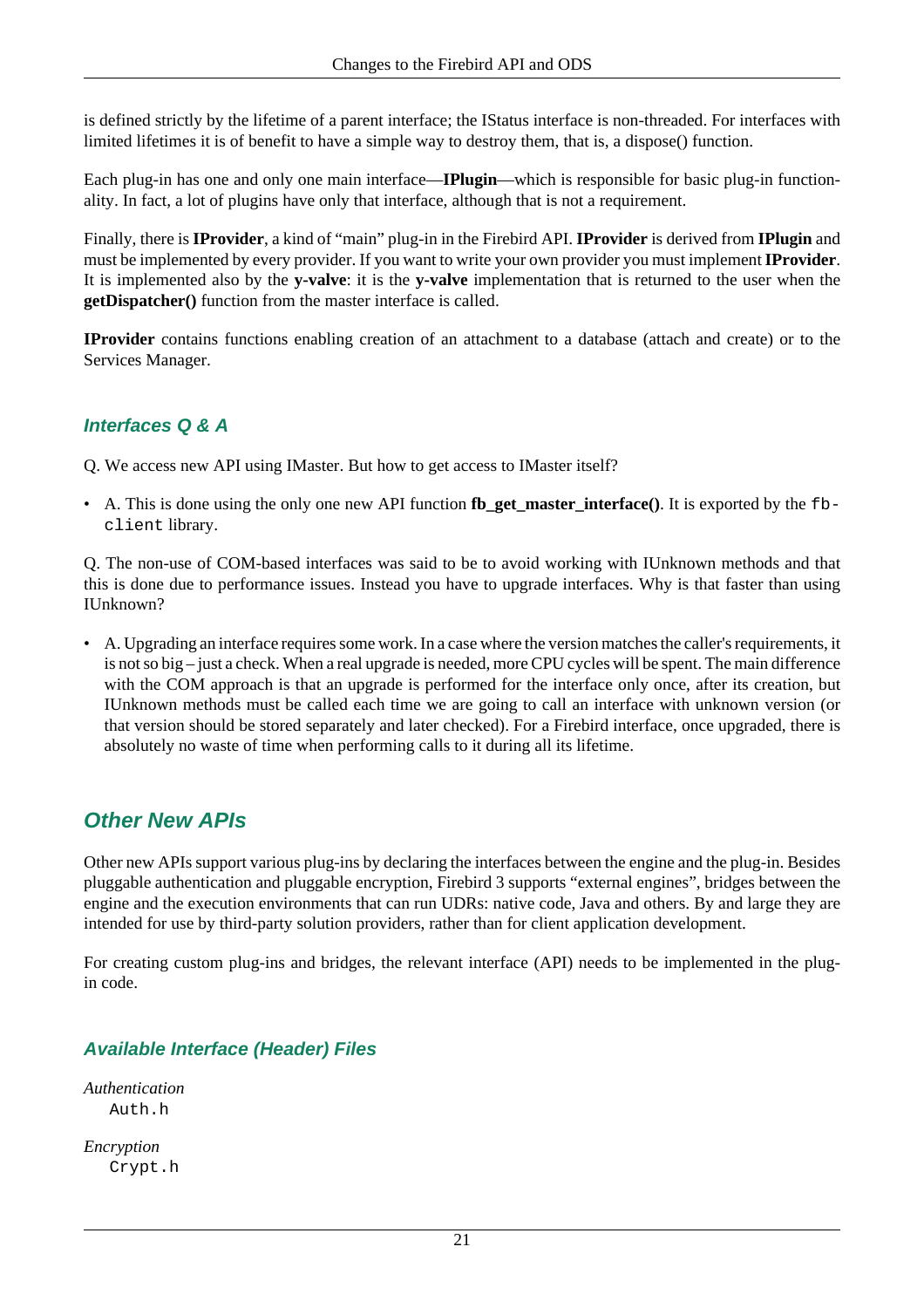<span id="page-29-0"></span>*External engines* ExternalEngine.h

## **API Improvements**

Improvements to the legacy API include.-

### **Better Error Reports for String Overflows**

Alex Peshkov

Include expected and actual string length in the error message for string overflows (SQLCODE -802).

### **More Detail in "Wrong Page Type" Error Reports**

Alex Peshkov

More details in the error message "wrong page type", i.e., identifying expected and encountered page types by name instead of numerical type.

### **New Services Tag for Overriding LINGER**

Alex Peshkov

The Services API now includes the tag **isc\_spb\_prp\_nolinger**, for example (in one line):

 fbsvcmgr host:service\_mgr user sysdba password xxx action\_properties dbname employee prp\_nolinger

For information regarding LINGER, see [the write-up in the DDL chapter.](#page-51-0)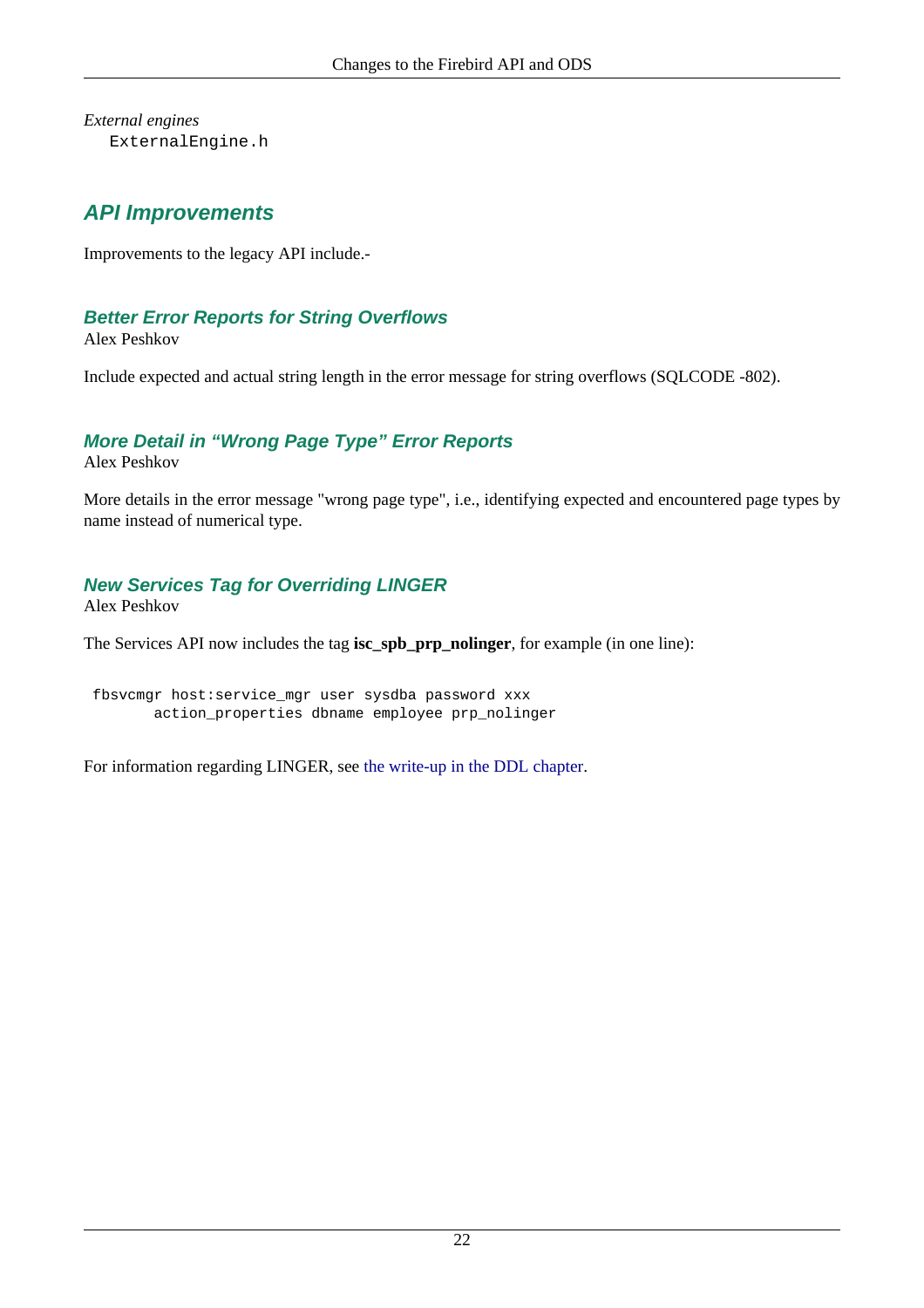## <span id="page-30-0"></span>**Chapter 5**

# **Reserved Words and Changes**

**New Reserved Words in Firebird 3.0**

<span id="page-30-1"></span>DETERMINISTIC **OVER** RETURN **SCROLL** SQLSTATE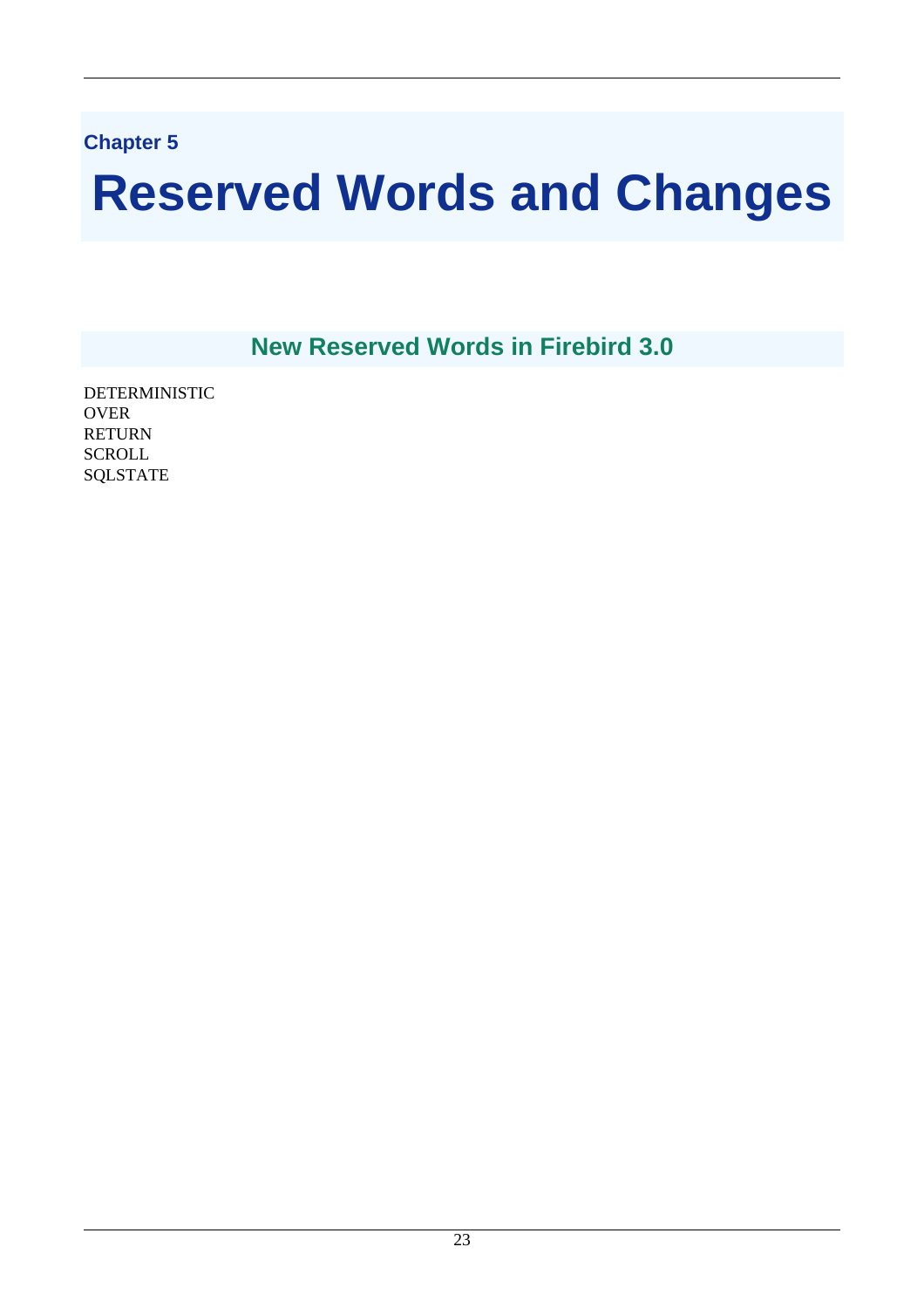## <span id="page-31-0"></span>**Chapter 6**

# **Configuration Additions and Changes**

<span id="page-31-1"></span>The file aliases.conf is renamed to databases.conf. An old aliases.conf from a previous version can simply be renamed and the new engine will just continue to use it as before. However, databases.conf can now include some configuration information for individual databases.

## **Scope of Parameters**

Some parameters are marked as configurable *per-database* or *per-connection*.

- Per-database configuration is done in databases.conf.
- Per-connection configuration is primarily for client tool use and is done using the DPB parameter **isc** dpb config or, for Services, the SPB parameter **isc** spb config.
- <span id="page-31-2"></span>• In the case of Embedded, the DPB can be used to tune per-database entries on first attaching to a database.

## **Macro Substitution**

A number of predefined macros (syntax \$(name)) is available for use in the configuration files to substitute for a directory name:

*\$(root)*

Root directory of Firebird instance

*\$(install)*

Directory where Firebird is installed

*\$(this)*

Directory where current configuration file is located

*\$(dir\_conf)*

Directory where firebird.conf and databases.conf are located

*\$(dir\_secdb)*

Directory where the default security database is located

*\$(dir\_plugins)* Directory where plugins are located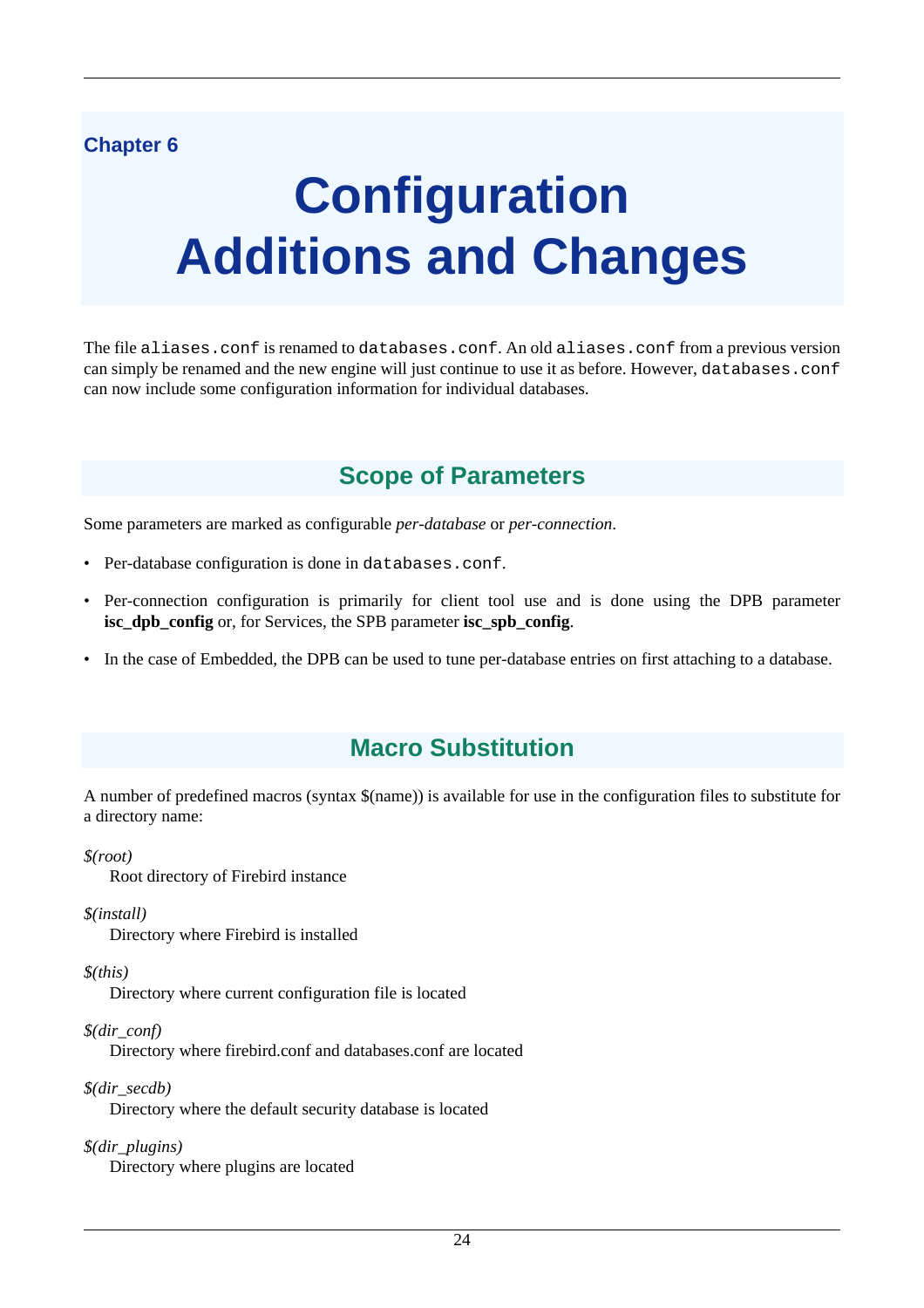*\$(dir\_udf)*

Directory where UDFs are located by default

*\$(dir\_sample)* Directory where samples are located

*\$(dir\_sampledb)* Directory where sample DB (employee.fdb) is located

*\$(dir\_intl)* Directory where international modules are located

<span id="page-32-0"></span>*\$(dir\_msg)* Directory where the messages file (firebird.msg) is located

## **Includes**

One configuration file can be included in another by using an "include" directive, e.g.,

include some\_file.conf

<span id="page-32-1"></span>A relative path is treated as relative to the enclosing configuration file. So, if our example above is inside /opt/ config/master.conf then our **include** refers to the file /opt/config/some\_file.conf.

## **Wildcards**

The standard wildcards **\*** and **?** may be used in an **include** directive, to include all matching files in undefined order. For example,

<span id="page-32-2"></span>include \$(dir\_plugins)/config/\*.conf

## **Expression of Parameter Values**

Integer byte values were traditionally specified by default in bytes and other integer values were digital. However, now you can optionally specify them in Kilobytes, Megabytes or Gigabytes, as appropriate, by adding K, M or G (case-insensitive). For example, **24M** is read as 25165824 (24 \* 1024 \* 1024).

<span id="page-32-3"></span>Boolean values are expressed as non-zero (true)|zero (false) by default, but you may now use the quoted strings 'y', 'yes' or 'true' instead of a non-zero digit.

## **"Per-database" Configuration**

Custom configuration at database level is achieved with formal entries in databases.conf.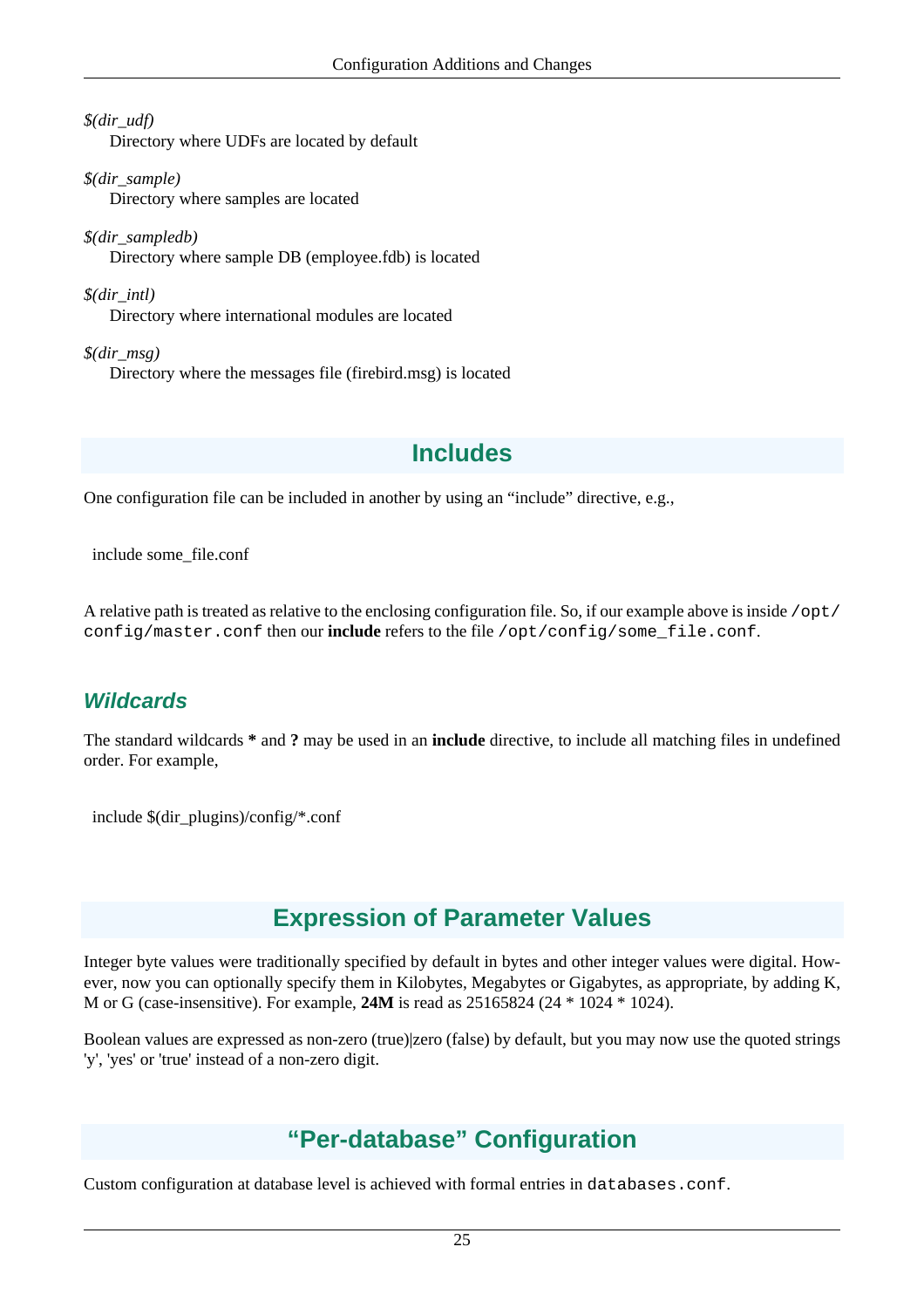## <span id="page-33-0"></span>**Format of Configuration Entries**

<span id="page-33-1"></span>To come.

## **Parameters Available**

The following parameters can be copy/pasted to databases.conf and used as overrides for specific databases. Asterisk pairs (\*\*) mark parameters that can alternatively be configured at the client connection via the DPB/ SPB. Please refer back to [Scope of Parameters](#page-31-1) at the beginning of this chapter if you do not understand these differences.

#### <span id="page-33-5"></span>**Table 6.1. Parameters available in databases.conf**

| <b>ExternalFileAccess</b> | DefaultDbCachePages       | DatabaseGrowthIncrement    |
|---------------------------|---------------------------|----------------------------|
| FileSystemCacheThreshold  | <b>** AuthClient</b>      |                            |
| <b>UserManager</b>        | CryptPlugin               | ** Providers               |
| DeadlockTimeout           | <b>MaxUnflushedWrites</b> | MaxUnflushedWriteTime      |
| **only ConnectionTimeout  | WireCrypt                 | **only DummyPacketInterval |
| **only RemoteServiceName  | **only RemoteServicePort  | **only RemoteAuxPot        |
| **only TCPNoNagle         | LockMemSize               | LockAcquireSpins           |
| LockHashSlots             | EventMemSize              | GCPolicy                   |
| SecurityDatabase          | **only IpcName            | **only RemotePipeName      |
| <b>SharedCache</b>        | <b>SharedDatabase</b>     |                            |

## **New Parameters**

<span id="page-33-3"></span><span id="page-33-2"></span>New parameters added to firebird.conf are:

## **SecurityDatabase**

Defines the name and location of the security database that stores login user names and passwords used by the server to validate remote connections. By default, in firebird.conf, it is  $\frac{1}{5}$  (root)/security3.fdb. It can be overridden for a specific database by a configuration in databases.conf.

## <span id="page-33-4"></span>**AuthServer and AuthClient**

Two parameters that determine what authentication methods can be used by the network server and the client redirector. The enabled methods are listed as string symbols separated by commas, semicolons or spaces.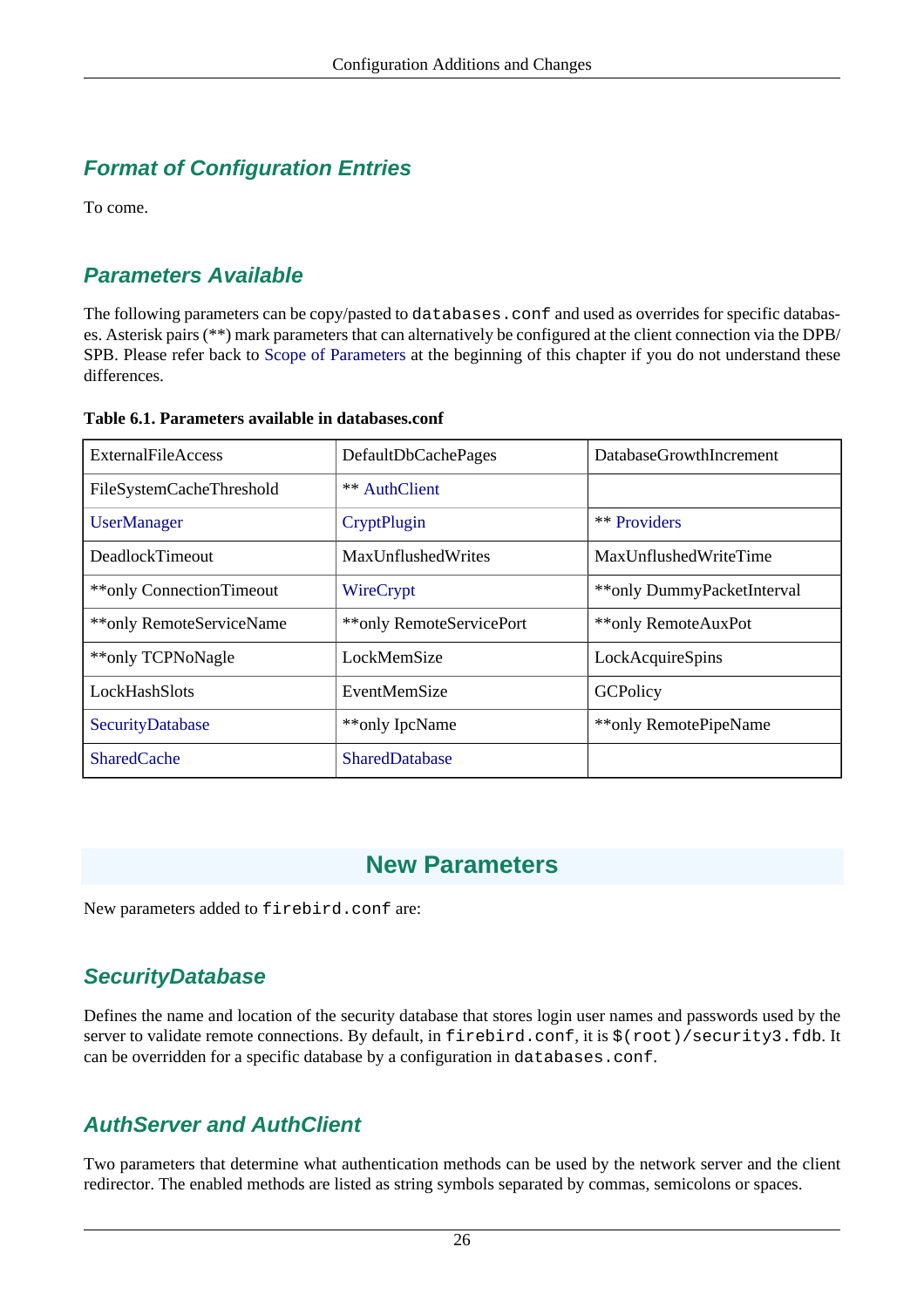- Secure remote passwords (Srp), using the plug-in is the default, using the OS-appropriate plug-in (libSrp. s0 | Srp.dll | Srp.dylib)
- On Windows, the Security Support Provider Interface (Sspi) is used when no login credentials are supplied
- Client applications can use legacy authentication (Legacy Auth) to talk to old servers.

For **AuthServer**, Srp and Win\_Sspi are listed; for **AuthClient**, Srp, Win\_Sspi and Legacy\_Auth.

To disable a method, erase the comment marker (#) and remove the unwanted method from the list.

<span id="page-34-0"></span>Both parameters can be used in databases.conf. They can both be used in the DPB or the SPB for a connection-specific configuration.

## **WireCrypt**

Sets whether the network connection should be encrypted. It has three possible values: Required  $(=1)$  | Enabled  $(=2)$  | Disabled  $(=0)$ . The default is set such that encryption is Required for connections coming in to the server and Enabled for connections outgoing to a client. [Ed.: more comprehension wanted here?]

### <span id="page-34-1"></span>**UserManager**

Sets the plug-in that will operate on the security database. It can be a list with blanks, commas or semicolons as separators: the first plug-in from the list is used.

The default plug-in is  $\text{Srp}(libSrp.s0 \mid Srp.dll \mid Srp.dylib)$ .

<span id="page-34-2"></span>The UserManager parameter can be used in databases.conf for a database-specific override.

### **TracePlugin**

Specifies the plug-in used by Firebird's Trace facility to send trace data to the client app or audit data to the log file.

```
The default plug-in is fbtrace (libfbtrace.s0 | fbtrace.dll | fbtrace.dylib).
```
## **CryptPlugin**

#### **Note**

This parameter name is considered confusing and will be changed after the initial Alpha release.

A crypt plug-in is used to encrypt and decrypt data transferred over the network.

The installation default **Arc4** implies use of an **Alleged RC4** plug-in. For Linux, an example plug-in named libDbCrypt example.so can be found in the /plugins/ sub-directory.

The configured plug-in, which requires a key generated by the configured **Auth?????** plug-in, can be overridden in the API for a specific connection via the DPB or the SPB.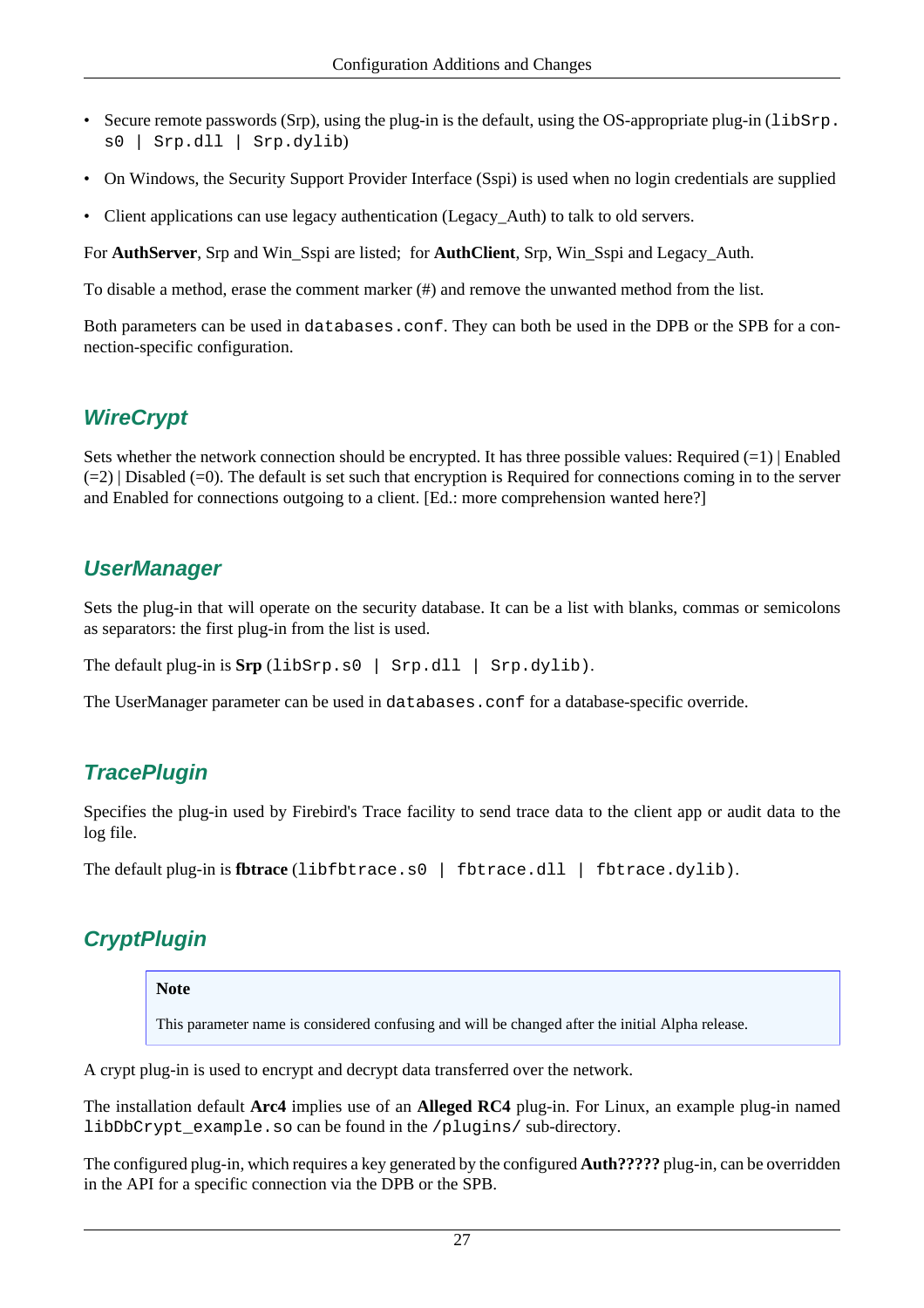#### **Tip**

For information about configuring plug-ins, see [Configuring Plug-ins](#page-17-0) in the Engine chapter.

## <span id="page-35-0"></span>**KeyHolderPlugin**

This parameter would represent some form of temporary storage for database encryption keys. Nothing is implemented as a default plug-in but a sample Linux plug-in named libCryptKeyHolder\_example.so can be found in /plugins/.

## <span id="page-35-1"></span>**Providers**

<span id="page-35-2"></span>List of allowed transports for accessing databases, discussed in [the Engine chapter](#page-12-0).

## **SharedCache and SharedDatabase**

<span id="page-35-3"></span>Two parameters that, together, determine the execution mode of the server ("server model"). Discussed in [the](#page-11-2) [Engine chapter](#page-11-2).

## **RemoteAccess**

Parameter in firebird.conf and databases.conf provides an efficient, configurable replacement for hard-coded rules limiting access to security3.fdb. It can also be used to configure limited remote access to any other database, including non-default security databases.

<span id="page-35-4"></span>*Config detail currently unpublished.*

## **Parameters Removed or Deprecated**

<span id="page-35-5"></span>The following parameters have been removed or deprecated:

## **RootDirectory**

<span id="page-35-6"></span>In older version, this parameter provided a superfluous option for recording the file system path to Firebird's "root" files (firebird.conf, the security database and so on).

## **LegacyHash**

This parameter used to make it possible to use the old security. fdb from Firebird 1.X installations after it had been subjected to an upgrade script and thence to enable or disable use of the obsolete DES hash encrypting algorithm. It is no longer supported.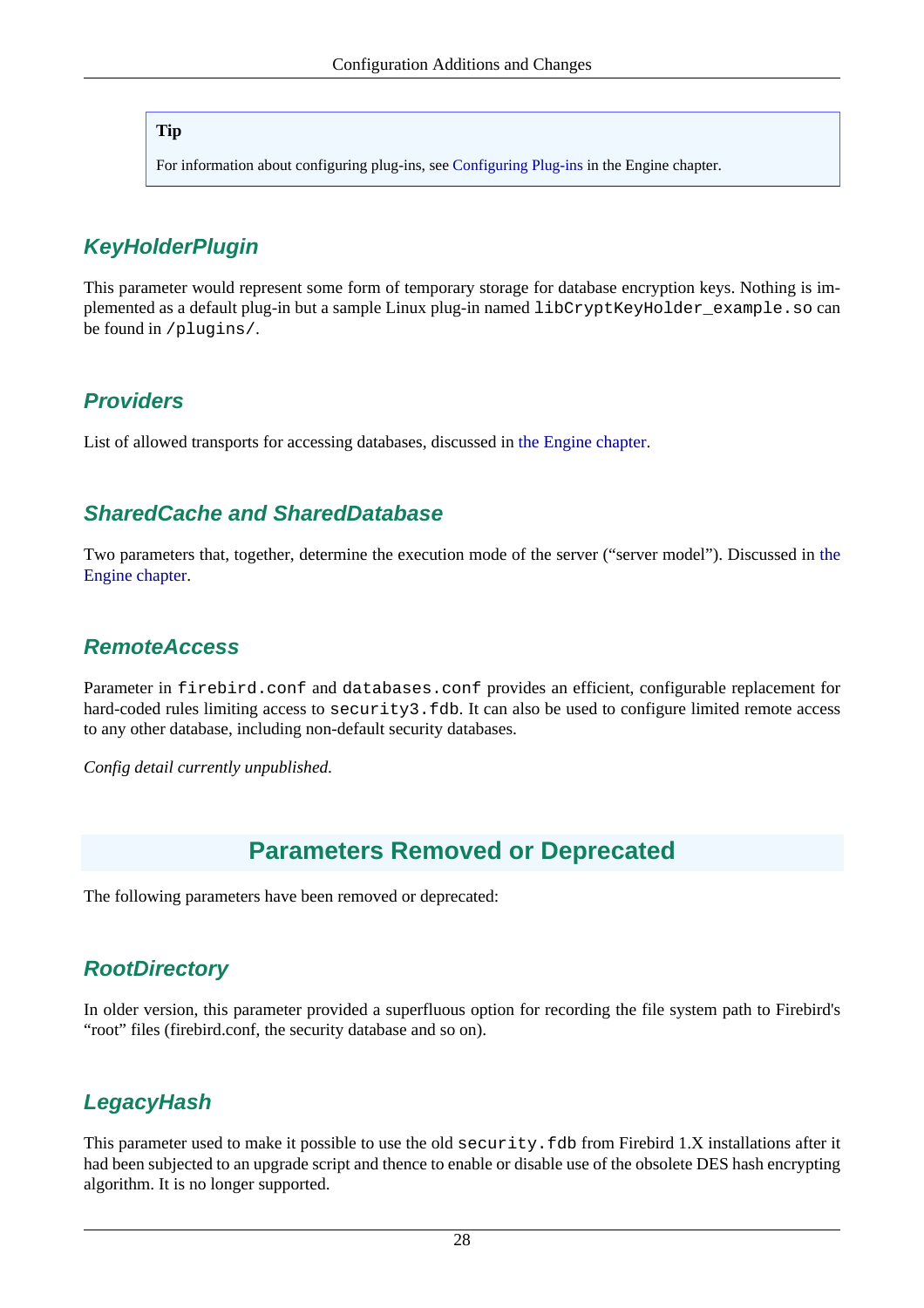# **OldSetClauseSemantics**

This parameter enabled temporary support for an implementation fault in certain sequences of SET clauses in versions of Firebird prior to v.2.5. It is no longer available.

# **OldColumnNaming**

This parameter temporarily enabled legacy code support for an old InterBase/Firebird 1.0 bug that generated unnamed columns for computed output which was not explicitly aliased in the SELECT specification. It is no longer available.

# **LockGrantOrder**

This parameter used to allow the option to have Firebird's Lock Manager emulate InterBase v3.3 lock allocation behaviour, whereby locks would be granted in no particular order, as soon as soon as they were available, rather than by the normal order (first-come, first-served). The legacy option is no longer supported.

# **Obsolete Windows priority settings**

UsePriorityScheduler, PrioritySwitchDelay and PriorityBoost, which were marginally relevant to obsolete processors on obsolete Windows versions, are no longer supported.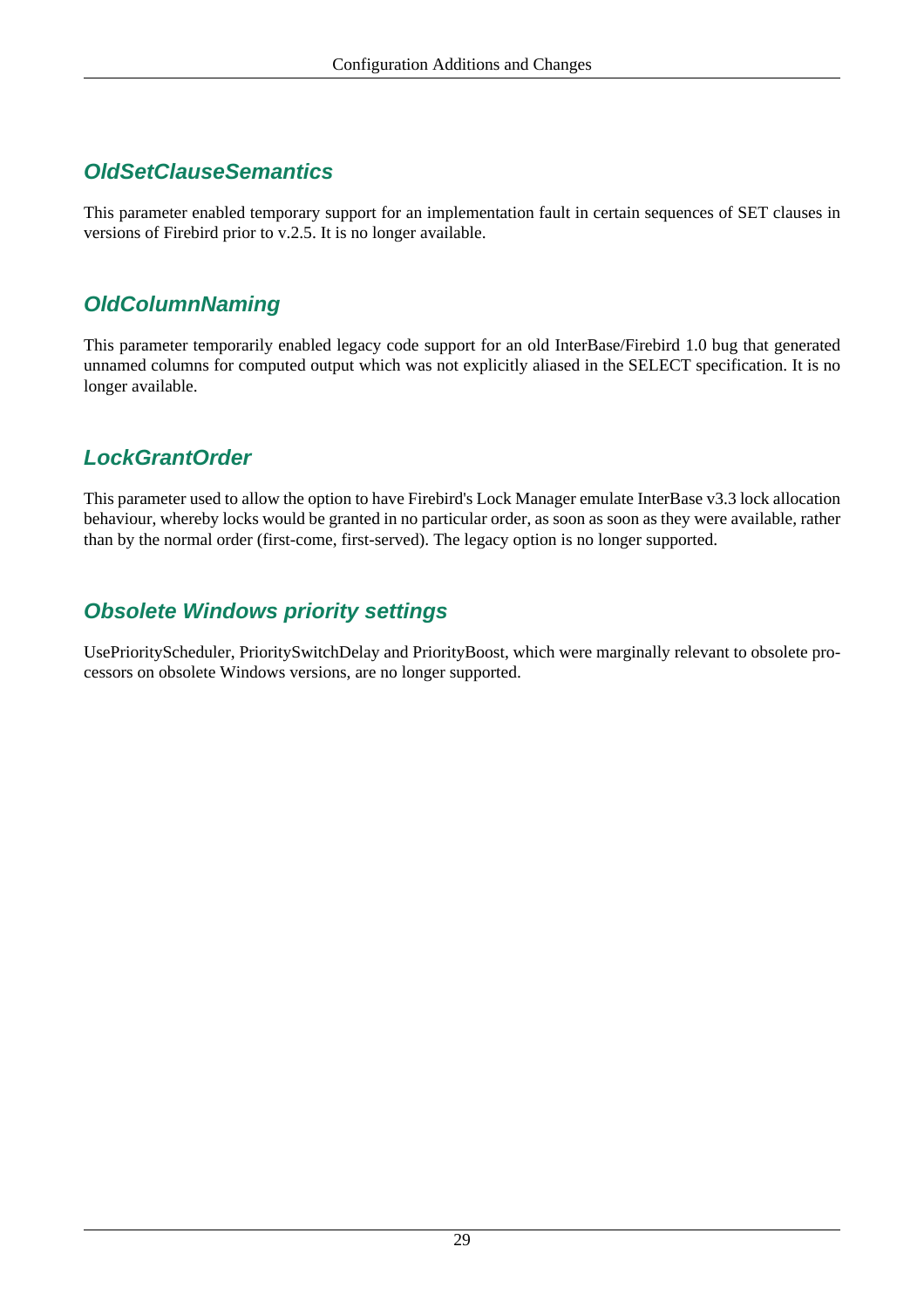# **Chapter 7**

# **Security**

Security improvements in Firebird 3 include:

# **Location of User Lists**

Alex Peshkov

[CORE-685](http://tracker.firebirdsql.org/browse/CORE-685)

Firebird now supports an unlimited number of security databases. Any database may act as a security database and can be a security database for itself.

Use databases.conf to configure a non-default security database. This example configures /mnt/storage/private.security.fdb as the security database for the first and second databases:

```
 first = /mnt/storage/first.fdb
 {
    SecurityDatabase = /mnt/storage/private.security.fdb
 }
second = /mnt/storage/second.fdb
 {
    SecurityDatabase = /mnt/storage/private.security.fdb
 }
```
Here we use third database as its own security database:

```
 third = /mnt/storage/third.fdb
 {
    SecurityDatabase = third
 }
```
#### **Note**

The value of the [SecurityDatabase](#page-33-0) parameter can be a database alias or the actual database path.

# **Database Encryption**

Alex Peshkov

[CORE-657](http://tracker.firebirdsql.org/browse/CORE-657)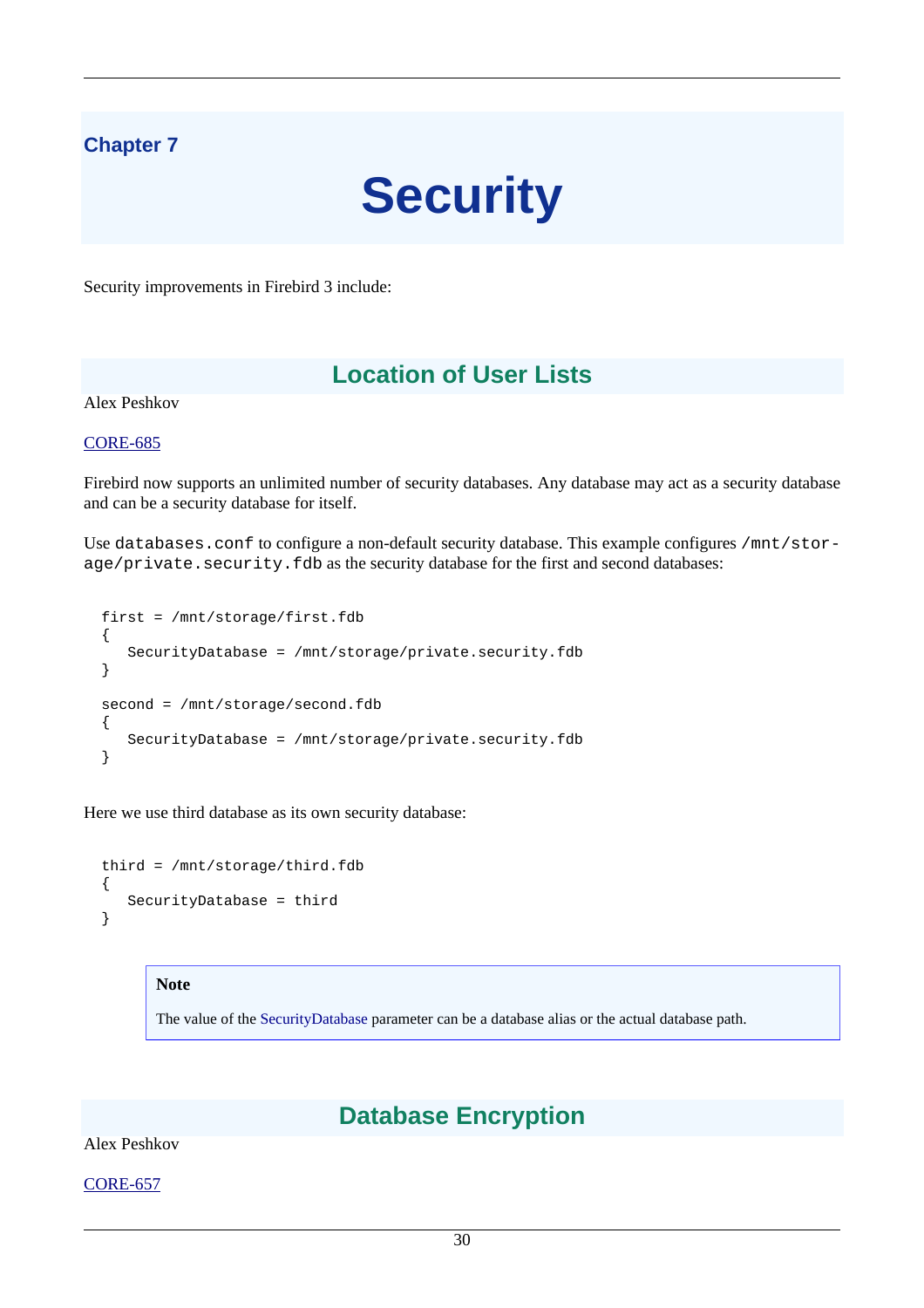With Firebird 3 comes the ability to encrypt data stored in database. Not all of the database file is encrypted: just data, index and blob pages.

To make it possible to encrypt a database you need to obtain or write a database crypt plug-in.

## **Note**

The sample crypt plug-in in examples/dbcrypt does not perform real encryption, it is merely a sample of how to go about it.

# **Secret Key**

The main problem with database encryption is how to store the secret key. Firebird provides a helper to transfer that key from the client but that does not imply that storing the key on a client is the best way: it is no more than a possible alternative. A very bad option is to keep the key on the same disk as the database.

# **Tasks**

To separate encryption and key access efficiently, a database crypt plug-in is split into two parts: encryption itself and the secret key holder. This may be an efficient approach for third-party plug-ins when you want to use some good encryption algorithm but you have your own secret way to store a key.

Once you have decided on a crypt plug-in and a key, you can enable them with:

ALTER DATABASE ENCRYPT WITH <PLUGIN\_NAME>

Encryption will start right after this statement commits and will be performed in background. Normal database activity is not disturbed during encryption.

## **Tip**

Encryption progress may be monitored using the field MON\$CRYPT\_PAGE in the pseudo-table MON \$DATABASE or watching the database header page using gstat -he.

To decrypt the database do:

ALTER DATABASE DECRYPT

# **New Authentication Method in Firebird 3**

Alex Peshkov

All of the code related to authentication is plug-in-enabled. Though Firebird performs the generic work, like extracting authentication data from a network message or putting it into such messages as appropriate, all the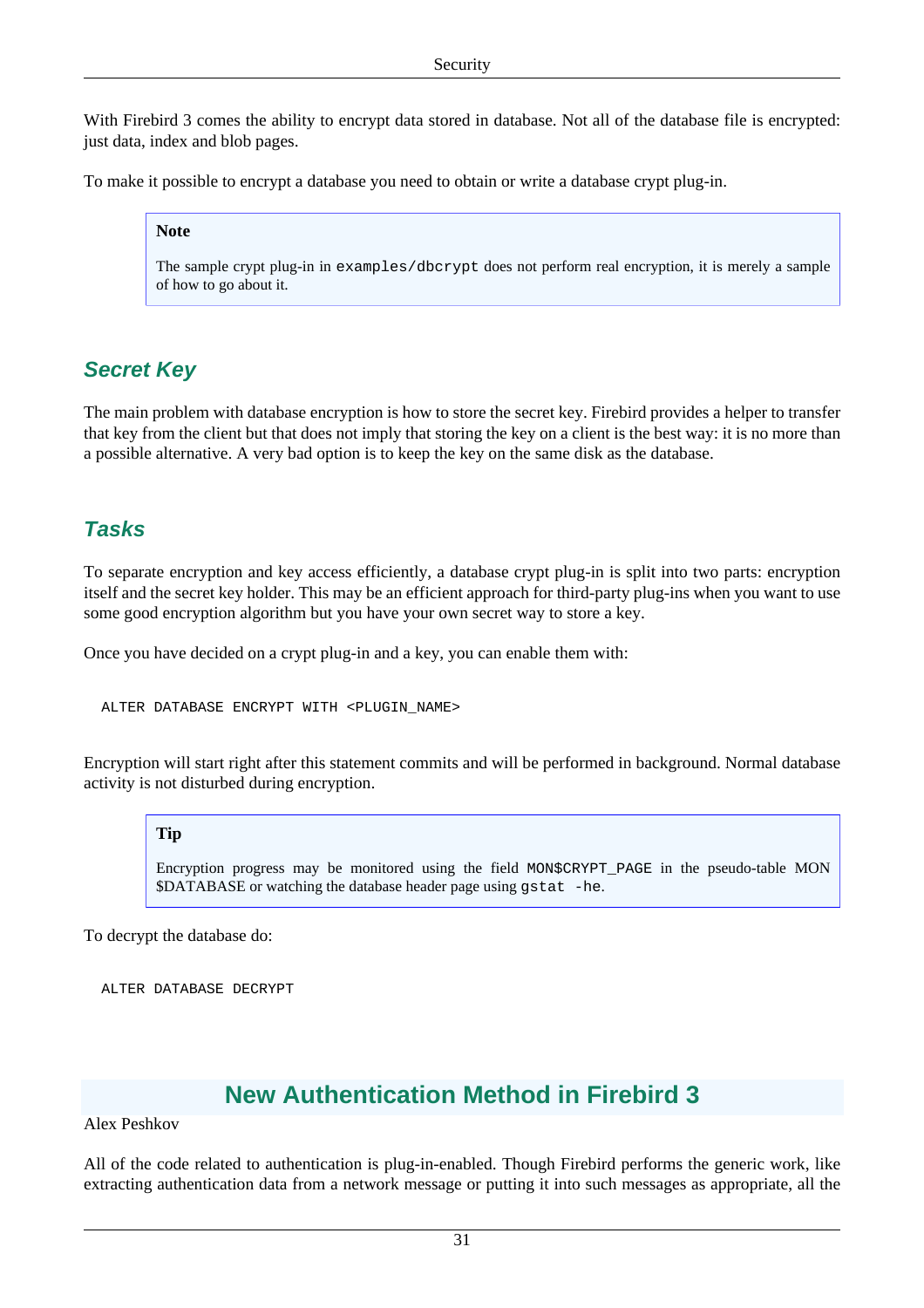activity related to calculating hashes, storing data in databases or elsewhere, using specific prime numbers and so on is done by plug-ins.

Firebird 3 has new method of user authentication implemented as a default plugin: secure remote password (SRP) protocol. Quoting from [Wikipedia:](http://en.wikipedia.org/wiki/Secure_Remote_Password_protocol)

*"The SRP protocol creates a large private key shared between the two parties in a manner similar to Diffie-Hellman key exchange, then verifies to both parties that the two keys are identical and that both sides have the user's password. In cases where encrypted communications as well as authentication are required, the SRP protocol is more secure than the alternative SSH protocol and faster than using Diffie-Hellman key exchange with signed messages. It is also independent of third parties, unlike Kerberos."*

SSH needs key pre-exchange between server and client when placing a public key on the server to make it work. SRP does not need that. All a client needs are login and password. All exchange happens when the connection is established.

Moreover, SRP is resistant to "man-in-the-middle" attacks.

#### **Important**

Use of the new authentication method is not compatible with old security databases and passwords from them. There is no way to migrate users from Firebird 2.

Use of an old security database can be supported with the Legacy Auth authentication plug-in, but this kills the security benefits of Firebird 3.

The Firebird 3 client is built to make it possible to talk to old servers with the default configuration.

# **SSL/TLS Support**

## [CORE-3251](http://tracker.firebirdsql.org/browse/CORE-3251)

So, the answer to the question "Does Firebird use SSL/TLS for password validation?" is "yes and no". The "No" answer comes because, by default, SSL is not used. That is due to a minor licensing incompatibility between Firebird and OpenSSL, the most popular SSL implementation.

The "Yes" applies because anyone is free to write an authentication plug-in that uses SSL and TLS.

# **Increased Password Length**

## [CORE-1898](http://tracker.firebirdsql.org/browse/CORE-1898).

Implementation of SRP in our plugin has increased the password length from 8 bytes. Because of the use of SHA1 for hashes, it is effectively limited to 20 bytes. A custom SRP plug-in can be built quite easily with longer passwords using another hash.

## **Tip**

The increased length limit means the default SYSDBAs password is the full 'masterkey' string (9 chars), no longer 'masterke' (8 chars) as in older versions!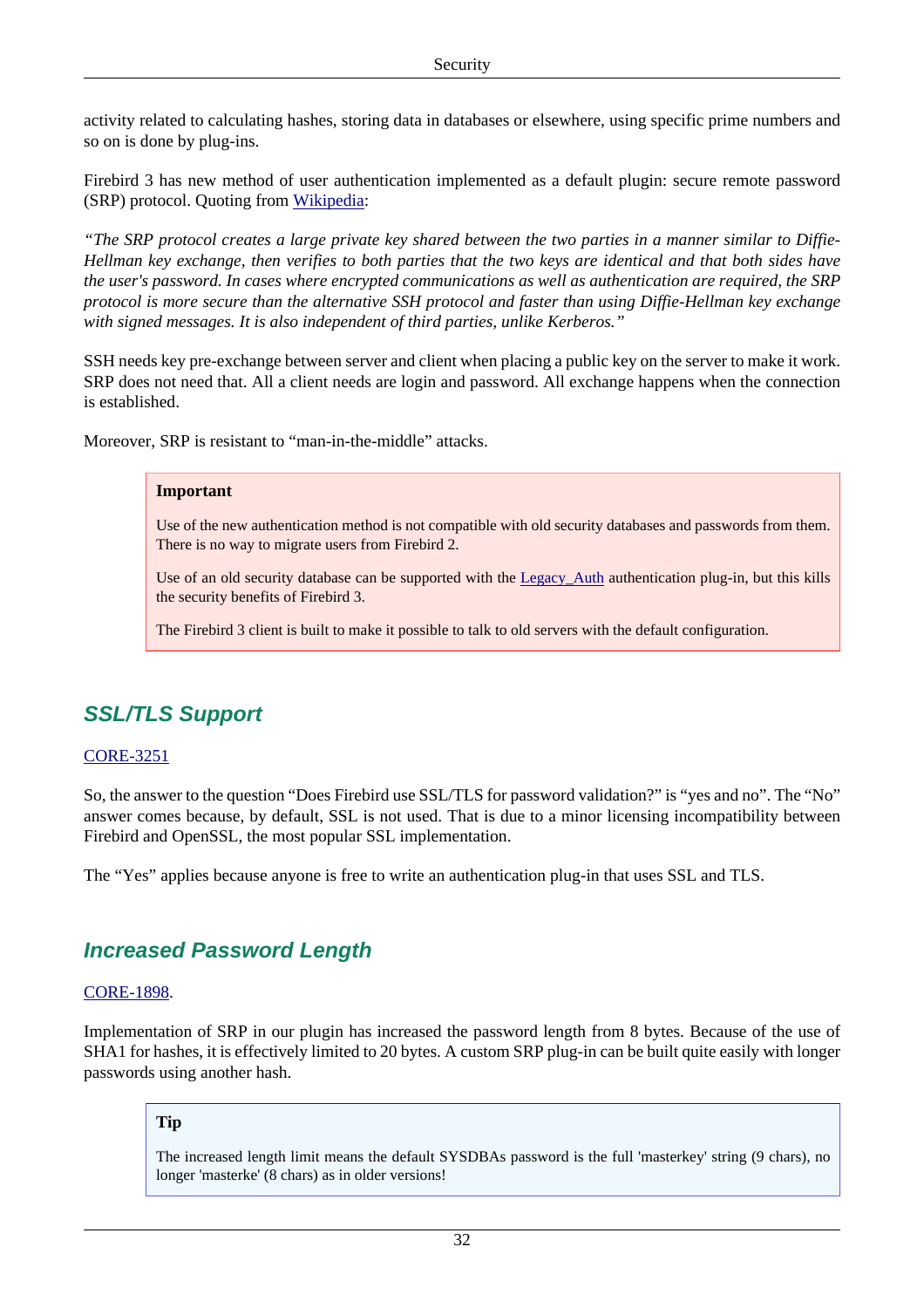Support for the **LegacyHash** and **Authentication** parameters in firebird.conf has been dropped. **Authentication** is overtaken by an **AuthServer** parameter in firebird.conf or elsewhere.

# **The Authentication Plug-in**

The Authentication plug-in comprises three parts:

- Client—prepares data at the client to be sent to server on client
- Server—validates password for correctness
- User Manager—adds, modifies and deletes users on the server. It is not needed if some external authentication method, such as Windows trusted authentication, is used.

All three parts are actually separate plug-ins which should be configured separately in firebird.conf. Let's look at an example of configuring a server to accept connections from old clients. The default setting are:

```
 AuthServer = Srp, Win_Sspi
 UserManager = Srp
```
To enable access from old clients, AuthServer needs to be changed:

AuthServer = Srp, Win\_Sspi, Legacy\_Auth

If we also want to manage the list of users in the old format we must add:

```
 UserManager = Legacy_UserManager
```
# **Multiple User Managers**

In the Alpha releases only one User Manager is possible. Later, it is planned to make it possible to enumerate more than one and add *gsec* support to work with all of them.

# **"Over the wire" Connection Encryption**

## Alex Peshkov

## [CORE-672](http://tracker.firebirdsql.org/browse/CORE-672) ...

All network traffic in Firebird 3 may be optionally encrypted. As with authentication, plug-ins are used for encrypting and decrypting network traffic.

The default plug-in is **arc4** (Alleged RC4). It is eminently possible to write your own crypt plug-in to encrypt data travelling over the wire. Whatever you use for your plug-in, it is necessary to use the Firebird 3 version of the fbclient library.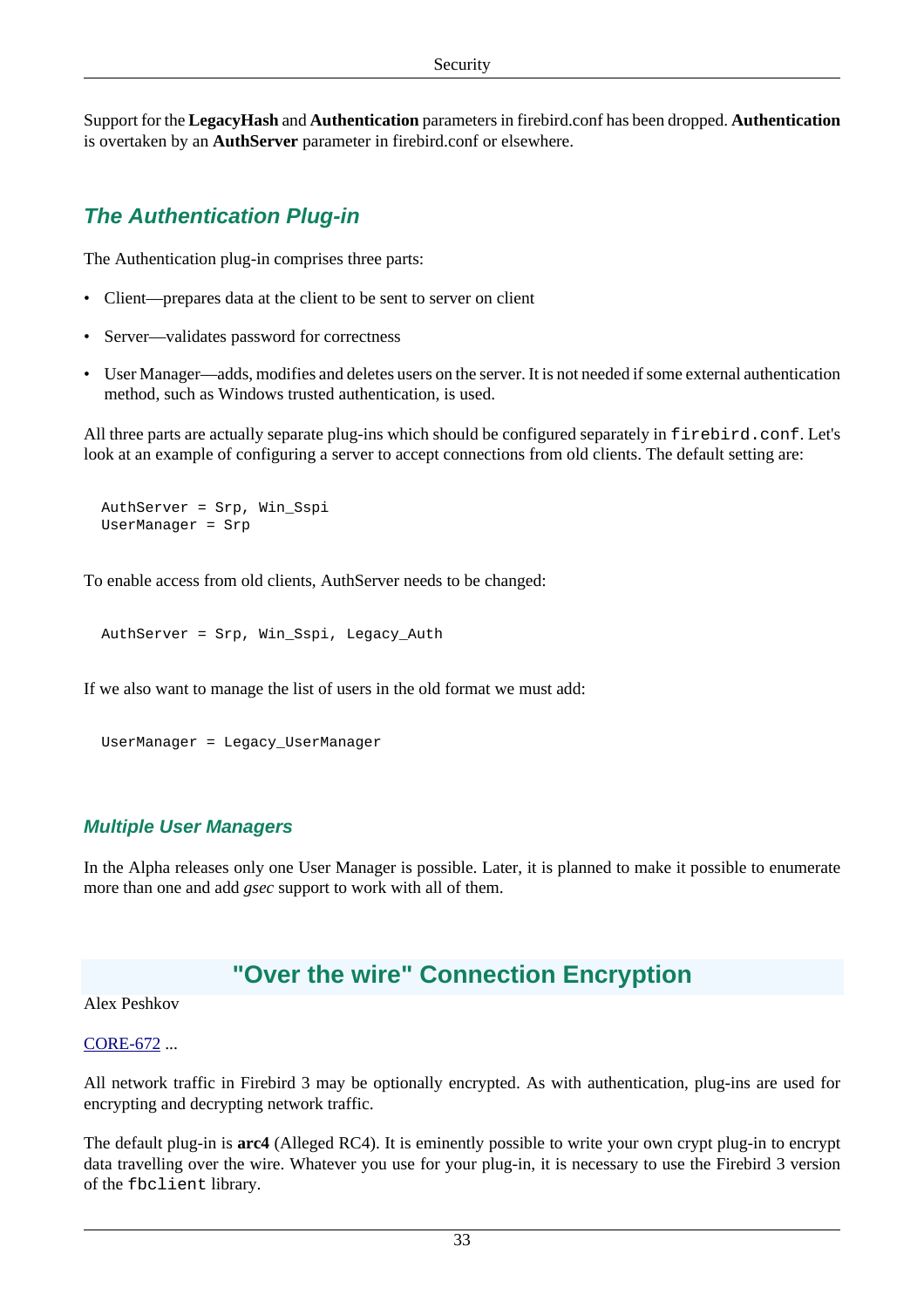# **The Secret Session Key**

The challenge with use of a symmetric cypher is where to get a key for it. Firebird assumes that such a key, also called a *secret session key*, is produced by the authentication plug-in at the connection establishment phase. SRP meets this requirement just fine by producing a cryptographically strong session key.

## **Tip**

If you want to use encryption with an authentication plug-in that does not provide the session key and agree to use some pre-defined key, say, one stored at the client side as a file and on the server in the security database for that specific client, then make that plug-in inform Firebird that it does have a session key.

# **SQL-driven User Management**

## <span id="page-41-0"></span>Alex Peshkov

The SQL set of DDL commands for managing user accounts has been enhanced in Firebird 3, thus improving the capability to manage (add, modify or delete) users in a security database from a regular database attachment.

#### **Important**

From Firebird 3.0, multiple security databases are supported. This capability is not supported by either the *gsec* utility or the Services API. Use of both of these methods is deprecated.

## **Syntax Forms**

```
 CREATE USER name {PASSWORD 'password'} [ options ] 
                                                    [ TAGS ( tag [, tag [, tag ...]] ) ]
 ALTER USER name SET [PASSWORD 'password'] [ options ] 
                                                    [ TAGS ( tag [, tag [, tag ...]] ) ]
 ALTER CURRENT USER SET [PASSWORD 'password'] [ options ] 
                                                    [ TAGS ( tag [, tag [, tag ...]] ) ]
 CREATE OR ALTER USER name SET [PASSWORD 'password'] [ options ] 
                                                   [ TAGS ( tag [, tag [, tag ...]] ) ]
DROP USER name;
```
OPTIONS is a (probably empty) list with the following options:

```
 FIRSTNAME 'string value'
 MIDDLENAME 'string value'
 LASTNAME 'string value'
 ACTIVE
 INACTIVE
```
Each TAG may have one of two forms:

```
 NAME = 'string value'
```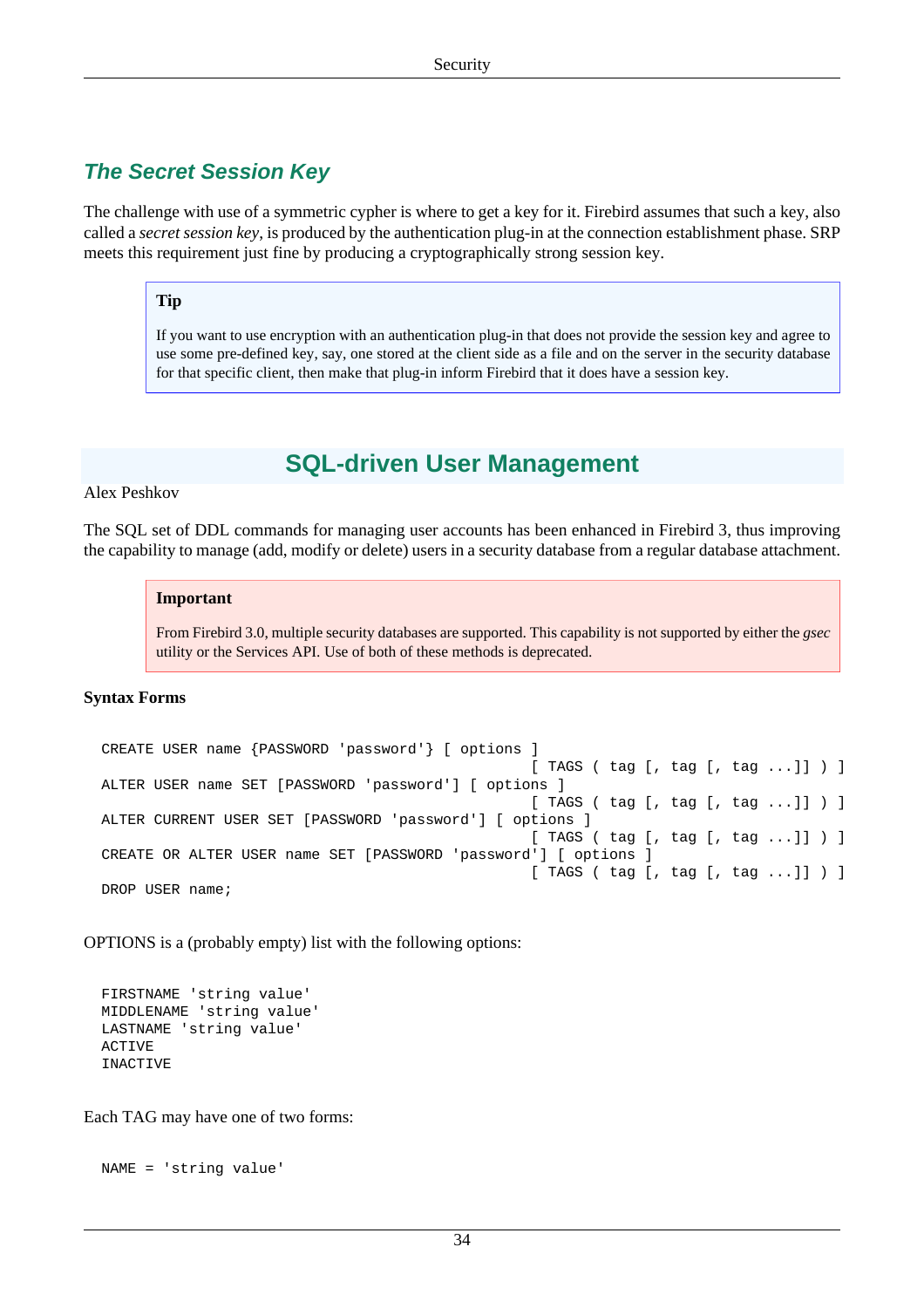or the DROP NAME tag form to remove a user-defined attribute entirely:

DROP NAME

**Note**

This is the NAME side of the name/value pair can be any valid SQL identifier.

# **Usage Details**

The CREATE USER, CREATE OR ALTER USER and DROP USER clauses are available only for SYSDBA or another user granted the RDB\$ADMIN role in security database (and logged in under that role, of course.)

The PASSWORD clause is **required** when creating a new user.

An ordinary user can ALTER his own password, real name attributes and tags. Any attempt to modify another user will fail, as will an attempt to make "self" inactive or active.

If you want to modify "self", you can use the simplified form **ALTER CURRENT USER**.

At least one of PASSWORD, FIRSTNAME, MIDDLENAME, LASTNAME, ACTIVE, INACTIVE or TAGS must be present in an ALTER USER or CREATE OR ALTER USER statement.

It is not a requirement to use any of the clauses FIRSTNAME, MIDDLENAME and LASTNAME. Any of them may be left empty or used to store short information about the user.

The INACTIVE clause is used to disable the user's login capability without dropping it. The ACTIVE clause restores that ability.

TAGS is a list of end-user defined attributes. The length of the string value should not exceed 255 bytes.

Setting a list of tags for the user retains previously set tags if they are not mentioned in the current list.

## **Note**

A UID or GID that was entered by the deprecated *gsec* utility is treated as a tag in the SQL interface.

## **Examples**

Generic:

```
 CREATE USER superhero PASSWORD 'test';
 ALTER USER superhero SET FIRSTNAME 'Clark' LASTNAME 'Kent';
 CREATE OR ALTER USER superhero SET PASSWORD 'IdQfA';
 DROP USER superhero;
 ALTER CURRENT USER SET PASSWORD 'SomethingLongEnough';
```
Working with tags:

```
 ALTER USER superhero SET TAGS (a='a', b='b');
     NAME VALUE
```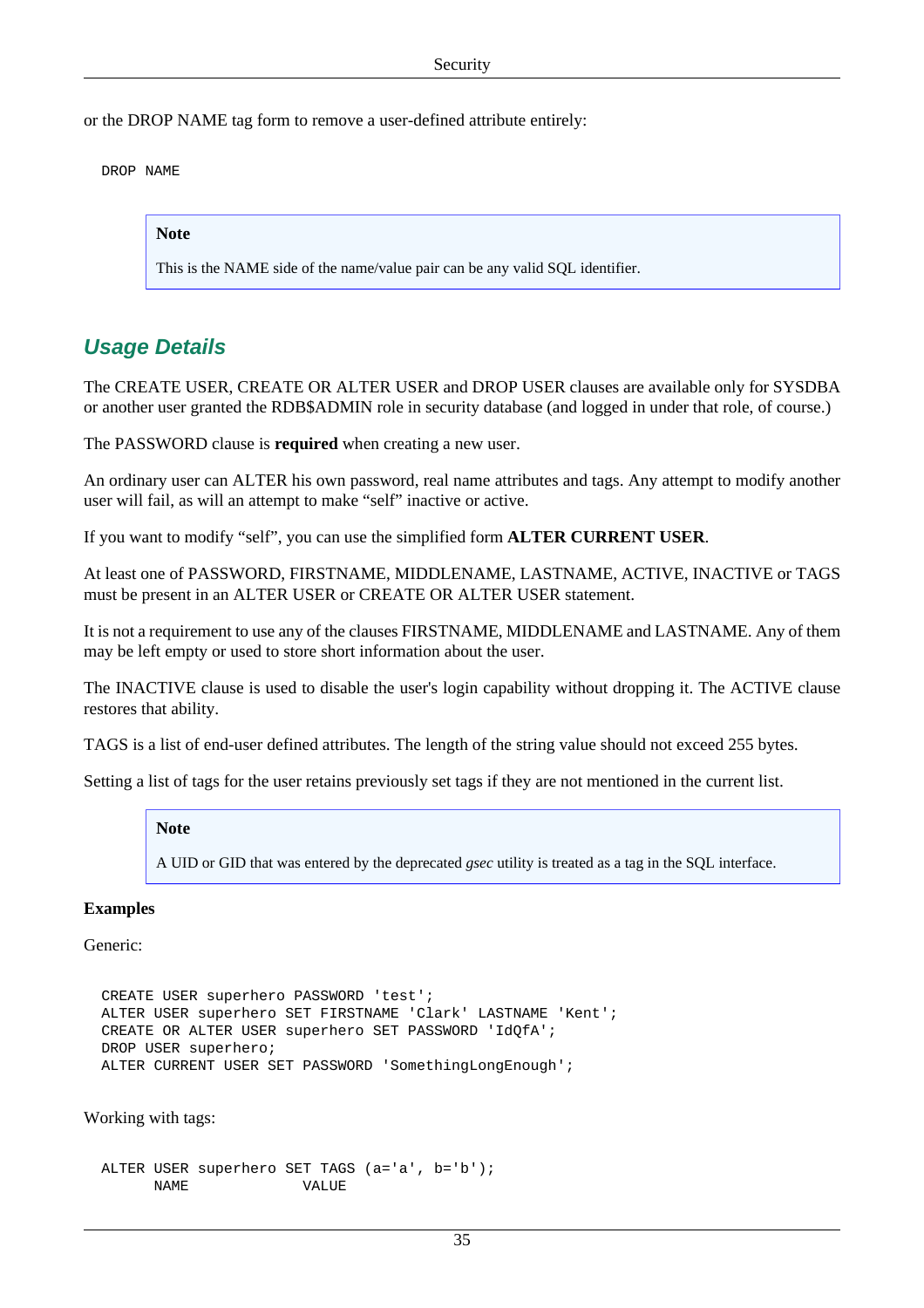```
 ================ ==============================
A a
 B b
  ALTER USER superhero SET TAGS (b='x', c='d');
     NAME VALUE
      ================ ==============================
A a
 B x
 C d
  ALTER USER superhero SET TAGS (drop a, c='sample');
     NAME VALUE
      ================ ==============================
 B x
     C sample
```
# **Pseudo-Tables with List of Users**

#### [CORE-2639](http://tracker.firebirdsql.org/browse/CORE-2639).

To access lists of users and attributes, query the virtual tables **SEC\$USERS** and **SEC\$USER\_ATTRIBUTES**.

#### **Important**

This feature depends highly on the user management plug-in. Take into an account that some options are ignored when using the legacy user management plug-in.

The pseudo-tables are much like the MON\$ family tables used for monitoring the server. The table is created on demand when you run the statement

```
 SELECT * FROM SEC$USERS
```
or

SELECT \* FROM SEC\$USER\_ATTRIBUTES

The output lists the users (or their attributes) in the security database that is configured for the current database and available for management to the current user.

# **New Object Rights**

Dmitry Yemanov

Some new object rights have been added to the sets of SQL privileges.

# **GRANT EXECUTE Privileges for UDFs**

[CORE-2554](http://tracker.firebirdsql.org/browse/CORE-2554): EXECUTE permission is now supported for UDFs (both legacy and PSQL based ones).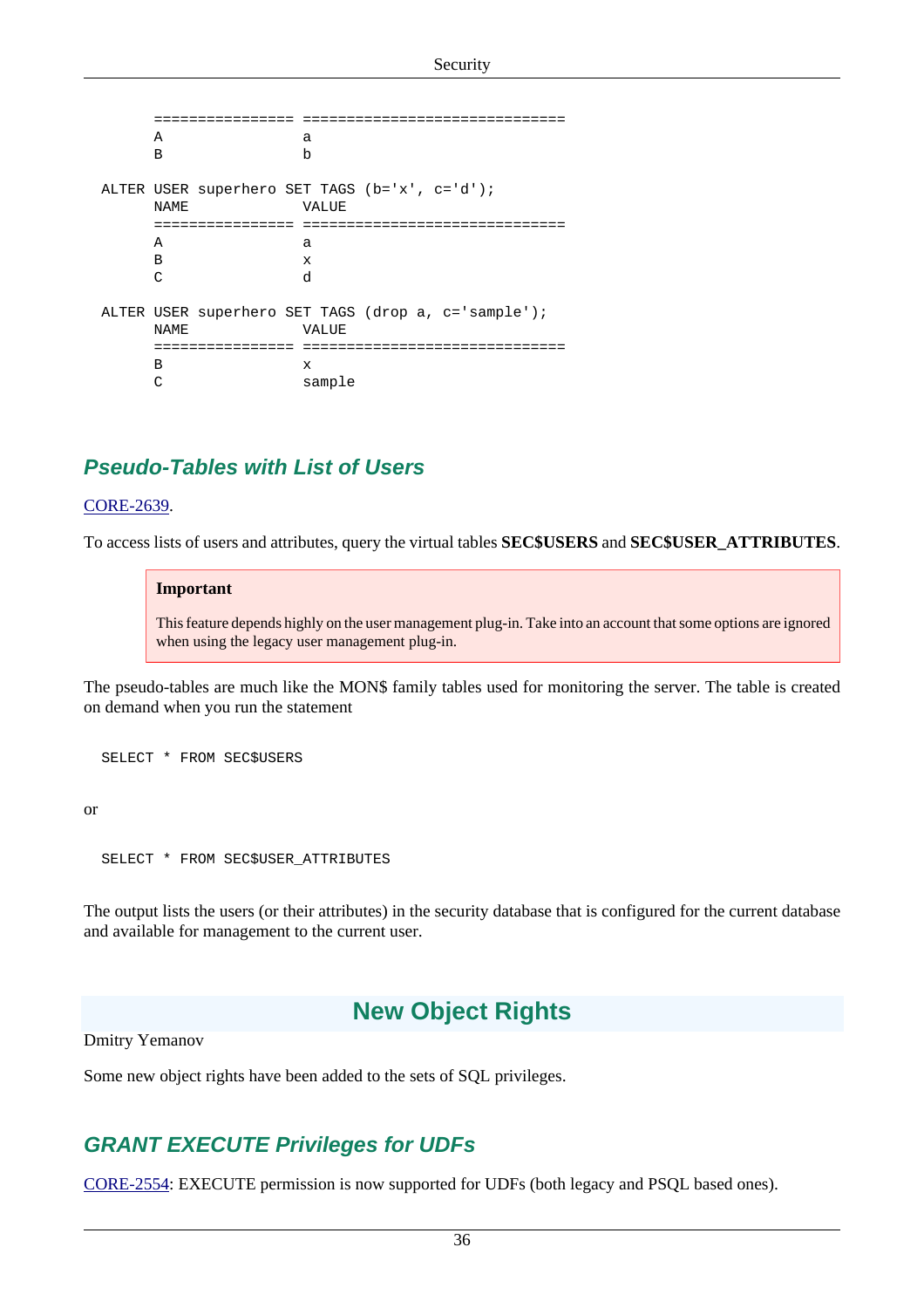# **Syntax Pattern**

```
GRANT EXECUTE ON FUNCTION <name> TO <grantee list>
  [<grant option> <granted by clause>]
 --
 REVOKE EXECUTE ON FUNCTION <name> FROM <grantee list>
  [<granted by clause>]
```
## **Note**

The initial EXECUTE permission is granted to the function owner (user who created or declared the function).

# **Privileges to Protect Other Metadata Objects**

New SQL-2008 compliant USAGE permission is introduced to protect metadata objects other than tables, views, procedures and functions.

## **Syntax Pattern**

```
GRANT USAGE ON <object type> <name> TO <grantee list>
  [<grant option> <granted by clause>]
  --
 REVOKE USAGE ON <object type> <name> FROM <grantee list>
  [<granted by clause>]
 --
  <object type> ::= {DOMAIN | EXCEPTION | GENERATOR | SEQUENCE | CHARACTER SET | COLLATION}
```
## **Notes**

The initial USAGE permission is granted to the object owner (user who created the object).

In Firebird 3.0 Alpha 1, only USAGE permissions for exceptions [\(CORE-2884\)](http://tracker.firebirdsql.org/browse/CORE-2884) and generators/sequences (gen\_id, next value for: [CORE-2553\)](http://tracker.firebirdsql.org/browse/CORE-2553) are enforced. Permissions for other object types will be validated in subsequent releases.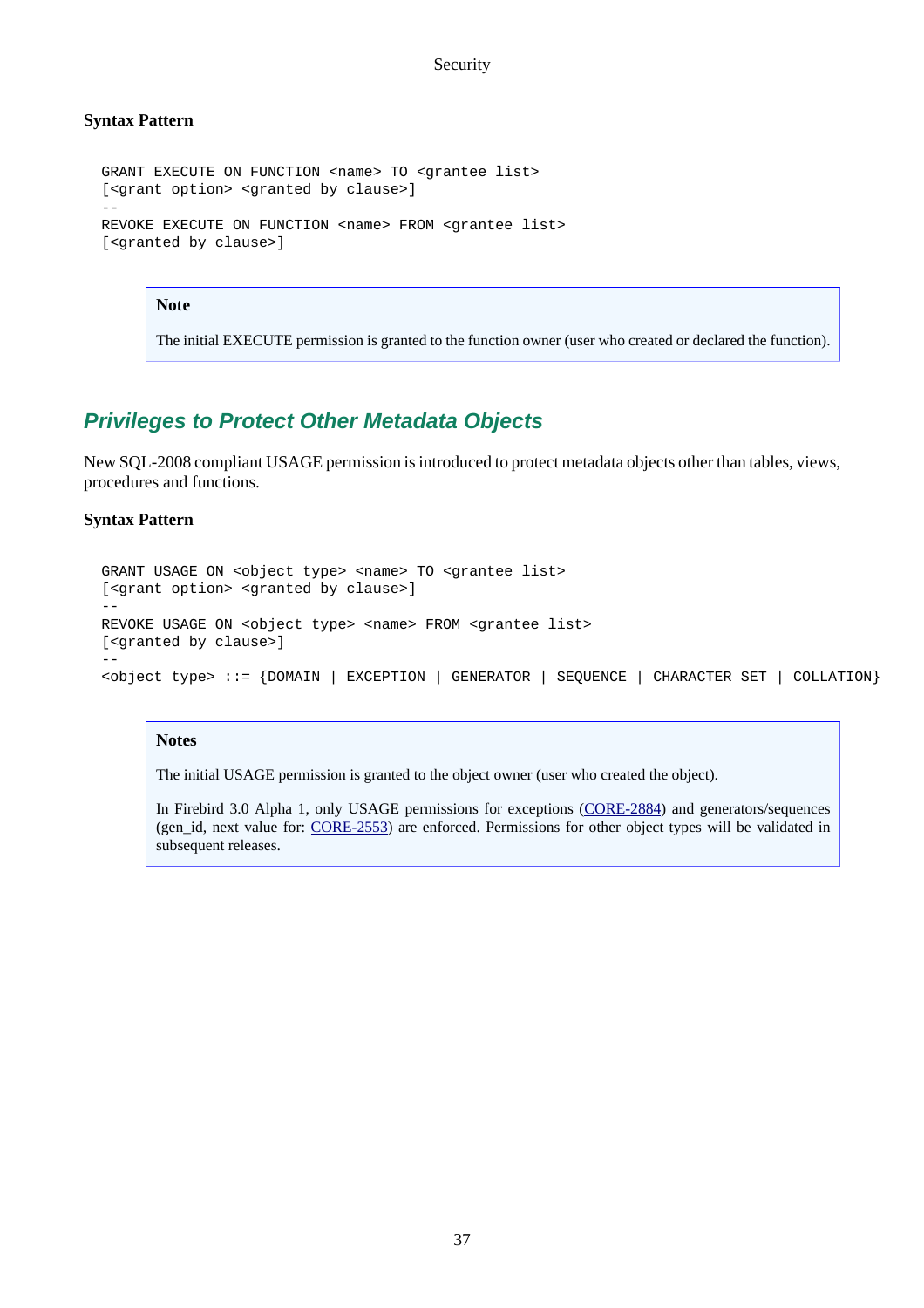# **Chapter 8**

# **Data Definition Language (DDL)**

# **Quick Links**

- [BOOLEAN Data Type](#page-45-0)
- [IDENTITY-Style Column](#page-47-0)
- [Manage Nullability in Domains and Columns](#page-48-0)
- [Modify Generators \(Sequences\)](#page-49-0)
- [Alter Default Character Set](#page-49-1)
- [Grant/Revokes GRANTED BY Specified User](#page-50-0)
- [Revoke ALL Privileges on ALL Users](#page-50-1)

# **DDL Enhancements**

The following enhancements have been added to the SQL data definition language lexicon:

# **New Data Types**

<span id="page-45-0"></span>A fully-fledged Boolean type is introduced in this release, along with a surfaced emulation of the Microsoft-style "identity" column.

# **BOOLEAN Data Type**

Adriano dos Santos Fernandes

The SQL-2008 compliant BOOLEAN data type (8 bits) comprises the distinct truth values TRUE and FALSE. Unless prohibited by a NOT NULL constraint, the BOOLEAN data type also supports the truth value UN-KNOWN as the null value. The specification does not make a distinction between the NULL value of this data type and the truth value UNKNOWN that is the result of an SQL predicate, search condition, or boolean value expression: they may be used interchangeably to mean exactly the same thing.

As with many programming languages, the SQL BOOLEAN values can be tested with implicit truth values. For example, **field1 OR field2** and **NOT field1** are valid expressions.

# **The IS Operator**

Predications use the operator IS [NOT] for matching. For example, **field1 IS FALSE**, or **field1 IS NOT TRUE**.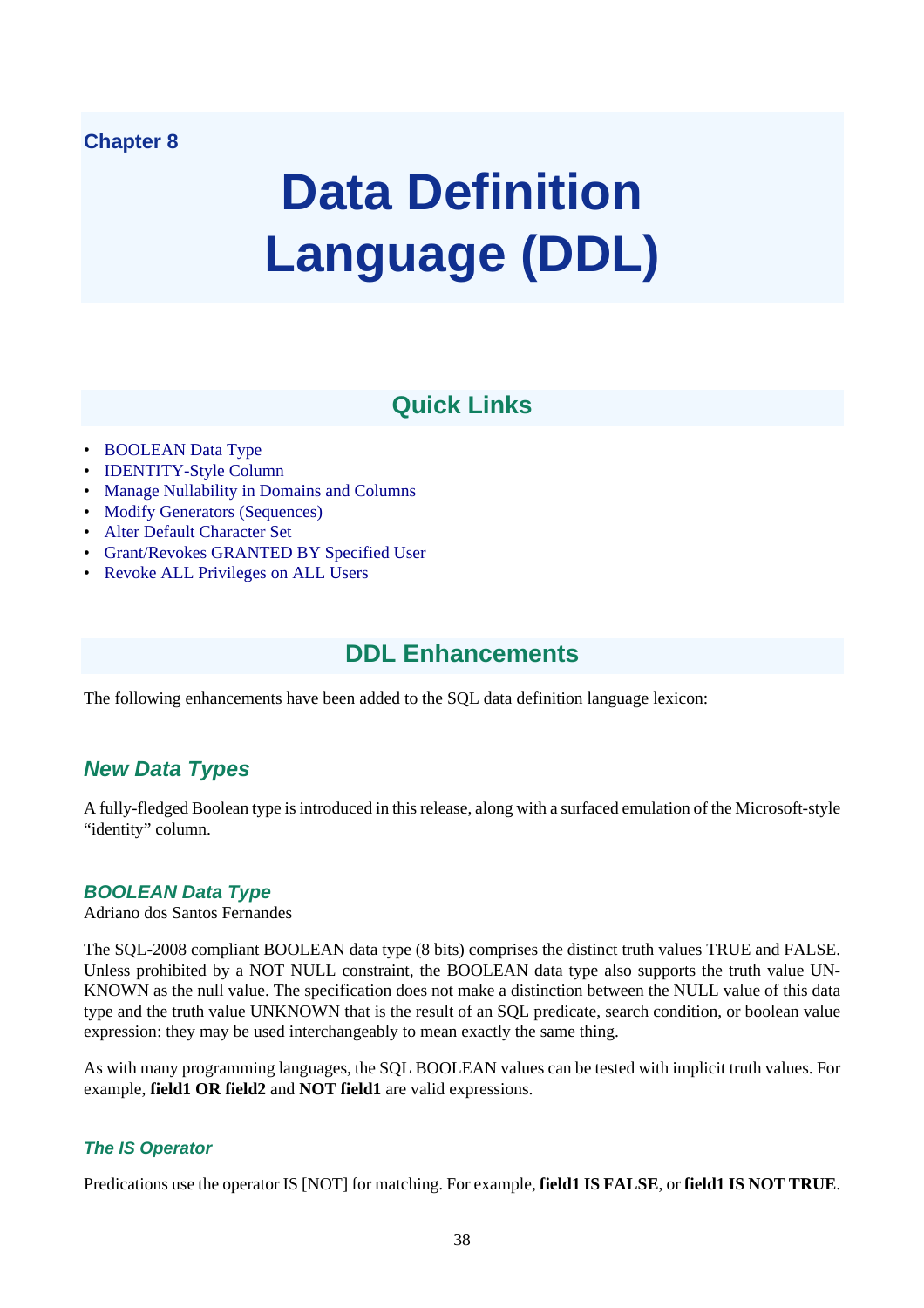## **Note**

Equivalence operators ("=", "!=", " $\iff$ " and so on) are valid in all comparisons.

## **Examples**

```
CREATE TABLE TBOOL (ID INT, BVAL BOOLEAN);
COMMIT;
INSERT INTO TBOOL VALUES (1, TRUE);
INSERT INTO TBOOL VALUES (2, 2 = 4);
INSERT INTO TBOOL VALUES (3, NULL = 1);
COMMIT;
SELECT * FROM TBOOL
         ID BVAL
============ =======
            1 <true>
            2 <false>
            3 <null>
-- Test for TRUE value
SELECT * FROM TBOOL WHERE BVAL
          ID BVAL
============ =======
            1 <true>
-- Test for FALSE value
SELECT * FROM TBOOL WHERE BVAL IS FALSE
          ID BVAL
============ =======
            2 <false>
-- Test for UNKNOWN value
SELECT * FROM TBOOL WHERE BVAL IS UNKNOWN
          ID BVAL
============ =======
           3 \leqmull\leq-- Boolean values in SELECT list
SELECT ID, BVAL, BVAL AND ID < 2
  FROM TBOOL
          ID BVAL
============ ======= =======
           1 <true> <true>
            2 <false> <false>
            3 <null> <false>
-- PSQL Declaration with start value
DECLARE VARIABLE VAR1 BOOLEAN = TRUE;
-- Valid syntax, but as with a comparison 
-- with NULL, will never return any record
SELECT * FROM TBOOL WHERE BVAL = UNKNOWN
SELECT * FROM TBOOL WHERE BVAL <> UNKNOWN
```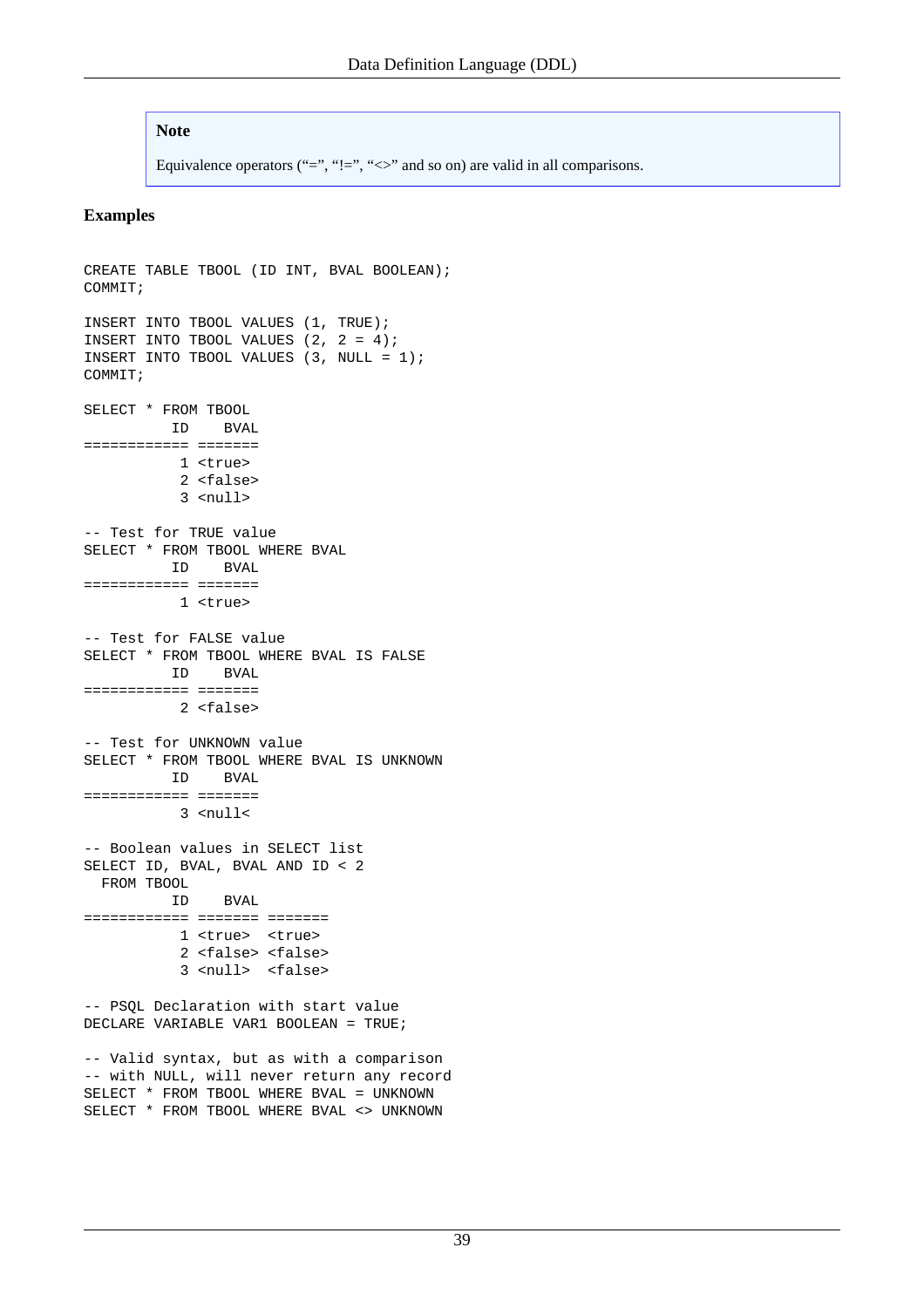#### **Notes**

- Represented in the API with the FB\_BOOLEAN type and FB\_TRUE and FB\_FALSE constants.
- The value TRUE is greater than the value FALSE.
- Although BOOLEAN is not implicitly convertible to any other datatype, it can be explicitly converted to and from string with CAST.
- For compatibility reasons, the non-reserved keywords INSERTING, UPDATING and DELETING continue to behave as Boolean expressions when used in context in PSQL, while behaving as values if they are column or variable names in non-Boolean expressions.

The following example uses the word INSERTING in all three ways:

 SELECT INSERTING, -- value NOT INSERTING -- keyword FROM TEST WHERE INSERTING -- keyword AND INSERTING IS TRUE -- value

# <span id="page-47-0"></span>**Identity Column Type**

Adriano dos Santos Fernandes

An identity column is a column associated with an internal sequence generator. Its value is set automatically when the column is omitted in an **INSERT** statement.

## **Syntax Patterns**

```
 <column definition> ::=
     <name> <type> GENERATED BY DEFAULT AS IDENTITY [ (START WITH <value>) ]<constraints>
```
When defining a column, the optional START WITH clause allows the generator to be initialised to a value other than zero. See Tracker ticket [CORE-4199](http://tracker.firebirdsql.org/browse/CORE-4199).

```
 <alter column definition> ::=
     <name> RESTART [ WITH <value> ]
```
A column definition can be altered to modify the starting value of the generator. RESTART alone resets the generator to zero; the option WITH <value> clauselet allows the restarted generator to start at a value other than zero. See Tracker ticket [CORE-4206](http://tracker.firebirdsql.org/browse/CORE-4206).

## **Rules**

- The data type of an identity column must be an exact number type with zero scale. Allowed types are thus SMALLINT, INTEGER, BIGINT, NUMERIC $(x,0)$  and DECIMAL $(x,0)$ .
- An identity column cannot have DEFAULT or COMPUTED value.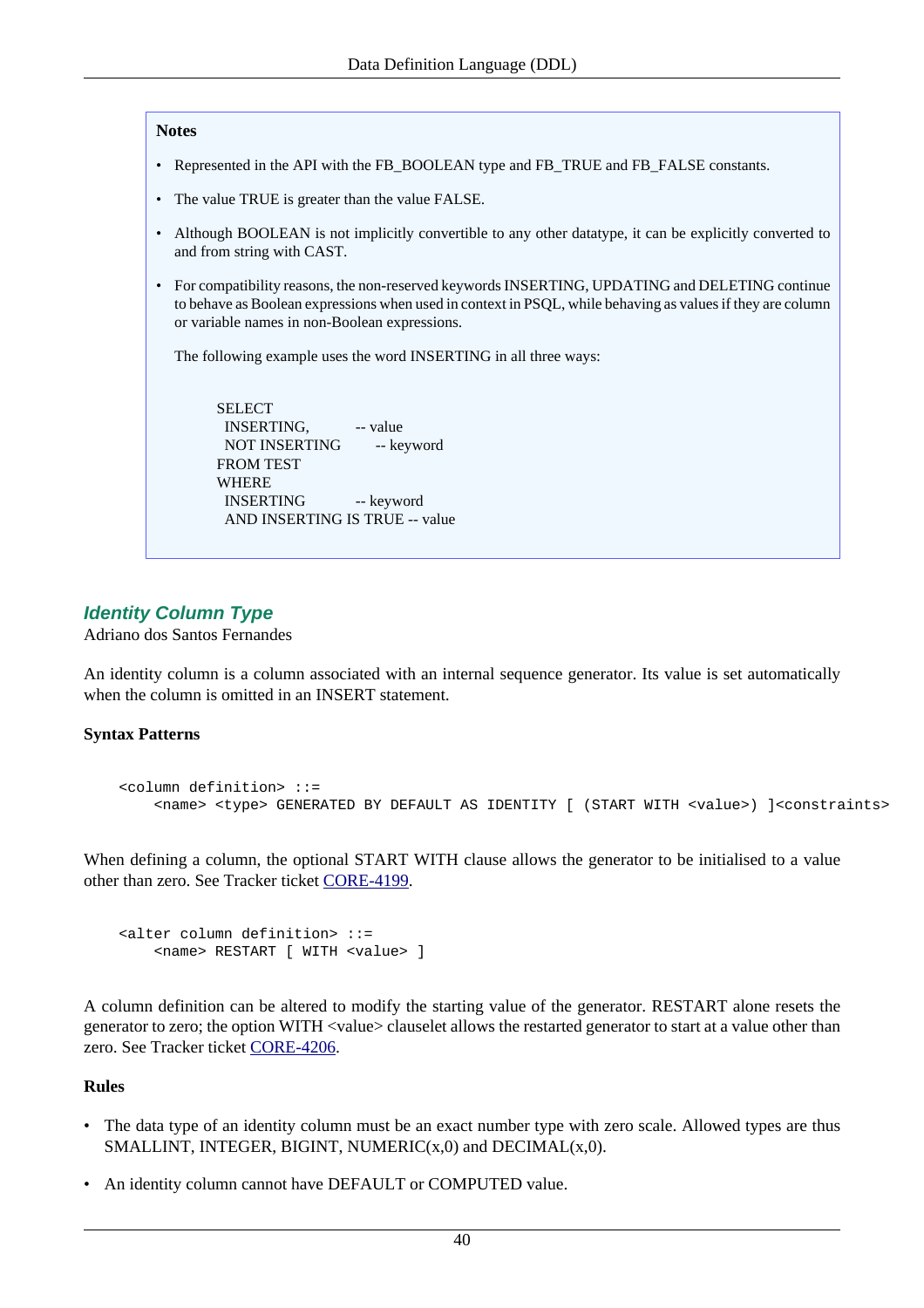#### **Notes**

- An identity column cannot be altered to become a regular column. The reverse is also true.
- Identity columns are implicitly NOT NULL (non-nullable).
- Uniqueness is not enforced automatically. A UNIQUE or PRIMARY KEY constraint is required to guarantee uniqueness.

## **Example**

```
create table objects (
   id integer generated by default as identity primary key,
  name varchar(15)
);
insert into objects (name) values ('Table');
insert into objects (name) values ('Book');
insert into objects (id, name) values (10, 'Computer');
select * from objects;
           ID NAME
============ ===============
            1 Table
            2 Book
           10 Computer
```
## **Implementation Details**

Two new columns have been inserted in RDB\$RELATION\_FIELDS to support identity columns: RDB \$GENERATOR\_NAME and RDB\$IDENTITY\_TYPE.

- RDB\$GENERATOR\_NAME stores the automatically created generator for the column. In RDB\$GENER-ATORS, the value of RDB\$SYSTEM\_FLAG of that generator will be 6.
- Currently, RDB\$IDENTITY\_TYPE always stores the value 0 (GENERATED BY DEFAULT) for identity columns and NULL for non-identity columns. In the future this column will be able to store the value 1 (GENERATED ALWAYS) when that type of identity column is supported by Firebird.

# <span id="page-48-0"></span>**Manage Nullability in Domains and Columns**

A. dos Santos Fernandes

ALTER syntax is now available to change the nullability of a table column or a domain

## **Syntax Pattern**

ALTER TABLE <table name> ALTER <field name> [NOT] NULL

ALTER DOMAIN <domain name> [NOT] NULL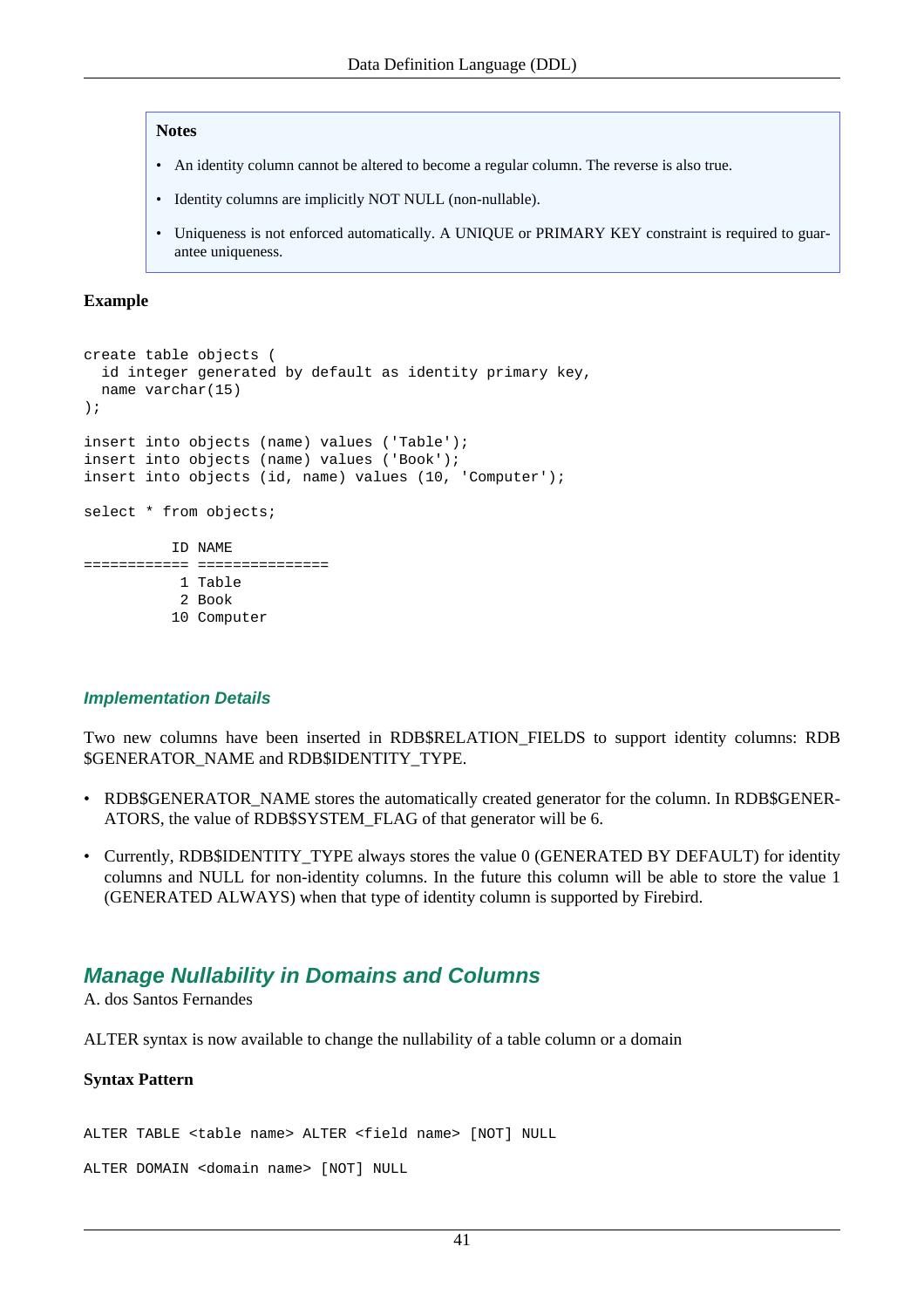#### **Notes**

The success of a change in a table column from NULL to NOT NULL is subject to a full data validation on the table, so ensure that the column has no nulls before attempting the change.

A change in a domain subjects all the tables using the domain to validation.

An explicit NOT NULL on a column that depends on a domain prevails over the domain. In this situation, the changing of the domain to make it nullable does not propagate to the column.

# <span id="page-49-0"></span>**Modify Generators (Sequences)**

More statement options have been added for modifying generators (sequences). Where previously in SQL the only option was **ALTER SEQUENCE <sequence name> RESTART WITH <value>**, now a full lexicon is provided and GENERATOR and SEQUENCE are synonyms for the full range of commands.

RESTART can now be used on its own to restart the sequence at its previous start or restart value. A new column RDB\$INITIAL\_VALUE is added to the system table RDB\$GENERATORS to store that value.

#### **Syntax Forms**

{ CREATE | RECREATE } { SEQUENCE | GENERATOR } <sequence name> [ START WITH <value> ] CREATE OR ALTER { SEQUENCE | GENERATOR } <sequence name> { RESTART | START WITH <value> } ALTER { SEQUENCE | GENERATOR } <sequence name> RESTART [ WITH <value> ]

# <span id="page-49-1"></span>**Alter the Default Character Set**

A. dos Santos Fernandes

 ALTER DATABASE ... SET CHARACTER SET <new\_charset>

The alteration does not change any existing data. The new default character set is used only in subsequent DDL commands and will assume the default collation of the new character set.

# **BLOB in COMPUTED BY Expressions**

Adriano dos Santos Fernandes

#### **For Example**

```
ALTER TABLE ATABLE 
   ADD ABLOB
   COMPUTED BY (SUBSTRING(BLOB_FIELD FROM 1 FOR 20))
```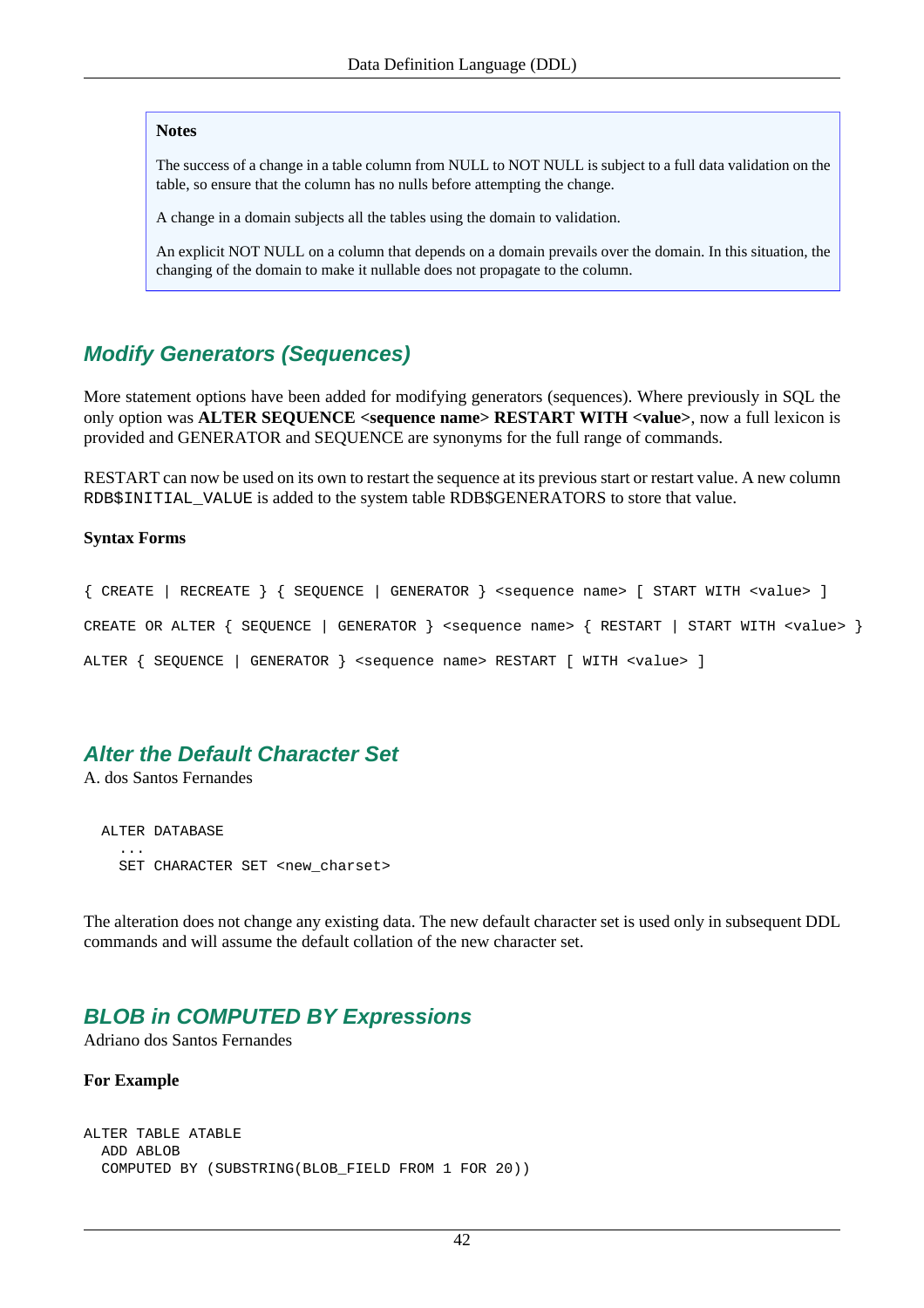# **Improved Management of SQL Privileges**

A. Peshkov

<span id="page-50-0"></span>Some improvements will make it simpler to implement detailed management of SQL privileges.

# **GRANT/REVOKE Rights GRANTED BY Specified User**

Previously, the grantor or revoker of SQL privileges was always the current user. This change makes it so that a different grantor or revoker can be specified in GRANT and REVOKE commands.

## **Syntax Pattern**

```
grant <right> to <object> [ { granted by | as } [ user ] <username> ]
revoke <right> from <object> [ { granted by | as } [ user ] <username> ]
```
The **GRANTED BY** clause form is recommended by the SQL standard. The alternative form using **AS** is supported by Informix and possibly some other servers and is included for better compatibility.

## **Example (working as SYSDBA)**

create role r1; grant r1 to user1 with admin option; grant r1 to public granted by user1; -- (in isql) show grant; /\* Grant permissions for this database \*/ GRANT R1 TO PUBLIC GRANTED BY USER1 GRANT R1 TO USER1 WITH ADMIN OPTION

# <span id="page-50-1"></span>**REVOKE ALL ON ALL**

When a user is removed from the security database or another authentication source, this new command is useful for revoking its access to all objects in the database.

## **Syntax Pattern**

 REVOKE ALL ON ALL FROM [USER] username REVOKE ALL ON ALL FROM [ROLE] rolename

## **Example**

```
# gsec -del guest
# isql employee
fbs bin # ./isql employee
Database: employee
SOL> REVOKE ALL ON ALL FROM USER quest;
SQL>
```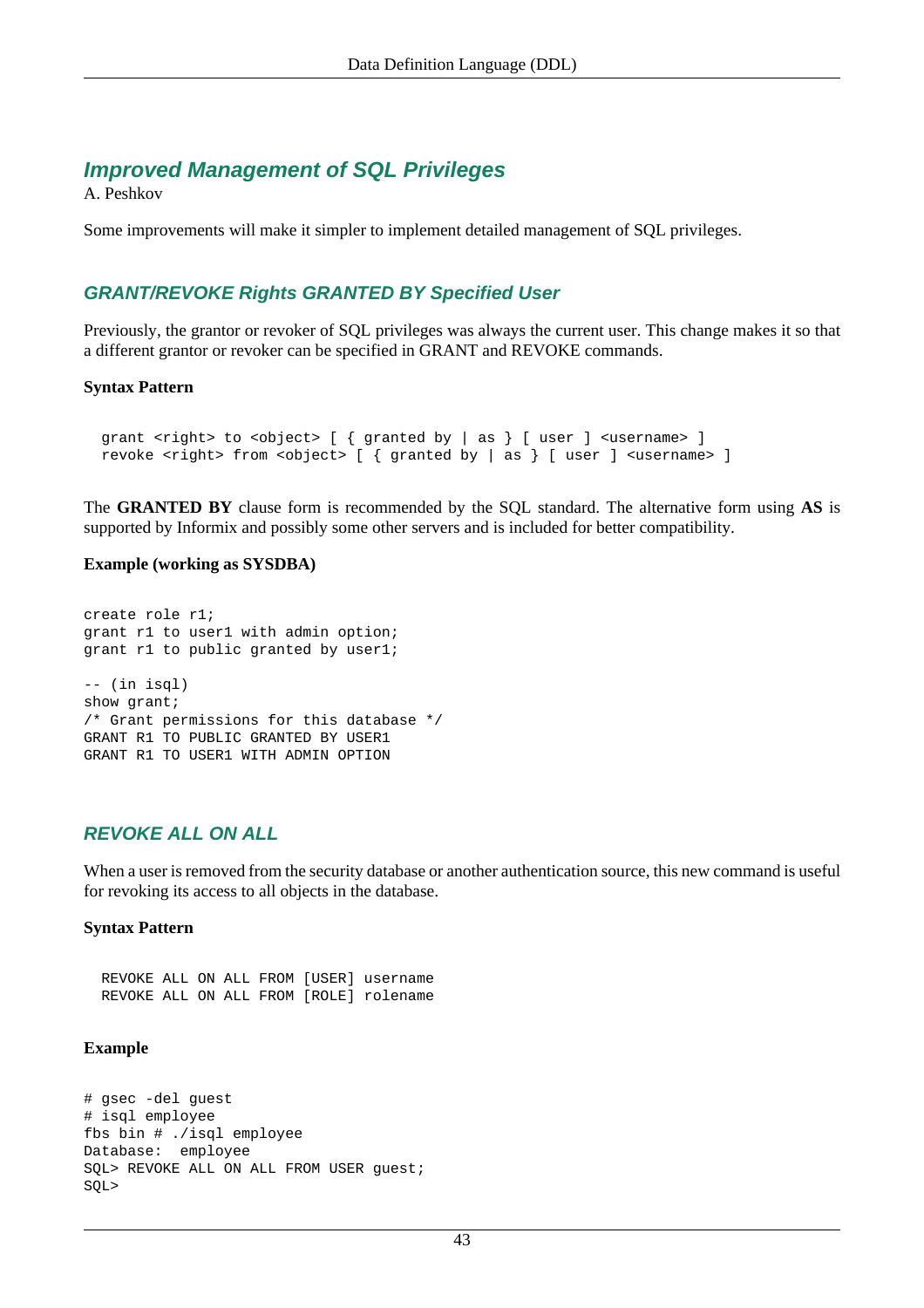# **"Linger" Database Closure for Superserver**

Sometimes it is desirable to have the Superserver engine keep the database open for a period after the last attachment is closed, i.e., to have it "linger" a while. It can help to improve performance at low cost, under conditions where the database is opened and closed frequently, by keeping resources "warm" for next time it is reopened.

Firebird 3.0 introduces an enhancement to **ALTER DATABASE** to manage this optional LINGER capability for databases running under Superserver.

# **Syntax Form**

```
 ALTER DATABASE SET LINGER TO {seconds};
 ALTER DATABASE DROP LINGER;
```
## **Usage**

To set linger for the database do:

```
 ALTER DATABASE SET LINGER TO 30; -- sets linger interval to 30 seconds
```
Either of the following forms will clear the linger setting and return the database to the normal condition (no linger):

```
 ALTER DATABASE DROP LINGER;
 ALTER DATABASE SET LINGER TO 0;
```
## **Note**

Dropping LINGER is not an ideal solution for the occasional need to turn it off for some once-only condition where the server needs a forced shutdown. The *gfix* utility now has the **-NoLinger** switch, which will close the specified database immediately the last attachment is gone, regardless of the LINGER setting in the database. The LINGER setting is retained and works normally the next time.

The same one-off override is also available through the Services API, using the tag **isc\_spb\_prp\_nolinger**, e.g. (in one line):

 fbsvcmgr host:service\_mgr user sysdba password xxx action\_properties dbname employee prp\_nolinger

See also Tracker ticket [CORE-4263](http://tracker.firebirdsql.org/browse/CORE-4263) for some discussion of the development of this feature.

# **SQL-driven User Management**

The SQL set of DDL commands for managing user accounts has been enhanced in Firebird 3, thus improving the capability to manage (add, modify or delete) users in a security database from a regular database attachment.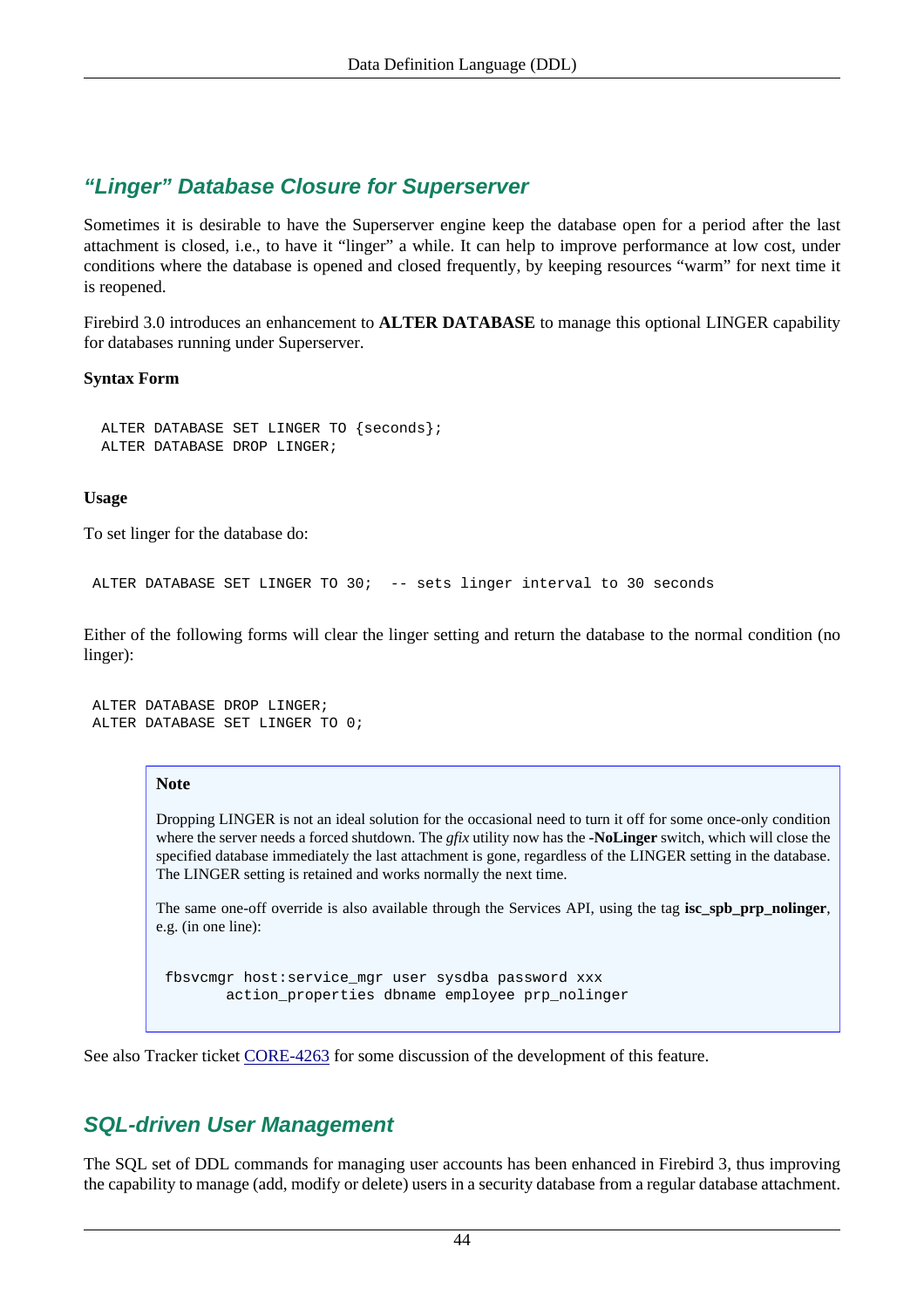For the details, refer to [the topic of the same name](#page-41-0) in the chapter on Security.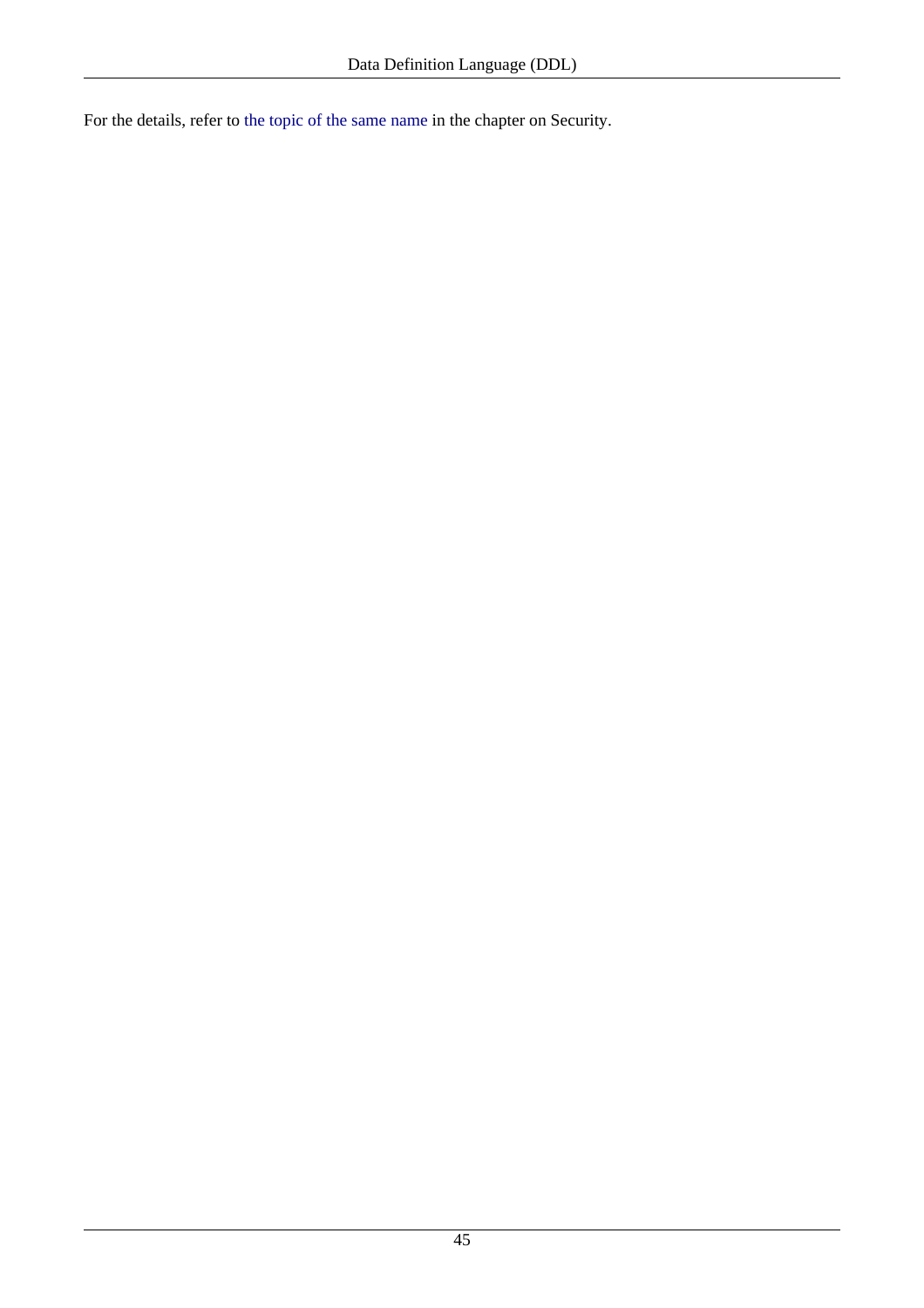# **Chapter 9**

# **Data Manipulation Language (DML)**

In this chapter are the additions and improvements that have been added to the SQL data manipulation language subset in Firebird 3.0.

# **Quick Links**

- [Supplemental SQL 2008 Features for MERGE](#page-53-0)
- [Window \(Analytical\) Functions](#page-54-0)
- [SUBSTRING With Regular Expressions](#page-60-0)
- [Advanced PLAN Output](#page-59-0)
- [New Internal Functions: Inverse Hyperbolic Trig Functions](#page-60-1)
- [TRIM\(\) BLOB Arguments Lose 32 KB limit](#page-61-0)
- [Alternatives for Embedding Quotes in String Literals](#page-61-1)
- [Prohibit Edgy Mixing of Implicit/Explicit Joins](#page-61-2)
- [RETURNING Clause Can be Aliased](#page-62-0)
- [RETURNING Clause from Positioned Updates and Deletes](#page-62-1)
- [Cursor Stability](#page-63-0)
- [Improvements for Global Temporary Tables](#page-63-1)
- [Improvements for DML Strings](#page-63-2)
- [SIMILAR TO Performance Improvement](#page-64-0)
- [OR'ed Parameter in WHERE Clause](#page-64-1)
- <span id="page-53-0"></span>• [A Little Dialect 1 Accommodation](#page-65-0)

# **Supplemental SQL 2008 Features for MERGE**

## Adriano dos Santos Fernandes

In summary, support for MERGE was supplemented with the introduction of these features:

- Addition of the DELETE extension [\(CORE-2005](http://tracker.firebirdsql.org/browse/CORE-2005))
- Enabling the use of multiple WHEN MATCHED | NOT MATCHED clauses ([CORE-3639\)](http://tracker.firebirdsql.org/browse/CORE-3639) and ability to apply conditions to WHEN MATCHED | NOT MATCHED
- Addition of the RETURNING ... INTO ... clause [\(CORE-3020](http://tracker.firebirdsql.org/browse/CORE-3020))

The purpose of MERGE is to read data from the source and INSERT or UPDATE in the target table according to a condition. It is available in DSQL and PSQL.

## **Syntax Pattern**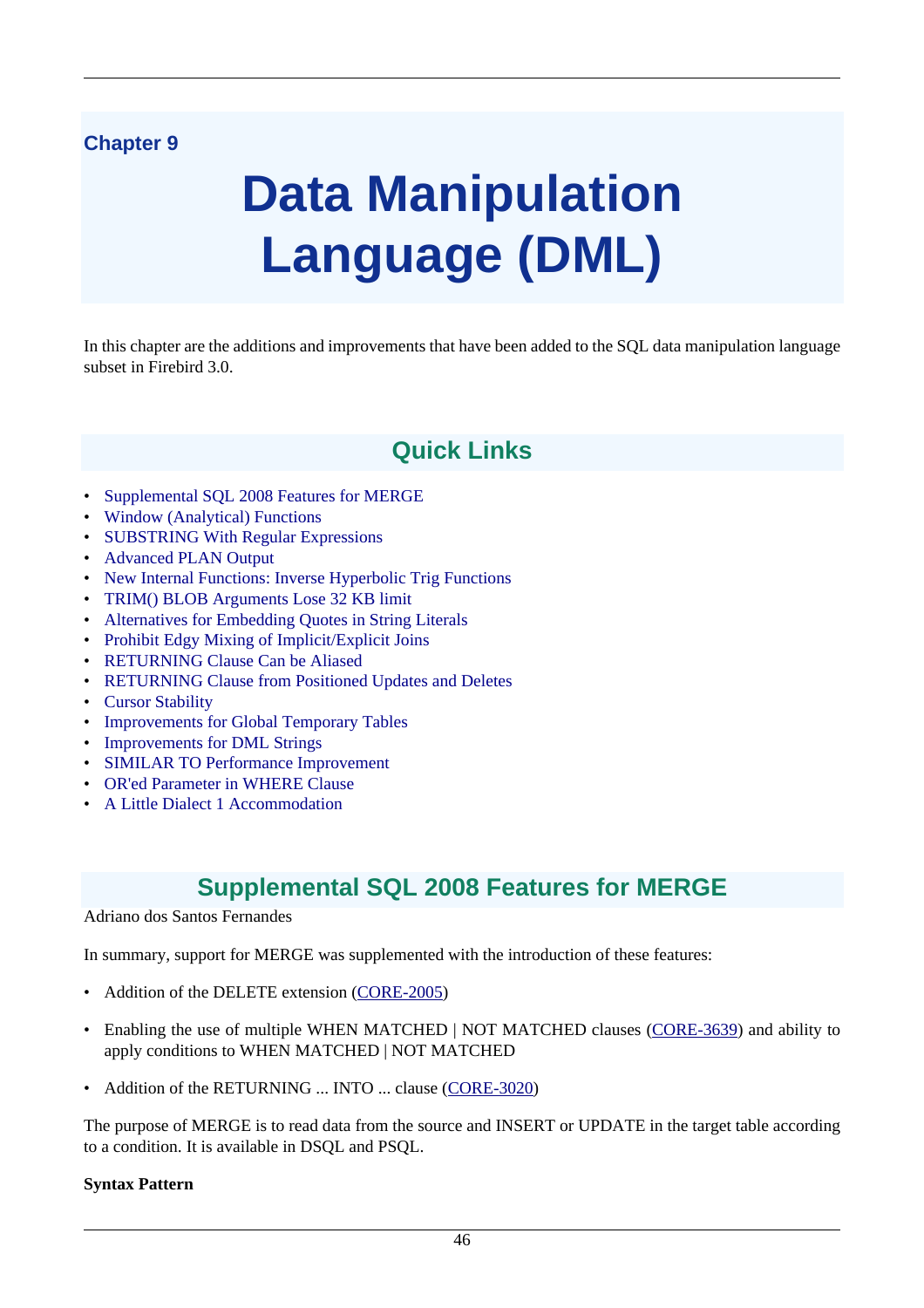```
 <merge statement> ::=
 MERGE
  INTO <table or view> [ [AS] <correlation name> ]
  USING <table or view or derived table> [ [AS] <correlation name> ]
  ON <condition>
  <merge when>...
  <returning clause>
  <merge when> ::=
 <merge when matched> |
 <merge when not matched>
  <merge when matched> ::=
WHEN MATCHED [ AND <condition> ] THEN
  { UPDATE SET <assignment list> | DELETE }
  <merge when not matched> ::=
WHEN NOT MATCHED [ AND <condition> ] THEN
  INSERT [ <left paren> <column list> <right paren> ]
 VALUES <left paren> <value list> <right paren>
```
## **Rules**

At least one of <merge when matched> or <merge when not matched> should be specified.

## **Example**

```
MERGE INTO customers c
  USING
     (SELECT * FROM customers_delta WHERE id > 10) cd
     ON (c.id = cd.id) WHEN MATCHED THEN
    UPDATE SET name = cd.name
   WHEN NOT MATCHED THEN
    INSERT (id, name)
     VALUES (cd.id, cd.name)
```
#### **Notes**

A right join is made between the INTO (left-side) and USING tables using the condition. UPDATE is called when a record exists in the left table (INTO), otherwise INSERT is called.

As soon as it is determined whether or not the source matches a record in the target, the set formed from the corresponding (WHEN MATCHED / WHEN NOT MATCHED) clauses is evaluated in the order specified, to check their optional conditions. The first clause whose condition evaluates to true is the one which will be executed, and the subsequent ones will be ignored.

<span id="page-54-0"></span>If no record is returned in the join, INSERT is not called.

# **Window (Analytical) Functions**

Adriano dos Santos Fernandes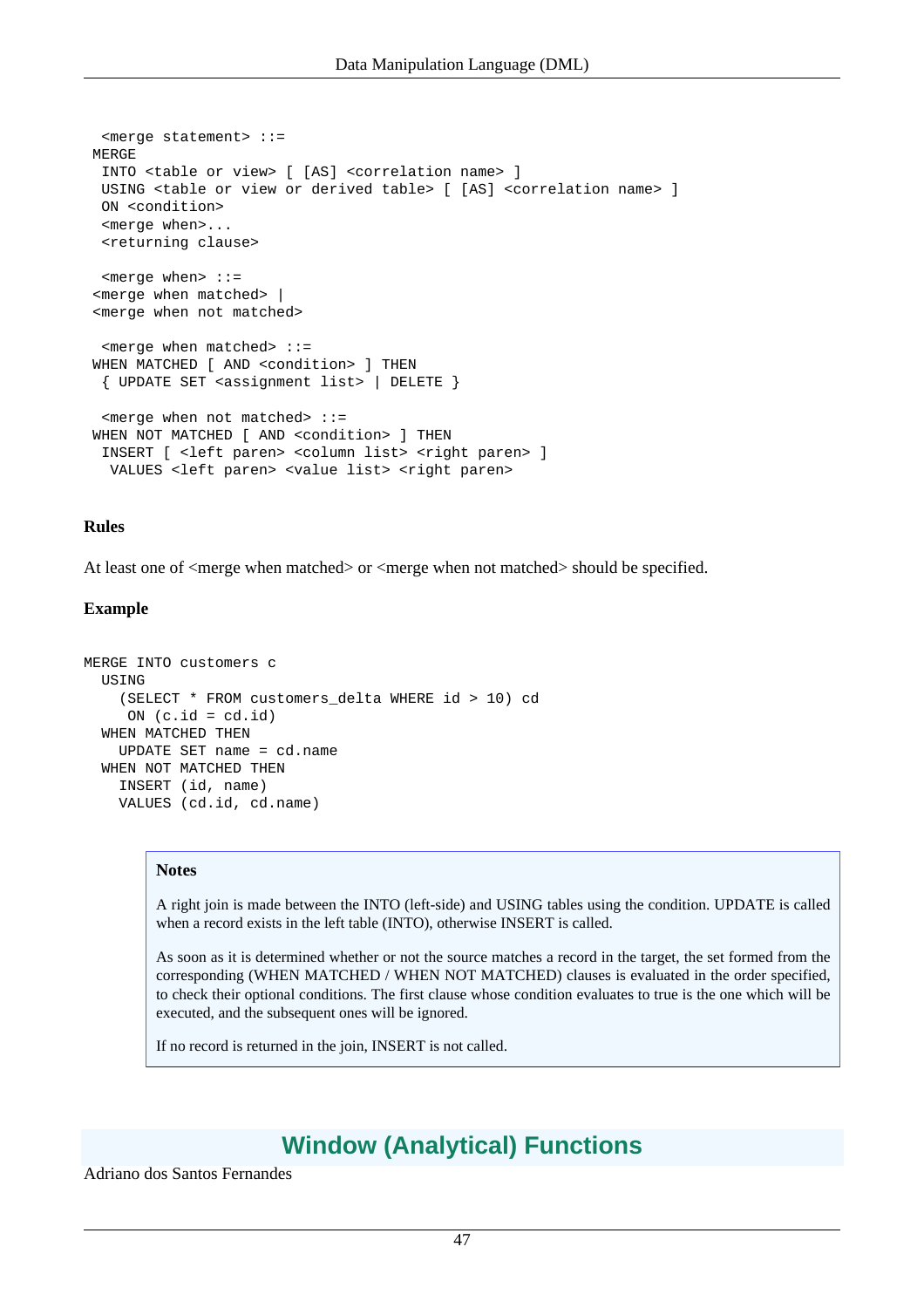According to the SQL specification, window functions (also know as analytical functions) are a kind of aggregation, but one that does not "filter" the result set of a query. The rows of aggregated data are mixed with the query result set.

The window functions are used with the OVER clause. They may appear only in the SELECT list or the ORDER BY clause of a query.

Besides the OVER clause, Firebird window functions may be *partitioned* and *ordered*.

## **Syntax Pattern**

```
 <window function> ::= <window function name>([<expr> [, <expr> ...]]) OVER (
   [PARTITION BY <expr> [, <expr> ...]]
   [ORDER BY <expr> 
     [<direction>] 
     [<nulls placement>] 
    [, <expr> [<direction>] [<nulls placement>] ...]
\lambda <direction> ::= {ASC | DESC}
 <nulls placement> ::= NULLS {FIRST | LAST}
```
# **Aggregate Functions Used as Window Functions**

All aggregate functions may be used as window functions, adding the OVER clause.

Imagine a table EMPLOYEE with columns ID, NAME and SALARY, and the need to show each employee with his respective salary and the percentage of his salary over the payroll.

A normal query could achieve this, as follows:

```
select
     id,
     department,
     salary,
     salary / (select sum(salary) from employee) percentage
   from employee
   order by id;
```
#### **Results**

| id | department salary percentage |       |        |
|----|------------------------------|-------|--------|
|    |                              |       |        |
| 1. | R & D                        | 10.00 | 0.2040 |
| 2  | <b>SALES</b>                 | 12.00 | 0.2448 |
| २  | <b>SALES</b>                 | 8.00  | 0.1632 |
| 4  | R & D                        | 9.00  | 0.1836 |
| 5  | & D<br>R                     | 10.00 | 0.2040 |

The query is repetitive and lengthy to run, especially if EMPLOYEE happened to be a complex view.

The same query could be specified in a much faster and more elegant way using a window function: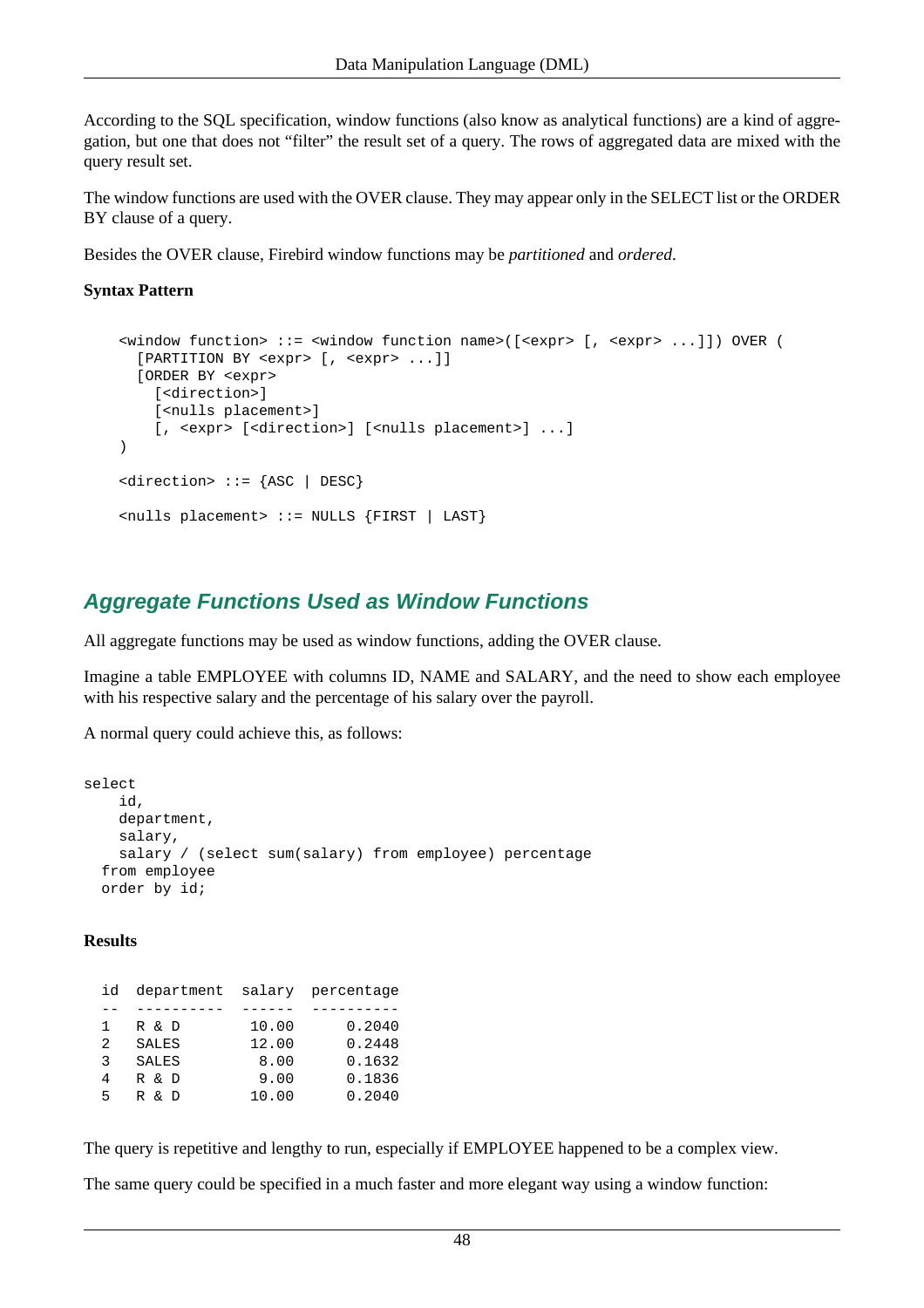```
select
     id,
     department,
     salary,
    salary / sum(salary) OVER () percentage
   from employee
   order by id;
```
Here, **sum(salary)** over () is computed with the sum of all SALARY from the query (the employee table).

# **Partitioning**

Like aggregate functions, that may operate alone or in relation to a group, window functions may also operate on a group, which is called a "partition".

## **Syntax Pattern**

<window function>(...) OVER (PARTITION BY <expr> [, <expr> ...])

Aggregation over a group could produce more than one row, so the result set generated by a partition is joined with the main query using the same expression list as the partition.

Continuing the employee example, instead of getting the percentage of each employee's salary over the allemployees total, we would like to get the percentage based on just the employees in the same department:

```
select
     id,
     department,
     salary,
     salary / sum(salary) OVER (PARTITION BY department) percentage
   from employee
   order by id;
```
## **Results**

| id | department salary percentage |       |        |
|----|------------------------------|-------|--------|
|    |                              |       |        |
| 1. | R & D                        | 10.00 | 0.3448 |
| 2  | <b>SALES</b>                 | 12.00 | 0.6000 |
| २  | <b>SALES</b>                 | 8.00  | 0.4000 |
| 4  | R & D                        | 9.00  | 0.3103 |
| 5  | & D<br>R                     | 10.00 | 0.3448 |

# **Ordering**

The ORDER BY sub-clause can be used with or without partitions and, with the standard aggregate functions, make them return the partial aggregations as the records are being processed.

## **Example**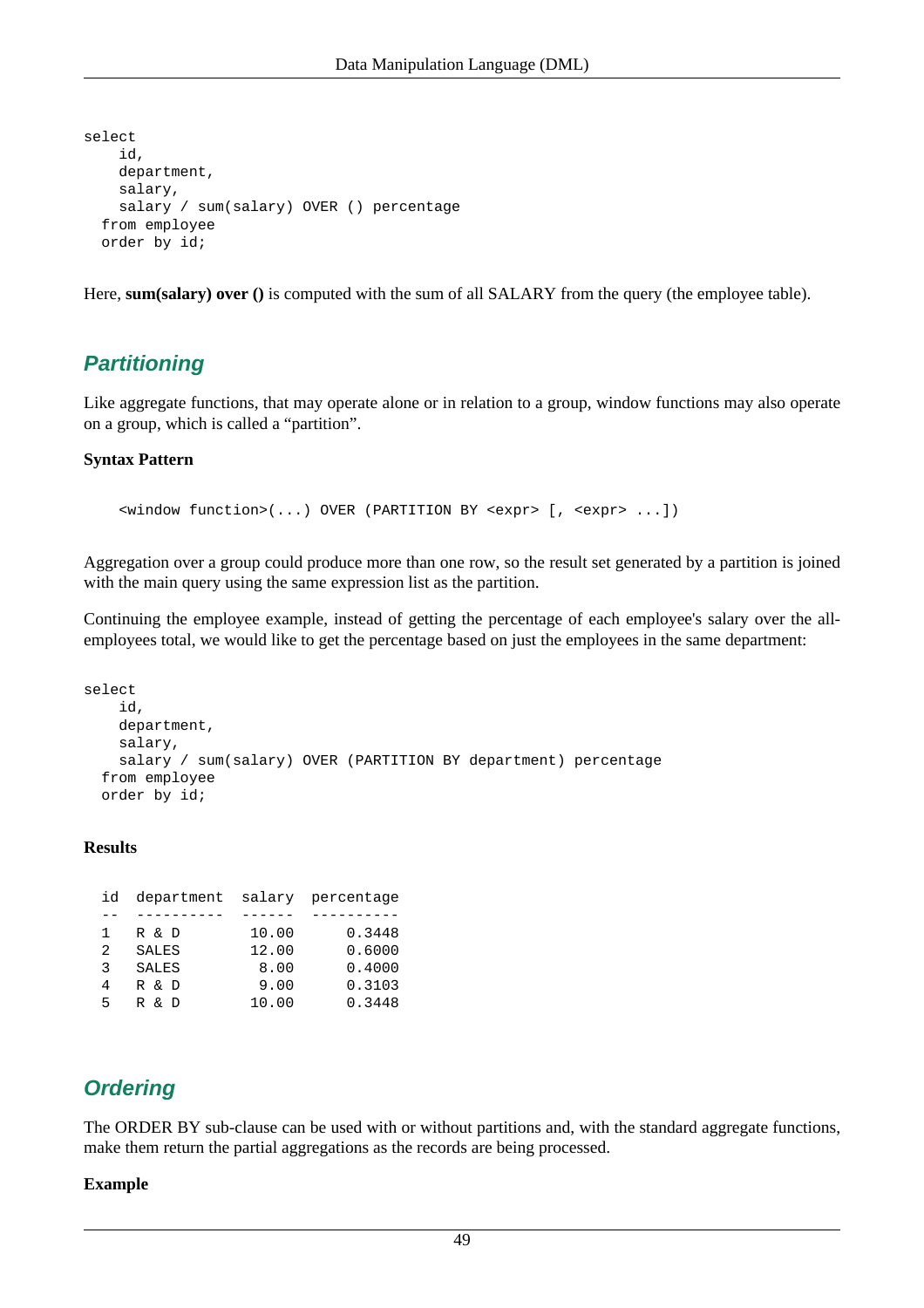select id, salary, sum(salary) over (order by salary) cumul\_salary from employee order by salary;

## **The result set produced:**

| id |       | salary cumul salary |
|----|-------|---------------------|
|    |       |                     |
| 3  | 8.00  | 8.00                |
| 4  | 9.00  | 17.00               |
| 1  | 10.00 | 37.00               |
| 5  | 10.00 | 37.00               |
| 2  | 12.00 | 49.00               |

Then cumul salary returns the partial/accumulated (or running) aggregation (of the SUM function). It may appear strange that 37.00 is repeated for the ids 1 and 5, but that is how it should work. The ORDER BY keys are grouped together and the aggregation is computed once (but summing the two 10.00). To avoid this, you can add the ID field to the end of the ORDER BY clause.

It's possible to use multiple windows with different orders, and ORDER BY parts like ASC/DESC and NULLS FIRST/LAST.

With a partition, ORDER BY works the same way, but at each partition boundary the aggregation is reset.

All aggregation functions, other than LIST(), are usable with ORDER BY.

# **Exclusive window functions**

Beyond aggregate functions are the exclusive window functions, currently divided into *ranking* and *navigational* categories. Both sets can be used with or without partition and ordering, although the usage does not make much sense without ordering.

# **Ranking Functions**

The rank functions compute the ordinal rank of a row within the window partition. In this category are the functions DENSE\_RANK, RANK and ROW\_NUMBER.

## **Syntax**

```
 <ranking window function> ::=
   DENSE RANK() |
   RANK() ROW_NUMBER()
```
The ranking functions can be used to create different type of incremental counters. Consider **SUM(1) OVER (ORDER BY SALARY)** as an example of what they can do, each of them in a different way. Following is an example query, also comparing with the SUM behavior.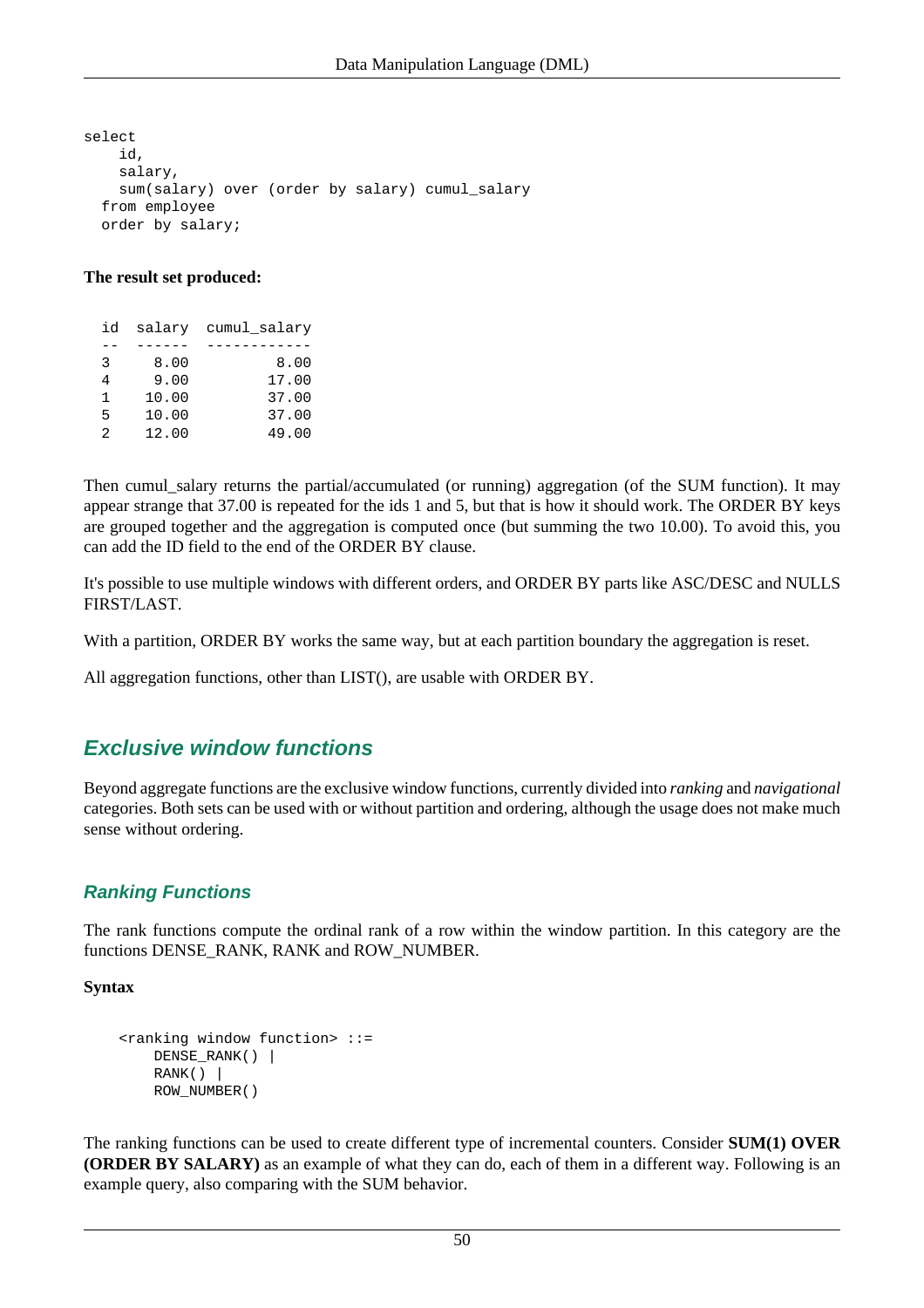```
select
     id,
     salary,
     dense_rank() over (order by salary),
     rank() over (order by salary),
     row_number() over (order by salary),
     sum(1) over (order by salary)
   from employee
   order by salary;
```
## **The result set:**

|   |       | id salary dense rank rank row number sum |   |   |  |
|---|-------|------------------------------------------|---|---|--|
|   |       |                                          |   |   |  |
|   | 8.00  |                                          |   |   |  |
|   | 9.00  |                                          |   |   |  |
|   | 10.00 |                                          | ર | ર |  |
| 5 | 10.00 |                                          |   |   |  |
|   | 12.00 |                                          |   |   |  |
|   |       |                                          |   |   |  |

The difference between DENSE\_RANK and RANK is that there is a gap related to duplicate rows (relative to the window ordering) only in RANK. DENSE\_RANK continues assigning sequential numbers after the duplicate salary. On the other hand, ROW\_NUMBER always assigns sequential numbers, even when there are duplicate values.

# **Navigational Functions**

The navigational functions get the simple (non-aggregated) value of an expression from another row of the query, within the same partition.

## **Syntax**

```
 <navigational window function> ::=
    FIRST_VALUE(<expr>) |
    LAST_VALUE(<expr>) |
   NTH_VALUE(<expr>, <offset>) [FROM FIRST | FROM LAST] |
   LAG(<expr> [ [, <offset> [, <default> ] ] ) |
   LEAD(<expr> [ [, <offset> [, <default> ] ])
```
## **Important to Note**

FIRST\_VALUE, LAST\_VALUE and NTH\_VALUE also operate on a window frame. Currently, Firebird always frames from the first to the current row of the partition, not to the last. This is likely to produce strange results for NTH\_VALUE and especially LAST\_VALUE.

## **Example**

select id, salary,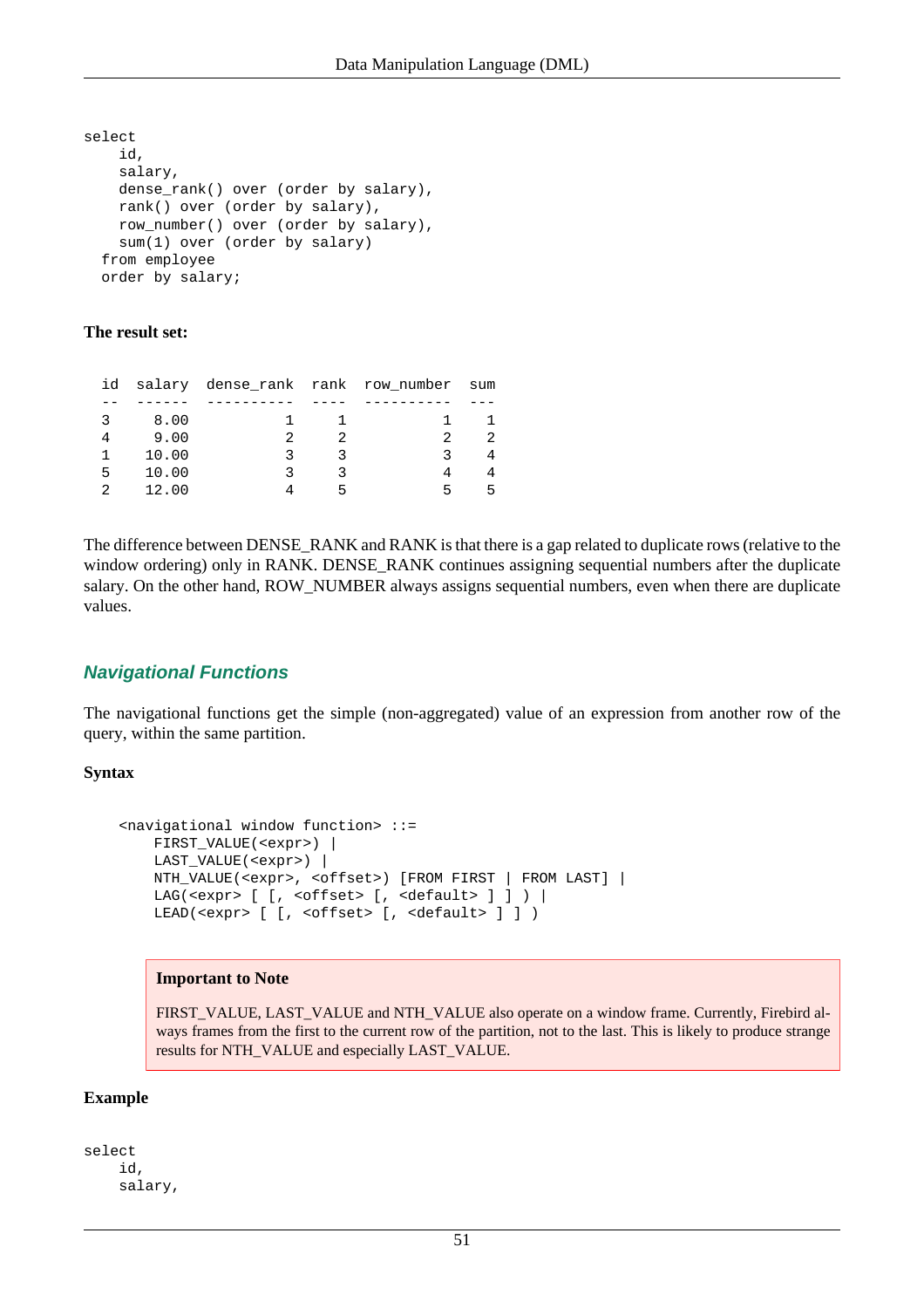```
 first_value(salary) over (order by salary),
  last_value(salary) over (order by salary),
  nth_value(salary, 2) over (order by salary),
  lag(salary) over (order by salary),
  lead(salary) over (order by salary)
 from employee
 order by salary;
```
## **The result set:**

|              |       | id salary first value last value nth value |       |                             | laq   | lead         |
|--------------|-------|--------------------------------------------|-------|-----------------------------|-------|--------------|
|              |       |                                            |       |                             |       |              |
| 3            | 8.00  | 8.00                                       | 8.00  | <null> <null></null></null> |       | 9.00         |
| 4            | 9.00  | 8.00                                       | 9.00  | 9.00                        | 8.00  | 10.00        |
| $\mathbf{1}$ | 10.00 | 8.00                                       | 10.00 | 9.00                        | 9.00  | 10.00        |
| 5            | 10.00 | 8.00                                       | 10.00 | 9.00                        | 10.00 | 12.00        |
| 2            | 12.00 | 8.00                                       | 12.00 | 9.00                        | 10.00 | $<$ null $>$ |

FIRST\_VALUE and LAST\_VALUE get, respectively, the first and last value of the ordered partition.

NTH\_VALUE gets the n-th value, starting from the first (default) or the last record, from the ordered partition. An offset of 1 from first would be equivalent to FIRST\_VALUE; an offset of 1 from last is equivalent to LAST\_VALUE.

LAG looks for a preceding row, and LEAD for a following row. LAG and LEAD get their values within a distance respective to the current row and the offset (which defaults to 1) passed.

<span id="page-59-0"></span>In a case where the offset points outside the partition, the default parameter (which defaults to NULL) is returned.

# **Advanced Plan Output**

## Dmitry Yemanov

PLAN output can now be output in a more structured and comprehensible form, e.g.

```
SELECT statement
    -> First [10]
      -> Sort [SUM, O_ORDERDATE]
        -> Aggregate
          -> Sort [L_ORDERKEY, O_ORDERDATE, O_SHIPPRIORITY]
             -> Inner Loop Join
               -> Filter
                 -> Table #ORDERS# Access By ID
                   -> Bitmap
                     -> Index #ORDERS_ORDERDATE# Range Scan
               -> Filter
                 -> Table #CUSTOMER# Access By ID
                   -> Bitmap
                     -> Index #CUSTOMER_PK# Unique Scan
               -> Filter
                 -> Table #LINEITEM# Access By ID
                   -> Bitmap
                     -> Index #LINEITEM_PK# Unique Scan
```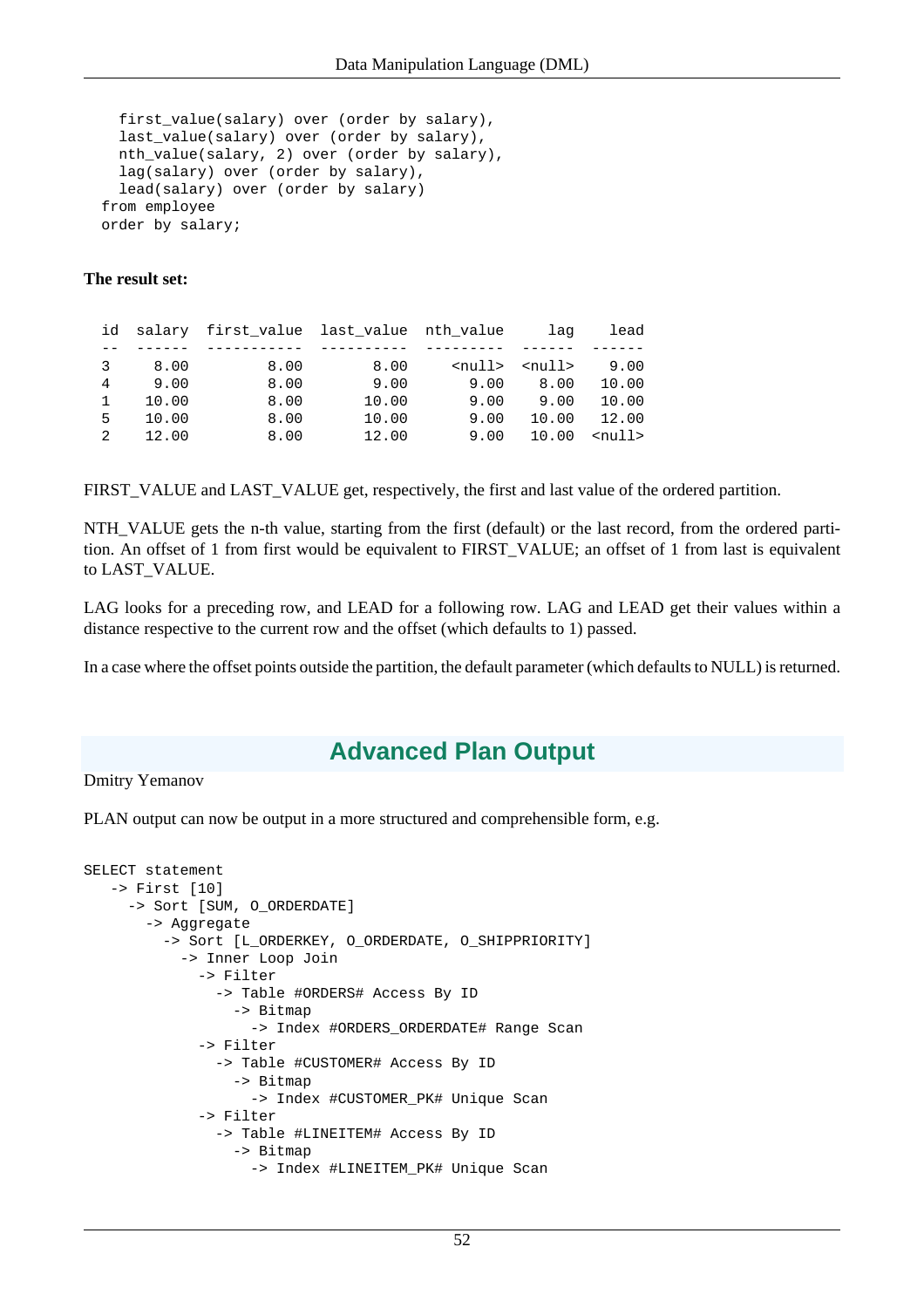# **Advanced PLAN Output in isql**

New syntax **SET EXPLAIN [ON | OFF ]** has been added to the *isql* utility to surface this option. For details, refer to [SET EXPLAIN Extensions for Viewing Detailed Plans](#page-80-0) in the **Utilities** chapter.

# **Internal Functions**

<span id="page-60-0"></span>Additions and enhancements to the internal functions set are:

# **SUBSTRING with Regular Expressions**

Adriano dos Santos Fernandes

A substring search can now use a regular expression.

## **Search Pattern**

SUBSTRING(<string> [NOT] SIMILAR TO <pattern> ESCAPE <char>)

Discussion: Tracke[rCORE-2006](http://tracker.firebirdsql.org/browse/CORE-2006)

<span id="page-60-1"></span>For more information about the use of SIMILAR TO expressions, refer to README. similar\_to.txt in the / doc/ subdirectory of your Firebird installation.

# **New Inverse Hyperbolic Trigonometric Functions**

Claudio Valderrama C.

The six inverse hyperbolic trigonometric functions have been implemented internally. They are:

*ACOSH*

Returns the hyperbolic arc cosine of a number (expressed in radians). Format: **ACOSH( <number> )**

*ASINH*

Returns the hyperbolic arc sine of a number (expressed in radians). Format: **ASINH( <number> )**

*ATANH*

Returns the hyperbolic arc tangent of a number (expressed in radians). Format: **ATANH( <number> )**

*COSH*

Returns the hyperbolic cosine of an angle (expressed in radians). Format: **COSH( <number> )**

*SINH*

Returns the hyperbolic sine of an angle (expressed in radians). Format: **SINH( <number> )**

*TANH*

Returns the hyperbolic tangent of an angle (expressed in radians). Format: **TANH( <number> )**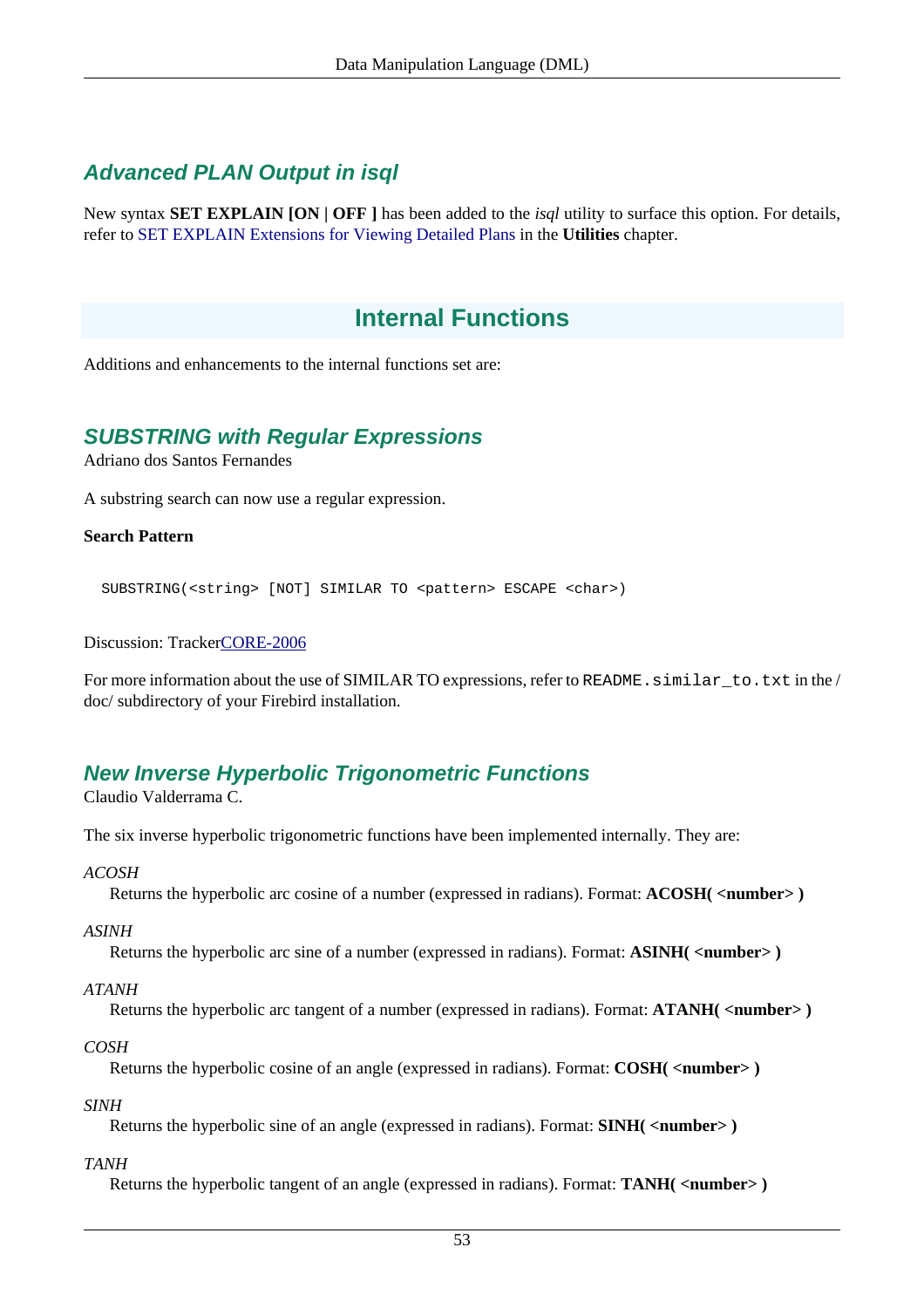# <span id="page-61-0"></span>**TRIM() BLOB Arguments Lose 32 KB limit**

Adriano dos Santos Fernandes

In prior versions, TRIM(substring from string) allowed BLOBs for both arguments, but the first argument had to be smaller than 32 KB. Now both arguments can take BLOBs of >= 32 KB.

# **Some Useful DML Improvements**

<span id="page-61-1"></span>A collection of useful DML improvements is released with Firebird 3.

# **Alternatives for Embedding Quotes in String Literals**

Adriano dos Santos Fernandes

It is now possible to use a character, or character pair, other than the doubled (escaped) apostrophe, to embed a quoted string inside another string. The keyword **q** or **Q** preceding a quoted string informs the parser that certain left-right pairs or pairs of identical characters within the string are the delimiters of the embedded string literal.

## **Syntax**

```
<alternate string literal> ::=
    \{ q | Q \} <quote> <alternate start char> [ \{ <char> \} \ldots ] <alternate end char> <quote>
```
## **Rules**

When  $\alpha$  alternate start char $>$  is '(', '{', '[' or ' $\alpha$ ',  $\alpha$ lternate end char $>$  is paired up with its respective "partner", viz. ')', ' $\}'$ , ']' and '>'. In other cases, <alternate end charbit is the same as <alternate start charbitations.

Inside the string, i.e.,  $\langle \text{char} \rangle$  items, single (not escaped) quotes could be used. Each quote will be part of the result string.

## **Examples**

```
select q'{abc{def}qhi}' from rdb$database; -- result: abc{def}qhi
select q'!That's a string!' from rdb$database; -- result: That's a string
```
# <span id="page-61-2"></span>**Prohibit Edgy Mixing of Implicit/Explicit Joins**

Dmitry Yemanov

While mixing of implicit and explict join syntaxes is not recommended at all, the parser still allows them. Certain "mixes" actually cause the optimizer to produce unexpected results, including "No record for fetch" errors. The same edgy styles are prohibited by other SQL engines and now they are prohibited in Firebird.

To visit some discussion on the subject, see the Tracker ticket [CORE-2812.](http://tracker.firebirdsql.org/browse/CORE-2812)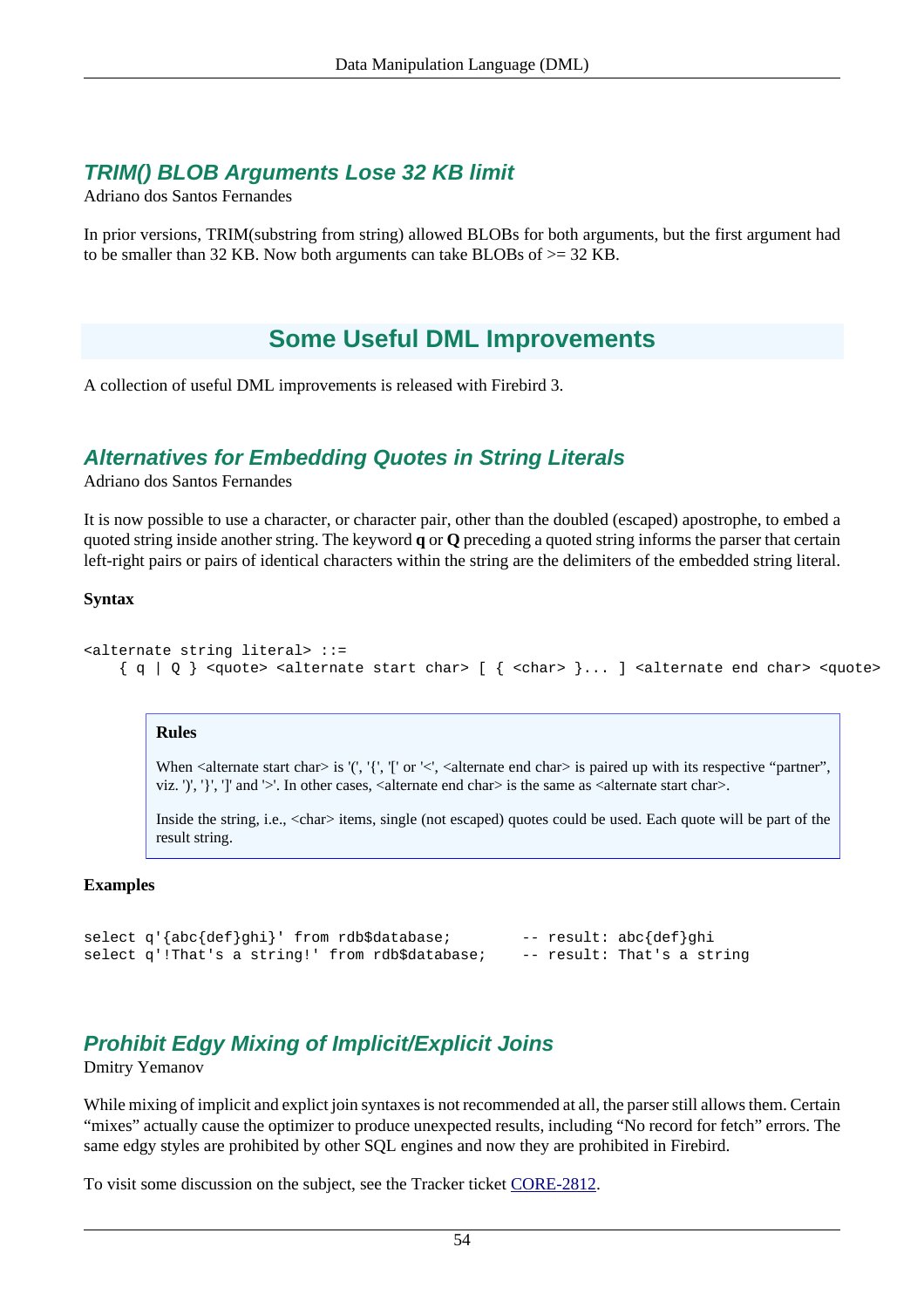# **Left-side Parameters Supported**

Adriano dos Santos Fernandes

The following style of subquery, with the parameter in the left side of a WHERE...IN (SELECT...) condition, would fail with the error "The data type of the parameter is unknown".

```
SELECT <columns> FROM table_1 t1
  WHERE <conditions on table_1>
  AND (? IN (SELECT some_col FROM table_2 t2 WHERE t1.id = t2.ref_id))
```
## **Note**

Better SQL coding practice would be to use EXISTS in these cases; however, developers were stumbling over this problem when using generated SQL from Hibernate, which used the undesirable style.

# **Enhancements to the RETURNING Clause**

Adriano dos Santos Fernandes

<span id="page-62-0"></span>Two usage enhancements were added to the RETURNING clause:

# **RETURNING Clause Value Can be Aliased**

When using the RETURNING clause to return a value to the client, the value can now be passed under an alias.

## **Example Without and With Aliases**

```
UPDATE T1 SET F2 = F2 * 10
  RETURNING OLD.F2, NEW.F2; -- without aliases
UPDATE T1 SET F2 = F2 * 10
```
RETURNING OLD.F2 OLD\_F2, NEW.F2 AS NEW F2; -- with aliases

## **Note**

The keyword AS is optional.

# <span id="page-62-1"></span>**RETURNING Clause from Positioned Updates and Deletes**

Support has been added for a RETURNING clause in positioned (WHERE CURRENT OF) UPDATE and DELETE statements.

#### **Example**

UPDATE T1 SET F2 = F2  $*$  10 WHERE CURRENT OF C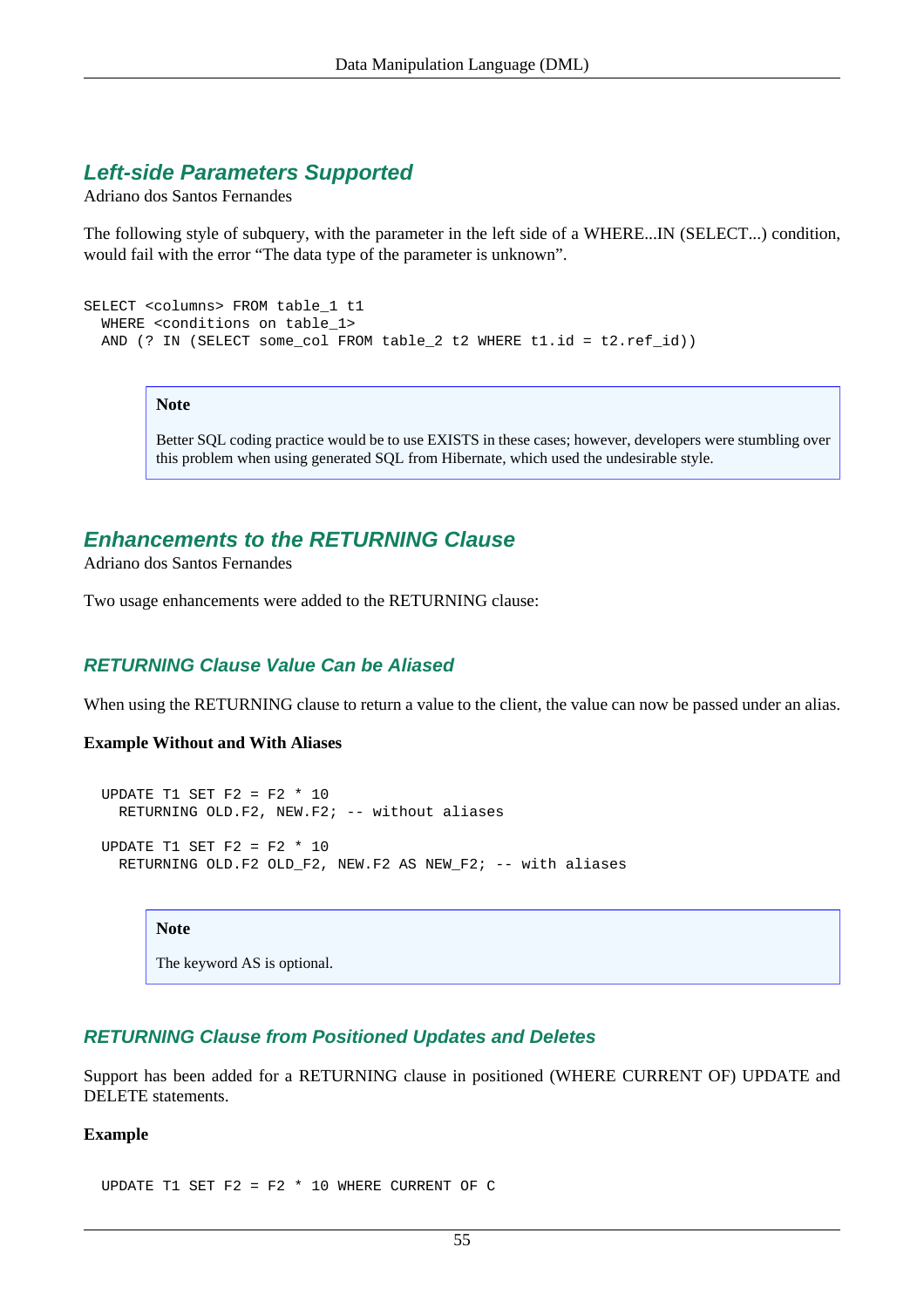<span id="page-63-0"></span>RETURNING NEW.F2;

# **Cursor Stability**

Vlad Khorsun

Until this release, Firebird suffered from an infamous bug whereby a data modification operation could loop infinitely and, depending on the operation, delete all the rows in a table, continue updating the same rows ad infinitum or insert rows until the host machine ran out of resources. All DML statements were affected (INSERT, UPDATE, DELETE, MERGE). It occurred because the engine used an implicit cursor for the operations.

To ensure stability, rows to be inserted, updated or deleted had to be marked in some way in order to avoid multiple visits. Another workaround was to force the query to have a SORT in its plan, in order to materialize the cursor.

From Firebird 3, engine uses the Undo log to check whether a row was already inserted or modified by the current cursor.

#### **Important**

This stabilisation does NOT work with SUSPEND loops in PSQL.

# <span id="page-63-1"></span>**An Improvement for GTTs**

Vlad Khorsun

Global temporary tables (GTTs) are now writable even in read-only transactions. The effect is as follows.-

*Read-only transaction in read-write database* Writable in both ON COMMIT PRESERVE ROWS and ON COMMIT DELETE ROWS

*Read-only transaction in read-only database* Writable in ON COMMIT DELETE ROWS only

Also

- Rollback for GTT ON COMMIT DELETE ROWS is faster
- Rows do not need to be backed out on rollback
- Garbage collection in GTT is not delayed by active transactions of other connections
- •

# **Note**

The same refinements were also backported to Firebird 2.5.1.

# <span id="page-63-2"></span>**An Improvement for DML Strings**

Adriano dos Santos Fernandes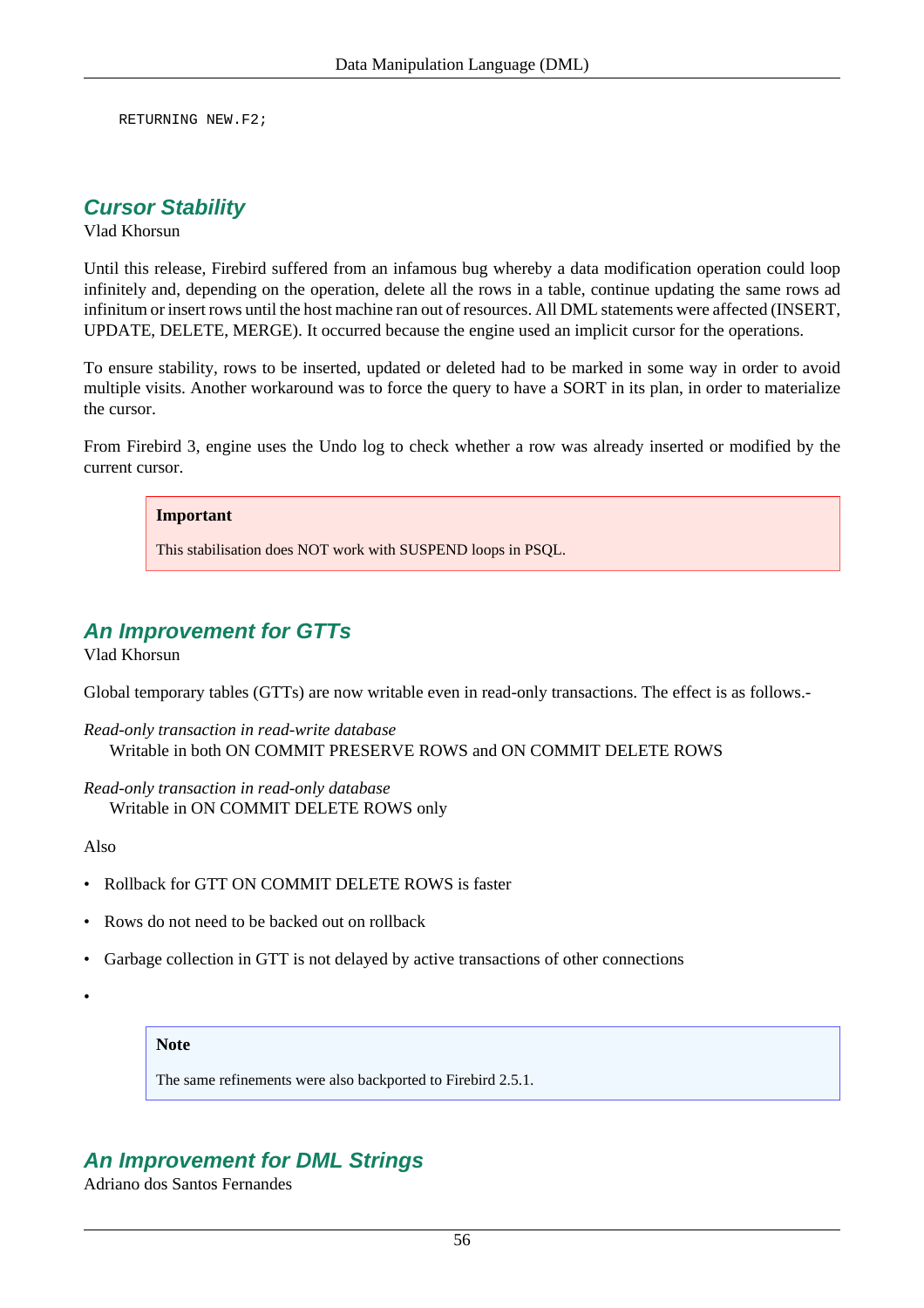Strings in DML queries are now transformed or validated to avoid passing malformed strings to the engine internals, for example, to the MON\$STATEMENTS.MON\$SQL\_TEXT column.

The solution adopted depends on the character set of the attachment.-

- NONE—non-ASCII characters are transformed to question marks
- Others—the string is checked for malformed characters

# **Optimizations**

<span id="page-64-0"></span>Optimizations made for this release included.-

**SIMILAR TO** Adriano dos Santos Fernandes

<span id="page-64-1"></span>The performance of SIMILAR TO was improved.

# **OR'ed Parameter in WHERE Clause**

Dmitry Yemanov

Performance for **(table.field = :param or :param = -1)** in the WHERE clause was enhanced.

# **Better Choices for Navigation**

Dmitry Yemanov

Previously, when ORDER plan was in the game, the optimizer would choose the first index candidate that matched the ORDER BY or GROUP BY clause. This "first come" approach is not the best when multiple index choices are available. The Firebird 3 engine surveys all of the available choices and picks the most suitable index.

See Tracker ticket [CORE-4285.](http://tracker.firebirdsql.org/browse/CORE-4285)

# **Plainer Execution Path for UNION Queries**

Dmitry Yemanov

Previously, the execution path for UNION queries was hierarchical, often causing redundant reads. This optimization replaces the hierarchical execution path with a plainer one that improves performance.

See Tracker ticket [CORE-4165.](http://tracker.firebirdsql.org/browse/CORE-4165)

# **Index Walk for Compound Index**

Dmitry Yemanov

The optimizer now allows an index walk (ORDER plan) when a suitable compound index (A, B) is available for a query condition of the style **WHERE A = ? ORDER BY B**.

See Tracker ticket [CORE-1846.](http://tracker.firebirdsql.org/browse/CORE-1846)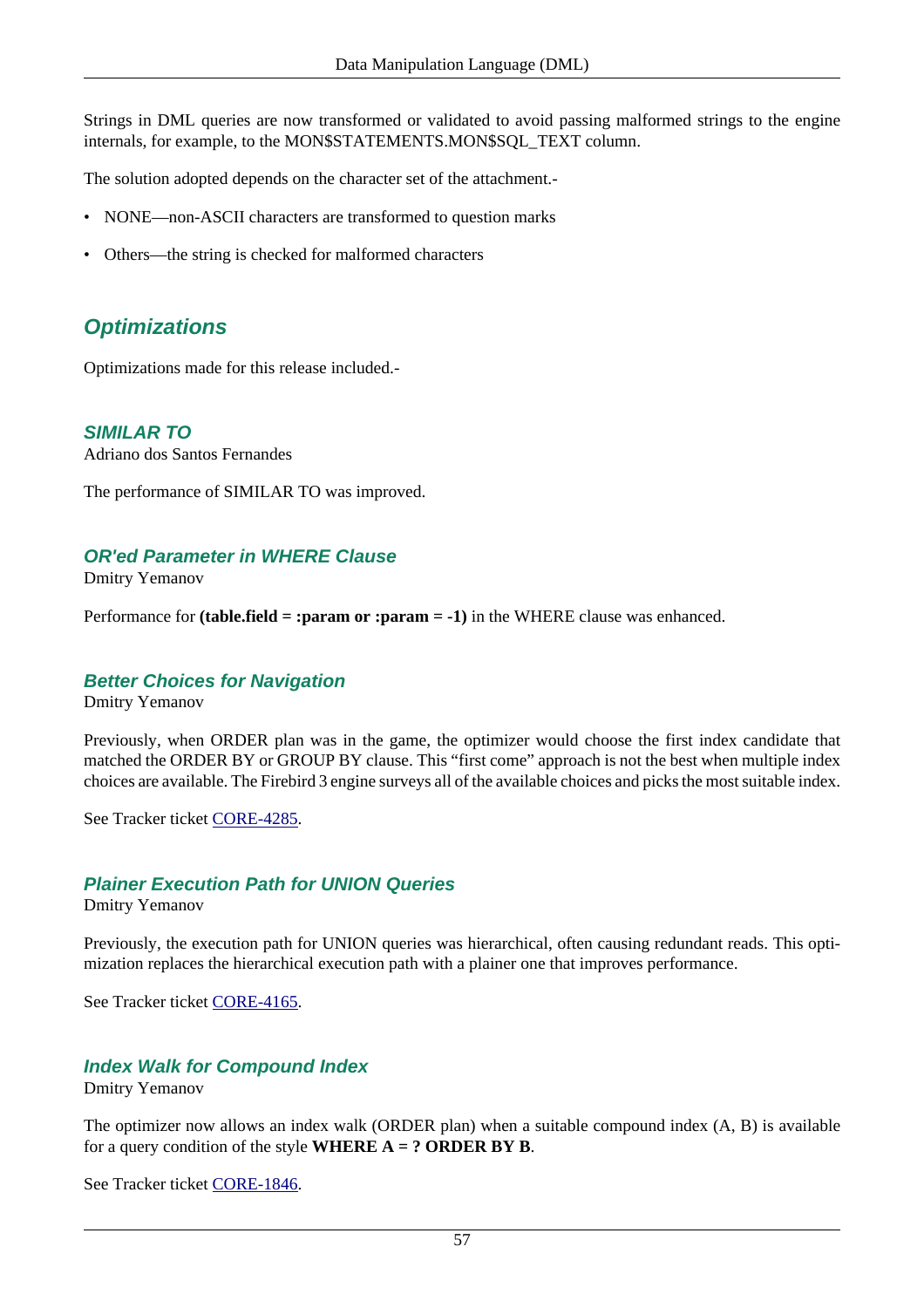# **Performance Improvement for SET STATISTICS INDEX**

Vlad Khorsun

BTR\_selectivity() would walk the whole leaf level of given index b-tree to calculate index selectivity. Throughout the process, the only rescheduling would happen at a disk I/O operation. The effect was to impose long waits for AST requests from concurrent attachments, such as page lock requests, monitoring, cancellation, etc. An improvement in Firebird 3 seems to solve that problem.

<span id="page-65-0"></span>See Tracker ticket [CORE-1846.](http://tracker.firebirdsql.org/browse/CORE-1846)

# **Dialect 1 Interface**

Adriano dos Santos Fernandes

Selection of SQL\_INT64, SQL\_DATE and SQL\_TIME in dialect 1 was enabled.

See Tracker [CORE-3972](http://tracker.firebirdsql.org/browse/CORE-3972)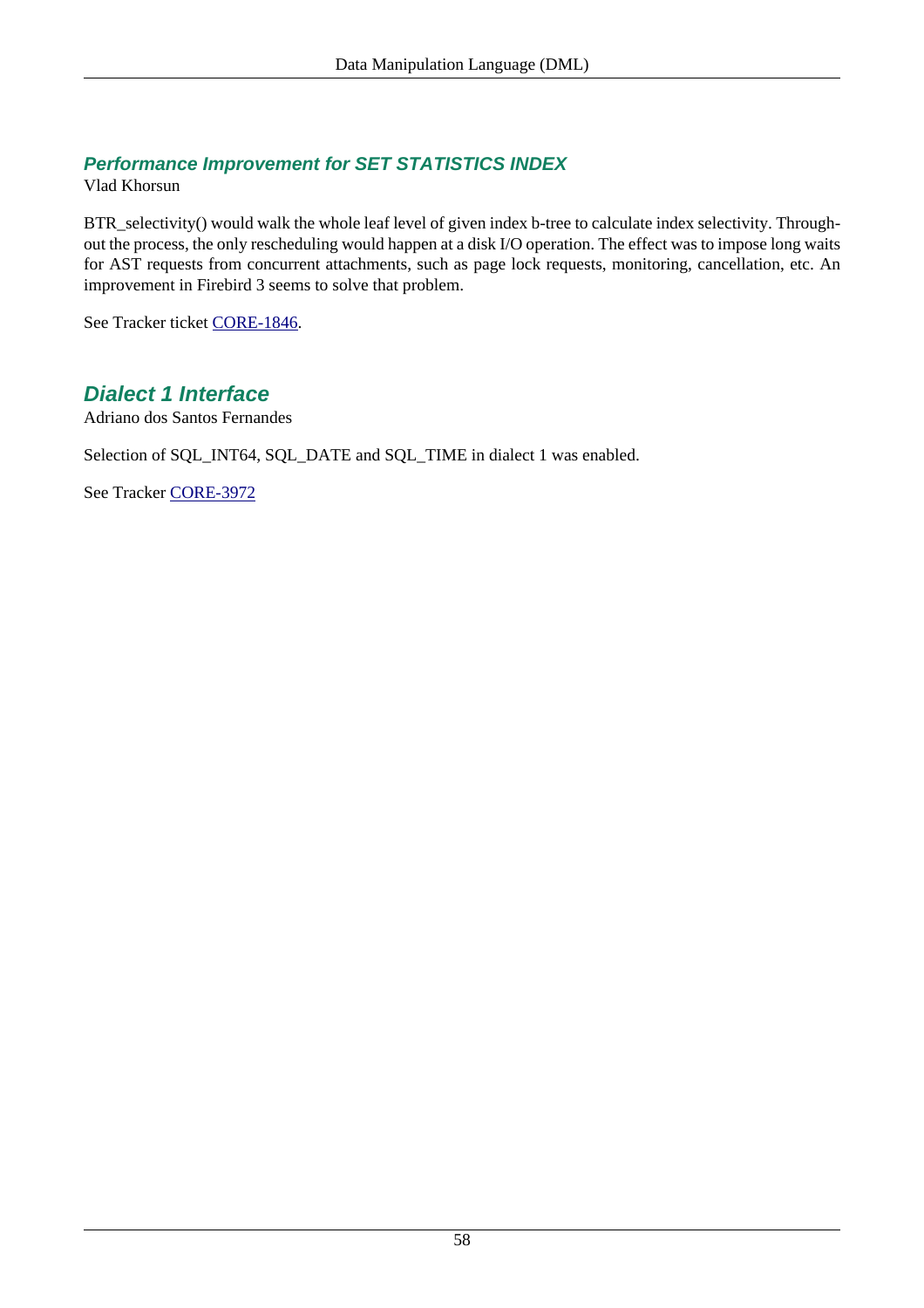# **Chapter 10**

# **Procedural SQL (PSQL)**

Advancements in procedural SQL (PSQL) include:

# **Quick Links**

- [PSQL Stored Functions](#page-66-0)
- [PSQL Subroutines](#page-67-0)
- [Packages](#page-68-0)
- [DDL Triggers](#page-71-0)
- [Exceptions with Parameters](#page-77-0)
- [CONTINUE in Looping Logic](#page-78-0)
- [PSQL Cursor Stabilization](#page-78-1)
- [SQLSTATE in Exception Trap](#page-79-0)
- <span id="page-66-0"></span>• [Some Size Limits Removed Using New API](#page-79-1)

# **PSQL Stored Functions**

#### Dmitry Yemanov

It is now possible to write a scalar function in PSQL and call it just like an internal function.

## **Syntax for the DDL**

```
 {CREATE [OR ALTER] | ALTER | RECREATE} FUNCTION <name>
[(param1[, ...])] RETURNS lt;type>
 AS
BEGIN
 ...
```
END

# **Tip**

The CREATE statement is the *declaration syntax* for PSQL functions, parallel to DECLARE for legacy UDFs.

## **Example**

```
CREATE FUNCTION F(X INT) RETURNS INT
AS
```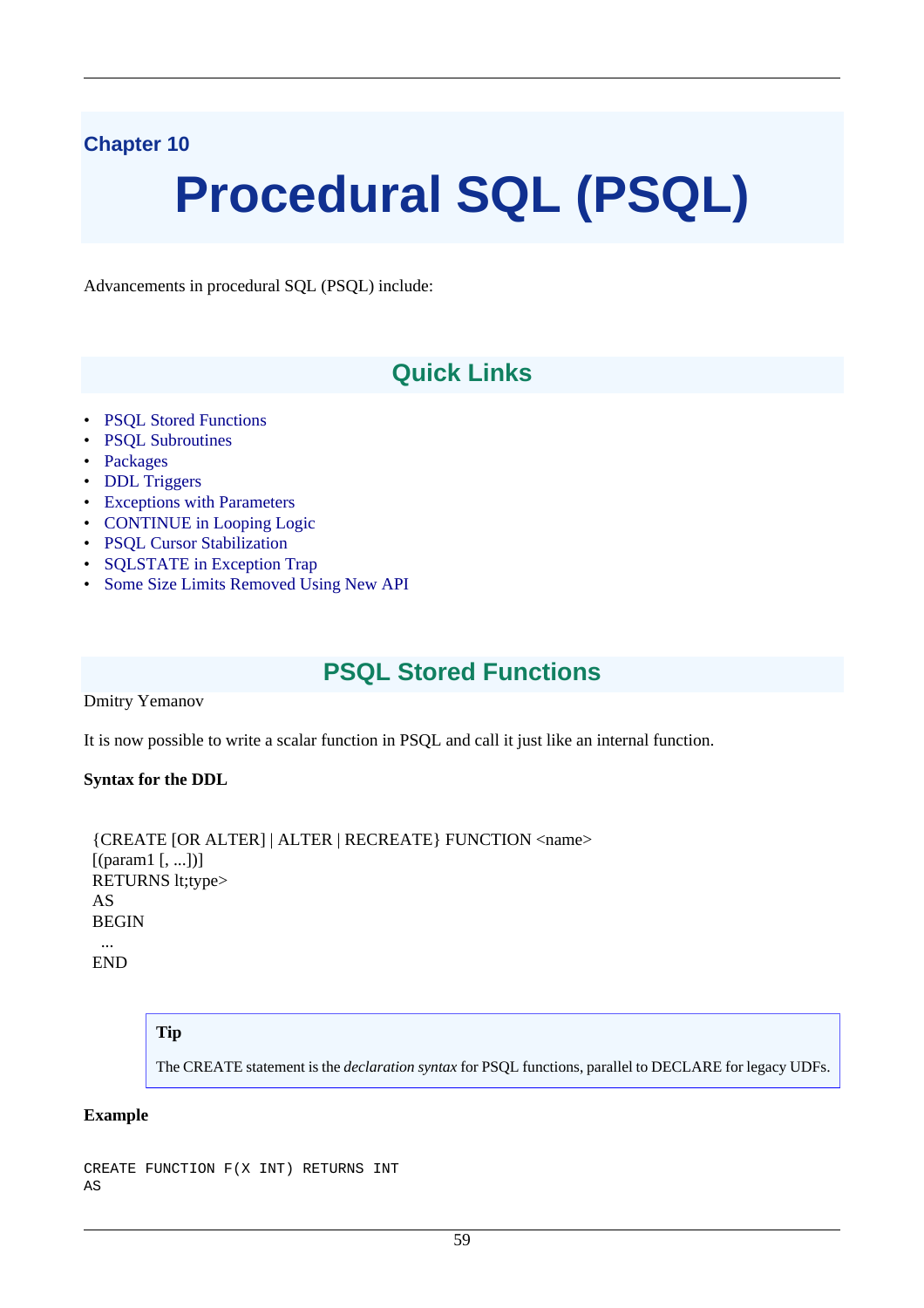```
BEGIN
  RETURN X+1;
END;
SELECT F(5) FROM RDB$DATABASE;
```
# **PSQL Sub-routines**

Adriano dos Santos Fernandes

The header of a PSQL module (stored procedure, stored function, trigger, executable block) can now accept sub-procedure and sub-function blocks in the header declarations for use within the body of the module.

## **Syntax for Declaring a Sub-procedure**

```
 DECLARE PROCEDURE <name> [(param1 [, ...])]
 [RETURNS (param1 [, ...])]
 AS
 ...
```
#### **Syntax for declaring a Sub-function**

```
DECLARE FUNCTION <name> [(param1 [, ...])]
 RETURNS <type>
 AS
 ...
```
## **Examples**

```
SET TERM ^{\wedge};
--
-- Sub-function in EXECUTE BLOCK
--
EXECUTE BLOCK RETURNS (N INT)
AS
   DECLARE FUNCTION F(X INT) RETURNS INT
   AS
   BEGIN
    RETURN X+1;
   END
BEGIN
  N = F(5); SUSPEND;
END<sup>^</sup>
--
-- Sub-function inside a stored function
--
CREATE OR ALTER FUNCTION FUNC1 (n1 INTEGER, n2 INTEGER)
   RETURNS INTEGER
  \DeltaS
   DECLARE FUNCTION SUBFUNC (n1 INTEGER, n2 INTEGER)
```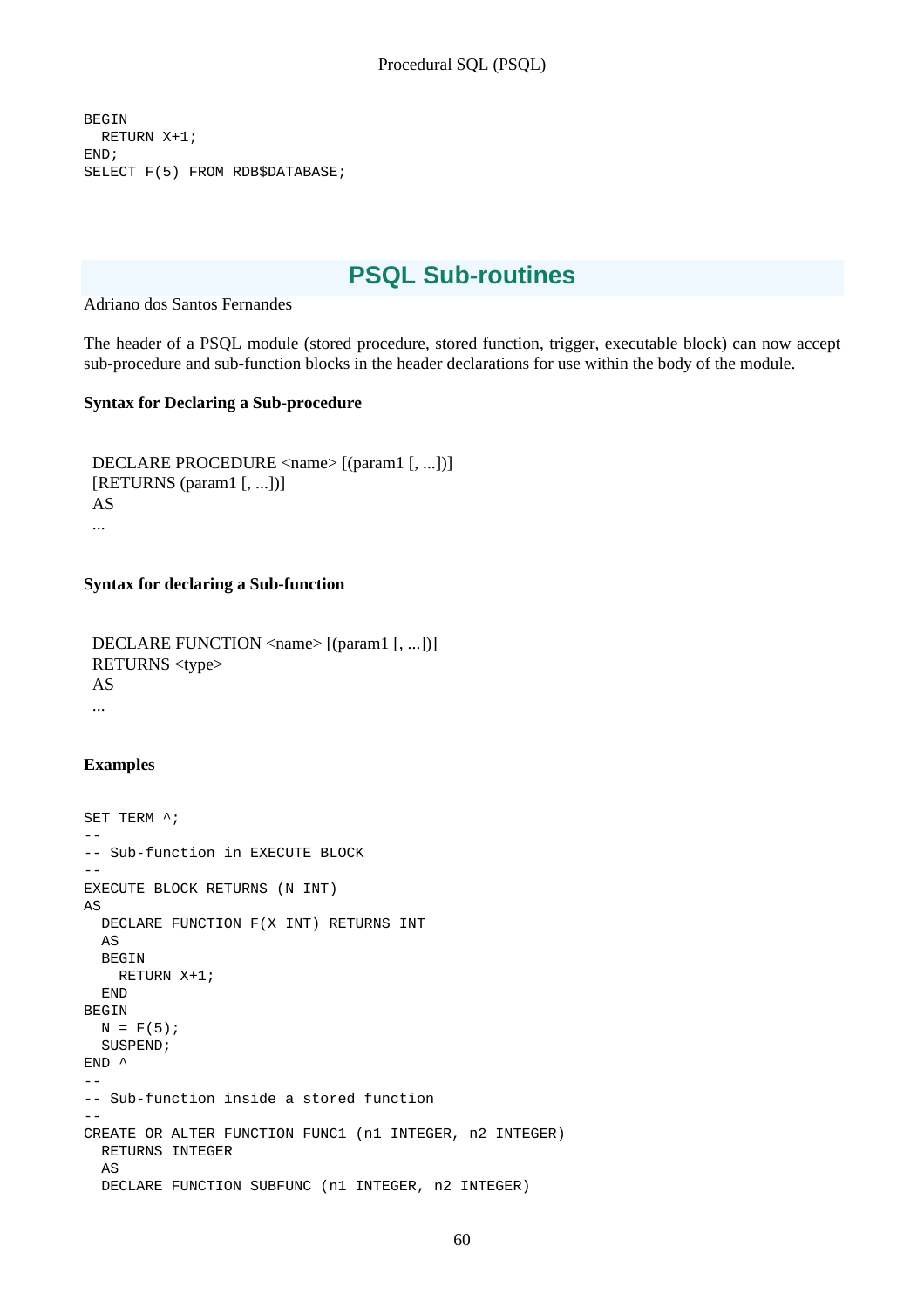```
 RETURNS INTEGER
    \triangleS
     BEGIN
       RETURN n1 + n2;
    END
    BEGIN
       RETURN SUBFUNC(n1, n2);
    END \wedge--
select func1(5, 6) from rdb$database ^
```
# **Packages**

## <span id="page-68-0"></span>A. dos Santos Fernandes

## **Note**

This feature was sponsored with donations gathered at the Fifth Brazilian Firebird Developers' Day

A package is a group of procedures and functions managed as one entity. The notion of "packaging" the code components of a database operation addresses several objectives:

#### *Modularisation*

The idea is to separate blocks of interdependent code into logical modules, as programming languages do.

In programming it is well recognised that grouping code in various ways, in namespaces, units or classes, for example, is a good thing. With standard procedures and functions in the database this is not possible. Although they can be grouped in different script files, two problems remain:

- 1. The grouping is not represented in the database metadata.
- 2. Scripted routines all participate in a flat namespace and are callable by everyone (we are not referring to security permissions here).

## *To facilitate dependency tracking*

We want a mechanism to facilitate dependency tracking between a collection of related internal routines, as well as between this collection and other routines, both packaged and unpackaged.

Firebird packages come in two parts: a *header* (keyword PACKAGE) and a *body* (keyword PACKAGE BODY). This division is very similar to a Delphi unit, the header corresponding to the interface part and the body corresponding to the implementation part.

The header is created first (CREATE PACKAGE) and the body (CREATE PACKAGE BODY) follows.

Whenever a packaged routine determines that it uses a certain database object, a dependency on that object is registered in Firebird system tables. Thereafter, to drop, or maybe alter that object, you first need to remove what depends on it. As it is a package body that depends on it, that package body can just be dropped, even if some other database object depends on this package. When the body is dropped, the header remains, allowing you to recreate its body once the changes related to the removed object are done.

## *To facilitate permission management*

It is good practice in general to create routines to require privileged use and to use roles or users to enable the privileged use. As Firebird runs routines with the caller privileges, it is necessary to grant also resource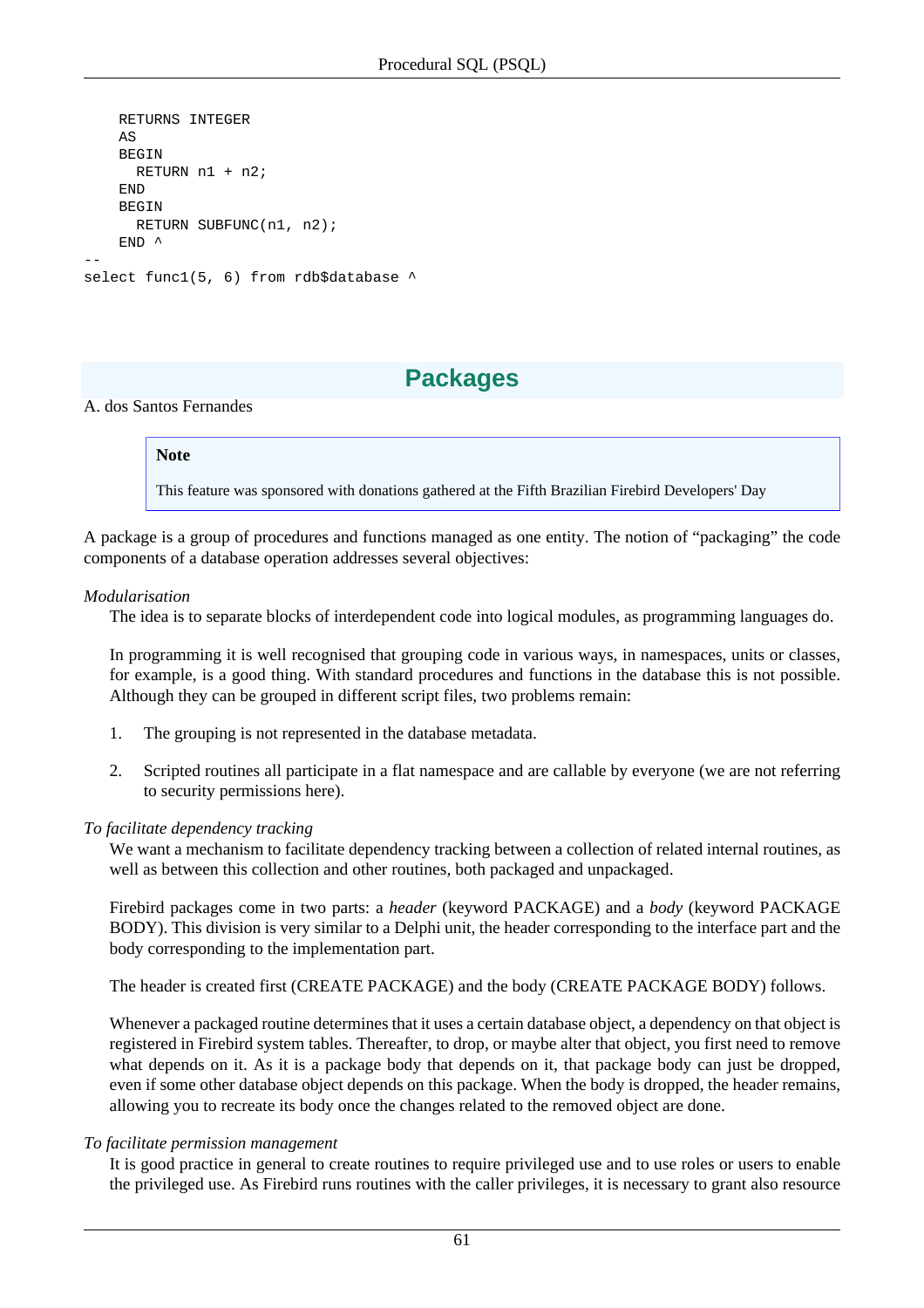usage to each routine when these resources would not be directly accessible to the caller. Usage of each routine to needs to be granted to users and/or roles.

Packaged routines do not have individual privileges. The privileges act on the package. Privileges granted to packages are valid for all package body routines, including private ones, but are stored for the package header.

## **For example:**

 GRANT SELECT ON TABLE secret TO PACKAGE pk\_secret; GRANT EXECUTE ON PACKAGE pk\_secret TO ROLE role\_secret;

*To enable "private scope"*

This objective was to introduce private scope to routines, viz., to make them available only for internal usage within the defining package.

All programming languages have the notion of routine scope, which is not possible without some form of grouping. Firebird packages also work like Delphi units in this regard. If a routine is not declared in the package header (interface) and is implemented in the body (implementation), it becomes a private routine. A private routine can only be called from inside its package.

# **Packaging Syntax**

```
 <package_header> ::=
     { CREATE [OR ALTER] | ALTER | RECREATE } PACKAGE <name>
   \DeltaBEGIN
        [ <package_item> ... ]
    END
 <package_item> ::=
    <function_decl> ; |
     <procedure_decl> ;
 <function_decl> ::=
   FUNCTION <name> [( <parameters> )] RETURNS <type>
 <procedure_decl> ::=
   PROCEDURE <name> [( <parameters> ) [RETURNS ( <parameters> )]]
 <package_body> ::=
     { CREATE | RECREATE } PACKAGE BODY <name>
    AS
    BEGIN
        [ <package_item> ... ]
        [ <package_body_item> ... ]
     END
 <package_body_item> ::=
     <function_impl> |
     <procedure_impl>
 <function_impl> ::=
   FUNCTION <name> [( <parameters> )] RETURNS <type>
    AS
```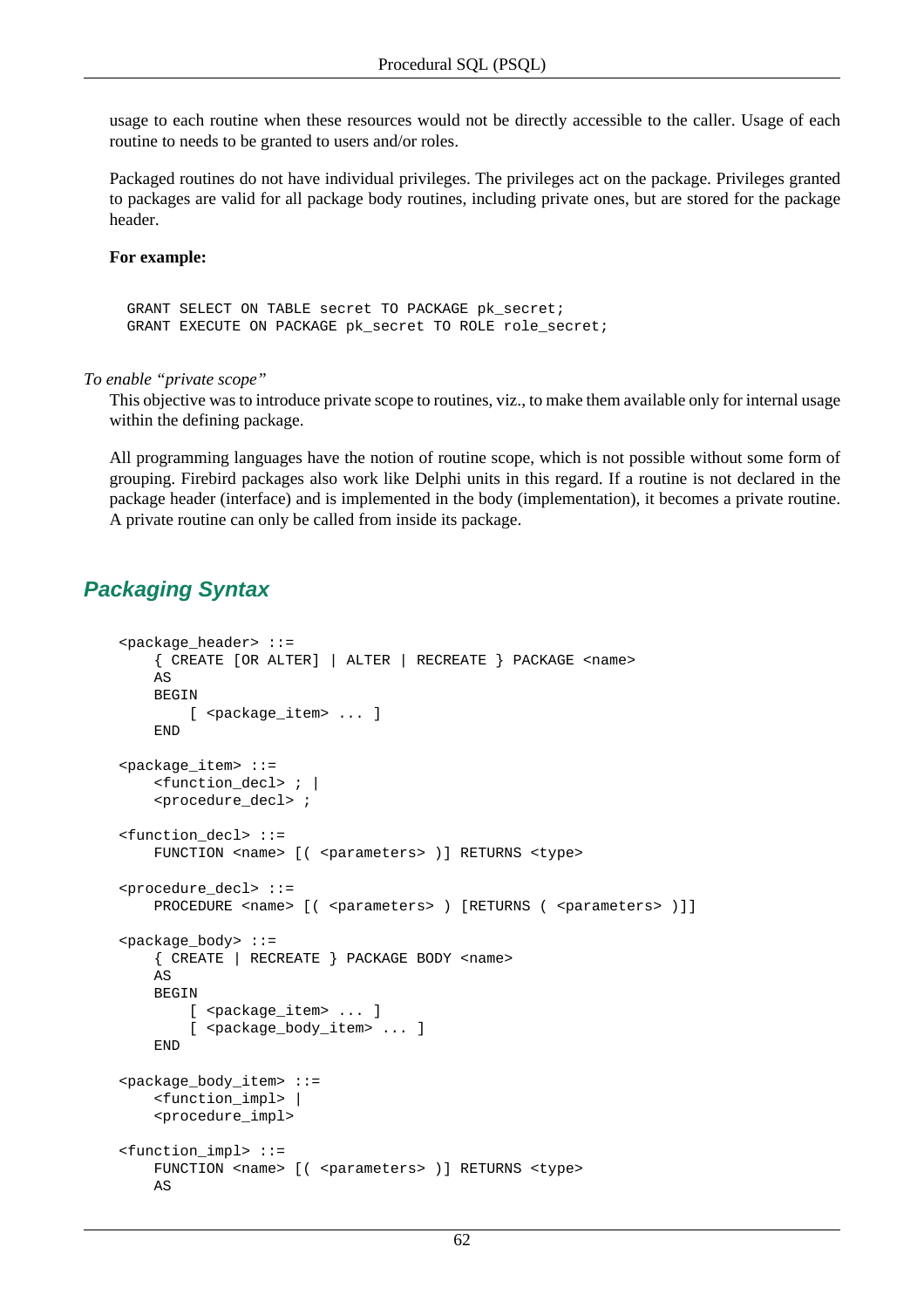```
 BEGIN
            ...
        END
 |
       FUNCTION <name> [( <parameters> )] RETURNS <type>
           EXTERNAL NAME '<name>' ENGINE <engine>
    <procedure_impl> ::=
       PROCEDURE <name> [( <parameters> ) [RETURNS ( <parameters> )]]
       AS BEGIN
            ...
        END
 |
       PROCEDURE <name> [( <parameters> ) [RETURNS ( <parameters> )]]
           EXTERNAL NAME '<name>' ENGINE <engine>
    <drop_package_header> ::=
       DROP PACKAGE <name>
    <drop_package_body> ::=
       DROP PACKAGE BODY <name>
```
#### **Syntax rules**

- A package body should implement all routines declared in the header and in the body start, with the same signature. {ADRIANO, this terminology needs explanation.-Ed.]
- Default value for procedure parameters could not be redefined (be informed in  $\alpha$  =  $\alpha$ ) and <package\_body\_item>). That means, they can be in <package\_body\_item> only for private procedures not declared. [ADRIANO, sorry, I cannot make any sense of this.-Ed.]

#### **Notes**

DROP PACKAGE drops the package body before dropping its header.

UDF declarations (DECLARE EXTERNAL FUNCTION) are currently not supported inside packages.

# **Simple Packaging Example**

```
SET TERM ^;
-- package header, declarations only
CREATE OR ALTER PACKAGE TEST
AS
BEGIN
 PROCEDURE P1(I INT) RETURNS (O INT); -- public procedure
END
-- package body, implementation
RECREATE PACKAGE BODY TEST
AS
BEGIN
  FUNCTION F1(I INT) RETURNS INT; -- private function
  PROCEDURE P1(I INT) RETURNS (O INT)
  AS
```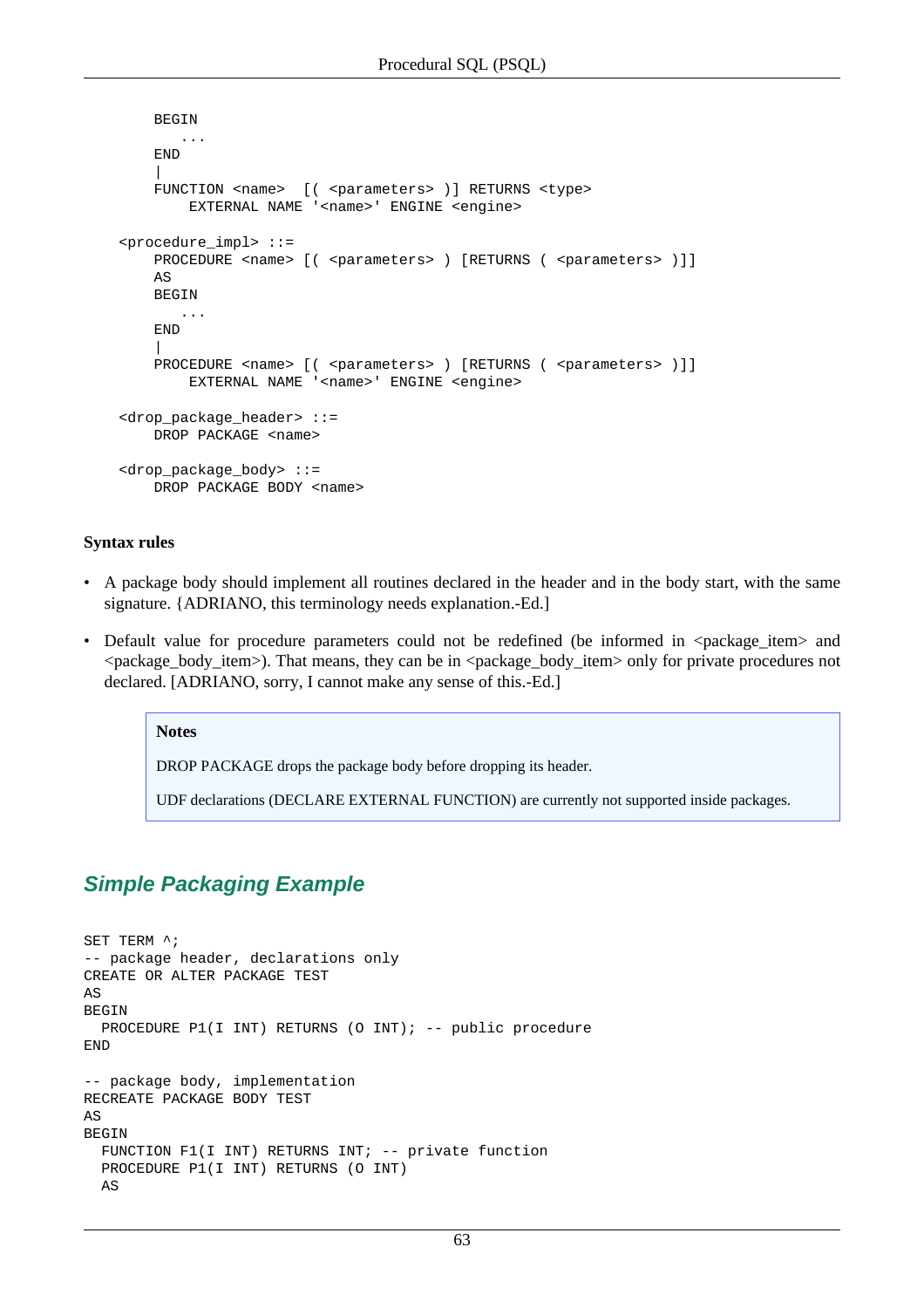```
 BEGIN
   END
   FUNCTION F1(I INT) RETURNS INT
   AS
   BEGIN
     RETURN 0;
   END
END<sup>^</sup>
```
#### **Note**

<span id="page-71-0"></span>More examples can be found in the Firebird installation, in ../examples/package/.

# **DDL triggers**

# A. dos Santos Fernandes

## **Note**

This feature was sponsored with donations gathered at the Fifth Brazilian Firebird Developers' Day

The purpose of a "DDL trigger" is to enable restrictions to be placed on users who attempt to create, alter or drop a DDL object.

## **Syntax Pattern**

```
 <database-trigger> ::=
 {CREATE | RECREATE | CREATE OR ALTER}
 TRIGGER <name>
  [ACTIVE | INACTIVE]
  {BEFORE | AFTER} <ddl event>
  [POSITION <n>]
 AS
 BEGIN
  ...
 END
 <ddl event> ::=
 ANY DDL STATEMENT
| <ddl event item> [{OR <ddl event item>}...]
 <ddl event item> ::=
     CREATE TABLE
  | ALTER TABLE
  | DROP TABLE
  | CREATE PROCEDURE
  | ALTER PROCEDURE
  | DROP PROCEDURE
  | CREATE FUNCTION
  | ALTER FUNCTION
```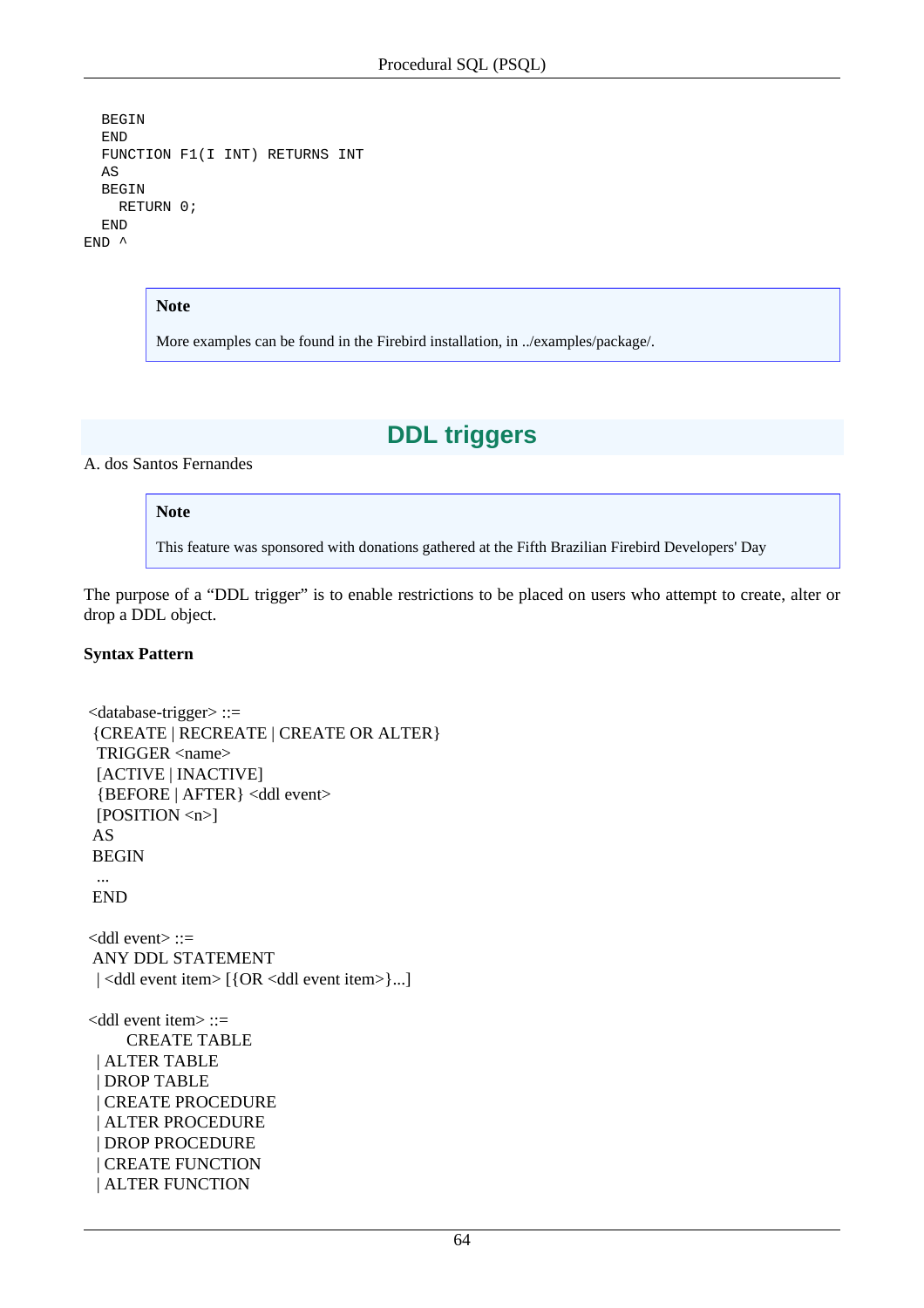| DROP FUNCTION | CREATE TRIGGER | ALTER TRIGGER | DROP TRIGGER | CREATE EXCEPTION | ALTER EXCEPTION | DROP EXCEPTION | CREATE VIEW | ALTER VIEW | DROP VIEW | CREATE DOMAIN | ALTER DOMAIN | DROP DOMAIN | CREATE ROLE | ALTER ROLE | DROP ROLE | CREATE SEQUENCE | ALTER SEQUENCE | DROP SEQUENCE | CREATE USER | ALTER USER | DROP USER | CREATE INDEX | ALTER INDEX | DROP INDEX | CREATE COLLATION | DROP COLLATION | ALTER CHARACTER SET | CREATE PACKAGE | ALTER PACKAGE | DROP PACKAGE | CREATE PACKAGE BODY | DROP PACKAGE BODY

#### **Important Rule**

The event type [BEFORE | AFTER] of a DDL trigger cannot be changed.

#### **Semantics**

- 1. BEFORE triggers are fired before changes to the system tables. AFTER triggers are fired after system table changes.
- 2. When a DDL statement fires a trigger that raises an exception (BEFORE or AFTER, intentionally or unintentionally) the statement will not be committed. That is, exceptions can be used to ensure that a DDL operation will fail if the conditions are not precisely as intended.
- 3. DDL trigger actions are executed only when *committing* the transaction in which the affected DDL command runs. Never overlook the fact that what is possible to do in an AFTER trigger is exactly what is possible to do after a DDL command without autocommit. You cannot, for example, create a table in the trigger and use it there.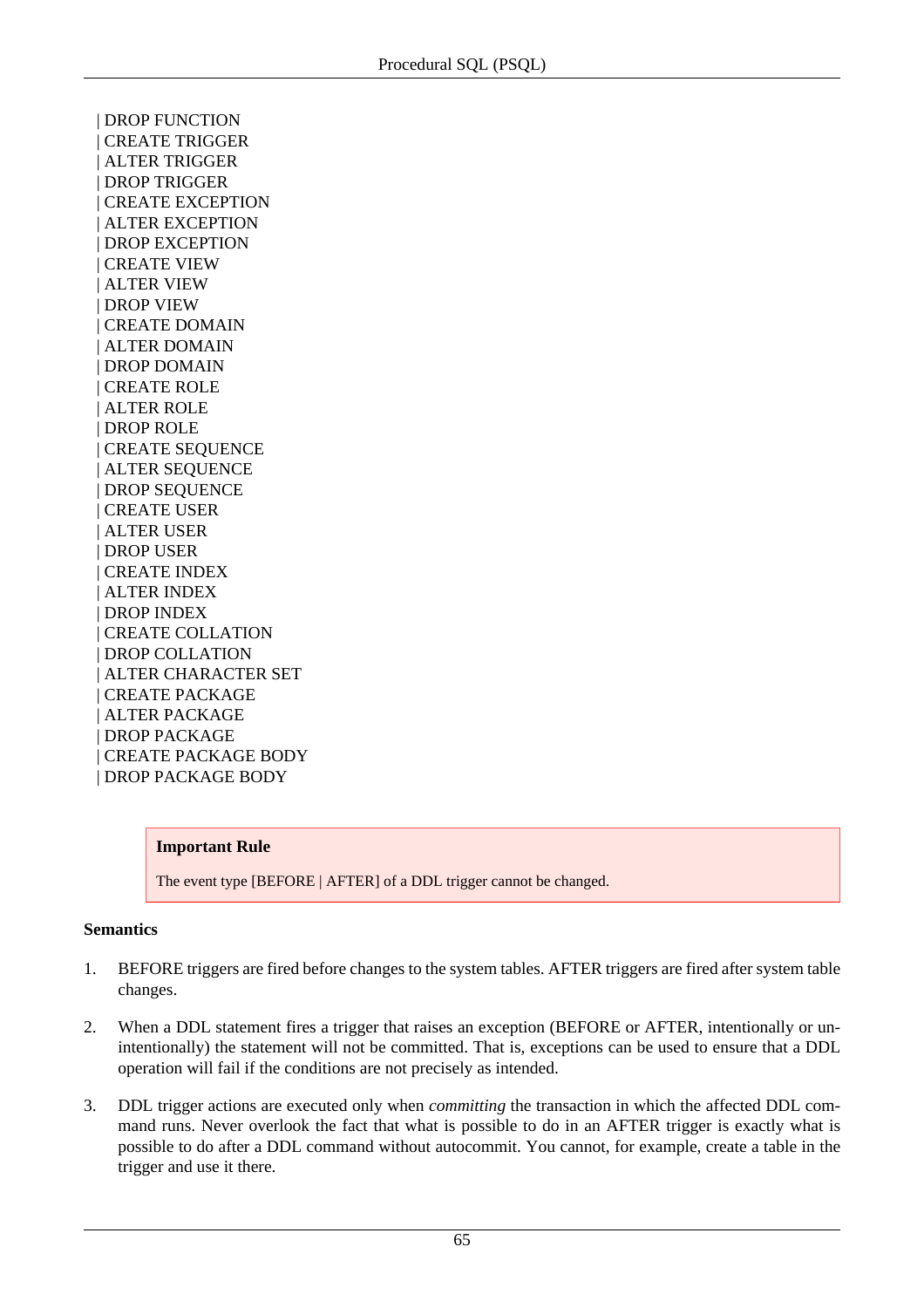- 4. With "CREATE OR ALTER" statements, a trigger is fired one time at the CREATE event or the ALTER event, according to the previous existence of the object. With RECREATE statements, a trigger is fired for the DROP event if the object exists, and for the CREATE event.
- 5. ALTER and DROP events are generally not fired when the object name does not exist. For the exception, see point 6.
- 6. The exception to rule 5 is that BEFORE ALTER/DROP USER triggers fire even when the user name does not exist. This is because, underneath, these commands perform DML on the security database and the verification is not done before the command on it is run. This is likely to be different with embedded users, so do not write code that depends on this.
- 7. If some exception is raised after the DDL command starts its execution and before AFTER triggers are fired, AFTER triggers will not be fired.
- 8. Packaged procedures and triggers do not fire individual **{CREATE | ALTER | DROP} {PROCEDURE | FUNCTION}** triggers.

## **Support in Utilities**

A DDL trigger is a type of database trigger, so the parameters **-nodbtriggers** (GBAK and ISQL) and **-T** (NBACKUP) apply to them. Remember that only the database owner and SYSDBA can use these switches.

## **Permissions**

Only the database owner and SYSDBA can create, alter or drop DDL triggers.

## **DDL\_TRIGGER Context Namespace**

The introduction of DDL triggers brings with it the new **DDL\_TRIGGER** namespace for use with RDB \$GET\_CONTEXT. Its usage is valid only when a DDL trigger is running. Its use is valid in stored procedures and functions called by DDL triggers.

The DDL TRIGGER context works like a stack. Before a DDL trigger is fired, the values relative to the executed command are pushed onto this stack. After the trigger finishes, the values are popped. So in the case of cascade DDL statements, when an user DDL command fires a DDL trigger and this trigger executes another DDL command with EXECUTE STATEMENT, the values of the DDL\_TRIGGER namespace are the ones relative to the command that fired the last DDL trigger on the call stack.

#### **Elements of DDL\_TRIGGER Context**

- EVENT\_TYPE: event type (CREATE, ALTER, DROP)
- OBJECT\_TYPE: object type (TABLE, VIEW, etc)
- DDL EVENT: event name (<ddl event item>), where <ddl event item> is EVENT TYPE  $|| \cdot ||$ OBJECT\_TYPE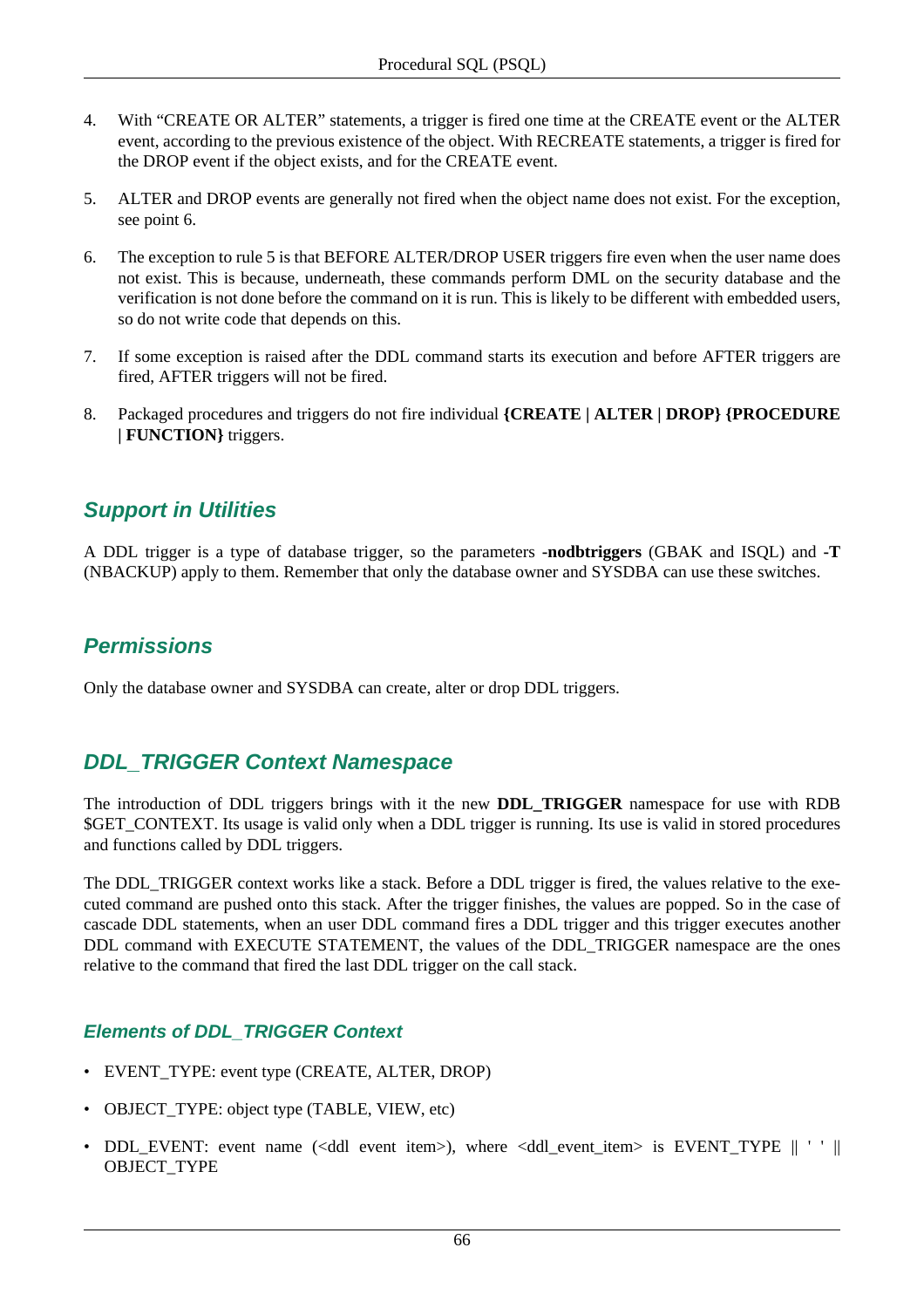- OBJECT\_NAME: metadata object name
- SQL\_TEXT: sql statement text

#### **Examples Using DDL Triggers**

Here is how you might use a DDL trigger to enforce a consistent naming scheme, in this case, stored procedure names should begin with the prefix "SP\_":

```
create exception e_invalid_sp_name 'Invalid SP name (should start with SP_)';
set term !;
create trigger trig_ddl_sp before CREATE PROCEDURE
as
begin
    if (rdb$get_context('DDL_TRIGGER', 'OBJECT_NAME') not starting 'SP_') then
         exception e_invalid_sp_name;
end!
-- Test
create procedure sp_test
as
begin
end!
create procedure test
as
begin
end!
-- The last command raises this exception and procedure TEST is not created
-- Statement failed, SQLSTATE = 42000
-- exception 1
-- -E_INVALID_SP_NAME
-- -Invalid SP name (should start with SP_)
-- -At trigger 'TRIG_DDL_SP' line: 4, col: 5
set term ;!
```
Implement custom DDL security, in this case restricting the running of DDL commands to certain users:

```
create exception e_access_denied 'Access denied';
set term !;
create trigger trig_ddl before any ddl statement
as
begin
    if (current user <> 'SUPER USER') then
        exception e access denied;
end!
-- Test
create procedure sp_test
```
as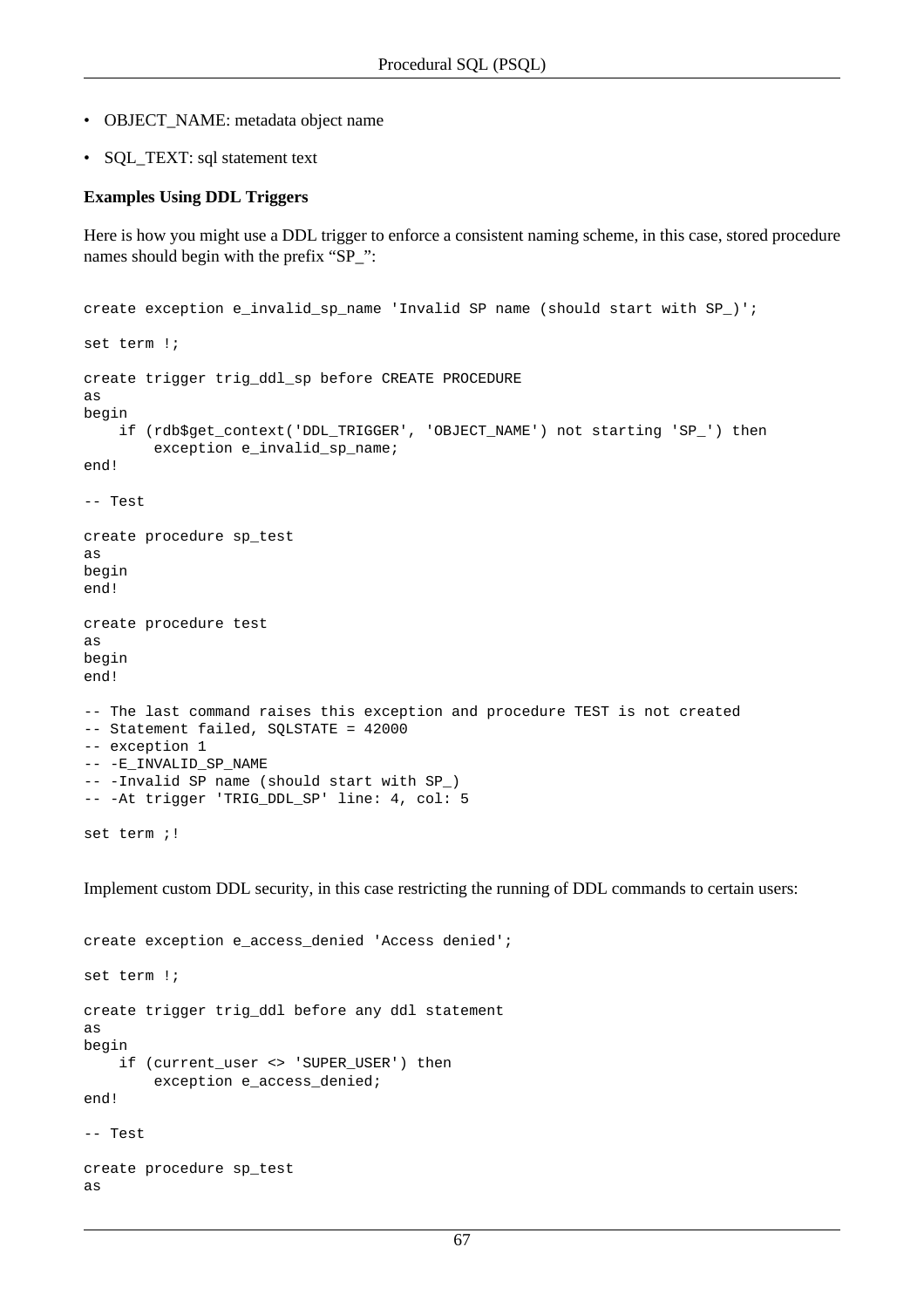```
begin
end!
-- The last command raises this exception and procedure SP_TEST is not created
-- Statement failed, SQLSTATE = 42000
-- exception 1
-- -E_ACCESS_DENIED
-- -Access denied
-- -At trigger 'TRIG_DDL' line: 4, col: 5
set term ; !
```
Use a trigger to log DDL actions and attempts:

```
create sequence ddl_seq;
create table ddl_log (
     id bigint not null primary key,
     moment timestamp not null,
     user_name varchar(31) not null,
     event_type varchar(25) not null,
     object_type varchar(25) not null,
     ddl_event varchar(25) not null,
     object_name varchar(31) not null,
     sql_text blob sub_type text not null,
     ok char(1) not null
);
set term !;
create trigger trig_ddl_log_before before any ddl statement
as
     declare id type of column ddl_log.id;
begin
     -- We do the changes in an AUTONOMOUS TRANSACTION, so if an exception happens 
     -- and the command didn't run, the log will survive.
     in autonomous transaction do
     begin
         insert into ddl_log (id, moment, user_name, event_type, object_type, 
                               ddl_event, object_name, sql_text, ok)
             values (next value for ddl_seq, current_timestamp, current_user,
                     rdb$get_context('DDL_TRIGGER', 'EVENT_TYPE'),
                     rdb$get_context('DDL_TRIGGER', 'OBJECT_TYPE'),
                     rdb$get_context('DDL_TRIGGER', 'DDL_EVENT'),
                     rdb$get_context('DDL_TRIGGER', 'OBJECT_NAME'),
                     rdb$get_context('DDL_TRIGGER', 'SQL_TEXT'),
                      'N')
             returning id into id;
         rdb$set_context('USER_SESSION', 'trig_ddl_log_id', id);
     end
end!
-- Note: the above trigger will fire for this DDL command. It's good idea to
-- use -nodbtriggers when working with them!
create trigger trig_ddl_log_after after any ddl statement
as
begin
     -- Here we need an AUTONOMOUS TRANSACTION because the original transaction
     -- will not see the record inserted on the BEFORE trigger autonomous
     -- transaction if user transaction is not READ COMMITTED.
```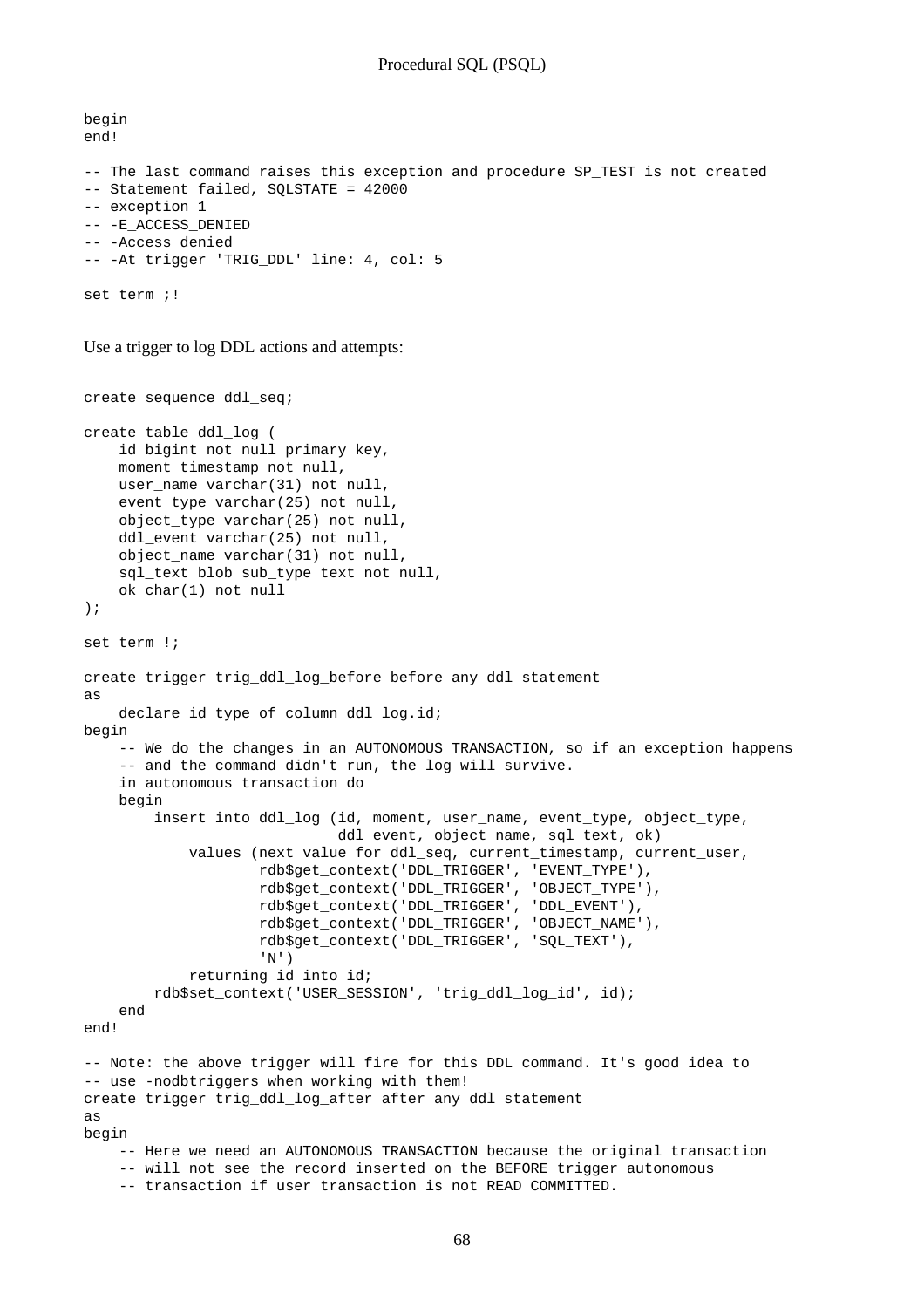```
 in autonomous transaction do
       update ddl_log set ok = 'Y' 
       where id = rdb$get_context('USER_SESSION', 'trig_ddl_log_id');
end!
commit!
set term ;!
-- Delete the record about trig_ddl_log_after creation.
delete from ddl_log;
commit;
-- Test
-- This will be logged one time 
-- (as T1 did not exist, RECREATE acts as CREATE) with OK = Y.
recreate table t1 (
    n1 integer,
    n2 integer
);
-- This will fail as T1 already exists, so OK will be N.
create table t1 (
    n1 integer,
    n2 integer
);
-- T2 does not exist. There will be no log.
drop table t2;
-- This will be logged twice 
-- (as T1 exists, RECREATE acts as DROP and CREATE) with OK = Y.
recreate table t1 (
    n integer
);
commit;
select id, ddl_event, object_name, sql_text, ok
          from ddl_log order by id;
                  ID DDL_EVENT OBJECT_NAME SQL_TEXT OK
===================== ========================= ======================= ================= ======
                   2 CREATE TABLE T1 80:3 Y
======================================================================
SQL_TEXT:
recreate table t1 (
    n1 integer,
    n2 integer
)
======================================================================
                  3 CREATE TABLE T1 80:2 N
======================================================================
SQL_TEXT:
create table t1 (
    n1 integer,
    n2 integer
\lambda======================================================================
```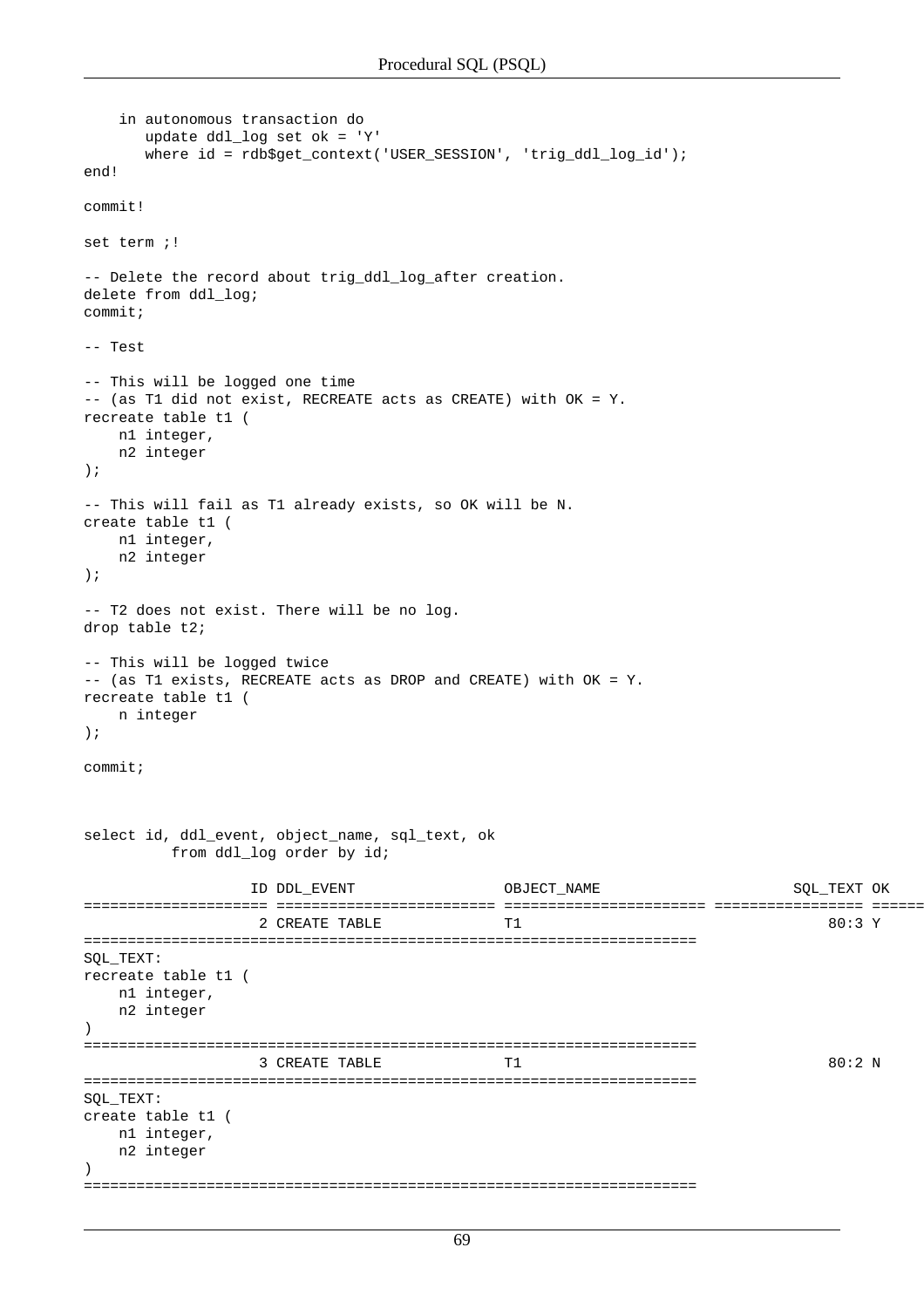|                                               | 4 DROP TABLE   | T1 | 80:6 Y |
|-----------------------------------------------|----------------|----|--------|
| SQL_TEXT:<br>recreate table t1 (<br>n integer |                |    |        |
|                                               | 5 CREATE TABLE | T1 | 80:9Y  |
| SQL_TEXT:<br>recreate table t1 (<br>n integer |                |    |        |

## **Exceptions with parameters**

Adriano dos Santos Fernandes

An exception can now be defined with a message containing slots for parameters which are filled and passed when raising the exception, using the syntax pattern

EXCEPTION <name> USING ( <value list> )

#### **Examples**

create exception e\_invalid\_val 'Invalid value @1 for the field @2';

```
...
if (val < 1000) then
   thing = val;
else
   exception e_invalid_val using (val, 'thing');
end
```
CREATE EXCEPTION EX\_BAD\_SP\_NAME 'Name of procedures must start with "@1": "@2"';

```
CREATE TRIGGER TRG_SP_CREATE BEFORE CREATE PROCEDURE
AS
DECLARE SP_NAME VARCHAR(255);
BEGIN
   SP_NAME = RDB$GET_CONTEXT('DDL_TRIGGER', 'OBJECT_NAME');
  IF (SP_NAME NOT STARTING 'SP_')
 THEN EXCEPTION EX_BAD_SP_NAME USING ('SP_', SP_NAME);
END;
```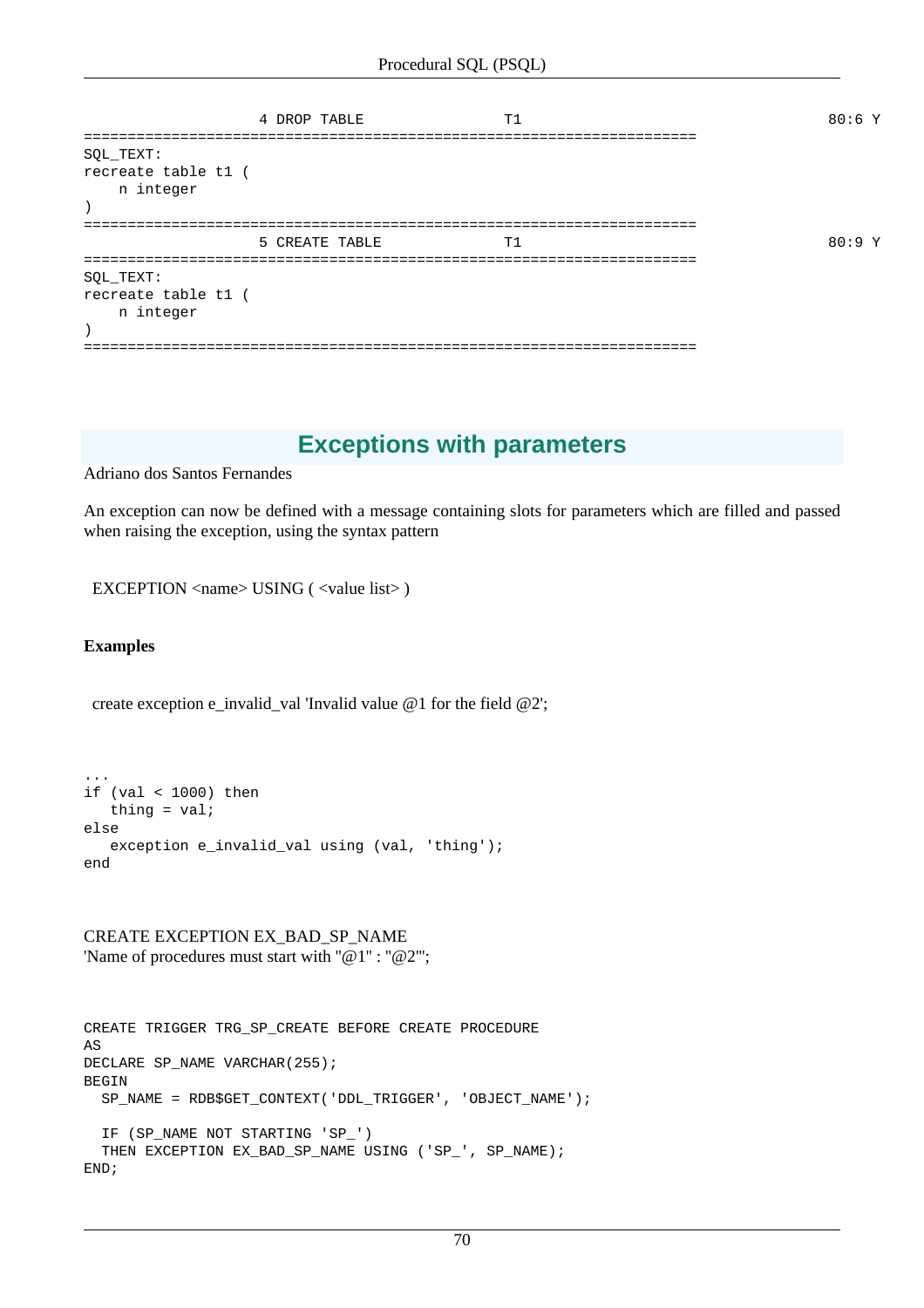#### **Notes**

The status vector is generated using this code combination: isc\_except, <exception number>, isc\_formatted\_exception, <formatted exception message>, <exception parameters>

Since a new error code (isc\_formatted\_exception) is used, the client must be v.3.0, or at least use the firebird.msg file from v.3.0, in order to translate the status vector to a string.

Considering, in left-to-right order, each parameter passed in the exception-raising statement as "the Nth", with N starting at 1:

- If an Nth parameter is not passed, the text is not substituted.
- If NULL is passed, it is replaced by the string '\*\*\* null \*\*\*'.
- If more parameters are passed than are defined in the exception message, the surplus ones are ignored.
- The total length of the message, including the values of the parameters, is still limited to 1053 bytes.

# **CONTINUE in Looping Logic**

#### Adriano dos Santos Fernandes

CONTINUE is a complementary command to BREAK/LEAVE, allowing flow of control to break (leave) and start of the next iteration of a FOR/WHILE loop.

#### **Syntax**

```
 CONTINUE [<label>];
```
#### **Example**

```
FOR SELECT A, D FROM ATABLE INTO :achar, :ddate
  DO BEGIN
     IF (ddate < current_data - 30) THEN
      CONTINUE;
     ELSE
     /* do stuff */ ...
   END
```
# **PSQL Cursor Stabilization**

Vlad Khorsun

PSQL cursors without SUSPEND inside are now stable:

```
FOR SELECT ID FROM T WHERE VAL IS NULL INTO :ID
  DO BEGIN
    UPDATE T SET VAL = 1
     WHERE ID = :ID;
```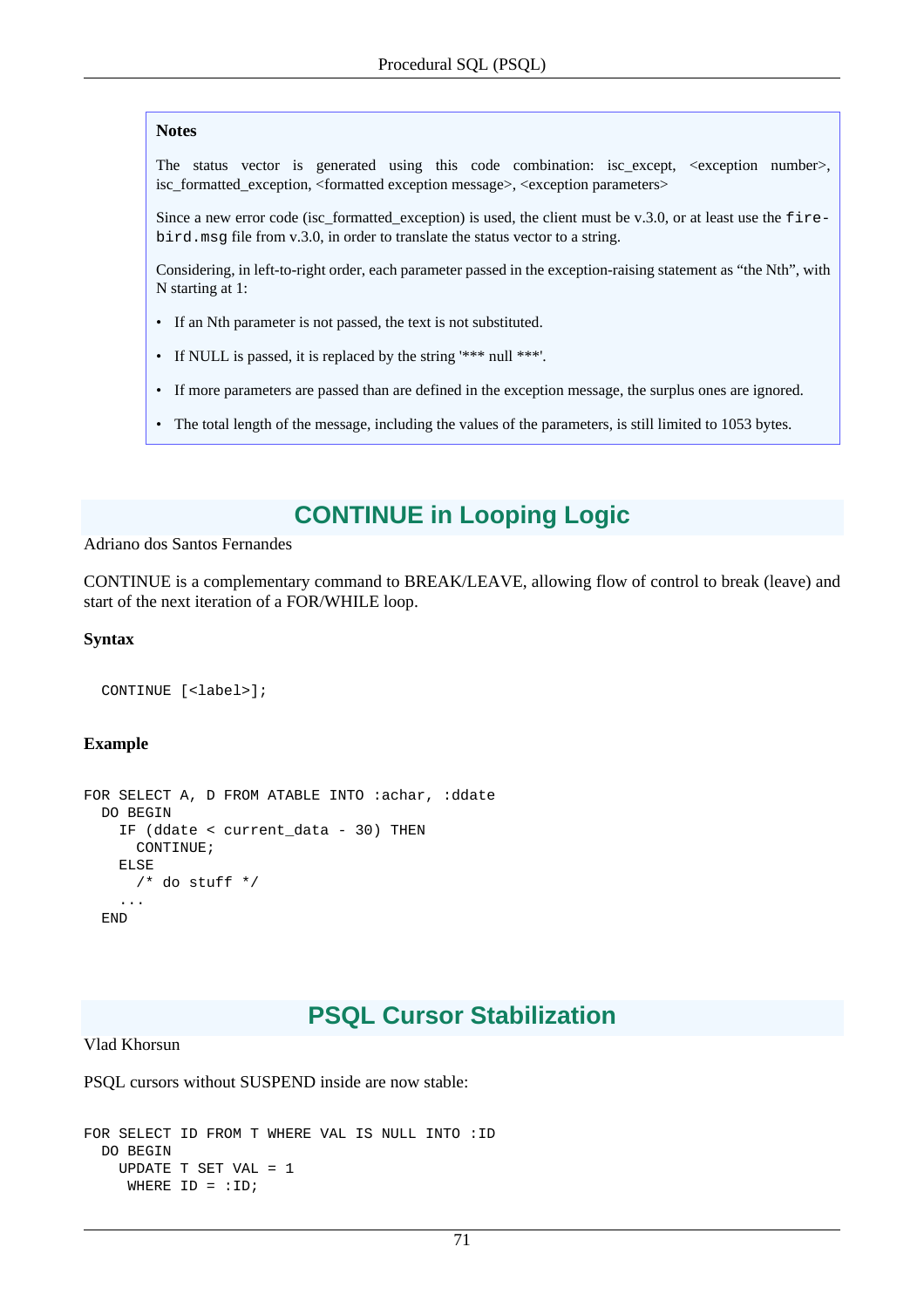END

Previously, this block would loop interminably. Now, the loop will not select the value if it was set within the loop.

#### **Note**

This could change the behaviour of legacy code.

If there is a SUSPEND inside the block, the old instability remains#this query still produces the infinite loop:

```
FOR SELECT ID FROM T INTO :ID
   DO BEGIN
     INSERT INTO T (ID) VALUES (:ID);
     SUSPEND;
   END
```
# **Some Size Limits Removed Using New API**

Dmitry Yemanov

If and only if the new API is in use:

- The size of the body of a stored procedure or a trigger can exceed the traditional limit of 32 KB. The theoretical limit provided by the new API is 4GB. At the moment, as a security measure, the hardcoded limit is 10MB. It may change before the final release.
- The total size of all input or output parameters for a stored procedure or a user-defined DSQL query is no longer limited to the traditional size of (64KB - overhead).

# **SQLSTATE in Exception Handler**

Dmitry Yemanov

Before the final release of Firebird 3 an SQLSTATE code will become a valid condition for trapping an exception with a WHEN statement. It is not implemented in the Alpha 1 release.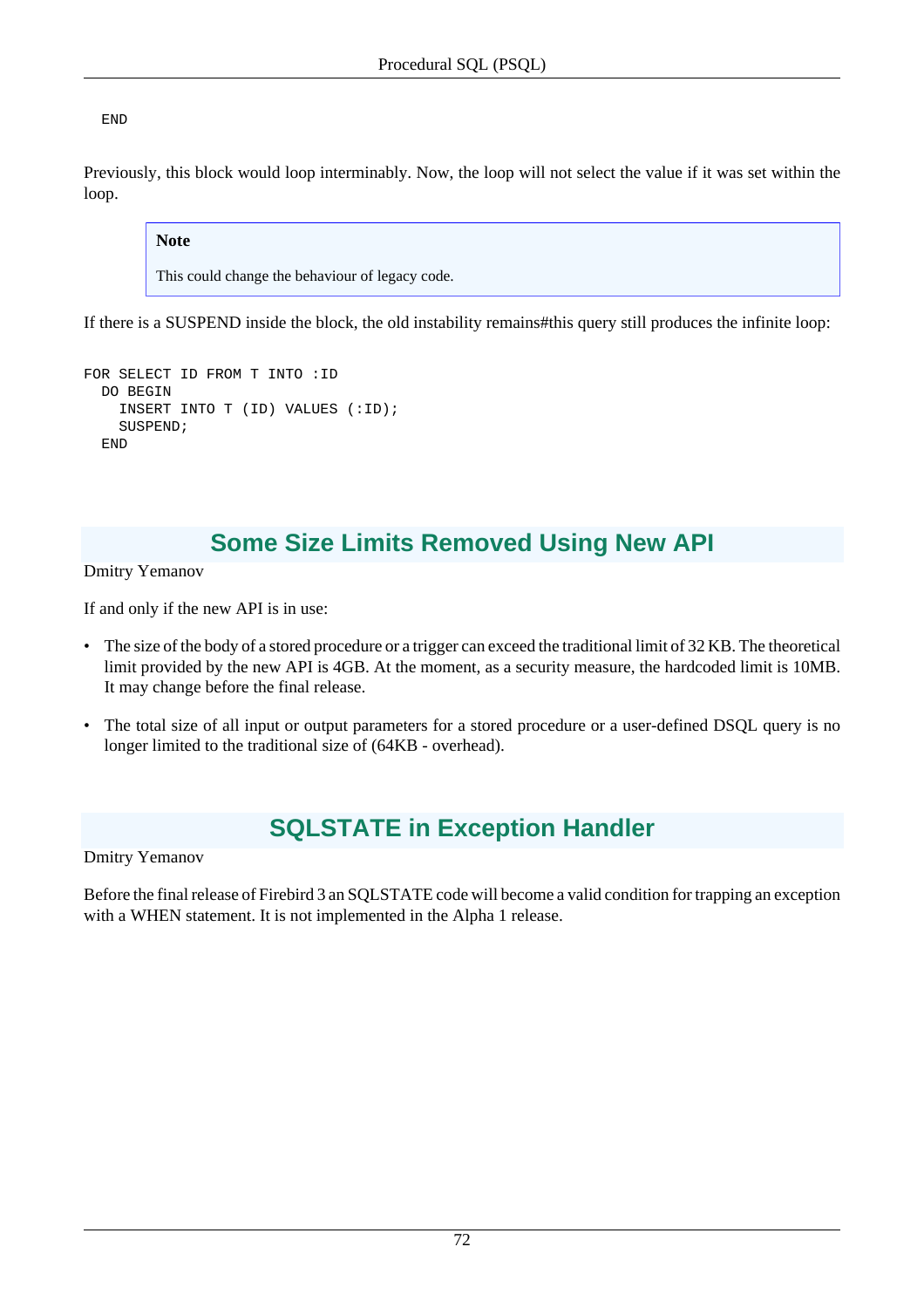# **Chapter 11**

# **Command-line Utilities**

No new utilities are released with Firebird 3.0. Existing utilities have undergone a few improvements.

# **Monitoring**

Dmitry Yemanov

New information is now available in MON\$ATTACHMENTS, viz.

- Operating system user name. See Tracker [CORE-3779](http://tracker.firebirdsql.org/browse/CORE-3779).
- Protocol and client library version. See Tracker [CORE-2780.](http://tracker.firebirdsql.org/browse/CORE-2780)
- Client host name. See Tracker [CORE-2187.](http://tracker.firebirdsql.org/browse/CORE-2187)
- authentication method used for connection (MON\$AUTH\_METHOD). See Tracker [CORE-4222](http://tracker.firebirdsql.org/browse/CORE-4222).

Database owner (MON\$OWNER) added to MON\$DATABASE. See Tracker [CORE-4218](http://tracker.firebirdsql.org/browse/CORE-4218).

## **isql**

## **SET EXPLAIN Extensions for Viewing Detailed Plans**

Dmitry Yemanov

A new SET option is added: SET EXPLAIN [ON | OFF]. It extends the SET PLAN option to report the [explained](#page-59-0) [plan](#page-59-0) instead of the standard one.

If SET PLAN is omitted, then SET EXPLAIN turns the plan output on. SET PLANONLY works as in previous versions.

#### **Usage options**

SET PLAN = simple plan + query execution  $SET \, PLANONLY = simple \, plan, no \, query \, execution$ SET PLAN  $+$  SET EXPLAIN = explained plan  $+$  query execution SET PLAN + SET EXPLAIN + SET PLANONLY = explained plan, no query execution  $SET$  EXPLAIN = explained plan + query execution SET EXPLAIN  $+$  SET PLANONLY = explained plan, no query execution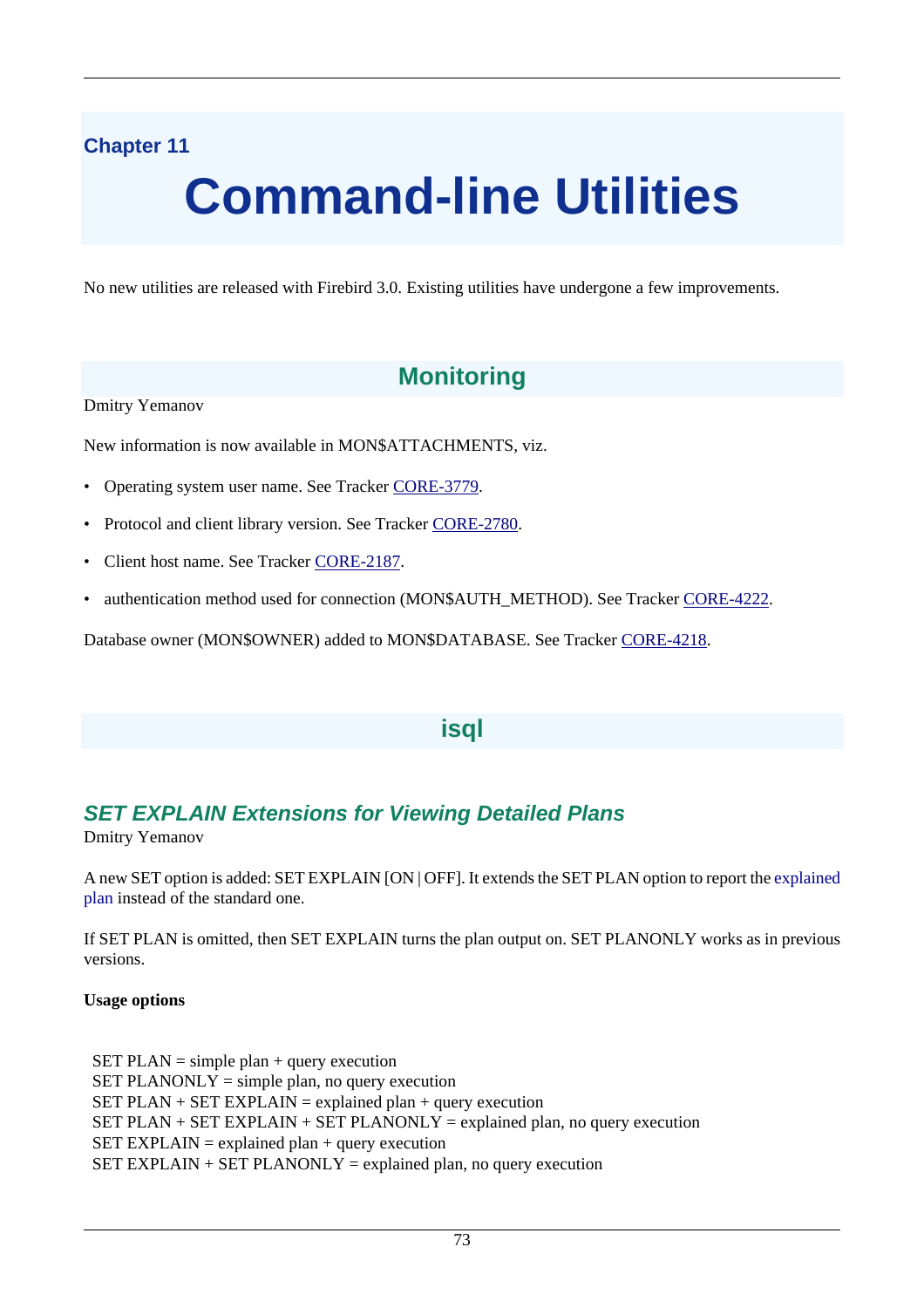## **Metadata Extract**

Claudio Valderrama C.

The metadata extract tool (*-[e]x[tract]* switch) was improved to create a script that takes the dependency order of objects properly into account.

## **Path to INPUT Files**

Adriano dos Santos Fernandes

The INPUT command will now use a relative path based on the directory of the last-opened, unclosed file in the chain to locate the next file.

#### **Command Buffer Size Increase**

Adriano dos Santos Fernandes

The size of the *isql* command buffer has increased from 64 KB to 10 MB to match the new engine limits. See Tracker ticket [CORE-4148](http://tracker.firebirdsql.org/browse/CORE-4148).

# **fb\_lock\_print**

## **Input Arguments**

Dmitry Yemanov

*fb\_lock\_print* now accepts 32-bit integers as the input arguments for seconds and intervals. Previously they were limited to SMALLINT.

#### **Useability Improvements**

Vlad Khorsun

A few other small improvements:

- 1. More detailed usage help is available from the command line (-help).
- 2. Events history and list of owners are no longer output by default: they may be requested explicitly if required. Header-only is the new default.
- 3. New -o[wners] switch to print only owners (locks) with pending requests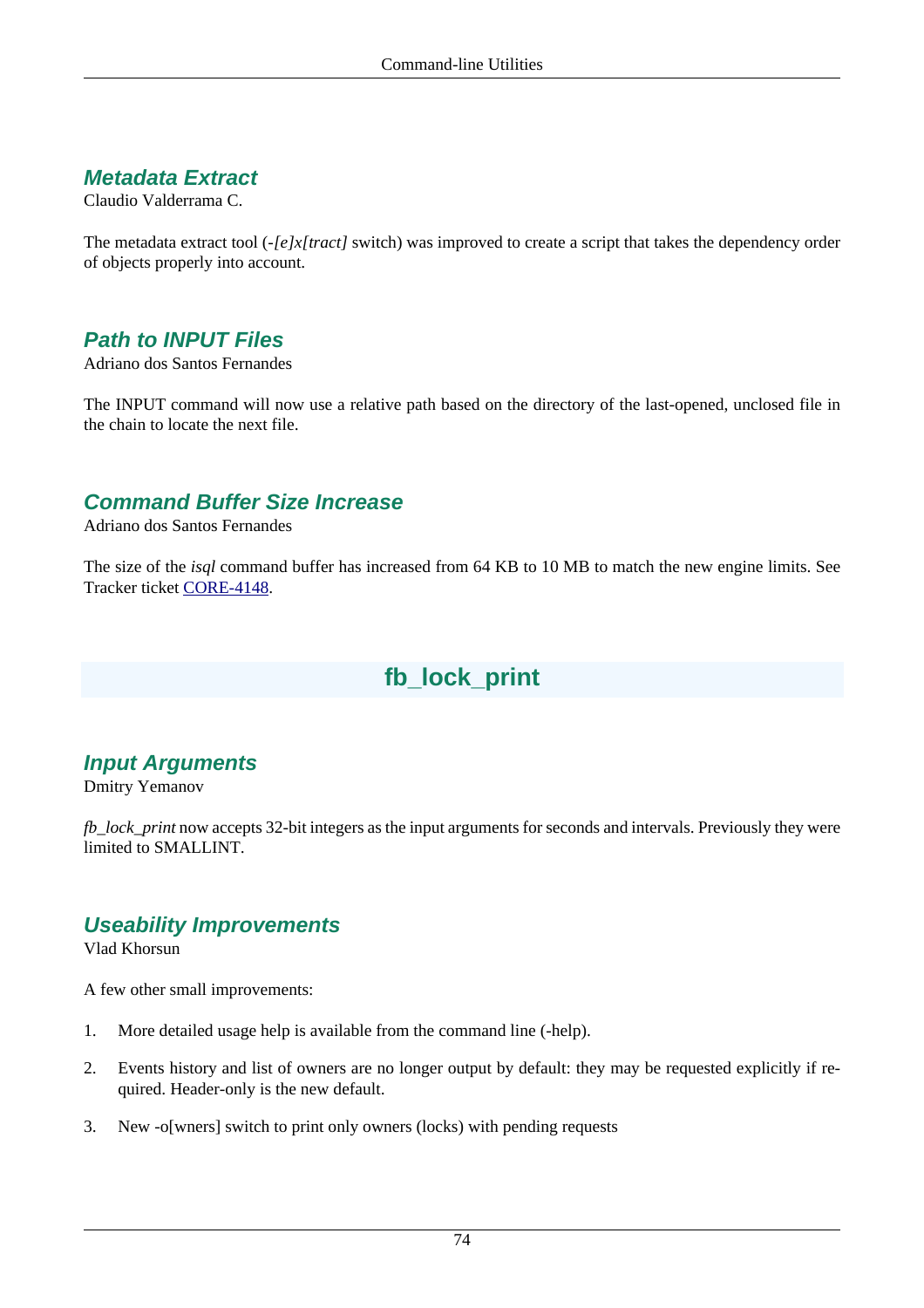# **gfix**

## **-NoLinger Switch**

Alex Peshkov

*gfix* has a new switch **-NoLinger** to provide a one-off override to the LINGER setting of a database.

For information regarding LINGER, see [the write-up in the DDL chapter.](#page-51-0)

# **Other Tweaks**

Some implementation annoyances were cleared up in several utilities.

## **All Command-line Utilities**

#### **Resolution of Database Path**

Alex Peshkov

All utilities resolve database paths in databases.conf when they need to access a database file directly. But not all of them would follow the same rules when expanding a database name. Now, they do.

#### **Help and Version Information**

Claudio Valderrama C.

All command-line utilities except *gpre* and *qli* now present help and version information in a unified and coherent way.

No info yet at [CORE-2540.](http://tracker.firebirdsql.org/browse/CORE-2540)

#### **War on Hard-coded Messages**

Claudio Valderrama C.

Hard-coded messages were replaced with the regular parameterised-style ones in *tracemanager* and *nbackup*.

## **War on Arbitrary Switch Syntax**

Claudio Valderrama C.

Switch options in *qli* and *nbackup* were made to check the correctness (or not) of the abbreviated switch options presented.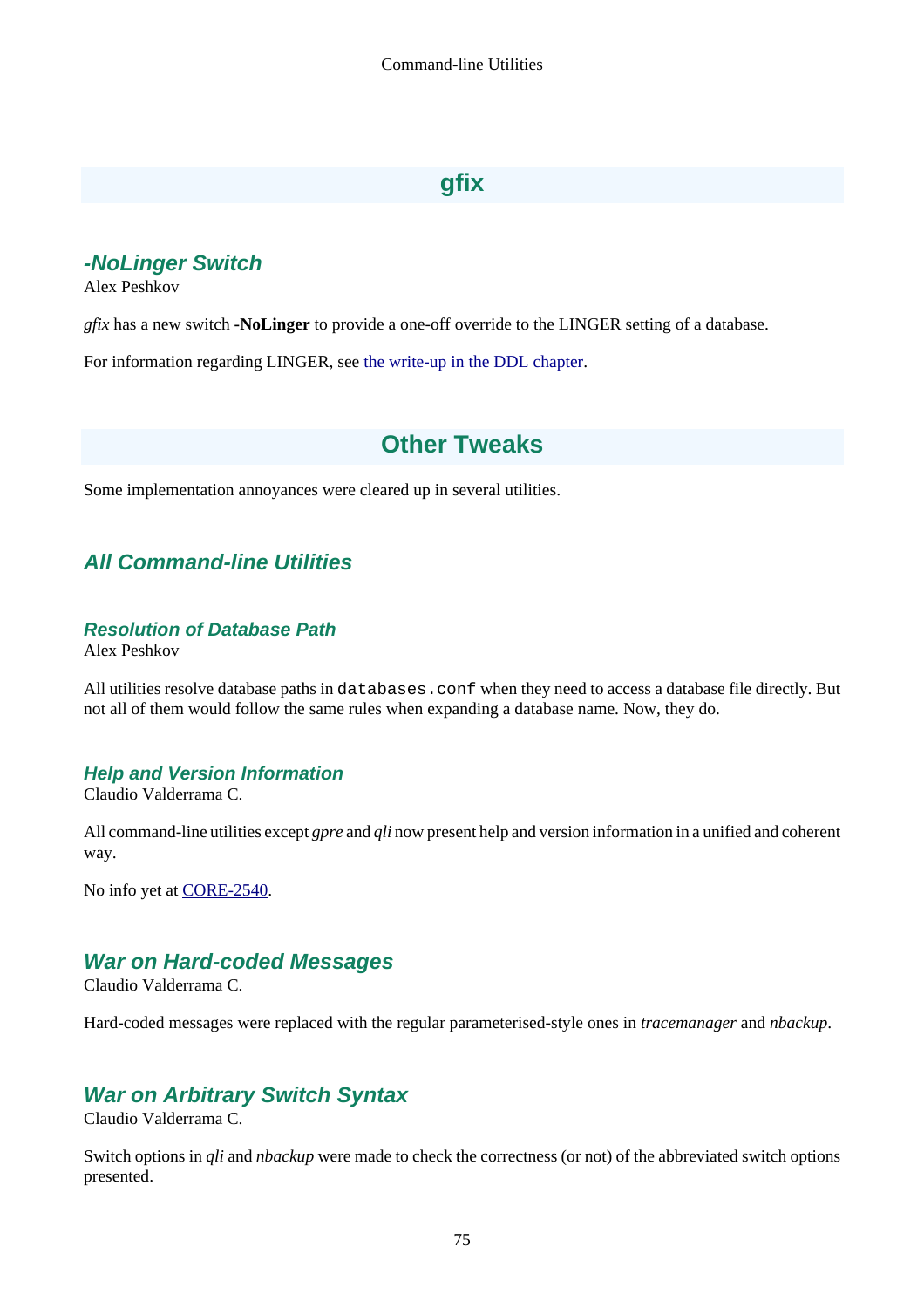## **Chapter 12**

# **Bugs Fixed**

# **Firebird 3.0 Second Alpha Release**

The following improvements and bug fixes were reported as fixed prior to the v.3.0.0 release:

#### **Core Engine**

*([CORE-4302](http://tracker.firebirdsql.org/browse/CORE-4302))* Descending index could be very inefficient for some keys

*fixed by V. Khorsun*

 $\sim$   $\sim$   $\sim$ 

*([CORE-4289](http://tracker.firebirdsql.org/browse/CORE-4289))* A NOT NULL field from a derived table could become NULL when referred to from outside the derived table

*fixed by D. Yemanov*

 $\sim$  ~ ~

*([CORE-4281](http://tracker.firebirdsql.org/browse/CORE-4281))* TYPE OF arguments of stored functions could cause the server to hang if depending on a domain or column that had been changed

*fixed by A. dos Santos Fernandes*

 $\sim$  ~ ~

*([CORE-4270](http://tracker.firebirdsql.org/browse/CORE-4270))* A subquery involving a windowed function and a where <field> IN(select ...) condition could cause an error

*fixed by D. Yemanov*

 $\sim$  ~ ~

*([CORE-4265](http://tracker.firebirdsql.org/browse/CORE-4265))* An unexpected lock conflict error could be raised while connecting to a heavily loaded database

*fixed by D. Yemanov*

 $\sim$  ~ ~

*([CORE-4262](http://tracker.firebirdsql.org/browse/CORE-4262))* Context parsing errors could occur with derived tables and CASE functions

*fixed by D. Yemanov*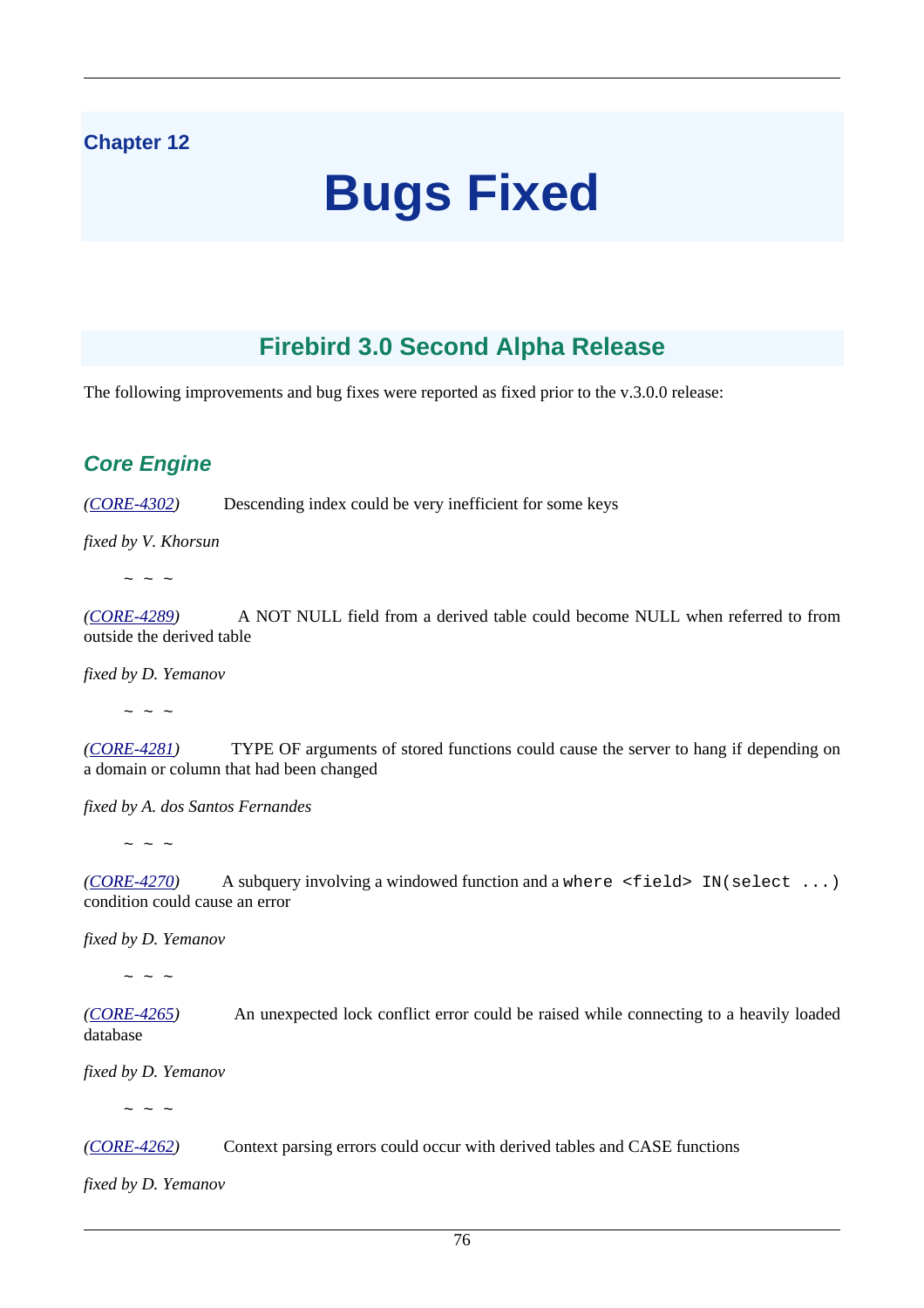$\sim$  ~ ~

*([CORE-4261](http://tracker.firebirdsql.org/browse/CORE-4261))* JOIN result could be wrong when joined fields had been created via the row\_number() function

*fixed by D. Yemanov*

 $\sim$   $\sim$   $\sim$ 

*([CORE-4258](http://tracker.firebirdsql.org/browse/CORE-4258))* The boundary for the minimum value for BIGINT/DECIMAL(18) was wrong

*fixed by A. dos Santos Fernandes*

 $\sim$  ~ ~

*([CORE-4251](http://tracker.firebirdsql.org/browse/CORE-4251))* The Guardian service could write garbage after the end of a message in the Event Log

*fixed by V. Khorsun*

 $\sim$   $\sim$   $\sim$ 

*([CORE-4250](http://tracker.firebirdsql.org/browse/CORE-4250))* Access violation could occur in Guardian at process shutdown

*fixed by V. Khorsun*

 $\sim$  ~ ~

*([CORE-4237](http://tracker.firebirdsql.org/browse/CORE-4237))* Metadata being reported from system table queries for UDF return arguments was different to that returned in Firebird 2.5

*fixed by A. dos Santos Fernandes*

 $\sim$  ~ ~

*([CORE-4234](http://tracker.firebirdsql.org/browse/CORE-4234))* IF (subfunc()) would throw an error when subfunc returned a Boolean

*fixed by A. dos Santos Fernandes*

 $\sim$  ~ ~

*([CORE-4229](http://tracker.firebirdsql.org/browse/CORE-4229))* Bidirectional cursor was not being positioned by the first call of FETCH LAST

*fixed by D. Yemanov*

 $\sim$  ~ ~

*([CORE-4227](http://tracker.firebirdsql.org/browse/CORE-4227))* A parser conflict was causing wrong evaluation of BETWEEN and Boolean expressions

*fixed by A. dos Santos Fernandes*

 $\sim$   $\sim$   $\sim$ 

*([CORE-4216](http://tracker.firebirdsql.org/browse/CORE-4216))* Memory leak with TRIGGER ON TRANSACTION COMMIT

*fixed by V. Khorsun*

 $\sim$  ~ ~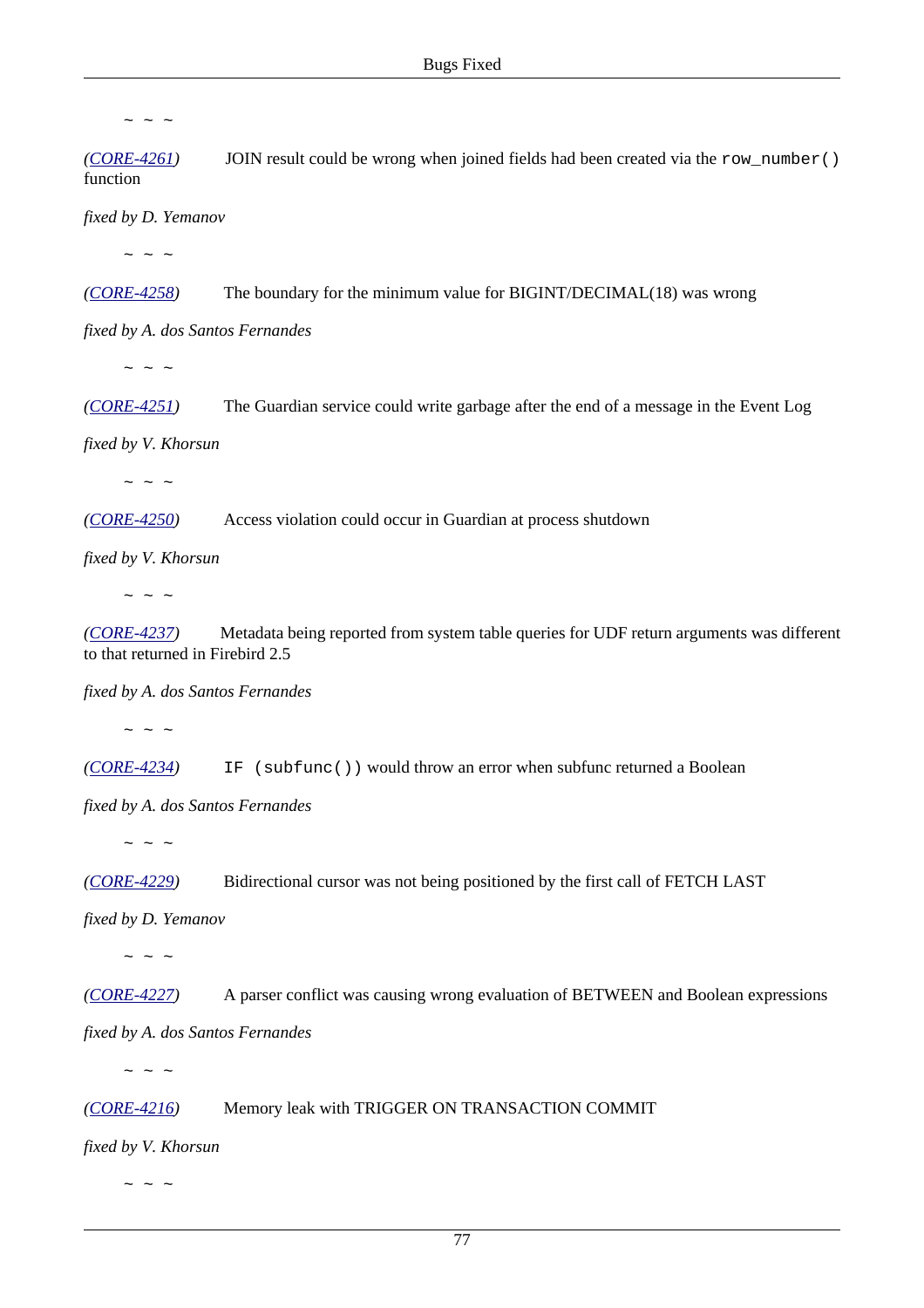*([CORE-4211](http://tracker.firebirdsql.org/browse/CORE-4211))* The embedded engine would hang for 5 seconds when closing, with errors about timeout in shutdown process and invalid mutex being written into firebird.log

*fixed by A. Peshkov*

 $\sim$  ~ ~

*([CORE-4201](http://tracker.firebirdsql.org/browse/CORE-4201))* A computed field would return NULL inside a BEFORE INSERT trigger

*fixed by D. Yemanov*

 $\sim$   $\sim$   $\sim$ 

*([CORE-4198](http://tracker.firebirdsql.org/browse/CORE-4198))* An incorrect "token unknown" error would occur when an SQL string ended with a hex number literal

*fixed by A. dos Santos Fernandes*

 $\sim$  ~ ~

*([CORE-4177](http://tracker.firebirdsql.org/browse/CORE-4177))* Some Boolean expressions were not being allowed

*fixed by A. dos Santos Fernandes*

 $\sim$   $\sim$   $\sim$ 

*([CORE-4159](http://tracker.firebirdsql.org/browse/CORE-4159))* Incorrect memory statistics were being reported

*fixed by D. Yemanov*

 $\sim$  ~ ~

*([CORE-4156](http://tracker.firebirdsql.org/browse/CORE-4156))* RDB\$GET\_CONTEXT/RDB\$SET\_CONTEXT parameters were being described incorrectly as CHAR NOT NULL instead of VARCHAR NULLABLE

*fixed by A. dos Santos Fernandes*

 $\sim$  ~ ~

*([CORE-3689](http://tracker.firebirdsql.org/browse/CORE-3689))* Bad performance and slow response were exhibited when many concurrent sorts were executed

*fixed by D. Yemanov*

 $\sim$  ~ ~

*([CORE-3291](http://tracker.firebirdsql.org/browse/CORE-3291))* With **bugcheckabort=1** and sweep starting at gap ~21000, "Bugcheck 186 (record disappeared)" and 100% CPU load would occur

*fixed by V. Khorsun*

 $\sim$  ~ ~

*([CORE-2165](http://tracker.firebirdsql.org/browse/CORE-2165))* Unnecessary index reads could occur when using a strict inequality condition

*fixed by V. Khorsun*

 $\sim$  ~ ~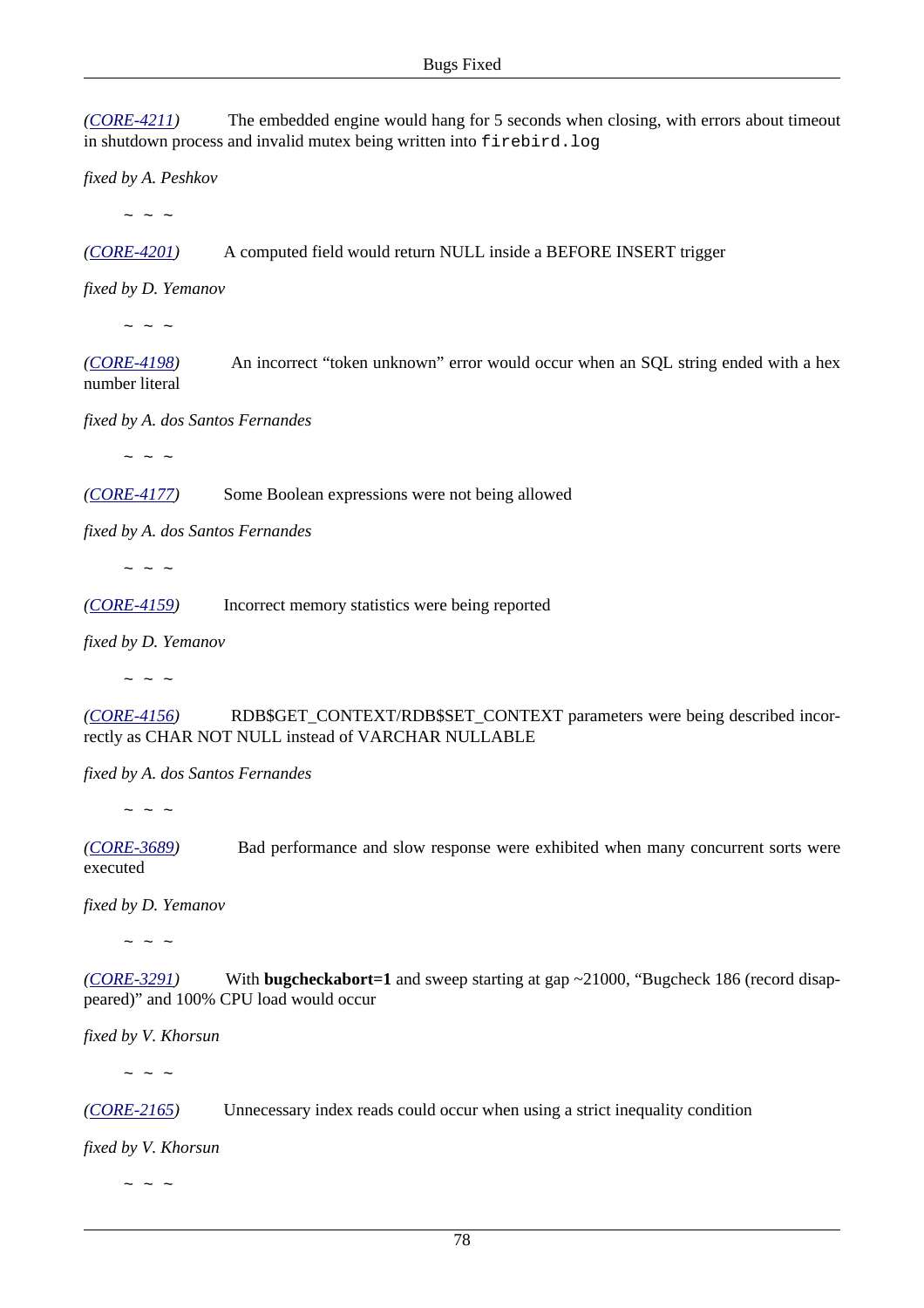## **Server Crashes**

*([CORE-4293](http://tracker.firebirdsql.org/browse/CORE-4293))* The server could crash on a SELECT with a long or complex list of compound AND/ OR'd predicates

*fixed by D. Yemanov*

 $\sim$  ~ ~

*([CORE-4271](http://tracker.firebirdsql.org/browse/CORE-4271))* Recreation of an errant package body could cause the engine to crash

*fixed by A. dos Santos Fernandes*

 $\sim$  ~ ~

*([CORE-4268](http://tracker.firebirdsql.org/browse/CORE-4268))* Disconnecting from a database could cause a server crash

*fixed by D. Yemanov*

 $\sim$  ~ ~

*([CORE-4267](http://tracker.firebirdsql.org/browse/CORE-4267))* Sweeping a database could cause a server crash

*fixed by D. Yemanov*

 $\sim$   $\sim$   $\sim$ 

*([CORE-4225](http://tracker.firebirdsql.org/browse/CORE-4225))* The server could crash when trace activity was attempted on a database having a databaselevel trigger

*fixed by V. Khorsun*

 $\sim$  ~ ~

*([CORE-4185](http://tracker.firebirdsql.org/browse/CORE-4185))* Server crashes could occur, reporting "invalid lock id (NNNNN)"

*fixed by A. Peshkov*

 $\sim$   $\sim$   $\sim$ 

## **API/Remote Interface**

*([CORE-4283](http://tracker.firebirdsql.org/browse/CORE-4283))* "Resource temporarily unavailable" errors could occur while events were being registered simultaneously

*fixed by A. Peshkov*

 $\sim$   $\sim$   $\sim$ 

*([CORE-4236](http://tracker.firebirdsql.org/browse/CORE-4236))* Database shutdown was being reported as successfully completed before all active connections had actually been interrupted

*fixed by D. Yemanov*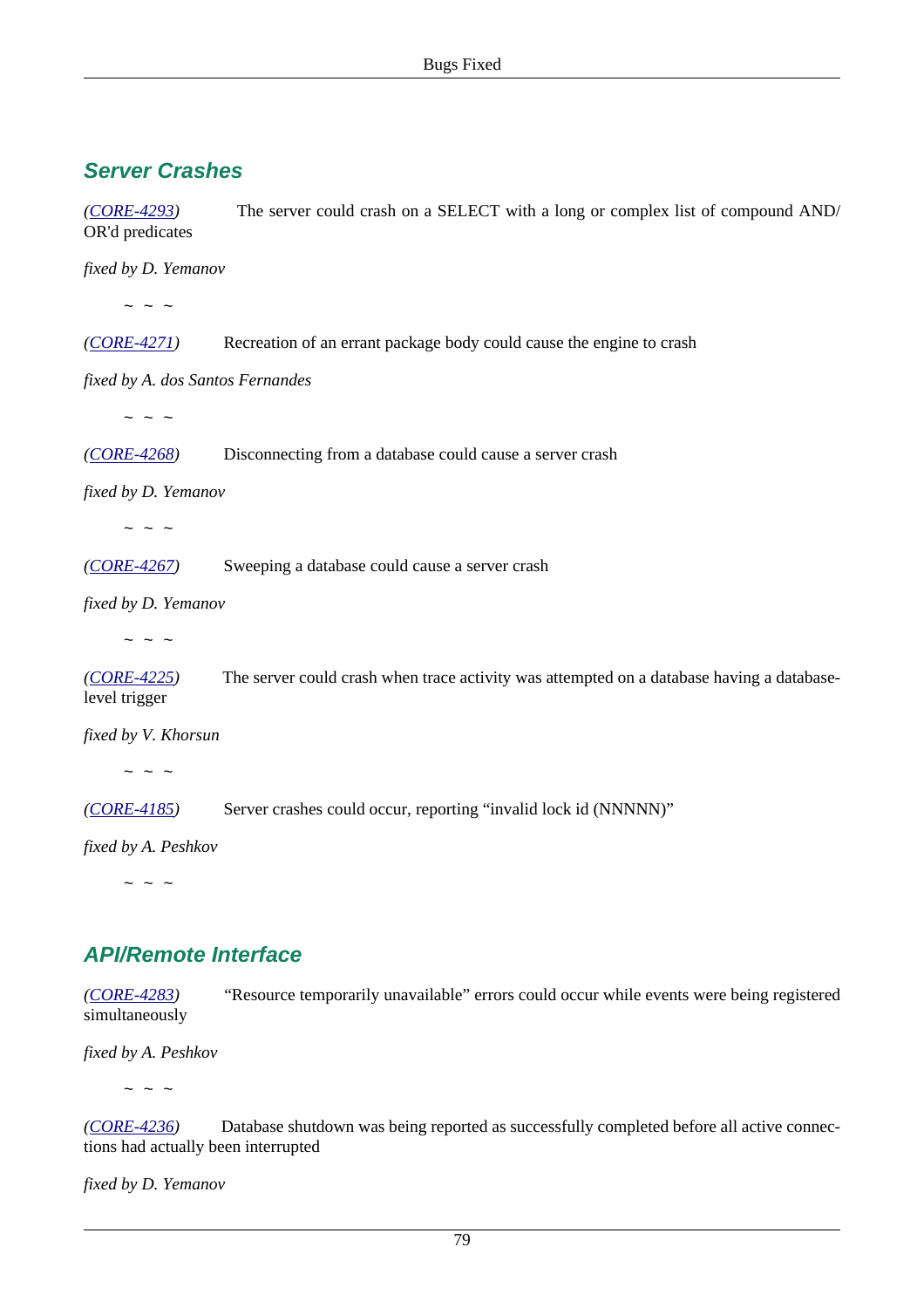$\sim$   $\sim$   $\sim$ 

*([CORE-4178](http://tracker.firebirdsql.org/browse/CORE-4178))* The new API was still returning obscure historical definition artifacts of data fields, instead of proper metadata properties that would make the interface actually usable

*fixed by A. Peshkov*

 $\sim$  ~ ~

*([CORE-4162](http://tracker.firebirdsql.org/browse/CORE-4162))* Warnings were not being returned from calls to **attachDatabase()**

*fixed by A. Peshkov*

 $\sim$  ~ ~

#### **Security/User Management**

*([CORE-4241](http://tracker.firebirdsql.org/browse/CORE-4241))* Log-in could succeed with an empty password

*fixed by A. Peshkov*

 $\sim$  ~ ~

*([CORE-4200](http://tracker.firebirdsql.org/browse/CORE-4200))* An uncommitted SELECT from the pseudo table sec\$users would block new database connections

*fixed by A. Peshkov*

 $\sim$  ~ ~

## **Procedural Language**

*([CORE-4247](http://tracker.firebirdsql.org/browse/CORE-4247))* Positioned DELETE (WHERE CURRENT OF <CURSOR>) could fail for tables with newly added fields

*fixed by A. dos Santos Fernandes*

 $\sim$  ~ ~

*([CORE-4244](http://tracker.firebirdsql.org/browse/CORE-4244))* Creating a procedure could be a problem if it involved adding text in DOS864 character set

*fixed by A. dos Santos Fernandes*

 $\sim$  ~ ~

*([CORE-4184](http://tracker.firebirdsql.org/browse/CORE-4184))* An error would be raised while executing an empty EXECUTE BLOCK with NOT NULL output parameter

*fixed by A. dos Santos Fernandes*

 $\sim$   $\sim$   $\sim$ 

*([CORE-4160](http://tracker.firebirdsql.org/browse/CORE-4160))* A parameterized exception would mishandle non-ASCII characters passed as the parameter *fixed by A. dos Santos Fernandes*

80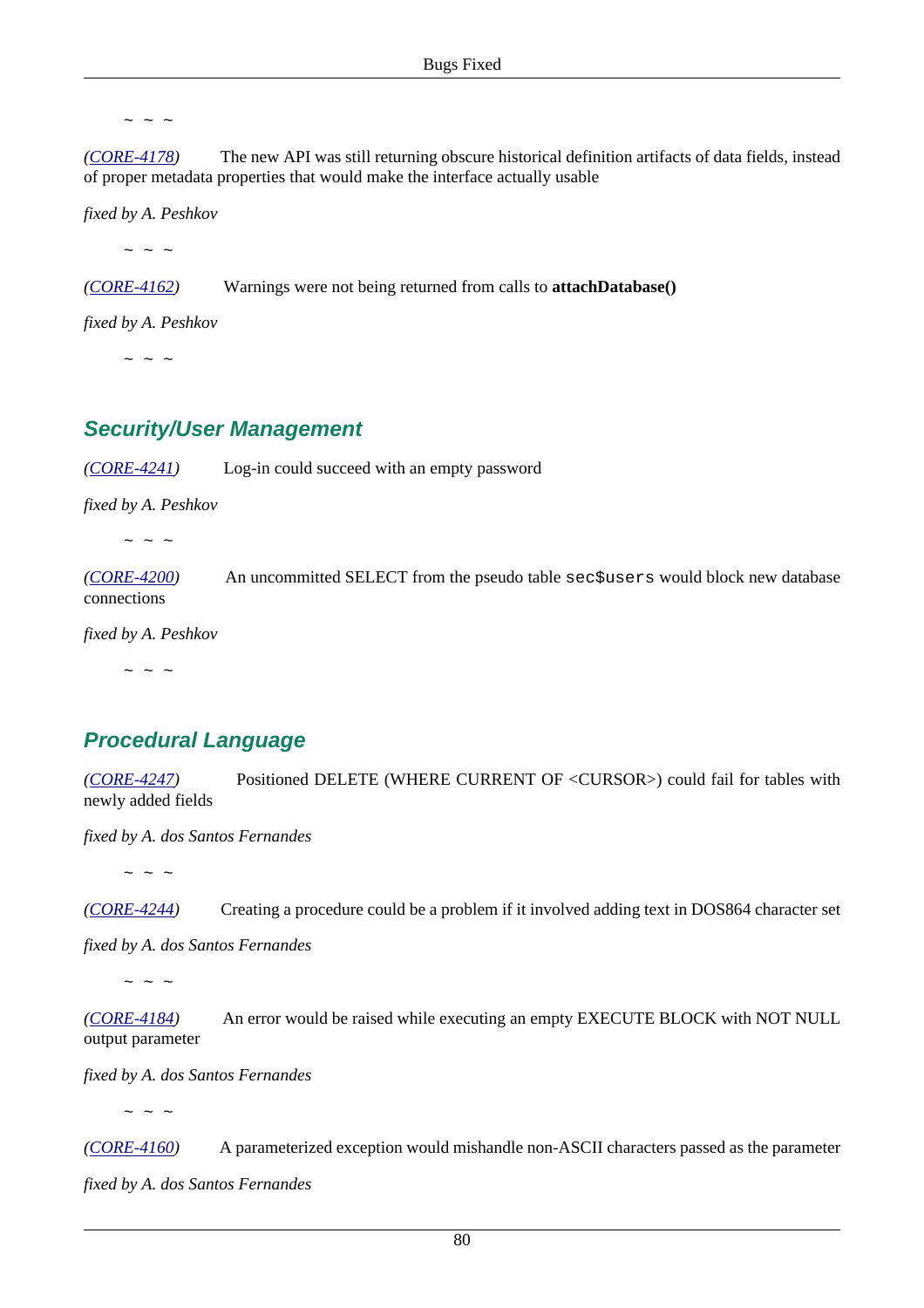$\sim$  ~ ~

*([CORE-4145](http://tracker.firebirdsql.org/browse/CORE-4145))* Preparing an EXECUTE BLOCK that used domains was causing a memory leak

*fixed by A. dos Santos Fernandes*

 $\sim$  ~ ~

## **Data Definition Language**

*([CORE-4214](http://tracker.firebirdsql.org/browse/CORE-4214))* Global temporary tables were able to reference permanent relations, which they should not be able to do

*fixed by V. Khorsun*

 $\sim$  ~ ~

*([CORE-4212](http://tracker.firebirdsql.org/browse/CORE-4212))* Dropping a foreign key on a Global temporary table would cause a server crash

*fixed by V. Khorsun*

 $\sim$  ~ ~

*([CORE-4203](http://tracker.firebirdsql.org/browse/CORE-4203))* Packaged routines with CHAR or VARCHAR parameters could not be created

*fixed by A. dos Santos Fernandes*

 $\sim$  ~ ~

*([CORE-4180](http://tracker.firebirdsql.org/browse/CORE-4180))* CREATE COLLATION was not verifying the base collation character set

*fixed by A. dos Santos Fernandes*

 $\sim$  ~ ~

*([CORE-4173](http://tracker.firebirdsql.org/browse/CORE-4173))* Setting a generator value twice in a single transaction would set it to zero

*fixed by D. Yemanov*

 $\sim$  ~ ~

*([CORE-4155](http://tracker.firebirdsql.org/browse/CORE-4155))* External routines DDL in packages was wrongly reporting termination with semi-colon as an error

*fixed by A. dos Santos Fernandes*

 $\sim$  ~ ~

#### **Data Manipulation Language**

*([CORE-4269](http://tracker.firebirdsql.org/browse/CORE-4269))* Wrong output would be produced when a field with the result of a windowed function was used in a query with a useless WHERE 0=0 and GROUP BY clause

*fixed by D. Yemanov*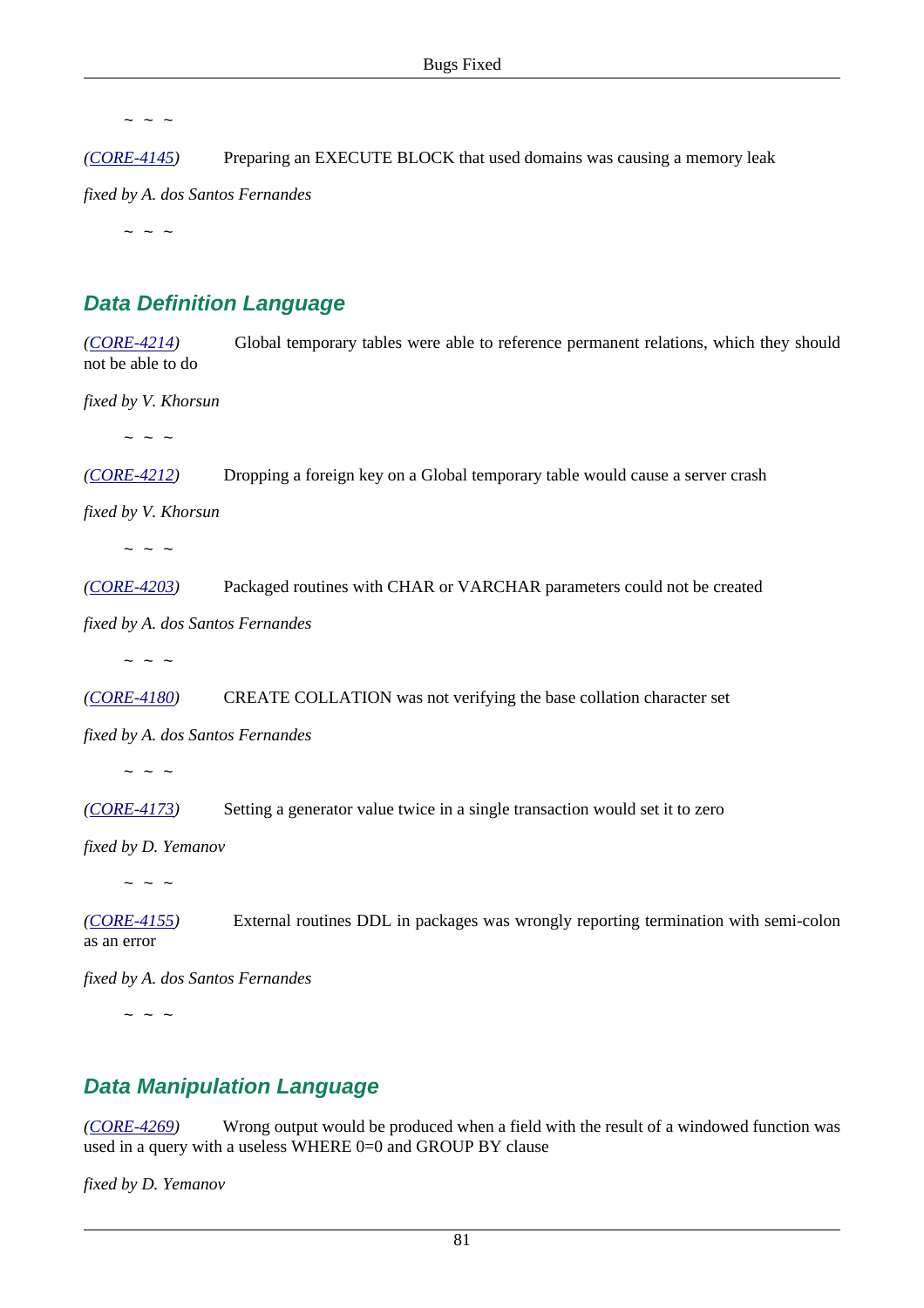$\sim$   $\sim$   $\sim$ 

*([CORE-4255](http://tracker.firebirdsql.org/browse/CORE-4255))* Parameterized queries using RDB\$DB\_KEY would not work

*fixed by D. Yemanov*

 $\sim$  ~ ~

*([CORE-4240](http://tracker.firebirdsql.org/browse/CORE-4240))* Recursive query would return incorrect results if passage through more than one branch was requested

*fixed by D. Yemanov*

 $\sim$  ~ ~

*([CORE-4158](http://tracker.firebirdsql.org/browse/CORE-4158))* LIKE with escape was not working

*fixed by A. dos Santos Fernandes*

 $\sim$  ~ ~

#### **Utilities**

#### **gfix**

*([CORE-4297](http://tracker.firebirdsql.org/browse/CORE-4297))* gfix would crash when the size of the description of a limbo transaction was larger than 1 KB

*fixed by V. Khorsun*

 $\sim$   $\sim$   $\sim$ 

#### **fbsvcmgr**

*([CORE-4298](http://tracker.firebirdsql.org/browse/CORE-4298))* fbsvcmgr was not recognising *sts\_record\_versions* and other *sts* switches

*fixed by A. Peshkov*

 $\sim$  ~ ~

#### **isql**

*([CORE-4259](http://tracker.firebirdsql.org/browse/CORE-4259))* Bug in the isql command **setlocale(LC\_CTYPE, "")** on Windows due to a reference to **editline**, which is not available on that platform

*fixed by F. Schlottmann-Goedde*

 $\sim$   $\sim$   $\sim$ 

*([CORE-4205](http://tracker.firebirdsql.org/browse/CORE-4205))* **ISQL -x** was failing to output the START WITH clause of generators/sequences

*fixed by A. dos Santos Fernandes*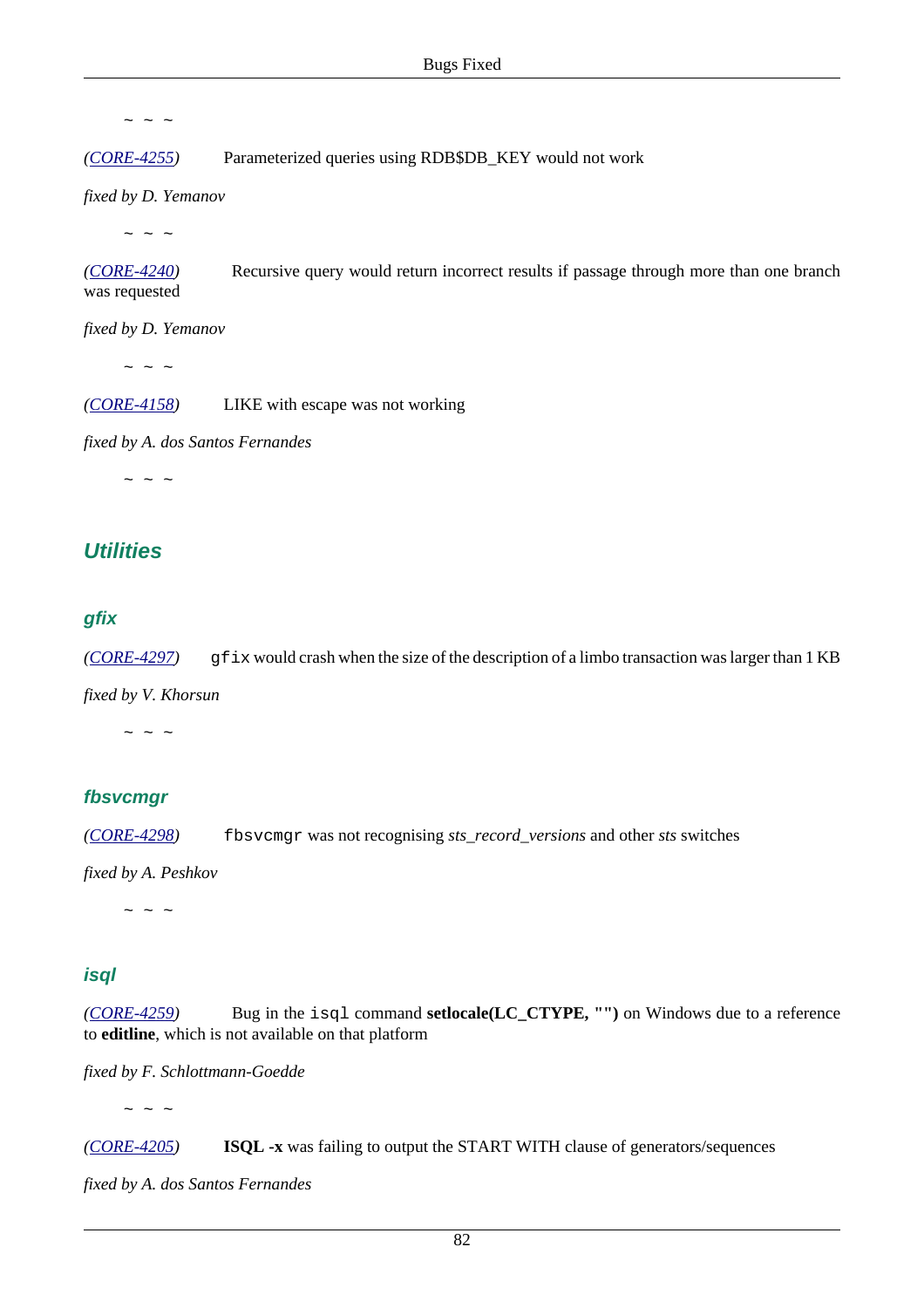$\sim$   $\sim$   $\sim$ 

*([CORE-4149](http://tracker.firebirdsql.org/browse/CORE-4149))* New permission types were not being displayed by *isql*

*fixed by D. Yemanov*

 $\sim$  ~ ~

*([CORE-362\)](http://tracker.firebirdsql.org/browse/CORE-362)* It was impossible to enter certain characters in *isql*

*fixed by F. Schlottmann-Goedde*

 $\sim$  ~ ~

#### **gbak**

*([CORE-4202](http://tracker.firebirdsql.org/browse/CORE-4202))* Backup/restore from an older version to v.3.0 would fail with a BLR error

*fixed by D. Yemanov*

 $\sim$  ~ ~

*([CORE-4168](http://tracker.firebirdsql.org/browse/CORE-4168))* A backup containing procedures or triggers that selected from external tables could not be restored with **ExternalFileAccess = None**

*fixed by D. Yemanov*

 $\sim$  ~ ~

*([CORE-4164](http://tracker.firebirdsql.org/browse/CORE-4164))* Owner name was missing for generators and exceptions restored from a backup

*fixed by D. Yemanov*

 $\sim$   $\sim$   $\sim$ 

#### **nbackup**

*([CORE-2648](http://tracker.firebirdsql.org/browse/CORE-2648)) nBackup*'s delta file was ignoring the Forced Writes setting of the database

*fixed by V. Khorsun*

 $\sim$   $\sim$   $\sim$ 

#### **Database Monitoring (MON\$)**

*([CORE-4235](http://tracker.firebirdsql.org/browse/CORE-4235))* Deadlock could occur while accessing the monitoring tables under concurrent load

*fixed by D. Yemanov & V. Khorsun*

 $\sim$   $\sim$   $\sim$ 

*([CORE-4176](http://tracker.firebirdsql.org/browse/CORE-4176))* Monitoring tables were returning incomplete information in Classic and Superclassic configurations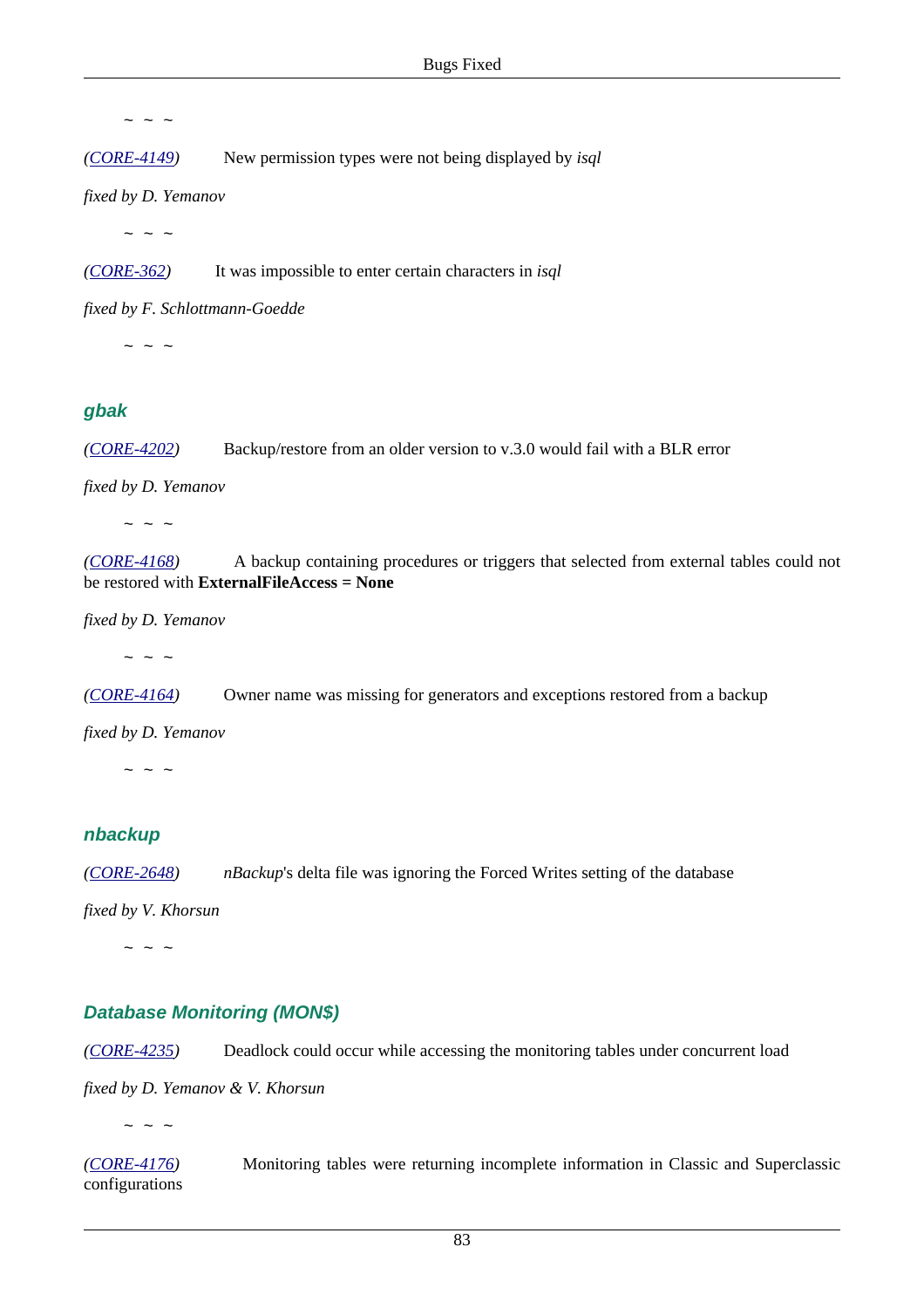*fixed by D. Yemanov*

 $\sim$  ~ ~

#### **Trace**

*([CORE-4219](http://tracker.firebirdsql.org/browse/CORE-4219))* Regular expressions with double-slash would fail in trace

*fixed by A. Peshkov*

 $\sim$  ~ ~

*([CORE-4163](http://tracker.firebirdsql.org/browse/CORE-4163))* Configuration file fbtrace.conf contained syntax errors

*fixed by A. Peshkov*

 $\sim$  ~ ~

#### **International Language Support**

#### **Installation Issues**

*([CORE-4153](http://tracker.firebirdsql.org/browse/CORE-4153))* Attempting to use Legacy\_Auth directly after install would not work without restarting the service

*fixed by P. Reeves*

 $\sim$  ~ ~

# **Firebird 3.0 First Alpha Release**

The following improvements and bug fixes were reported as fixed prior to the v.3.0.0 release:

## **Core Engine**

*([CORE-4135](http://tracker.firebirdsql.org/browse/CORE-4135))* Sweep was blocking the establishment of concurrent attachments in Superserver.

*fixed by V. Khorsun*

 $\sim$  ~ ~

*([CORE-4134](http://tracker.firebirdsql.org/browse/CORE-4134))* A race condition could occur when auto-sweep was started.

*fixed by V. Khorsun*

 $\sim$  ~ ~

*([CORE-4074](http://tracker.firebirdsql.org/browse/CORE-4074))* COMPUTED BY columns and POSITION function could produce garbled results.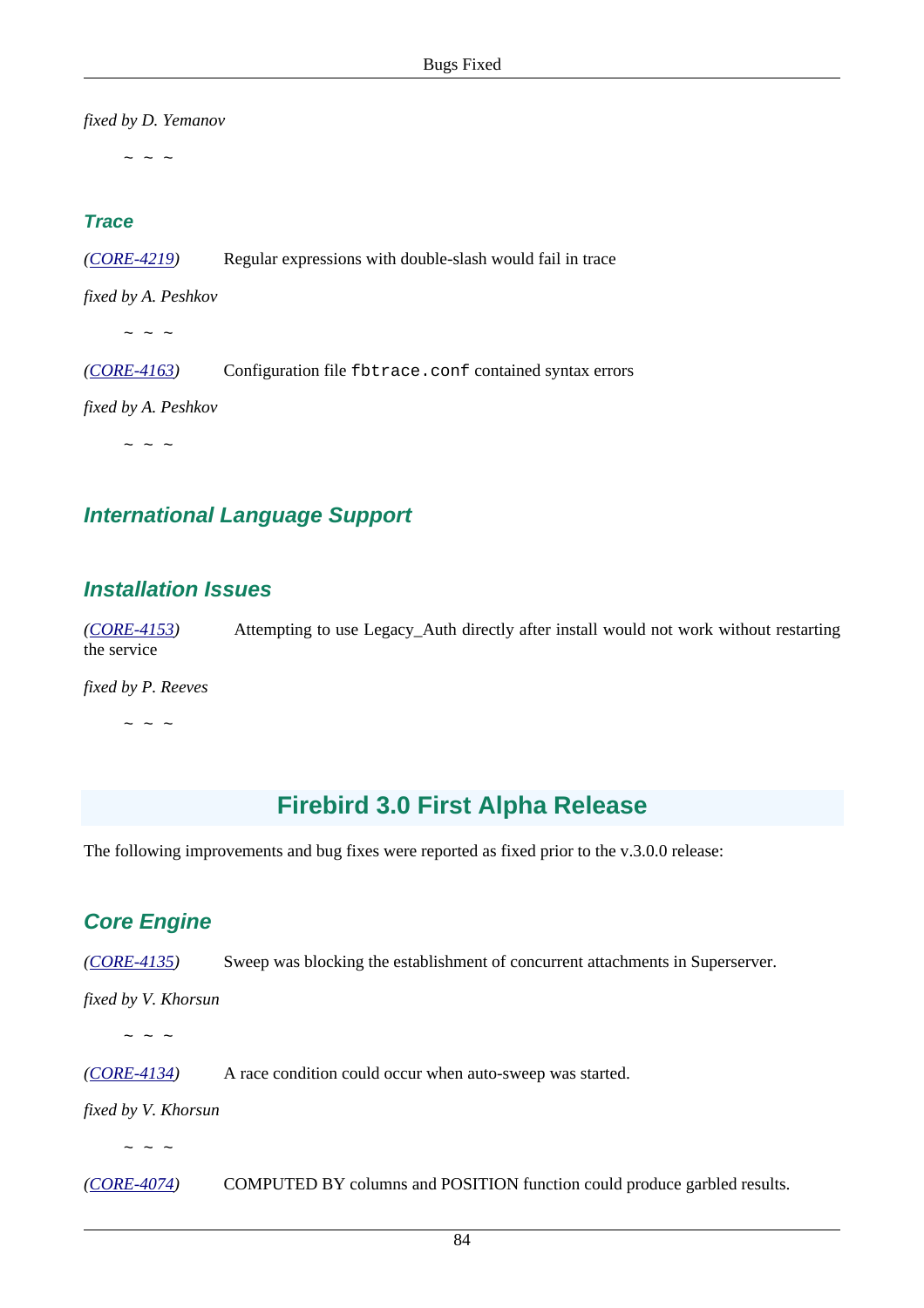*fixed by A. dos Santos Fernandes*

 $\sim$  ~ ~

*([CORE-4027](http://tracker.firebirdsql.org/browse/CORE-4027))* Creating a table with computed fields containing SELECT FIRST could produce a corrupted result.

*fixed by A. dos Santos Fernandes*

 $\sim$  ~ ~

*([CORE-3973](http://tracker.firebirdsql.org/browse/CORE-3973))* The SQLDA for an aliased column in a grouped query was missing the original table name, column name and owner.

*fixed by A. dos Santos Fernandes*

 $\sim$  ~ ~

*([CORE-3947](http://tracker.firebirdsql.org/browse/CORE-3947))* Wrong results were produced when a column in the WHERE clause used the collation option (NUMERIC-SORT=1).

*fixed by A. dos Santos Fernandes*

 $\sim$   $\sim$   $\sim$ 

*([CORE-3941](http://tracker.firebirdsql.org/browse/CORE-3941))* A unique expression index would exhibit a memory alignment problem.

*fixed by A. dos Santos Fernandes*

 $\sim$  ~ ~

*([CORE-3929](http://tracker.firebirdsql.org/browse/CORE-3929))* The invalid error "attempted update of read-only column" would appear when selecting MINVALUE from a list of more than 255 elements.

*fixed by A. dos Santos Fernandes*

 $\sim$  ~ ~

*([CORE-3894](http://tracker.firebirdsql.org/browse/CORE-3894))* When an attempt was made to reduce the size of a CHAR or VARCHAR column, the numbers delivered in the error message were incorrect.

*fixed by A. dos Santos Fernandes*

 $\sim$  ~ ~

*([CORE-3874](http://tracker.firebirdsql.org/browse/CORE-3874))* A computed column would appear in non-existent rows output from a left join.

*fixed by A. dos Santos Fernandes*

 $\sim$   $\sim$   $\sim$ 

*([CORE-3820](http://tracker.firebirdsql.org/browse/CORE-3820))* Some character sets were duplicated in the system table RDB\$TYPES.

*fixed by A. dos Santos Fernandes*

 $\sim$  ~ ~

*([CORE-3754](http://tracker.firebirdsql.org/browse/CORE-3754))* SIMILAR TO was not working correctly.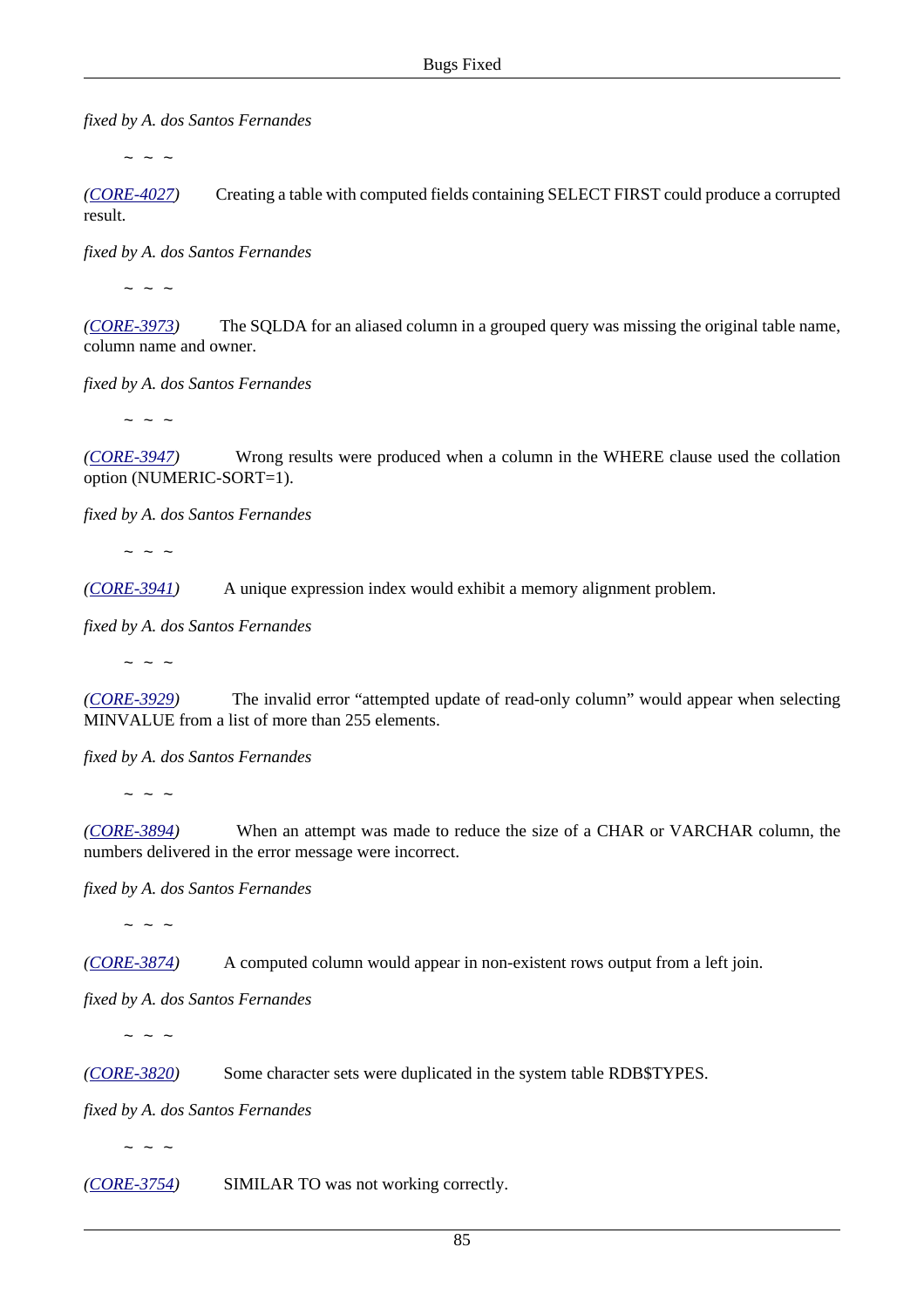*fixed by A. dos Santos Fernandes*

 $\sim$  ~ ~

*([CORE-3735](http://tracker.firebirdsql.org/browse/CORE-3735))* An unprivileged user could delete from the system tables RDB\$DATABASE, RDB\$COL-LATIONS and RDB\$CHARACTER\_SETS.

*fixed by D. Yemanov*

 $\sim$  ~ ~

*([CORE-3694](http://tracker.firebirdsql.org/browse/CORE-3694))* "Internal consistency check" would occur in a query with grouping by subquery+stored procedure+aggregate.

*fixed by A. dos Santos Fernandes*

 $\sim$  ~ ~

*([CORE-3672](http://tracker.firebirdsql.org/browse/CORE-3672))* It was not possible to use the SUBSTRING function to create a computed index for large columns.

*fixed by A. dos Santos Fernandes*

 $\sim$   $\sim$   $\sim$ 

*([CORE-3638](http://tracker.firebirdsql.org/browse/CORE-3638))* Some collation tweaking: FR\_CA\_CI\_AI collation was introduced; FR\_FR\_was changed to be identical to FR\_CA and FR\_FR\_CI\_AI was changed to be identical to the new FR\_CA\_CI\_AI.

*fixed by A. dos Santos Fernandes*

 $\sim$  ~ ~

*([CORE-3476](http://tracker.firebirdsql.org/browse/CORE-3476))* The LIST function was concatenating binary blobs as though they were text.

*fixed by A. dos Santos Fernandes*

 $\sim$  ~ ~

*([CORE-3401](http://tracker.firebirdsql.org/browse/CORE-3401))* Collation errors could occur with the use of **[type of] <domain>** and **type of <column>**.

*fixed by A. dos Santos Fernandes*

 $\sim$  ~ ~

*([CORE-3373](http://tracker.firebirdsql.org/browse/CORE-3373))* It was possible to store a string of length 31 characters into a VARCHAR(25) column.

*fixed by A. dos Santos Fernandes*

 $\sim$  ~ ~

*([CORE-3338](http://tracker.firebirdsql.org/browse/CORE-3338)) Regression:* Code changes had disabled support for expression indexes with COALESCE, CASE and DECODE.

*fixed by A. dos Santos Fernandes*

 $\sim$  ~ ~

*([CORE-3317](http://tracker.firebirdsql.org/browse/CORE-3317))* Success of row deletion depended on the order of insertion of the rows.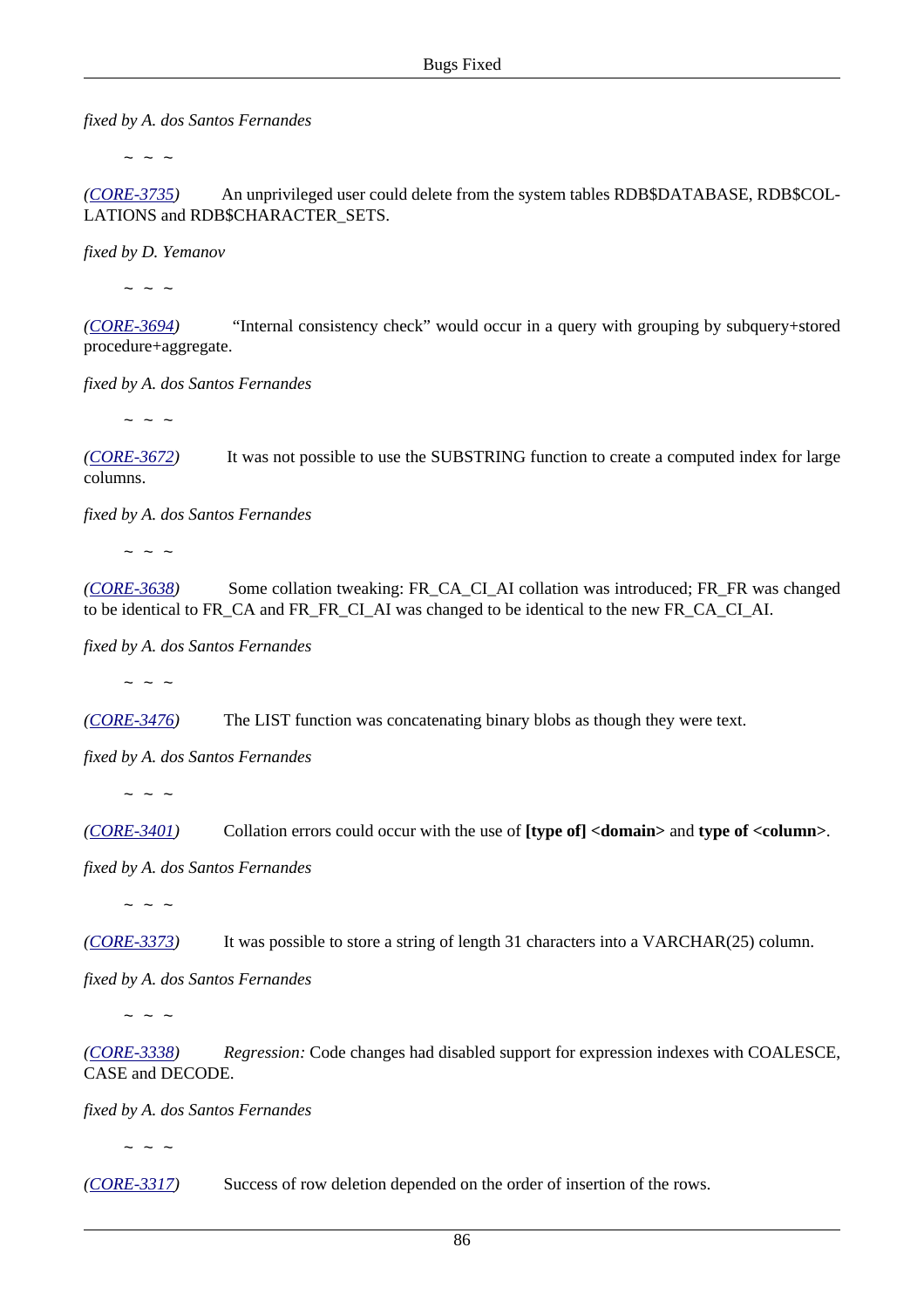*fixed by V. Khorsun*

 $\sim$  ~ ~

*([CORE-3310](http://tracker.firebirdsql.org/browse/CORE-3310))* A complex expression involving RDB\$GET\_CONTEXT and BETWEEN worked in DSQL but failed with a conversion error when selected in a view definition.

*fixed by A. dos Santos Fernandes*

 $\sim$  ~ ~

*([CORE-3260](http://tracker.firebirdsql.org/browse/CORE-3260))* Interlock.h was not portable.

*fixed by A. Peshkov*

 $\sim$  ~ ~

*([CORE-3250](http://tracker.firebirdsql.org/browse/CORE-3250))* The Firebird server could not be started under any user name other than "root", "firebird", "interbas" or "interbase".

*fixed by A. Peshkov*

 $\sim$  ~ ~

*([CORE-3239](http://tracker.firebirdsql.org/browse/CORE-3239))* The collation UTF8 UNICODE\_CI could not be used in a compound index.

*fixed by A. dos Santos Fernandes*

 $\sim$  ~ ~

*([CORE-3204](http://tracker.firebirdsql.org/browse/CORE-3204))* A constraint violation error involving CAST was not being raised inside views.

*fixed by A. dos Santos Fernandes*

 $\sim$  ~ ~

*([CORE-3052](http://tracker.firebirdsql.org/browse/CORE-3052))* Comparisons involving multiple index segments could produce wrong result sets.

*fixed by A. dos Santos Fernandes*

 $\sim$   $\sim$   $\sim$ 

*([CORE-2988](http://tracker.firebirdsql.org/browse/CORE-2988))* The concurrent transaction number was not being reported when a lock timeout occurred.

*fixed by N. Samofatov*

 $\sim$   $\sim$   $\sim$ 

*([CORE-2957](http://tracker.firebirdsql.org/browse/CORE-2957))* COUNT(\*) from a big table could return a negative result.

*fixed by D. Yemanov*

 $\sim$   $\sim$   $\sim$ 

*([CORE-2952](http://tracker.firebirdsql.org/browse/CORE-2952))* Character class names in SIMILAR TO expressions could be case-sensitive or caseinsensitive, depending on the collation of the left part, whereas they should be unequivocally case-insensitive.

*fixed by D. Sibiryakov*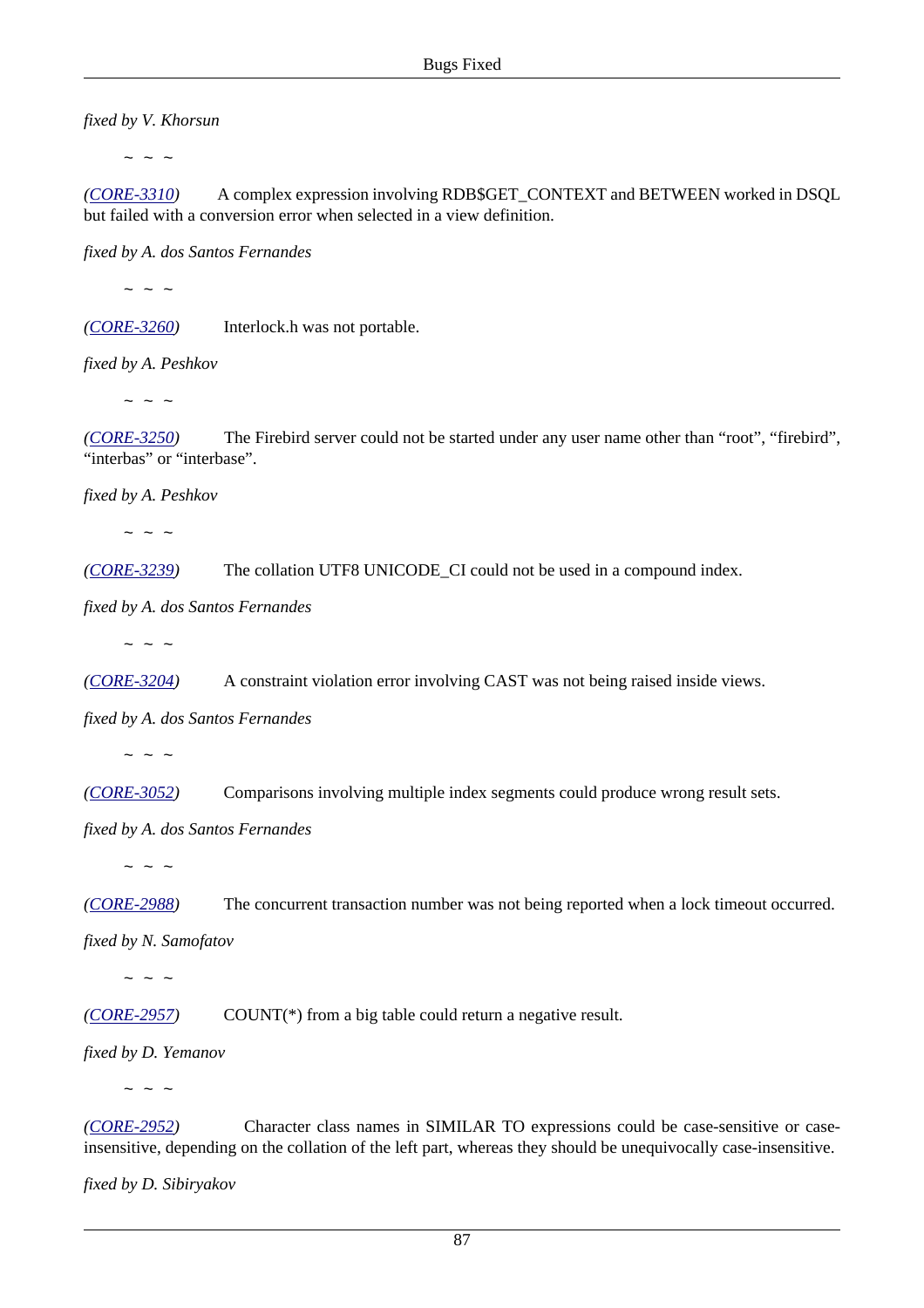$\sim$  ~ ~

*([CORE-2932](http://tracker.firebirdsql.org/browse/CORE-2932))* An ALTER TABLE..ALTER COLUMN..ALTER POSITION operation could result in wrong column positions.

*fixed by A. dos Santos Fernandes*

 $\sim$  ~ ~

*([CORE-2922](http://tracker.firebirdsql.org/browse/CORE-2922))* The character set used in a constant was not being registered as a dependency.

*fixed by A. dos Santos Fernandes*

 $\sim$  ~ ~

*([CORE-2913](http://tracker.firebirdsql.org/browse/CORE-2913))* COLLATE expressions were being applied incorrectly.

*fixed by A. dos Santos Fernandes*

 $\sim$  ~ ~

*([CORE-2798](http://tracker.firebirdsql.org/browse/CORE-2798))* Plan output lacked the names of views when selecting from views that contained procedure calls.

*fixed by D. Yemanov*

 $\sim$  ~ ~

*([CORE-2796](http://tracker.firebirdsql.org/browse/CORE-2796))* DB\_KEY was always zero for rows in external tables.

*fixed by D. Yemanov*

 $\sim$   $\sim$   $\sim$ 

*([CORE-2678](http://tracker.firebirdsql.org/browse/CORE-2678))* A full outer join could not use available indices, resulting in very slow execution sometimes.

*fixed by D. Yemanov*

 $\sim$  ~ ~

*([CORE-2508](http://tracker.firebirdsql.org/browse/CORE-2508))* Use of certain choices of character in double-quoted index names, for example a bracket character, could defeat the parsing logic when generating a human-readable plan.

*fixed by D. Yemanov*

 $\sim$  ~ ~

*([CORE-2155](http://tracker.firebirdsql.org/browse/CORE-2155))* A join of a stored procedure with a view or a table could fail with the error "No current record for fetch operation".

*fixed by D. Yemanov*

 $\sim$   $\sim$   $\sim$ 

*([CORE-1712](http://tracker.firebirdsql.org/browse/CORE-1712))* A buffer overrun error was being caught erroneously in a DOUBLE PRECISION to VARCHAR conversion in a Dialect 1 database.

*fixed by C. Valderrama C.*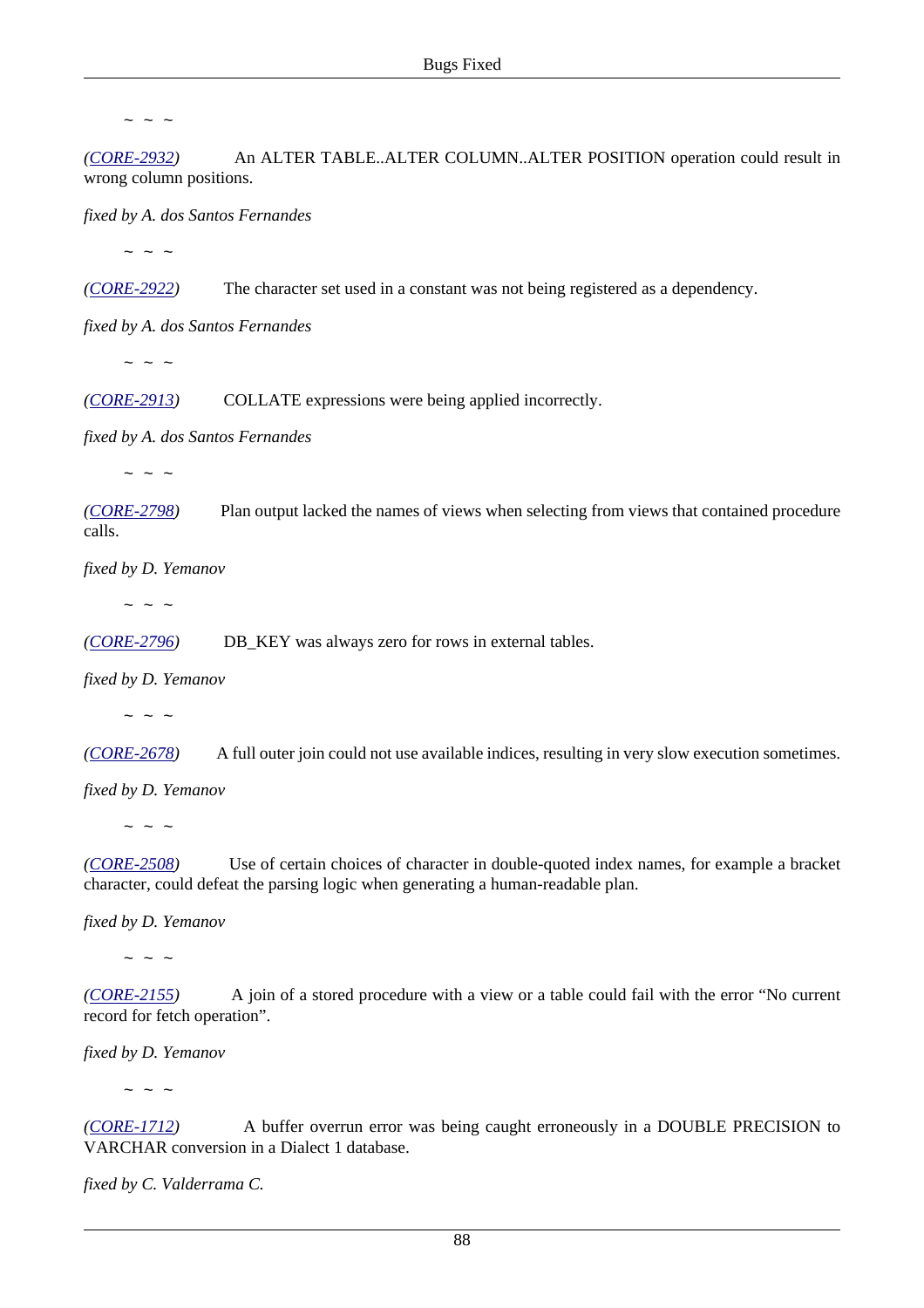$\sim$  ~ ~

*([CORE-1605](http://tracker.firebirdsql.org/browse/CORE-1605))* An aggregated query was causing "Bugcheck 232 (invalid operation)".

*fixed by A. dos Santos Fernandes*

 $\sim$  ~ ~

*([CORE-1550](http://tracker.firebirdsql.org/browse/CORE-1550))* An unnecessary index scan was executed when the same index is mapped to both WHERE and ORDER BY clauses.

*fixed by D. Yemanov*

 $\sim$  ~ ~

#### **API/Remote Interface**

*([CORE-3718](http://tracker.firebirdsql.org/browse/CORE-3718))* The cient library could hang after an unsuccessful attempt to connect to the remote auxiliary (events) port.

*fixed by A. Peshkov*

 $\sim$  ~ ~

*([CORE-3475](http://tracker.firebirdsql.org/browse/CORE-3475))* Parameters inside the CAST function were being wrongly described in the SQLDA as non-nullable.

*fixed by A. dos Santos Fernandes*

 $\sim$  ~ ~

*([CORE-3269](http://tracker.firebirdsql.org/browse/CORE-3269))* The client would perform *detach* incorrectly when the server became unavailable.

*fixed by A. Peshkov*

 $\sim$   $\sim$   $\sim$ 

*([CORE-2484](http://tracker.firebirdsql.org/browse/CORE-2484))* An erroneous "Success" message would be returned in the error status vector when failing to connect to a trash database file.

*fixed by C. Valderrama C.*

 $\sim$  ~ ~

*([CORE-2431](http://tracker.firebirdsql.org/browse/CORE-2431))* String values in error messages were not converted to the connection character set.

*fixed by A. dos Santos Fernandes*

 $\sim$  ~ ~

#### **Procedural Language**

*([CORE-4018](http://tracker.firebirdsql.org/browse/CORE-4018))* Use of a system domain in declarations of arguments or return values in a stored procedure could prevent the procedure from being modifiable.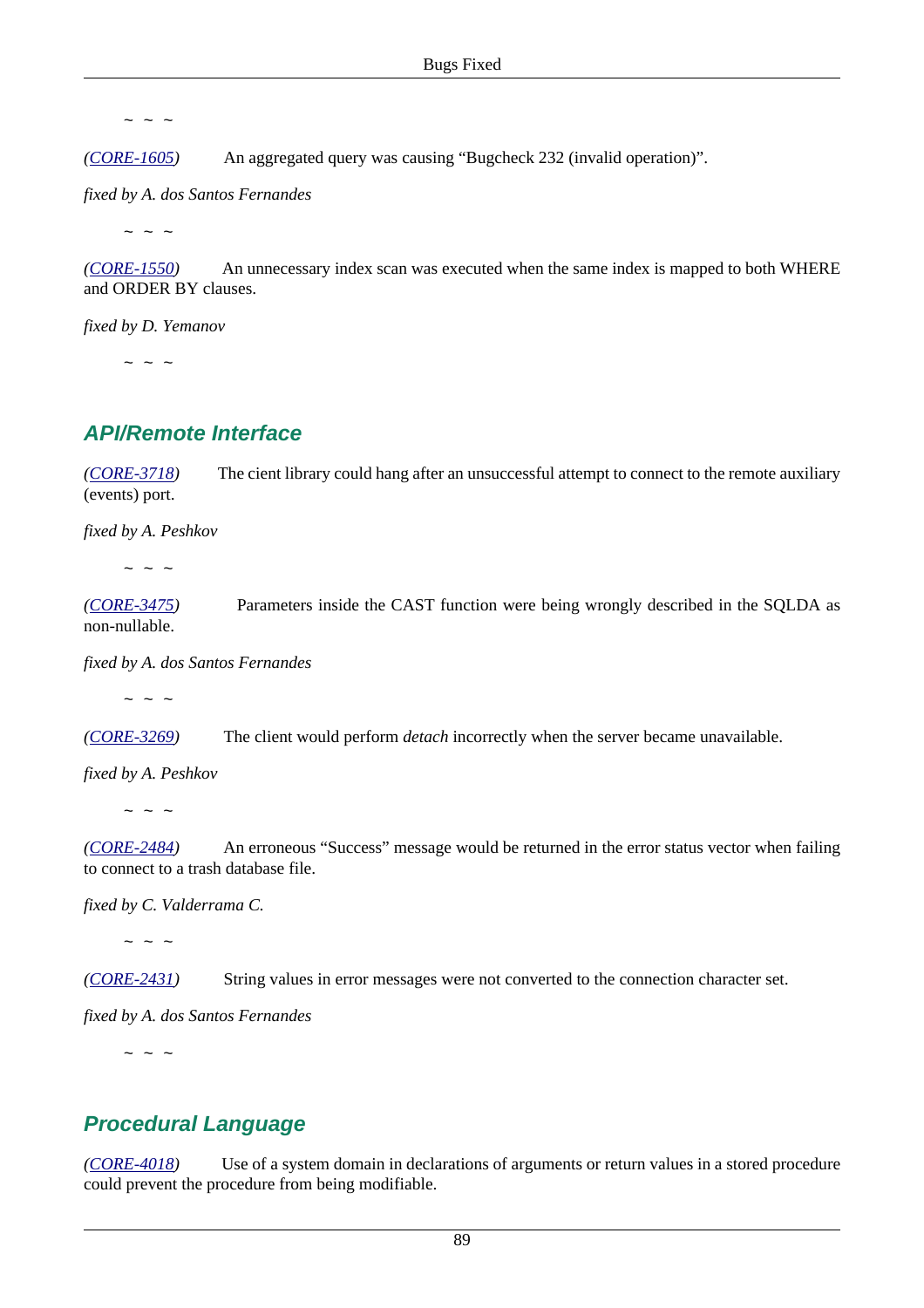*fixed by A. dos Santos Fernandes*

 $\sim$  ~ ~

*([CORE-3737](http://tracker.firebirdsql.org/browse/CORE-3737))* EXECUTE BLOCK parameter definitions were not being respected and could cause wrong behavior with respect to character sets.

*fixed by A. dos Santos Fernandes*

 $\sim$  ~ ~

*([CORE-3545](http://tracker.firebirdsql.org/browse/CORE-3545))* Validation of domain CHECK constraints when used in PSQL declarations was inconsistent: it was using the type of the expression, instead of the type of the variable.

*fixed by A. dos Santos Fernandes*

 $\sim$  ~ ~

*([CORE-3055](http://tracker.firebirdsql.org/browse/CORE-3055))* The names of variables or arguments could be wrong or absent in error messages when more than 256 variables were used.

*fixed by A. dos Santos Fernandes*

 $\sim$  ~ ~

*([CORE-3047](http://tracker.firebirdsql.org/browse/CORE-3047))* Resolution of EXECUTE BLOCK parameter collations was using wrong logic.

*fixed by A. dos Santos Fernandes*

 $\sim$   $\sim$   $\sim$ 

*([CORE-2204](http://tracker.firebirdsql.org/browse/CORE-2204))* Constraints on stored procedure output parameters were checked even when the procedure returned no rows.

*fixed by A. dos Santos Fernandes*

 $\sim$  ~ ~

*([CORE-1620](http://tracker.firebirdsql.org/browse/CORE-1620))* Incorrect error message (an absurd column number) was returned if an empty SQL string was prepared for EXECUTE STATEMENT.

*fixed by D. Yemanov*

 $\sim$  ~ ~

## **Data Definition Language**

*([CORE-3114](http://tracker.firebirdsql.org/browse/CORE-3114))* Attempting to drop a non-existent generator (sequence) would result in a serious exception.

*fixed by A. dos Santos Fernandes*

 $\sim$   $\sim$   $\sim$ 

*([CORE-3056](http://tracker.firebirdsql.org/browse/CORE-3056))* Problems could occur if further DDL commands were issued in the same transaction following a CREATE COLLATION command.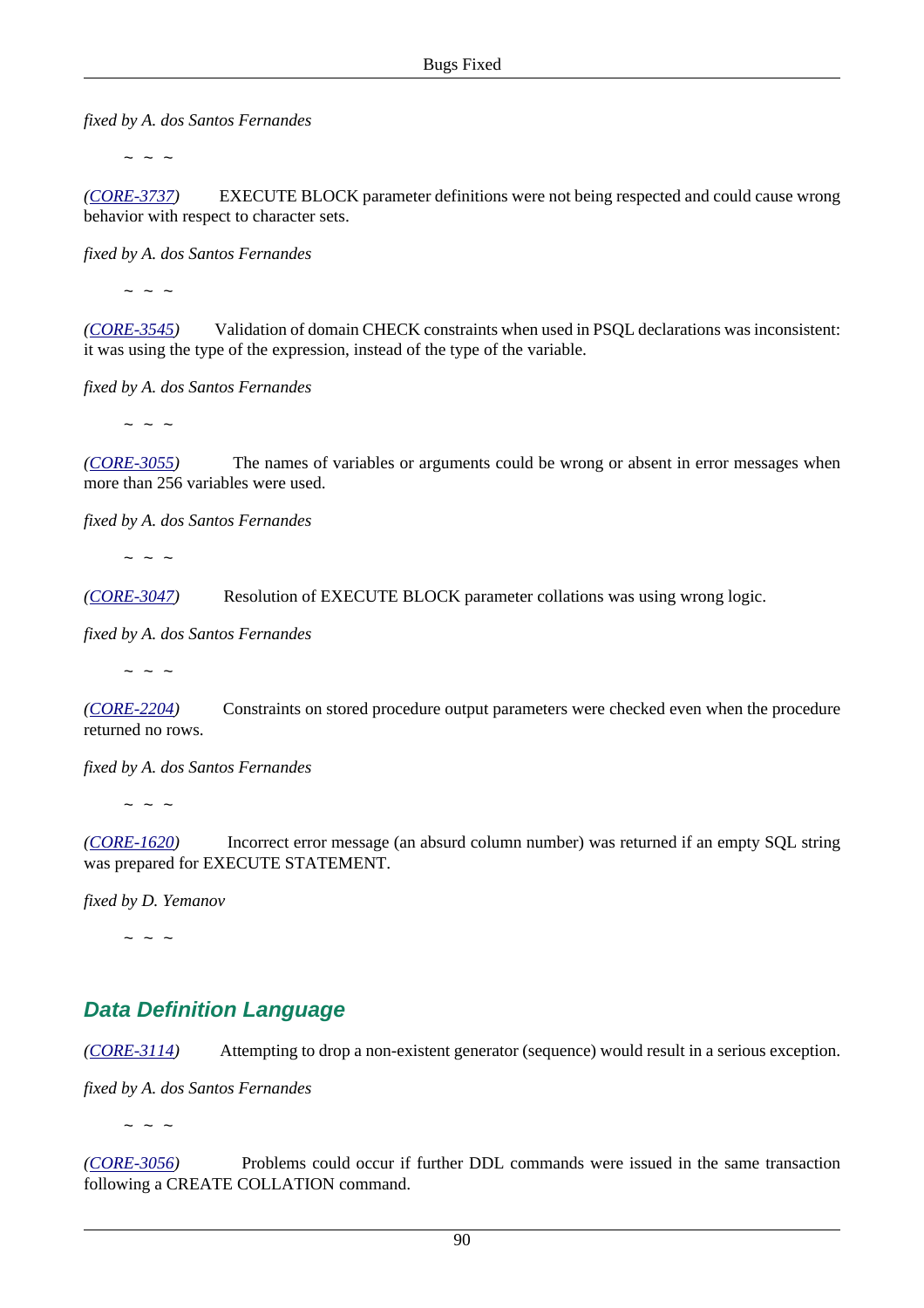*fixed by A. dos Santos Fernandes*

 $\sim$  ~ ~

*([CORE-2696](http://tracker.firebirdsql.org/browse/CORE-2696))* The ALTER TABLE command allowed the addition of a column with a NOT NULL definition, allowing a non-savvy DBAdmin to wreck the table.

*fixed by A. dos Santos Fernandes*

 $\sim$  ~ ~

*([CORE-1748](http://tracker.firebirdsql.org/browse/CORE-1748))* Unrestorable backup: a problem which would occur if ALTER TABLE...ADD COLUMN added a column with a NOT NULL constraint. The fix for [CORE-2696](http://tracker.firebirdsql.org/browse/CORE-2696) has now made it impossible to do this.

*fixed by A. dos Santos Fernandes*

 $\sim$  ~ ~

*([CORE-1518](http://tracker.firebirdsql.org/browse/CORE-1518))* Adding a non-nullable column to a populated table would render the table inconsistent. The fix for [CORE-2696](http://tracker.firebirdsql.org/browse/CORE-2696) has now made it impossible to do this.

*fixed by A. dos Santos Fernandes*

 $\sim$  ~ ~

*([CORE-1355](http://tracker.firebirdsql.org/browse/CORE-1355))* Client tools tended to be confused about how to interpret a NULL that is returned from a non-nullable column. The fix for [CORE-2696](http://tracker.firebirdsql.org/browse/CORE-2696) has now made it impossible to add a non-nullable column to a populated table.

It is not clear, though, whether this part of the fix makes it mandatory to specify a default value for a nonnullable column.

*fixed by A. dos Santos Fernandes*

 $\sim$  ~ ~

*([CORE-634\)](http://tracker.firebirdsql.org/browse/CORE-634)* Bad behaviour of DELETE when the WHERE clause was a subquery involving FIRST/ SKIP: the operation would zap every row in the table.

*fixed by V. Khorsun*

 $\sim$  ~ ~

*([CORE-304\)](http://tracker.firebirdsql.org/browse/CORE-304)* Any user could alter or drop generators and exceptions#a metadata security hole.

*fixed by D. Yemanov*

 $\sim$  ~ ~

## **Data Manipulation Language & DSQL**

*([CORE-4144](http://tracker.firebirdsql.org/browse/CORE-4144))* When when preparing a query with UNION, the error "context already in use (BLR error)" was wrongly being thrown.

*fixed by V. Khorsun*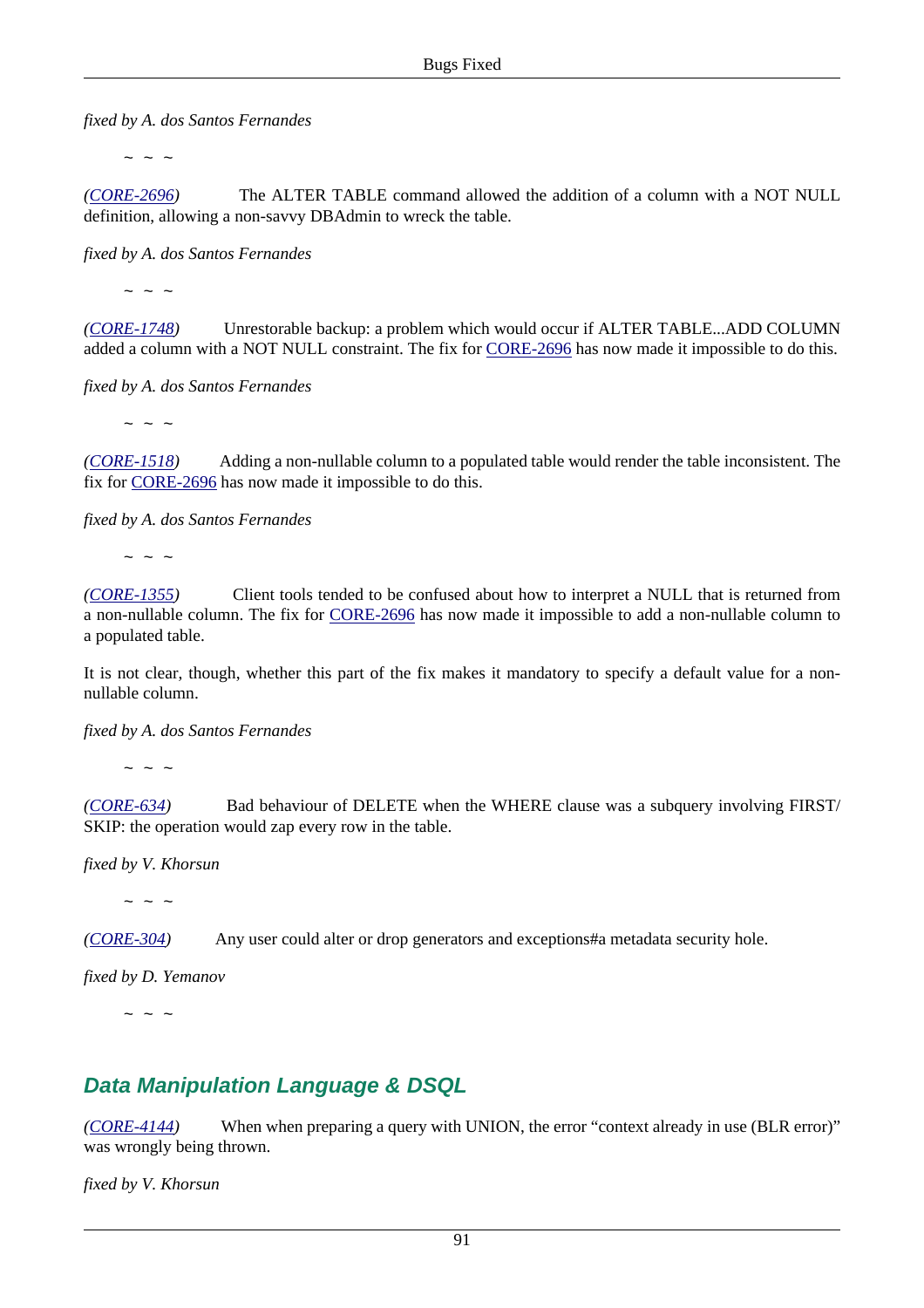$\sim$  ~ ~

*([CORE-4005](http://tracker.firebirdsql.org/browse/CORE-4005))* Recursive CTEs were returning a wrong error message.

*fixed by V. Khorsun*

 $\sim$  ~ ~

*([CORE-3416](http://tracker.firebirdsql.org/browse/CORE-3416))* Inserting a word containing the 8-bit character 'ä' into a CHARACTER SET ASCII column would succeed instead of throwing a transliteration error.

*fixed by A. dos Santos Fernandes*

 $\sim$  ~ ~

*([CORE-3201](http://tracker.firebirdsql.org/browse/CORE-3201))* The internal function ATAN2 was returning an incorrect value with arguments (0, 0).

*fixed by A. dos Santos Fernandes*

 $\sim$   $\sim$   $\sim$ 

*([CORE-3174](http://tracker.firebirdsql.org/browse/CORE-3174))* An expression index involving TRIM could lead to an incorrect indexed lookup.

*fixed by A. dos Santos Fernandes*

 $\sim$  ~ ~

*([CORE-2699](http://tracker.firebirdsql.org/browse/CORE-2699))* A common table expression context could be used with parameters.

*fixed by A. dos Santos Fernandes*

 $\sim$  ~ ~

*([CORE-2606](http://tracker.firebirdsql.org/browse/CORE-2606))* A multi-byte CHAR value requested as VARCHAR was returned with padded spaces.

*fixed by A. dos Santos Fernandes*

 $\sim$  ~ ~

*([CORE-2238](http://tracker.firebirdsql.org/browse/CORE-2238))* With UTF8 and large varchar fields, IS DISTINCT FROM would cause the error "Implementation limit exceeded".

*fixed by D. Yemanov*

 $\sim$   $\sim$   $\sim$ 

*([CORE-1188](http://tracker.firebirdsql.org/browse/CORE-1188))* STARTING WITH ? (where the parameter value supplied is an empty string) would fail if the plan used a compound index.

*fixed by A. dos Santos Fernandes*

 $\sim$  ~ ~

*([CORE-92](http://tracker.firebirdsql.org/browse/CORE-92))* Infinite insertion cycle: INSERT INTO THIS\_TABLE SELECT ... FROM THIS\_TABLE would loop forever until resources were exhausted.

*fixed by V. Khorsun*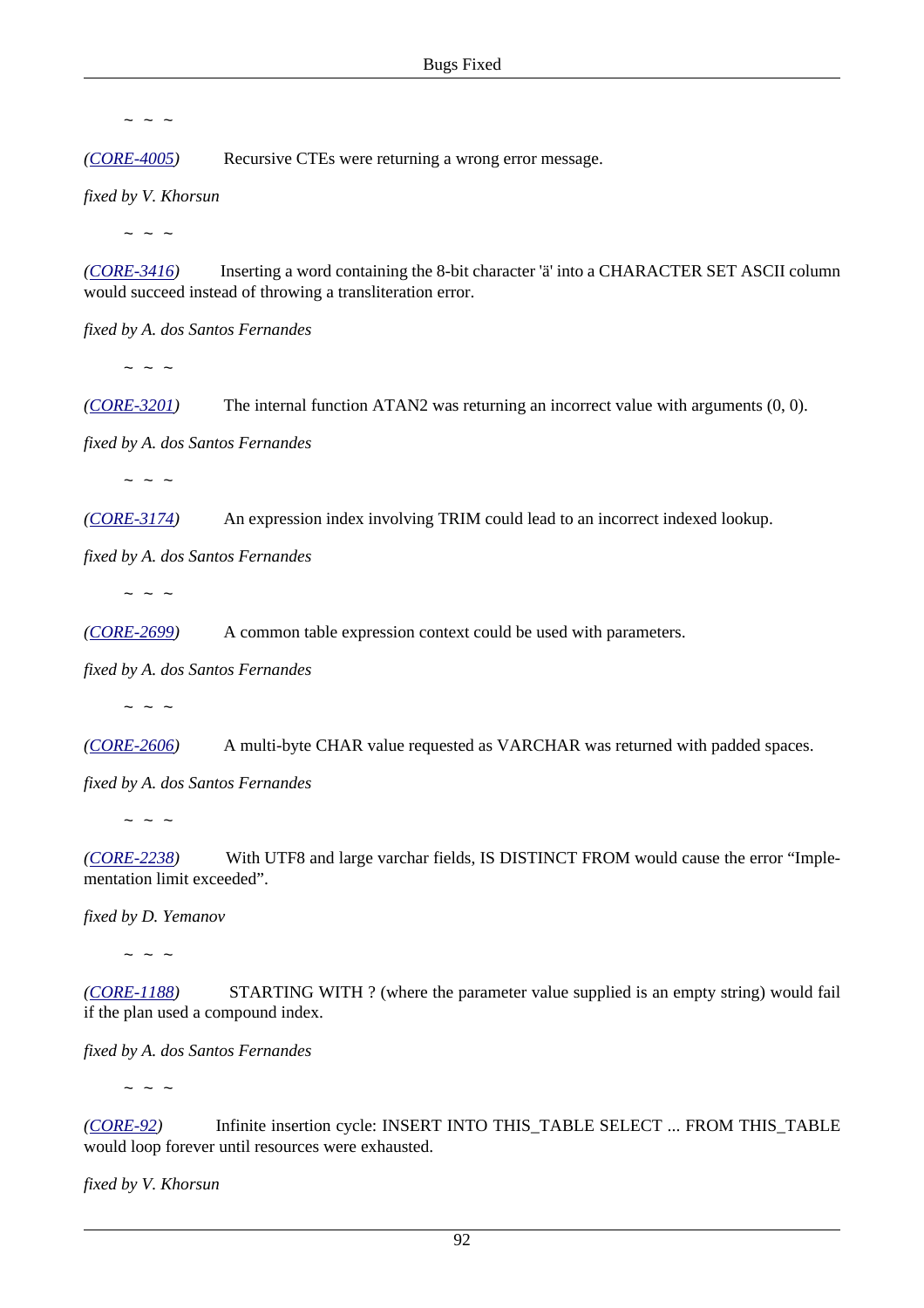$\sim$  ~ ~

## **Command-line Utilities**

*([CORE-2547](http://tracker.firebirdsql.org/browse/CORE-2547))* Utilities did not always honour the minimum number of characters required to recognise an option.

*fixed by C. Valderrama C.*

 $\sim$  ~ ~

Other old bugs that were fixed in utilities:

#### **FbGuard**

*([CORE-2784](http://tracker.firebirdsql.org/browse/CORE-2784))* Guardian would keep creating more and more threads each time FBServer died.

*fixed by C. Valderrama C.*

 $\sim$  ~ ~

*([CORE-1595](http://tracker.firebirdsql.org/browse/CORE-1595))* Firebird Guardian's tray icon would disappear after a Windows Explorer crash.

*fixed by C. Valderrama C.*

 $\sim$   $\sim$   $\sim$ 

#### **isql**

*([CORE-4137](http://tracker.firebirdsql.org/browse/CORE-4137)) isql* was generating metadata script output with syntax errors in the CHARACTER SET clause, e.g., CHARACTER SETISO8859\_1.

*fixed by A. dos Santos Fernandes*

 $\sim$  ~ ~

*([CORE-3431](http://tracker.firebirdsql.org/browse/CORE-3431)) isql* was padding UTF-8 data incorrectly.

*fixed by A. dos Santos Fernandes*

 $\sim$  ~ ~

*([CORE-2788](http://tracker.firebirdsql.org/browse/CORE-2788)) isql* would extract the array dimensions after the character set name.

*fixed by C. Valderrama C.*

 $\sim$  ~ ~

#### **gbak**

*([CORE-3575](http://tracker.firebirdsql.org/browse/CORE-3575)) gbak* did not support backup volumes of size greater than 4GB.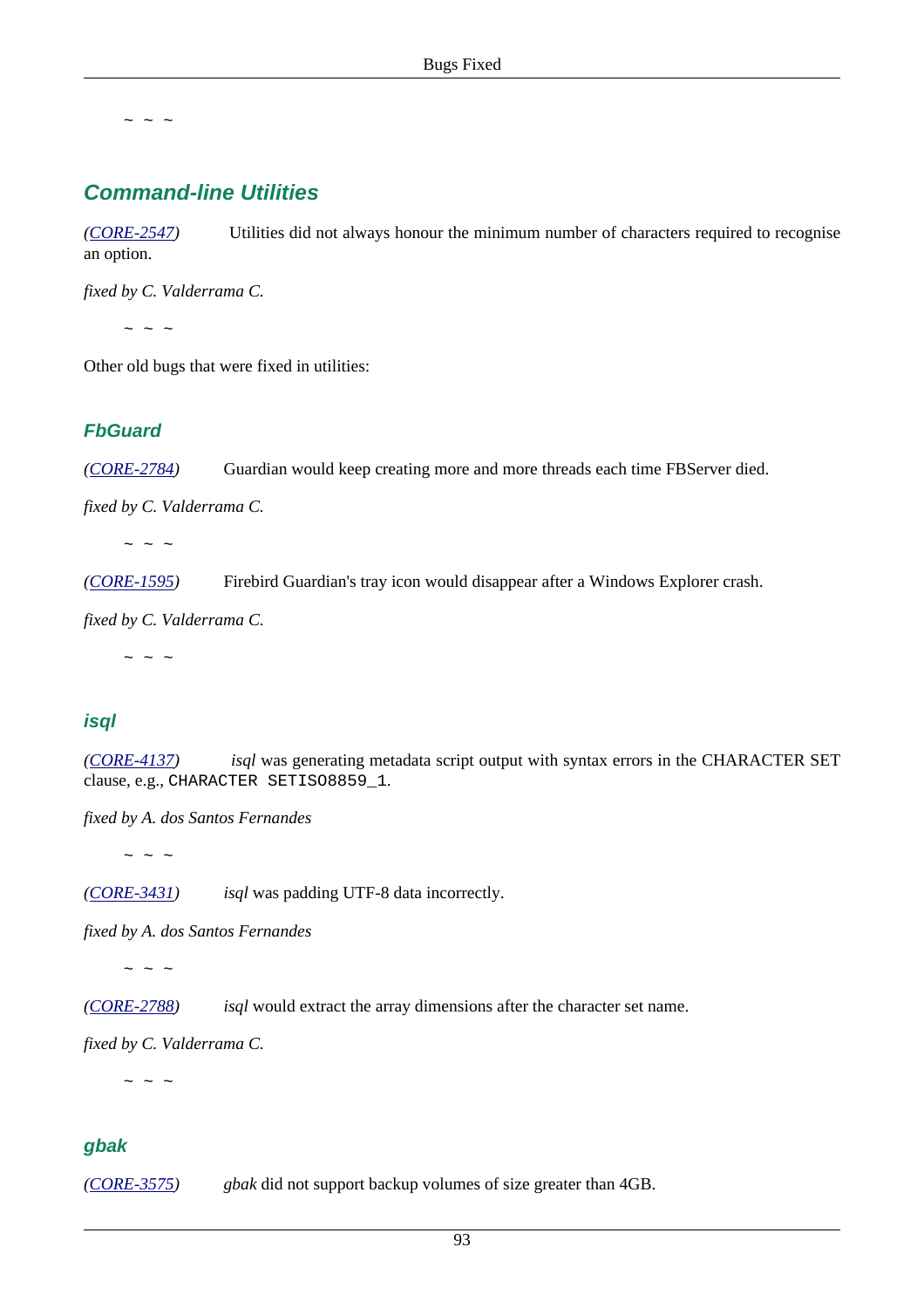*fixed by A. Peshkov*

 $\sim$   $\,$   $\sim$   $\,$   $\sim$ 

*([CORE-2740](http://tracker.firebirdsql.org/browse/CORE-2740)) gbak* would restore invalid views without any warning to the user.

*fixed by C. Valderrama C.*

 $\sim$   $\sim$   $\sim$ 

*([CORE-2545](http://tracker.firebirdsql.org/browse/CORE-2545))* Several validations were lacking in *gbak*.

*fixed by C. Valderrama C.*

 $\sim$  ~ ~

#### **nbackup**

*([CORE-2543](http://tracker.firebirdsql.org/browse/CORE-2543)) nbackup* could hide the real cause of a failure.

*fixed by C. Valderrama C.*

 $\sim$  ~ ~

# **International Language Support**

*([CORE-4136](http://tracker.firebirdsql.org/browse/CORE-4136))* The "Sharp-S" character was being treated incorrectly in the UNICODE\_CI\_AI collation.

*fixed by A. dos Santos Fernandes*

 $\sim$  ~ ~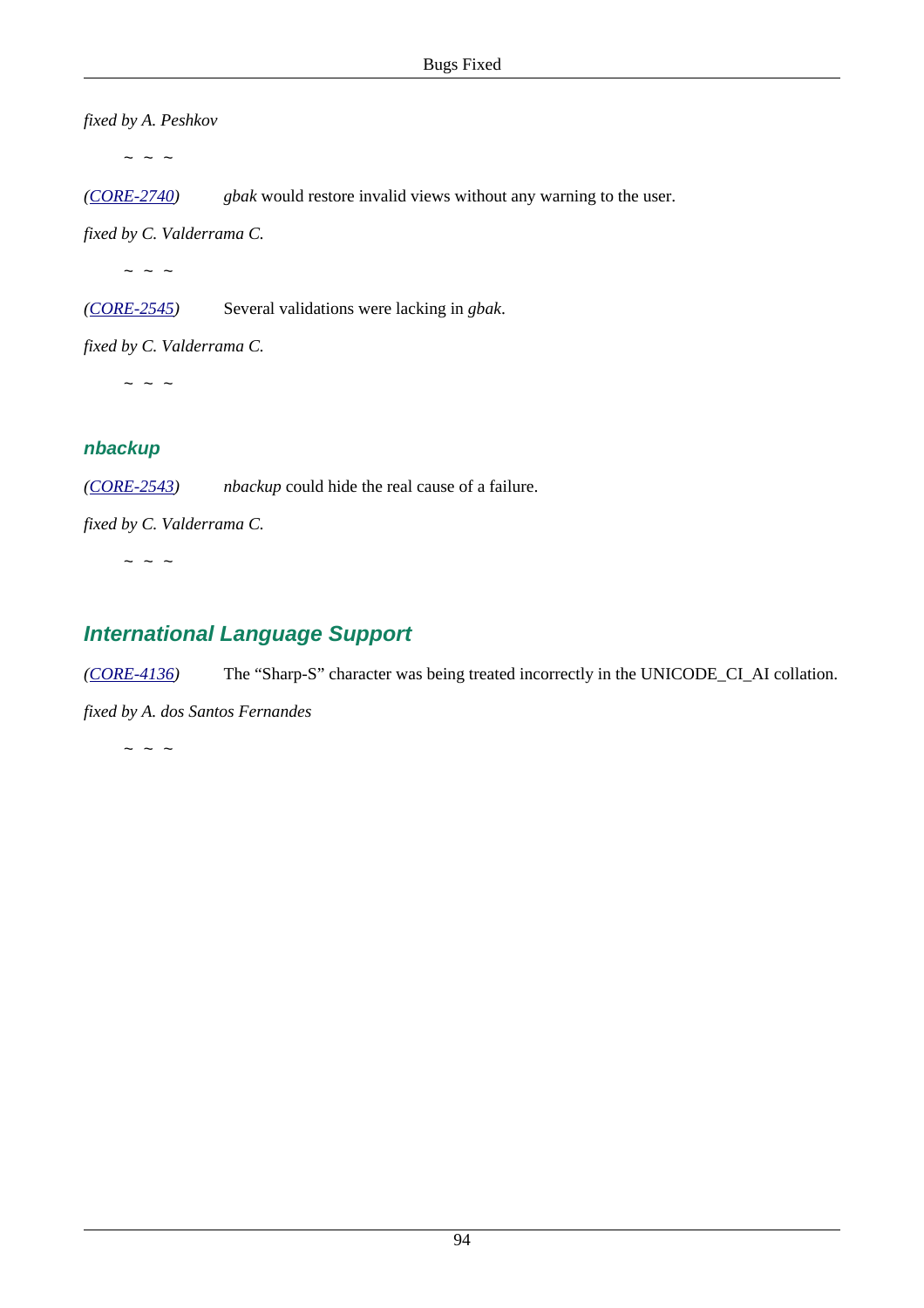# **Chapter 13**

# **Firebird 3.0 Project Teams**

#### **Developer Country Major Tasks** Dmitry Yemanov Russian Federation Full-time database engineer/implementor, core team leader Alex Peshkov Russian Federation Full-time security features coordinator; buildmaster; porting authority Claudio Valderrama Chile Code scrutineer; bug-finder and fixer; ISQL enhancements; UDF fixer, designer and implementor Vladyslav Khorsun Ukraine Full-time DB engineer, SQL feature designer/implementor Adriano dos Santos Fernandes Brazil International character-set handling; text and text BLOB enhancements; new DSQL features; code scrutineering Roman Simakov | Russian Federation Engine contributions Paul Beach France Release Manager; HP-UX builds; MacOS Builds; Solaris Builds Pavel Cisar Czech Republic QA tools designer/coordinator Philippe Makowski France QA tester Paul Reeves France Win32 installers and builds Mark Rotteveel The Netherlands Jaybird implementor and co-coordinator Jiri Cincura Czech Republic Developer and coordinator of .NET providers Alexander Potapchenko | Russian Federation Developer and coordinator of ODBC/JDBC driver for Firebird Stephen Boyd Canada GPRE contributions Alexey Kovyazin Russian Federation Website coordinator Paul Vinkenoog The Netherlands Coordinator, Firebird documentation project; documentation writer and tools developer/implementor Norman Dunbar | U.K. | Documentation writer

#### **Table 13.1. Firebird Development Teams**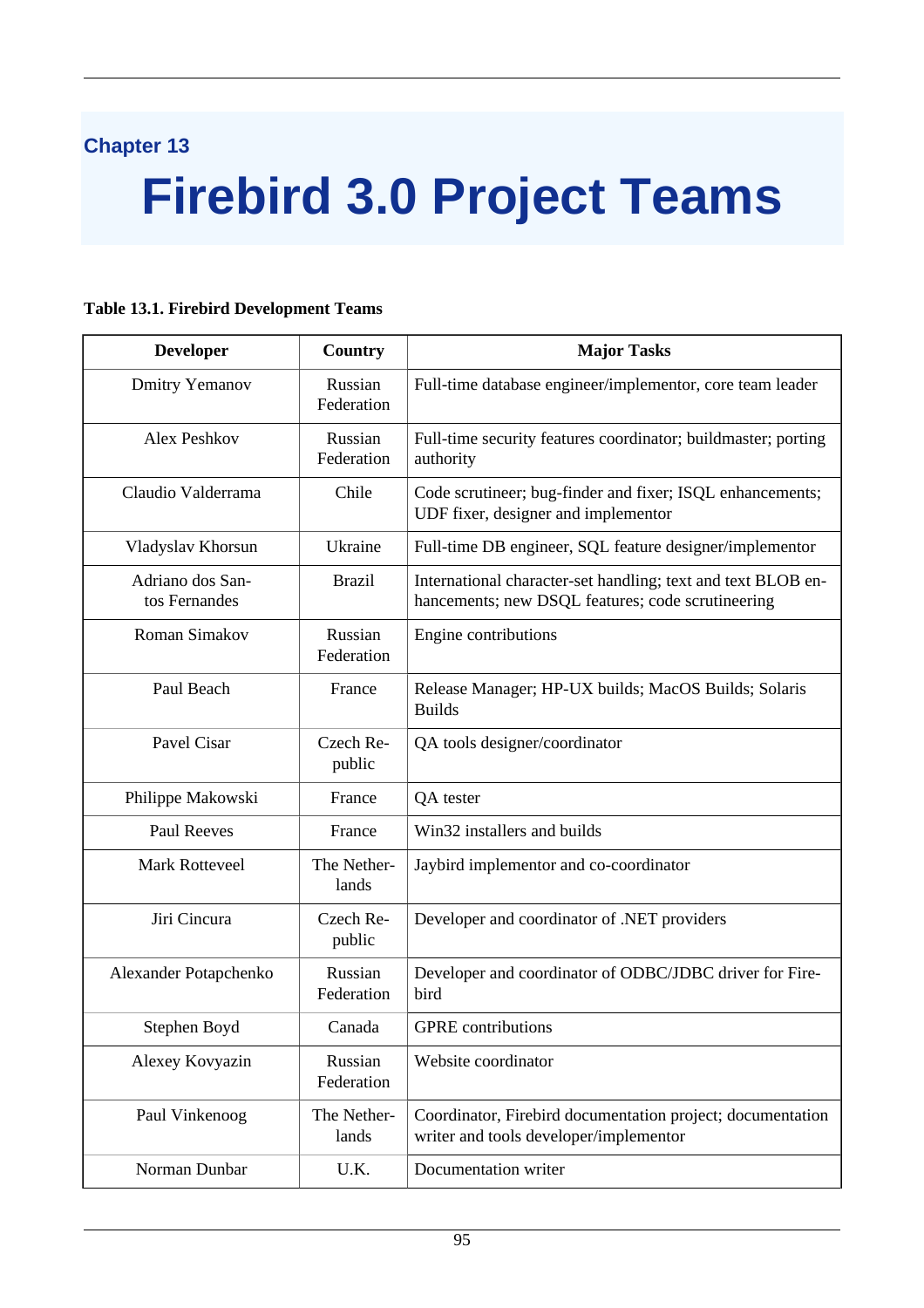| <b>Developer</b>        | Country               | <b>Major Tasks</b>                            |
|-------------------------|-----------------------|-----------------------------------------------|
| Pavel Menshchikov       | Russian<br>Federation | Documentation translator                      |
| Tomneko Hayashi         | Japan                 | Documentation translator                      |
| Umberto (Mimmo) Masotti | Italy                 | Documentation translator                      |
| Helen Borrie            | Australia             | Release notes editor; Chief of Thought Police |